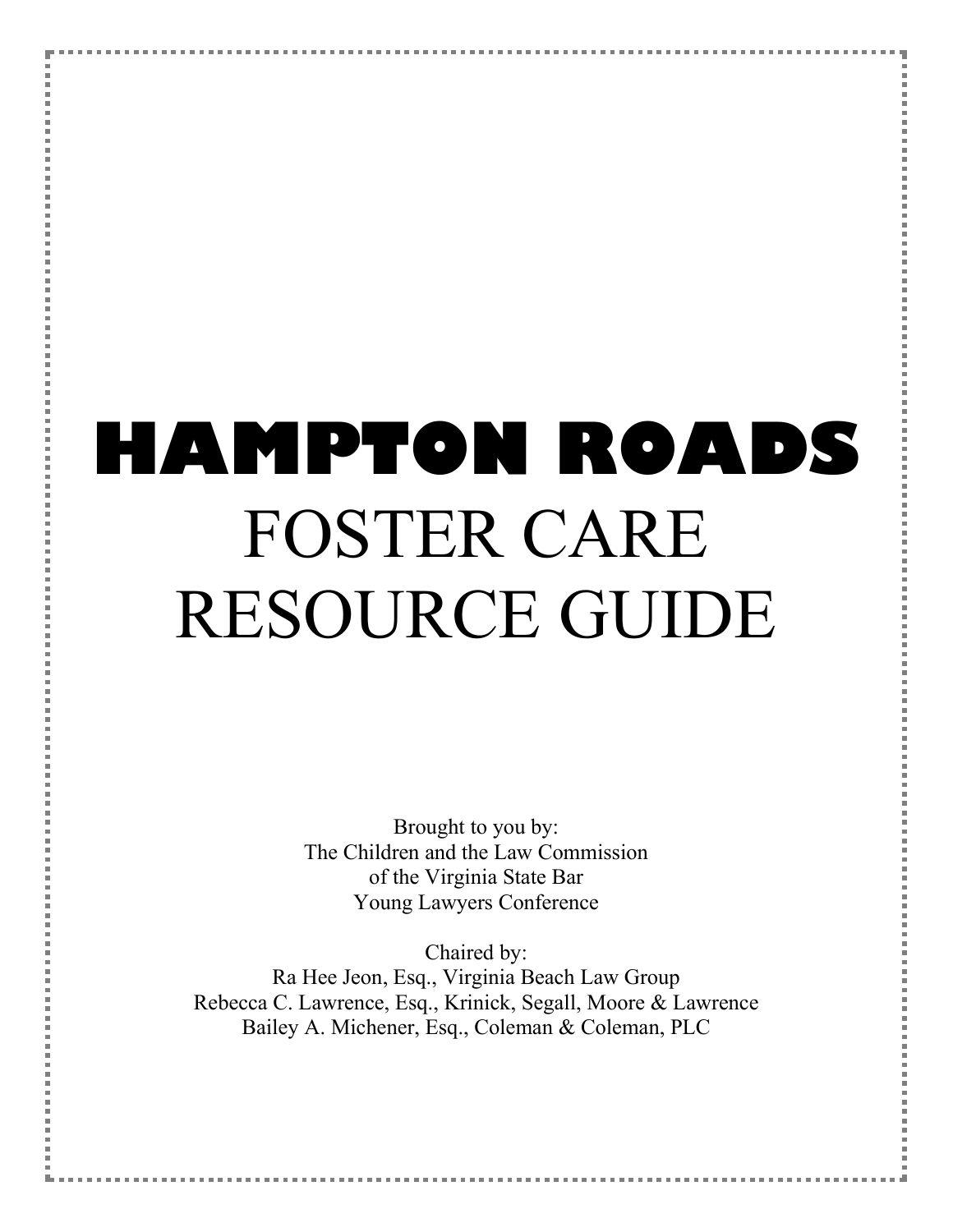#### **OBJECTIVE**

The Children and the Law Commission was formed to address the unmet legal needs of children throughout Virginia. This year our goal was to begin a process of improving the foster care system in Virginia, particularly aiding children who "age out" of the system, by providing a focused list of services. Our hope was to both highlight what resources are available and reveal where resources may be absent.

We began by piloting our project in southeast Virginia, creating this guide of available foster care resource in each of the seven cities in Hampton Roads: Virginia Beach, Newport News, Chesapeake, Norfolk, Suffolk, Portsmouth, and Hampton. As the result of months of research, interviews, and analysis, we provide to you this guide with the optimism that it will assist foster children in Hampton Roads to more readily discover the resources they are looking for and to better prepare for their future and vocation. With such hope, this resource guide organizes resources and organizations in seven cities categorized under seven topics—Legal, Health, Shelter/Financial Assistance, Life Skills, Counseling, Academics/Education, and Mentorship.

#### **ACKNOWLEGEMENTS**

We would like to thank the volunteers who helped us make this guide possible:

Ashlie Carroll, Student, Regent University School of Law Josue Casanova, Esq., Thoman Law, PLLC Ashleigh Chapman, JD, Alliance for Freedom, Restoration, and Justice Johnna Chick, Esq., Legal Aid of Eastern Virginia Christianna Cunningham, Esq., Virginia Beach City Attorney's Office Alana Flora, JD, Alliance for Freedom, Restoration, and Justice Bridget Henzel, Student, Regent University School of Law Chandler Jones, Student, Regent University School of Law Lynne Kohm, Esq., Professor, Regent University School of Law Kathleen McKee, Esq., Professor, Regent University School of Law Kristin Pryor, Student, Regent University School of Law Sherri Sturgeon, Student, Regent University School of Law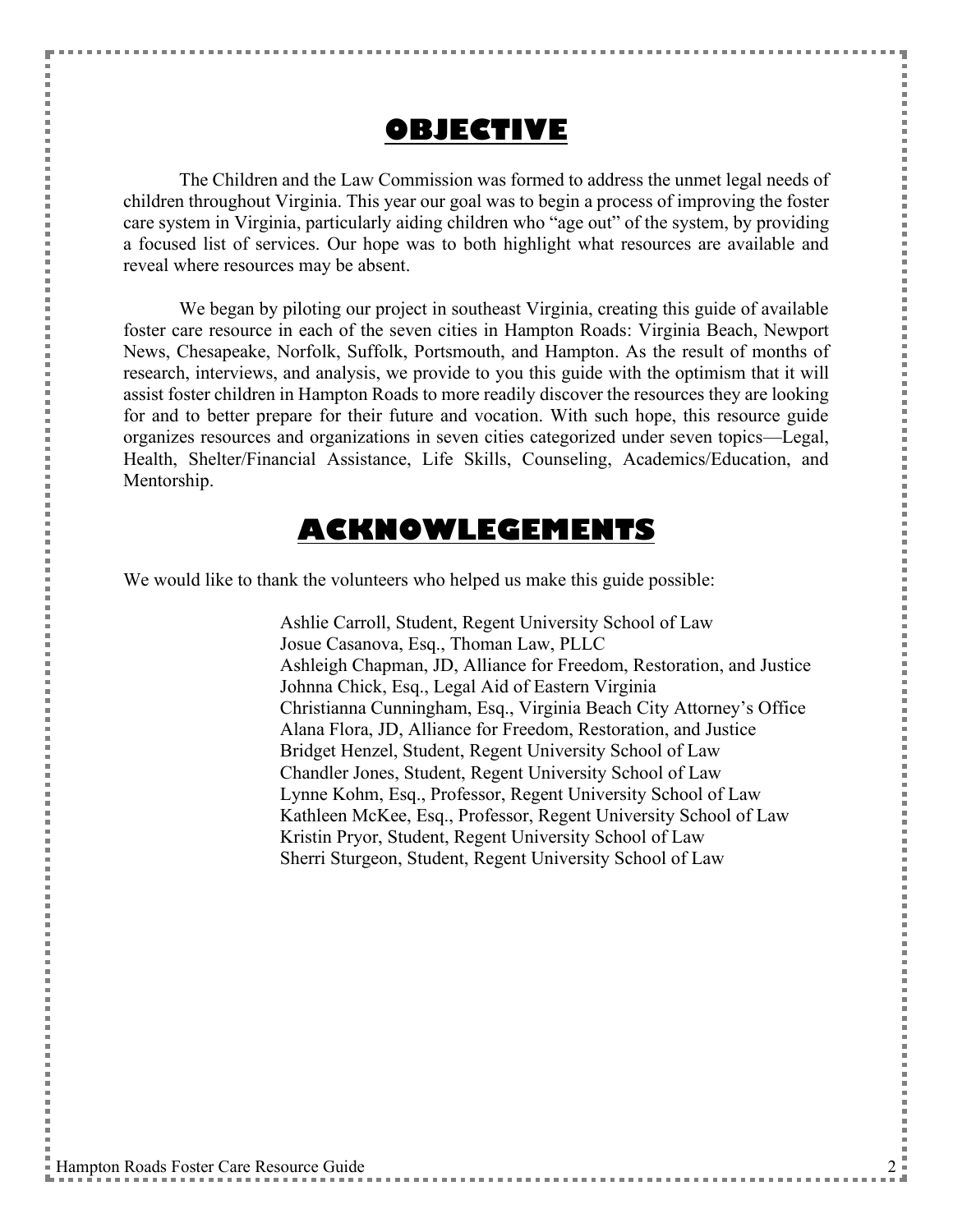### **Table of Contents**

| Virginia Beach      |                                                                        |    |
|---------------------|------------------------------------------------------------------------|----|
|                     | Legal $\ldots \ldots \ldots \ldots \ldots \ldots \ldots \ldots \ldots$ |    |
|                     |                                                                        |    |
|                     | Shelter/Financial Assistance 5, 6, 7                                   |    |
|                     |                                                                        |    |
|                     |                                                                        |    |
|                     | Academics/Education 10, 11                                             |    |
|                     |                                                                        |    |
| <b>Newport News</b> |                                                                        |    |
|                     |                                                                        |    |
|                     |                                                                        |    |
|                     | Shelter/Financial Assistance  15, 16, 17                               |    |
|                     |                                                                        |    |
|                     | Counseling $\ldots \ldots \ldots \ldots \ldots \ldots \ldots 18, 19$   |    |
|                     |                                                                        |    |
|                     |                                                                        |    |
| <b>Chesapeake</b>   |                                                                        |    |
|                     | Legal $\ldots \ldots \ldots \ldots \ldots \ldots \ldots \ldots 22, 23$ |    |
|                     |                                                                        |    |
|                     | Shelter/Financial Assistance 24, 25, 26, 27                            |    |
|                     |                                                                        |    |
|                     |                                                                        |    |
|                     | Academics/Education 30, 31                                             |    |
|                     |                                                                        |    |
|                     |                                                                        |    |
| <b>Norfolk</b>      |                                                                        |    |
|                     | Legal $\ldots \ldots \ldots \ldots \ldots \ldots \ldots \ldots$ 33, 34 |    |
|                     | Health $\ldots \ldots \ldots \ldots \ldots \ldots \ldots \ldots$ 3435  |    |
|                     | Shelter/Financial Assistance 35 36, 37, 38                             |    |
|                     |                                                                        |    |
|                     | Counseling 40, 41, 42                                                  |    |
|                     | Academics/Education  42,43                                             |    |
|                     |                                                                        |    |
| <b>Suffolk</b>      |                                                                        |    |
|                     | Legal  45,46                                                           |    |
|                     | Health  46,47                                                          |    |
|                     | Shelter/Financial Assistance 47, 48, 49 50                             |    |
|                     |                                                                        |    |
|                     |                                                                        |    |
|                     | Academics/Education 54, 54                                             |    |
|                     |                                                                        |    |
| <b>Portsmouth</b>   |                                                                        |    |
|                     |                                                                        |    |
|                     | Health                                                                 | 57 |
|                     | Shelter/Financial Assistance 58 59, 60                                 |    |
|                     |                                                                        |    |
|                     |                                                                        |    |
|                     | Academics/Education 63                                                 |    |
|                     |                                                                        |    |
|                     |                                                                        |    |
| <b>Hampton</b>      |                                                                        |    |
|                     | Legal $\ldots \ldots \ldots \ldots \ldots \ldots \ldots \ldots \ldots$ |    |
|                     |                                                                        |    |
|                     | Shelter/Financial Assistance 66, 67, 68                                |    |
|                     |                                                                        |    |
|                     |                                                                        |    |
|                     | Academics/Education 71 72                                              |    |
|                     |                                                                        |    |
|                     |                                                                        |    |

 $\frac{3}{1}$ 

ŧ

E

i j.

p

l Ė

j.

j

l Ė

j.

 $\overline{a}$ 

l Ė

j.

j

l Ė

p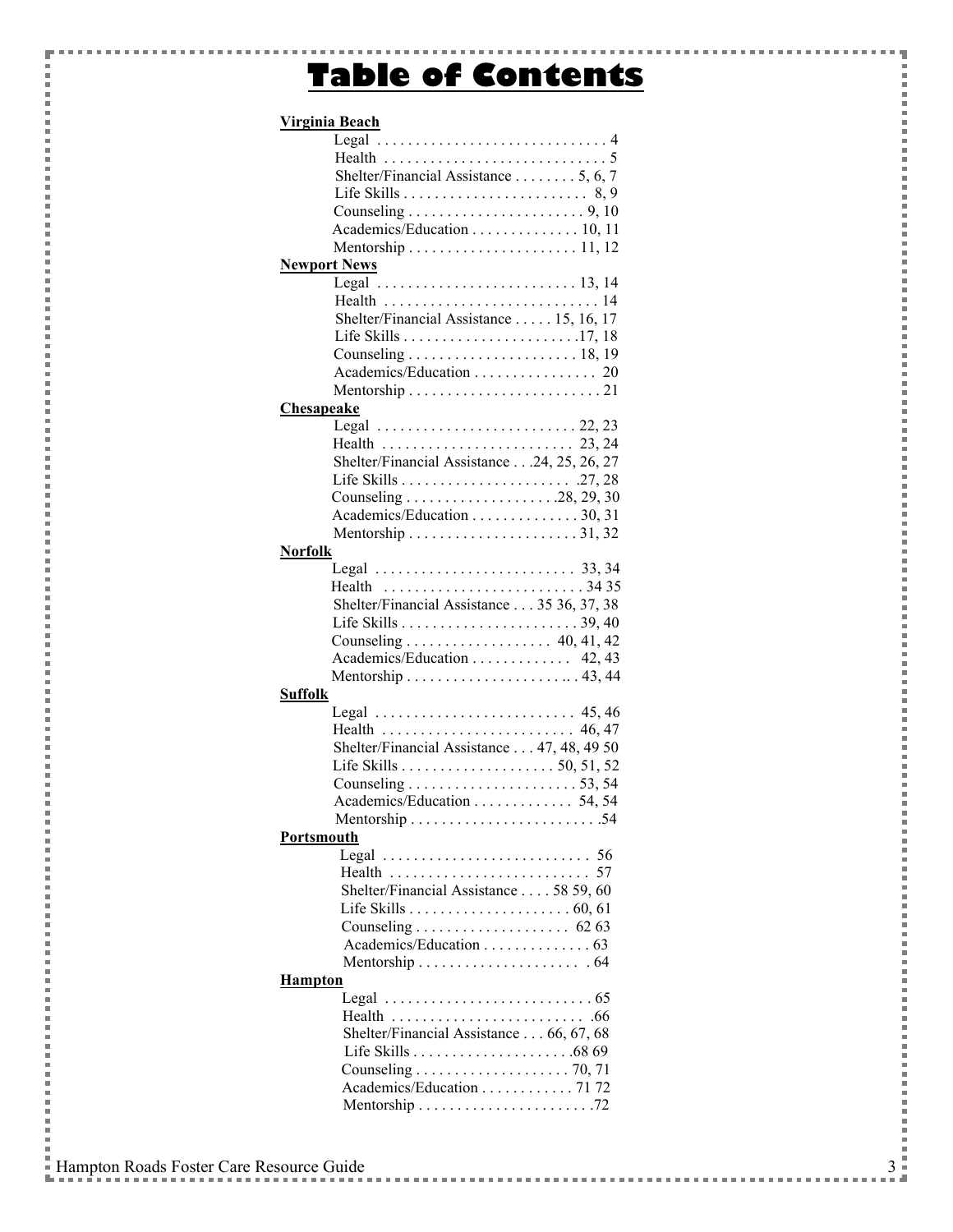Y

 $\frac{1}{2}$ 

 $\overline{a}$ i Ė i

j.

İ

Ė

j.

İ

Ė

j.

İ

Ė

j.

| <b>LEGAL</b>                                         |                                         |                                                                                       |                                                                                                                                                                                                                                                                                                                                                                                                                                                                   |  |  |
|------------------------------------------------------|-----------------------------------------|---------------------------------------------------------------------------------------|-------------------------------------------------------------------------------------------------------------------------------------------------------------------------------------------------------------------------------------------------------------------------------------------------------------------------------------------------------------------------------------------------------------------------------------------------------------------|--|--|
| <b>Organization Name</b>                             | <b>Phone Number</b>                     | Demographic                                                                           | <b>Available Services</b>                                                                                                                                                                                                                                                                                                                                                                                                                                         |  |  |
| CASA (Court<br>Appointed Special<br>Advocates)       | $(757)$ 385-5616                        | Ages 0-18 for<br>any youth<br>connected to<br>the VB court<br>system                  | Court advocacy such as reports to judges/social<br>workers/GALs regarding best interests of the child;<br>Bridges to Success for ages 14-21 which can follow<br>individual beyond VB any area within driving<br>distance.                                                                                                                                                                                                                                         |  |  |
| VB Dept. of Human<br>Services/Social Services        | $(757)$ 385-3200                        | Depending on<br>the program                                                           | Dependent upon the program                                                                                                                                                                                                                                                                                                                                                                                                                                        |  |  |
| City Attorney's Office                               | $(757)$ 385-4531                        | N/A                                                                                   | Oversight of the Department of Human<br>Services/Social Services                                                                                                                                                                                                                                                                                                                                                                                                  |  |  |
| New Vision Youth<br>Services                         | $(757)$ 620-5340                        | Ages 13-21<br>depending upon<br>the program                                           | Assistance accessing government benefits                                                                                                                                                                                                                                                                                                                                                                                                                          |  |  |
| Legal Aid Society of<br>Eastern VA                   | $(757)$ 627-5423                        | Indigent<br>households                                                                | Legal assistance for civil matters such as<br>family/domestic, housing, public benefits,<br>unemployment, etc.                                                                                                                                                                                                                                                                                                                                                    |  |  |
| <b>Regional Housing</b><br>Crisis Hotline            | $(800)$ 838-8238;<br>$(757) 587 - 4202$ | <b>Hampton Roads</b><br>residents                                                     | Hotline connecting residents in need of shelter, case<br>management, and related services to available<br>services with local providers                                                                                                                                                                                                                                                                                                                           |  |  |
| Nat'l Human<br><b>Trafficking Resource</b><br>Center | (888) 373-7888                          | $\overline{\text{V}}$ ictims of<br>human<br>trafficking                               | 24/7 support and options for human trafficking<br>victims/survivors                                                                                                                                                                                                                                                                                                                                                                                               |  |  |
| Food Bank of<br>Southeastern VA                      | $(757) 787 - 2557$                      | Any individual                                                                        | Assistance with accessing government benefits                                                                                                                                                                                                                                                                                                                                                                                                                     |  |  |
| Virginia Beach Justice<br>Initiative                 | $(877)$ 227-2321                        | Victims of<br>human<br>trafficking                                                    | Jail visits and courtroom advocacy for victims of<br>human trafficking                                                                                                                                                                                                                                                                                                                                                                                            |  |  |
| <b>Skills Builders</b>                               | $(757)$ 233-2896                        | Ages 16-21                                                                            | Housing and opportunities to move to self-<br>sufficiency                                                                                                                                                                                                                                                                                                                                                                                                         |  |  |
| Mediation Center for<br><b>Hampton Roads</b>         | $(757)$ 624-6666                        | <b>Hampton Roads</b><br>residents                                                     | Mediation services, co-parenting classes, visitation<br>and exchange supervision                                                                                                                                                                                                                                                                                                                                                                                  |  |  |
| <b>Intercept Health</b>                              | $(757)$ 389-4557                        | Foster care<br>youth                                                                  | Sex Offender Relapse Program, relapse prevention<br>and connection with outpatient clinicians,<br>therapeutic foster care, diagnostic program for<br>assessments and observations. Family therapy is also<br>available for youth still in school, family<br>engagement specialist available, therapeutic mentors<br>and aides for children under 18, telehelp (substance<br>abuse, therapy). Potential placement options for<br>independent living or group homes |  |  |
| <b>YWCA</b>                                          | $(757)$ 625-4248                        | Victims of<br>interpersonal<br>violence,<br>stalking, and/or<br>human<br>trafficking. | Hospital accompaniment/support for victims, victim<br>advocacy/accompaniment to court, legal assistance<br>with protective orders, coordinated crisis response<br>for emergency situations                                                                                                                                                                                                                                                                        |  |  |

Ŧ

×

,,,,,,,,,,,,,

× × i<br>I

l

i<br>I

l × j

I × i<br>I

l

i<br>I

l × j

I × i<br>I

l

i<br>I

l ×

医皮肤皮炎 医血管

i<br>I

l

医皮肤皮炎 医血管

×

医皮肤皮炎 医血管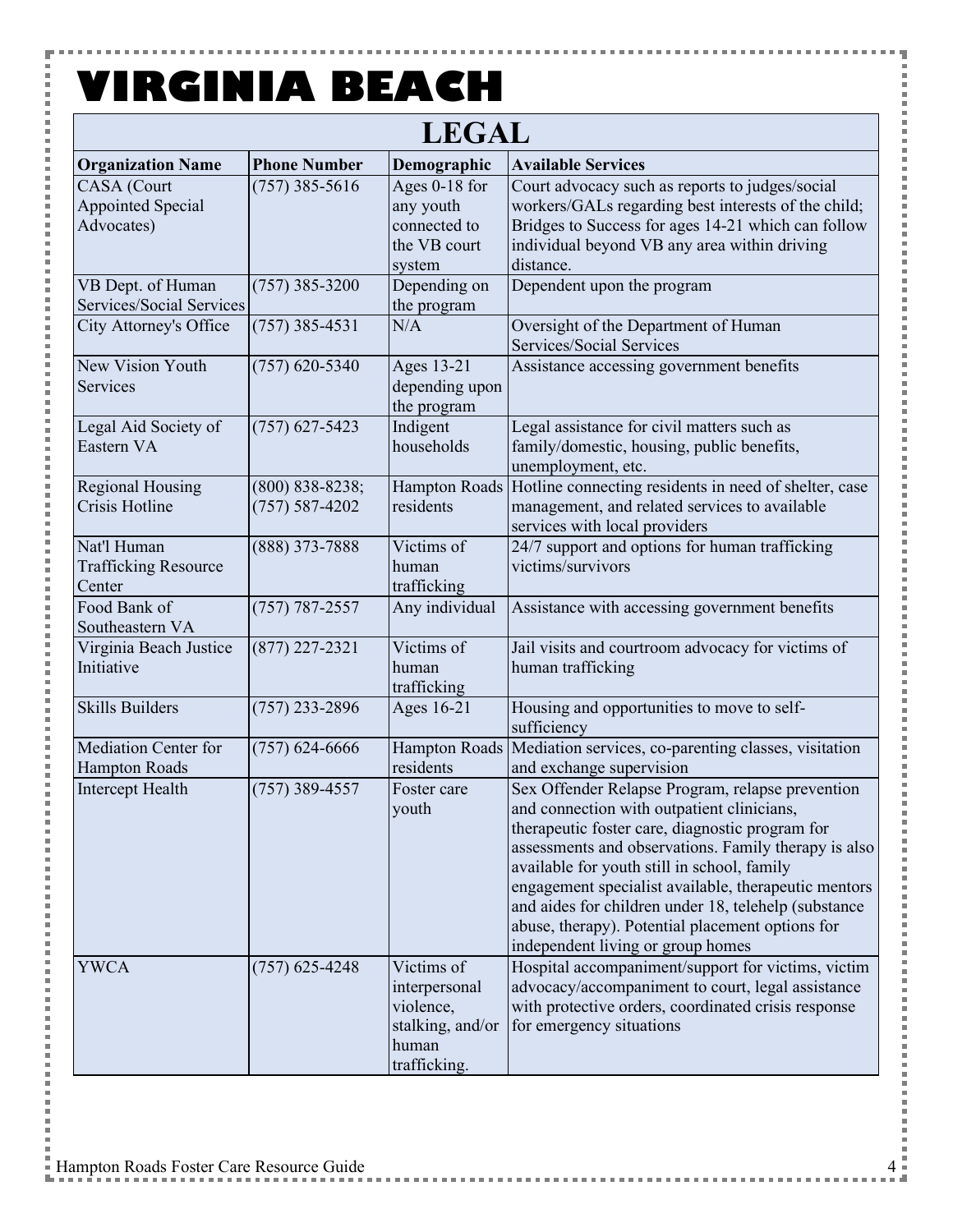۵

| <b>HEALTH</b>                                  |                     |                                                                                    |                                                                                                                                                                                                                                                                                                                                                                                          |  |
|------------------------------------------------|---------------------|------------------------------------------------------------------------------------|------------------------------------------------------------------------------------------------------------------------------------------------------------------------------------------------------------------------------------------------------------------------------------------------------------------------------------------------------------------------------------------|--|
| <b>Organization Name</b>                       | <b>Phone Number</b> | Demographic                                                                        | <b>Available Services</b>                                                                                                                                                                                                                                                                                                                                                                |  |
| Medicaid and/or<br><b>FAMIS</b>                | $(855)$ 242-8282    | All                                                                                | Medical services, cell phone, transportation                                                                                                                                                                                                                                                                                                                                             |  |
| Southeastern Virginia<br><b>Health System</b>  | $(757) 591 - 0643$  | All (uninsured<br>and insured)                                                     | Medical care - primary care services and referrals<br>if needed; dentistry - minor extractions, cleanings,<br>fillings, medications, etc. All services on sliding<br>scale for uninsured                                                                                                                                                                                                 |  |
| Family Center of Hope                          | $(804) 684 - 2555$  | Foster care youth<br>and families                                                  | Insurance for Health and Auto                                                                                                                                                                                                                                                                                                                                                            |  |
| <b>SSDI</b>                                    | $(800)$ 772-1213    | Disabled<br>individuals                                                            | Income for those who qualify                                                                                                                                                                                                                                                                                                                                                             |  |
| Jewish Family Service<br>of Tidewater          | $(757)$ 321-2222    | All                                                                                | Temporary in-home assistance (nursing/daily<br>activities) for homebound individuals                                                                                                                                                                                                                                                                                                     |  |
| STOP Inc. (Health and<br>Welliness Initiative) | $(757) 858 - 1360$  | Indigent<br>individuals                                                            | Substance abuse training and prevention                                                                                                                                                                                                                                                                                                                                                  |  |
| Norfolk Family Justice<br>Center               | $(757)$ 330-0376    | Victims of<br>interpersonal<br>violence, stalking,<br>and/or human<br>trafficking. | Partner of YWCA that co-locates LEOs,<br>prosecutors, victim-witness advocates, social<br>service specialists, a Sexual Assault Nurse<br>Examiner(SANE) clinic where Physical Evidence<br>Recovery Kits (PERKs) can be completed, and<br>victim services including a crisis hotline and<br>intervention, victim advocacy, counseling, support<br>groups, wellness classes, and childcare |  |

| <b>Organization Name</b>                          | <b>Phone Number</b> | Demographic                                           | <b>Available Services</b>                                                                                                                                                                    |
|---------------------------------------------------|---------------------|-------------------------------------------------------|----------------------------------------------------------------------------------------------------------------------------------------------------------------------------------------------|
| <b>United Methodist</b><br><b>Foster Services</b> | $(855)$ 367-8637    | Foster families                                       | Respite care                                                                                                                                                                                 |
| Connect with a Wish                               | $(757)$ 337-2657    | Youth connected<br>to the VB foster<br>care system    | Clothes closet; college support program; duffel<br>bags w/comfort items;<br>holiday/birthday/graduation events; wish-<br>granting; summer camps/fields trips; prom/back-<br>to-school events |
| <b>SNAP</b>                                       | $(757)$ 201-6287    | Indigent<br>households                                | Food assistance/EBT cards; meal delivery for<br>disabled recipients                                                                                                                          |
| Foster My Future<br>(VDSS)                        | $(804)$ 726-7905    | Foster youth                                          | Financial assistance for training expenses for<br>college and post-secondary vocational training<br>programs; Housing Expenses                                                               |
| Hope U (Hope U<br>Assist)                         | $(757)$ 227-5444    | Ages 14-21                                            | Financial assistance with housing, transportation,<br>food, utilities, tuition, books or other support                                                                                       |
| <b>CASA</b>                                       | $(757)$ 385-5616    | Ages $0-18$ ; Ages<br>14-21 for Bridges<br>to Success | Educational scholarship (Akerman Scholarship);<br>Bridges to Success program offers assistance with<br>basic needs with connections to available<br>community resources                      |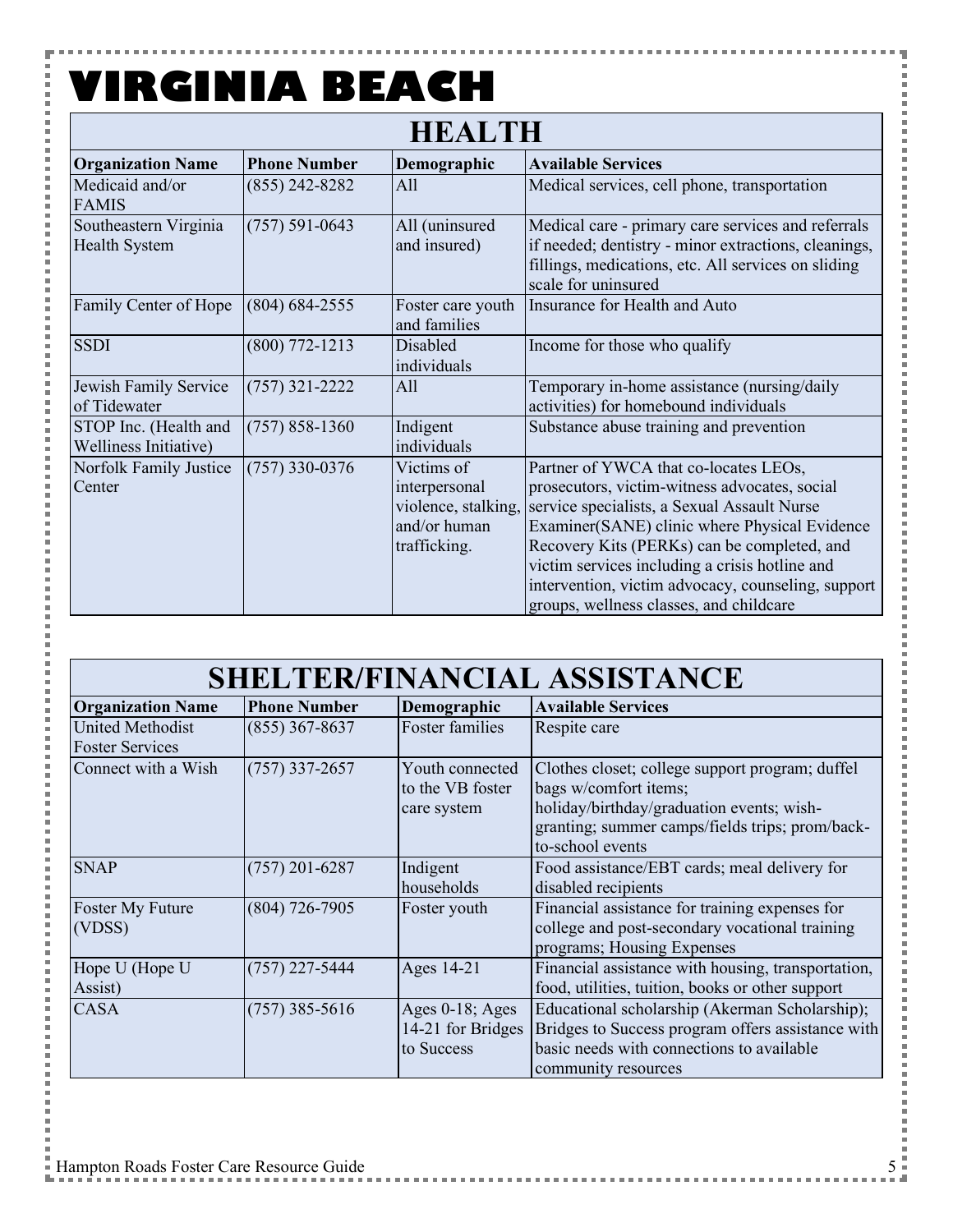P

i<br>I

| <b>Organization Name</b>                | <b>Phone Number</b>                   | Demographic                                                                                         | <b>Available Services</b>                                                                                                                                                                                                                                                                                                                                                         |
|-----------------------------------------|---------------------------------------|-----------------------------------------------------------------------------------------------------|-----------------------------------------------------------------------------------------------------------------------------------------------------------------------------------------------------------------------------------------------------------------------------------------------------------------------------------------------------------------------------------|
| Friends of Virginia<br><b>Beach JDR</b> | $(757)$ 385 - 8019                    | All youth<br>connected to the<br>VB courts;<br>referrals only                                       | Pantry; clothing donation; school supplies;<br>Christmas gift; transportation; co-pay<br>assistance; school sports cost; Summer Camp<br>scholarships; psychological testing                                                                                                                                                                                                       |
| New Vision Youth<br>Services            | $(757)$ 620-5340                      | Ages 13-21<br>depending upon<br>program                                                             | Goods for couch-surfing youth; Computer<br>(Uplift Program 13-18 yo);<br>Scholarship/educational funding connections;<br>transitional housing $(18-21 \text{ y/o})$                                                                                                                                                                                                               |
| Intercept Health                        | $(757)$ 389-4557                      | All foster care<br>youth in<br>independent living<br>and fostering<br>futures program               | Transportation                                                                                                                                                                                                                                                                                                                                                                    |
| <b>YWCA</b>                             | $(757)$ 625-4248                      | All individuals<br>escaping<br>interpersonal<br>violence, stalking,<br>and/or human<br>trafficking. | 30-day emergency shelter and assigned case<br>worker to assist with stable housing and<br>employment; hospital and court<br>accompaniment/support for victims; legal<br>assistance with protective orders; coordinated<br>crisis response for emergency situations; before<br>and after school childcare and summer<br>programs. Childcare program cost is on a<br>sliding scale. |
| Children's Home<br>Society of Virginia  | $(804)$ 353-0191;<br>$(800)$ 247-2888 | Youth aging or<br>aged out of foster<br>care (w/ other<br>restrictions)                             | Possibilities Project or Apartment Program.<br>Both provide independent living arrangements,<br>career training, life skills and financial<br>management training, transitional housing, job<br>search, education, training, counseling, life<br>coaching, etc. Paid service that requires funding<br>approval from DSS                                                           |
| <b>Great Expectations</b>               | $(804) 819 - 4690$                    | Ages 13-24 or 17-<br>24 (depending on<br>college)                                                   | Transportation; Virginia Tuition Grant for<br>Foster Youth                                                                                                                                                                                                                                                                                                                        |
| <b>Skills Builders</b>                  | $(757)$ 233-2896                      | Ages 16-21                                                                                          | Transportation                                                                                                                                                                                                                                                                                                                                                                    |
| Genieve Shelter                         | $(757)$ 925-4365                      | Victims of<br>domestic violence,<br>sexual assault,<br>stalking, and<br>human trafficking.          | Assess personal needs and assist with finding<br>legal advice, counseling, housing, employment,<br>and medical help.                                                                                                                                                                                                                                                              |
| Samaritan House                         | $(757) 631 - 0710$                    | Victims of<br>domestic violence,<br>sexual assault,<br>stalking, and<br>human trafficking.          | Emergency and permanent housing, support<br>services and community outreach                                                                                                                                                                                                                                                                                                       |
| <b>Salvation Army</b>                   | $(757) 543 - 8100$                    | All                                                                                                 | Shelter for the homeless; housing assistance<br>programs; emergency financial assistance for<br>rent or utilities                                                                                                                                                                                                                                                                 |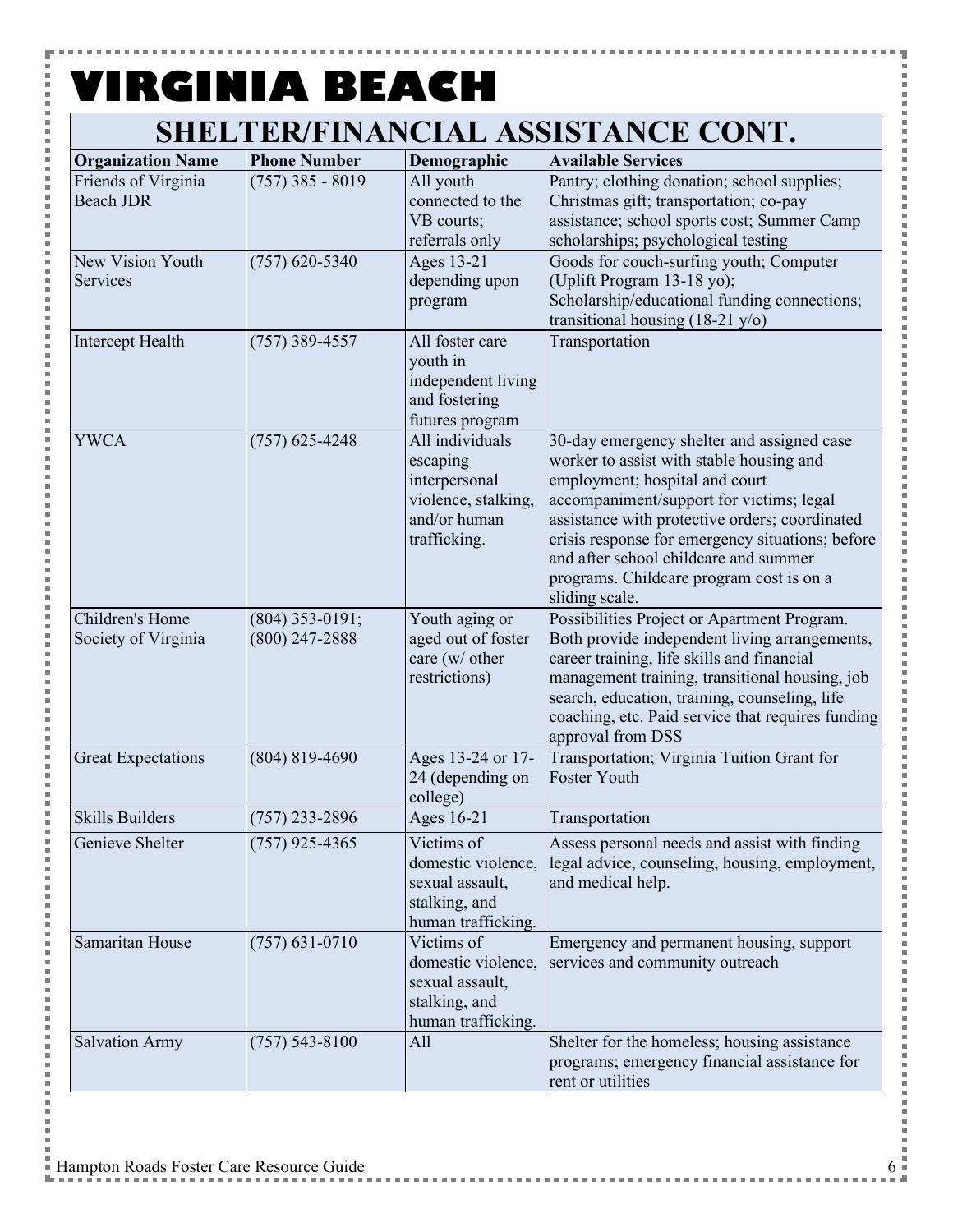P

こうしょう こうしょう

### **SHELTER/FINANCIAL ASSISTANCE CONT.**

| <b>Organization Name</b>                               | <b>Phone Number</b>                             | Demographic                                        | <b>Available Services</b>                                                                                                                                                                                                                                                                                                                                                                                                                 |
|--------------------------------------------------------|-------------------------------------------------|----------------------------------------------------|-------------------------------------------------------------------------------------------------------------------------------------------------------------------------------------------------------------------------------------------------------------------------------------------------------------------------------------------------------------------------------------------------------------------------------------------|
| <b>Health Keepers Transport</b>                        | $(877) 892 - 3988$                              | Medicaid<br>Members                                | Transportation Assistance with 5-day notice                                                                                                                                                                                                                                                                                                                                                                                               |
| Together We Can<br>Foundation                          | $(757)$ 351-3737                                | Ages 16-24                                         | Connection Fund helps w/ materials for<br>college/advanced skills training or related<br>expense such as rent                                                                                                                                                                                                                                                                                                                             |
| Jewish Family Service of<br>Tidewater                  | $(757)$ 321-2222                                | All                                                | Financial assistance; transportation to<br>community resources and medical appts.; gift<br>for children/teens for Chanukah; grocery gift<br>cards for holidays; subsidized child<br>care/school expenses; subsidized summer<br>camp fees; once/month community food<br>pantry; Milk & Honey Food Pantry (Jewish<br>households only); socialization programs for<br>developmentally disabled adults/children;<br>special needs summer camp |
| STOP Inc. (Housing<br>Counseling)                      | $(757) 858 - 1360$                              | Indigent<br>individuals                            | Counseling for first time home buyers,<br>homeownership education, assistance in<br>locating affordable housing.                                                                                                                                                                                                                                                                                                                          |
| <b>Catholic Charities</b>                              | $(757)$ 484-0603                                | All                                                | Financial Assistance Program                                                                                                                                                                                                                                                                                                                                                                                                              |
| <b>Seton Youth Shelters</b>                            | $(757)$ 498-4673<br>(Boys); 306-1840<br>(Girls) | Ages 9-17 youth<br>with minor<br>behavioral issues | Emergency shelter - typically for 21-days but<br>up to 90 under some circumstances                                                                                                                                                                                                                                                                                                                                                        |
| Foodbank of Southeastern $(757)$ 787-2557<br><b>VA</b> |                                                 | All                                                | Food pantry; mobile food pantry; USDA<br>Foodbank distribution; after school low-<br>income neighborhood programs (for ages 5-<br>18); Backpack program (free/reduced price<br>lunches/backpacks of food to take home on<br>weekends); community gardens                                                                                                                                                                                  |
| Virginia Beach Justice<br>Initiative                   | $(877)$ 227-2321                                | Adult Victims of<br>Human Trafficking              | Basic needs such as food, clothing, toiletries,<br>some financial support, transportation, etc.                                                                                                                                                                                                                                                                                                                                           |
| Noblemen                                               | $(757)$ 619-5106                                | Disadvantaged<br>youth                             | Various goods and services                                                                                                                                                                                                                                                                                                                                                                                                                |

Ē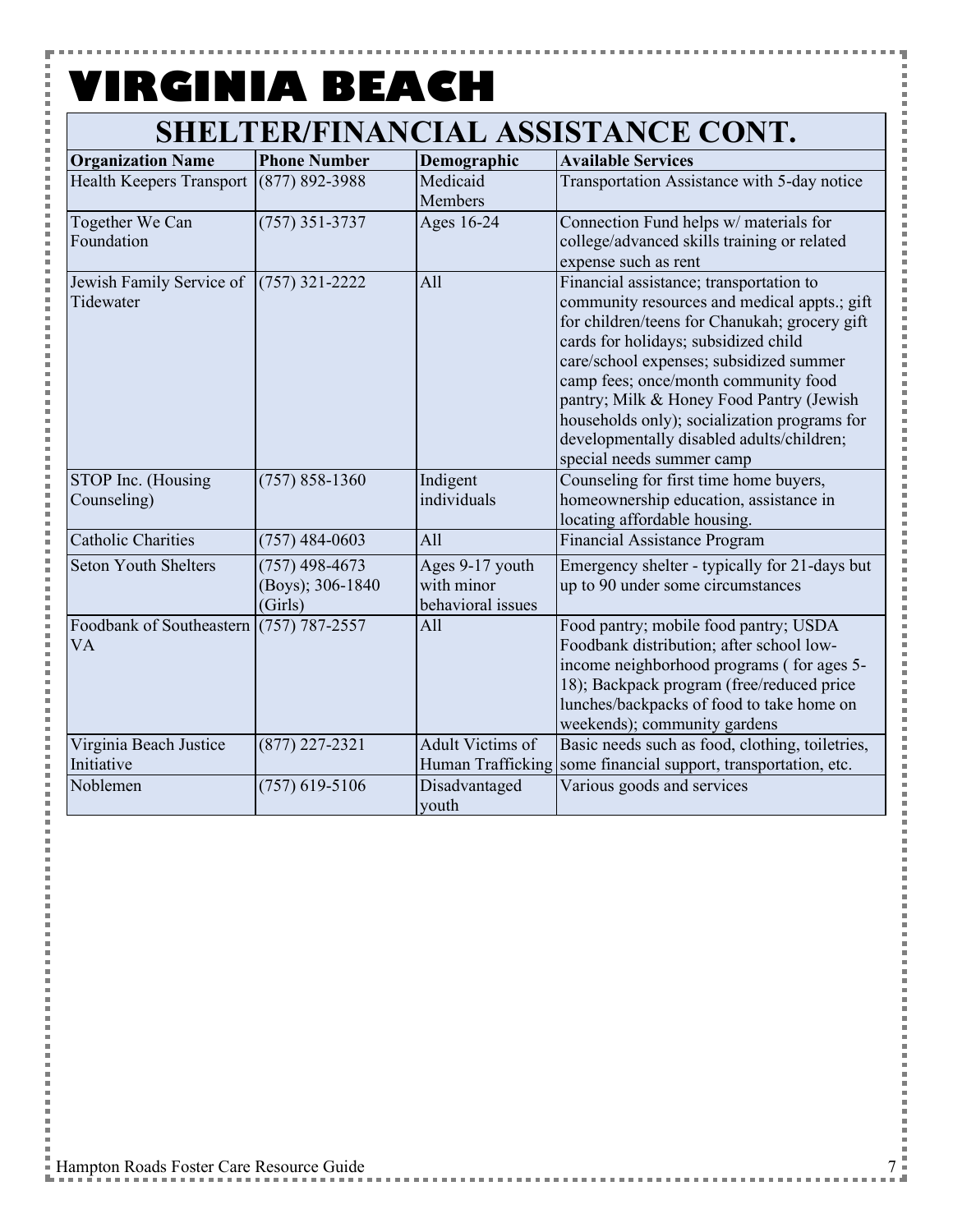**COLOR** 

Y

i<br>I

医皮肤皮炎 医心脏

### **LIFE SKILLS TRAINING**

| <b>Organization Name</b>                                 | <b>Phone Number</b>                           | Demographic                                                                           | <b>Available Services</b>                                                                                                                                                                                                                                                                                               |
|----------------------------------------------------------|-----------------------------------------------|---------------------------------------------------------------------------------------|-------------------------------------------------------------------------------------------------------------------------------------------------------------------------------------------------------------------------------------------------------------------------------------------------------------------------|
| Together We Can<br>Foundation                            | $(757)$ 351-3737                              | Ages 16-24                                                                            | Job skills, communication skills, life<br>planning, portfolio workshops; Transitions<br>Initiative; Independent Living Training;<br>Smart Transitions guidebooks; Equine<br>Program; Housing Support                                                                                                                    |
| <b>Great Expectations</b>                                | $(804) 819 - 4690$                            | Ages 13-24 or 17-<br>24 (depending on<br>college)                                     | Daily Living Skills (Job Hunting, Financial<br>Planning & Budgeting, etc.                                                                                                                                                                                                                                               |
| New Vision Youth<br>Services                             | $(757)$ 620-5340                              | Ages 13-21<br>(depending upon<br>program)                                             | Daily living skills; health/nutrition education;<br>CASEY life skills development; driver<br>education                                                                                                                                                                                                                  |
| Catholic Charities of<br>Eastern VA                      | $(757)$ 484-0603                              | All                                                                                   | Daily living skills                                                                                                                                                                                                                                                                                                     |
| Children's Home Society<br>of Virginia                   | $(804)$ 353-0191; $(800)$<br>247-2888         | Youth aging or<br>aged out of foster<br>care (w/ other<br>restrictions)               | Possibilities Project or Apartment Program.<br>Both provide independent living<br>arrangements, career training, life skills and<br>financial management training, transitional<br>housing, job search, education, training,<br>counseling, life coaching, etc. Paid service<br>that requires funding approval from DSS |
| Shell                                                    | $(757)$ 382-8182                              | Ages 13-17                                                                            | Empowerment 101, drug and alcohol abuse,<br>healthy dating, internet safety                                                                                                                                                                                                                                             |
| <b>Skills Builders</b>                                   | $(757)$ 233-2896                              | Ages 16-21                                                                            | Safety skills; social skills; housing support;<br>financial management; food management; job<br>search skills                                                                                                                                                                                                           |
| Food Bank of<br>Southeastern VA                          | $(757) 787 - 2557$                            | All                                                                                   | Nutrition education; financial literacy;<br>cooking demonstrations; summer kids<br>nutrition program                                                                                                                                                                                                                    |
| Family Center of Hope                                    | $(804)$ 684-2555; (757) Ages 0-21<br>244-2828 |                                                                                       | Safety skills; independent living training;<br>driver's education                                                                                                                                                                                                                                                       |
| <b>CASA</b>                                              | $(757)$ 385-5616                              | Ages 0-18; Ages<br>14-21 for Bridges<br>to Success                                    | Bridges to Success or CASEY life skills/goal<br>development w/ training and education in<br>independent living, finances, relationships,<br>educational goals, etc - individualized to the<br>specific needs of each youth                                                                                              |
| Friends of Virginia Beach $(757)$ 385-8019<br><b>JDR</b> |                                               | All youth<br>connected to the<br>VB courts;<br>referrals only                         | Teamwork and communication skills; Smart<br>Transitions (in conjunction with "Together<br>We Can") providing problem-solving skills,<br>interviewing skills, self-presentation, work<br>ethic, attitude, independence, and initiative                                                                                   |
| Intercept Health                                         | $(757)$ 389-4557                              | All foster care<br>youth in<br>independent living<br>and fostering<br>futures program | Healthcare education; communication skills;<br>self-care and relationship development;<br>independent living training; financial<br>Management; transitional housing; job search                                                                                                                                        |
| Hope U (Hope U<br>Academy)                               | $(757)$ 227-5444                              | Ages 14-21 foster<br>care youth referred<br>by DSS                                    | Independent living; financial management;<br>utilities                                                                                                                                                                                                                                                                  |

i i s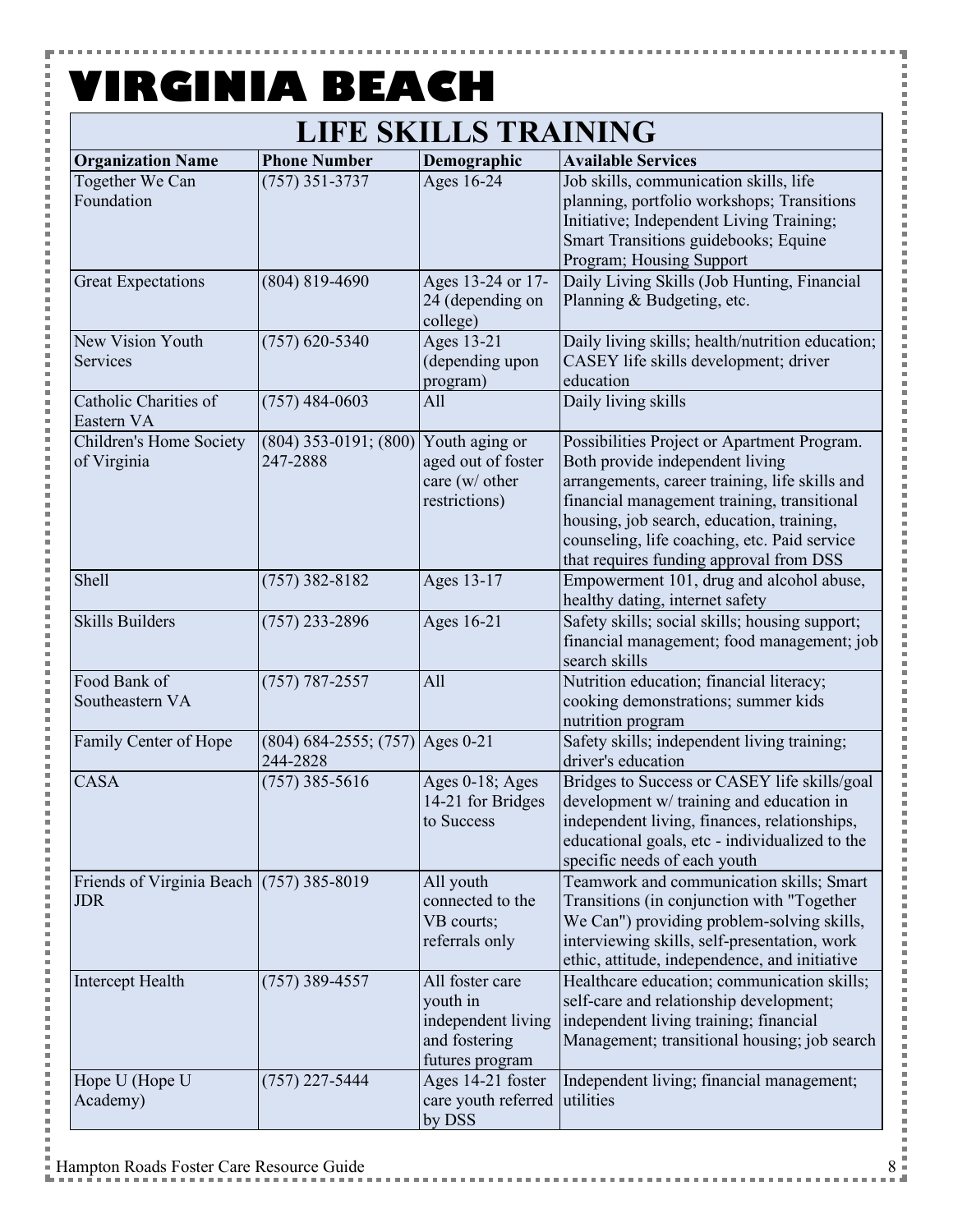F

 $\frac{1}{2}$ 

i Ė

İ

j.

j.

| LIFE SKILLS TRAINING CONT.                     |                     |             |                                                                                                   |
|------------------------------------------------|---------------------|-------------|---------------------------------------------------------------------------------------------------|
| <b>Organization Name</b>                       | <b>Phone Number</b> | Demographic | <b>Available Services</b>                                                                         |
| Youth Career Center of<br><b>Hampton Roads</b> | $(757)$ 233-8686    | Ages 14-24  | Workplace readiness and academic skills<br>related to career goals                                |
| <b>National Counseling</b><br>Group            | $(757)$ 467-8184    | All         | <b>Independent Living Training</b>                                                                |
| Foster U (ODU Student<br>Org.)                 | $(804)$ 278-7019    | Ages 14-24  | Workshops on various topics                                                                       |
| Inner Circle                                   | $(757)$ 644-3989    | All         | Independent living training such as<br>interviewing, budgets, laundry, checking<br>accounts, etc. |

| <b>COUNSELING</b>                                            |                     |                                                                         |                                                                                                                                                                                                                                                                                                                         |
|--------------------------------------------------------------|---------------------|-------------------------------------------------------------------------|-------------------------------------------------------------------------------------------------------------------------------------------------------------------------------------------------------------------------------------------------------------------------------------------------------------------------|
| <b>Organization Name</b>                                     | <b>Phone Number</b> | Demographic                                                             | <b>Available Services</b>                                                                                                                                                                                                                                                                                               |
| The Up Center                                                | $(757)$ 622-7017    | A11                                                                     | Family and Child counseling; Youth<br>counseling                                                                                                                                                                                                                                                                        |
| Catholic Charities of<br>Eastern VA                          | $(757)$ 484-0603    | All                                                                     | <b>Anger Management Counseling</b>                                                                                                                                                                                                                                                                                      |
| Together We Can<br>Foundation                                | $(757)$ 351-3737    | Ages 16-24                                                              | <b>Equine Therapy</b>                                                                                                                                                                                                                                                                                                   |
| Children's Home Society (804) 353-0191; (800)<br>of Virginia | 247-2888            | Youth aging or<br>aged out of foster<br>care (w/ other<br>restrictions) | Possibilities Project or Apartment Program.<br>Both provide independent living<br>arrangements, career training, life skills and<br>financial management training, transitional<br>housing, job search, education, training,<br>counseling, life coaching, etc. Paid service<br>that requires funding approval from DSS |
| Friends of Virginia<br><b>Beach JDR</b>                      | $(757)$ 385 - 8019  | All youth<br>connected to the<br>VB courts;<br>referrals only           | Art therapy including dance, music, theatre,<br>and art                                                                                                                                                                                                                                                                 |
| Virginia Beach Justice<br>Initiative                         | $(877)$ 227-2321    | Adult Victims of                                                        | Crisis Management (lead through the stages<br>Human Trafficking of Slavery to Freedom); connect to a licensed<br>social worker and other therapeutic resources.                                                                                                                                                         |
| <b>LGBT Life Center</b>                                      | $(757) 640 - 0929$  | LGBTQ and those<br>affected by HIV                                      | Counseling on a sliding scale; support groups                                                                                                                                                                                                                                                                           |
| Children First                                               | $(757)$ 609-2795    | Ages 18 to 21 $w/$<br>Autism                                            | ABA Therapy (Applied Behavior Analysis)                                                                                                                                                                                                                                                                                 |
| National Suicide<br><b>Prevention Lifeline</b>               | $(800)$ 273-8255    | A11                                                                     | Immediately answered phone calls;<br>connection to local crisis counseling                                                                                                                                                                                                                                              |
| <b>Tidewater Youth</b><br>Services Comm.                     | $(757)$ 382-9382    | All youth                                                               | Substance abuse assessments and programs;<br>aggression replacement, home-based<br>individual and family counseling                                                                                                                                                                                                     |
| <b>Tidewater Pastoral</b><br>Counseling                      | $(757)$ 623-2700    | All                                                                     | Licensed professional counseling, marriage<br>and family therapists, licensed clinical social<br>workers                                                                                                                                                                                                                |
| <b>Salvation Army</b>                                        | $(757) 543 - 8100$  | All                                                                     | Addictions and substance abuse counseling                                                                                                                                                                                                                                                                               |

医皮肤皮炎 医心脏

j I

l

l

i<br>I

i<br>I

l × l

l

l

i<br>I

l

j

I × i<br>I

l

i<br>I

i<br>I

医皮肤皮炎 医血管

**Contract**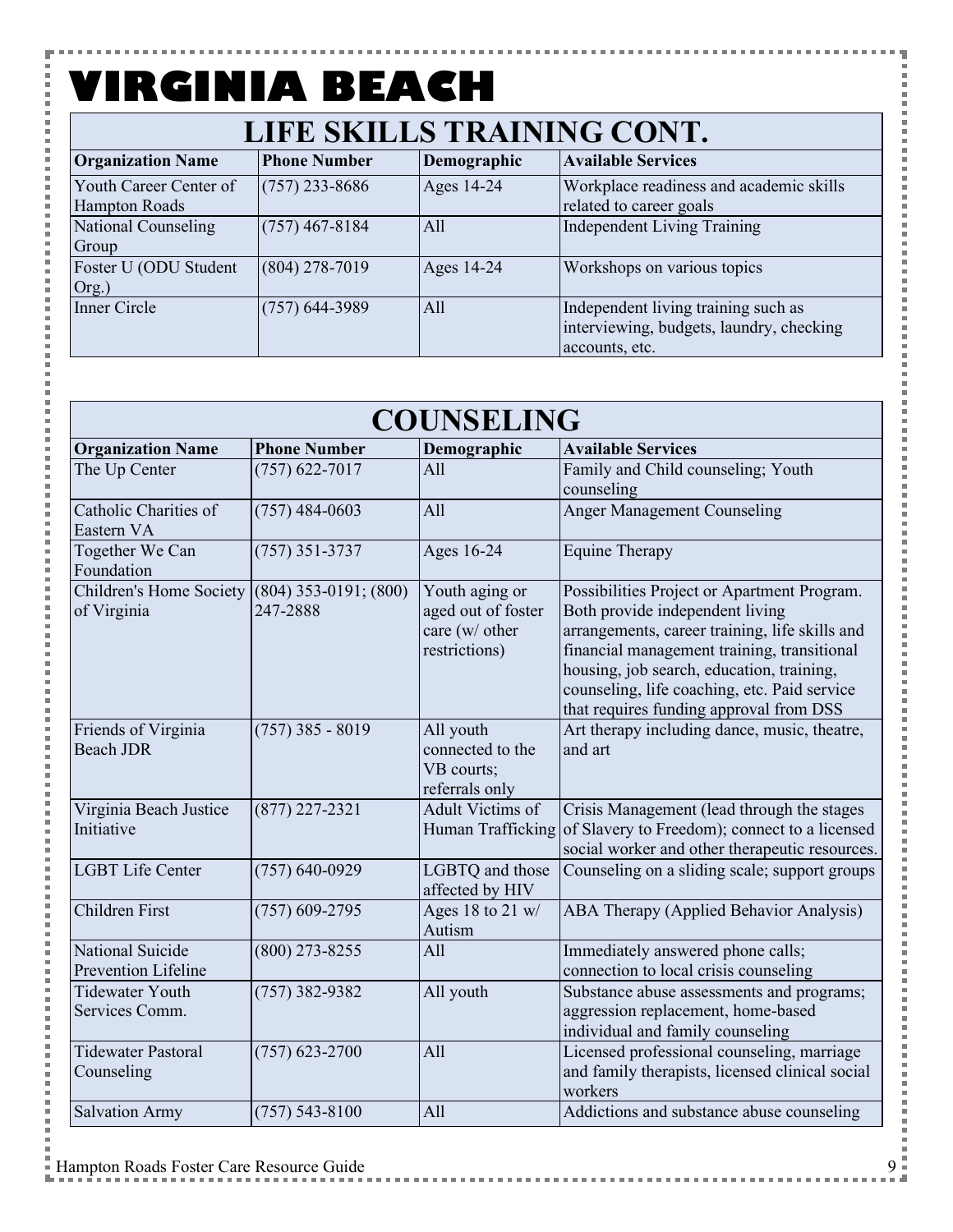۲

こうしょう こうしょう

医皮肤皮炎 医心脏

### **COUNSELING CONT.**

| <b>Organization Name</b>                               | <b>Phone Number</b> | Demographic                                                                                         | <b>Available Services</b>                                                                                                                                                                                       |
|--------------------------------------------------------|---------------------|-----------------------------------------------------------------------------------------------------|-----------------------------------------------------------------------------------------------------------------------------------------------------------------------------------------------------------------|
| <b>Rescue Church</b>                                   | $(757)$ 487-2633    | All                                                                                                 | Addictions & substance abuse group meeting<br>style counseling                                                                                                                                                  |
| Regent Psychological<br>Services                       | $(757)$ 352-4488    | All                                                                                                 | Individual, couples, and family therapy,<br>psychological evaluations, career assessment<br>and counseling, consultations for stress,<br>anger, and time management and identity<br>concerns, and group therapy |
| Edmarc Hospice for<br>Children                         | $(757)$ 967-9251    | Youth facing life-<br>threatening illness                                                           | Counseling; individual support; group<br>support for patients, parents, and siblings                                                                                                                            |
| Jewish Family Service of $(757)$ 321-2222<br>Tidewater |                     | All                                                                                                 | Counseling & support services such as<br>individuals/couples/family; grief support;<br>play therapy for children/teens; special needs<br>assistance                                                             |
| <b>YWCA</b>                                            | $(757)$ 625-4248    | All individuals<br>escaping<br>interpersonal<br>violence, stalking,<br>and/or human<br>trafficking. | Short-term and long-term adult and children's<br>counseling. Children's counseling is free; first<br>10 adult sessions are free, \$30 thereafter.                                                               |
| <b>Crisis Pregnancy Center</b><br>of Tidewater         | $(757)$ 410-9703    | Women and<br>families involved<br>in crisis-related<br>pregnancies                                  | Medical clinics, options counseling,<br>parenting classes                                                                                                                                                       |
| National Counseling<br>Group                           | $(757)$ 467-8184    | All                                                                                                 | Behavioral health counseling such as family,<br>parent, crisis intervention, life skills, out-<br>patient substance abuse, etc.                                                                                 |
| STOP Inc. (Health and<br>Wellness Initiative)          | $(757) 858 - 1360$  | Indigent<br>Individuals                                                                             | Substance abuse training and prevention                                                                                                                                                                         |
| <b>CHKD</b>                                            | $(757)$ 668-7000    | All youth                                                                                           | Psychiatrists, Psychologists, Counseling and<br>therapy services                                                                                                                                                |

| <b>ACADEMICS/EDUCATION</b>    |                     |                                                   |                                                                                                                                                           |
|-------------------------------|---------------------|---------------------------------------------------|-----------------------------------------------------------------------------------------------------------------------------------------------------------|
| <b>Organization Name</b>      | <b>Phone Number</b> | Demographic                                       | <b>Available Services</b>                                                                                                                                 |
| Foster My Future<br>(VDSS)    | $(804)$ 726-7905    | Foster youth                                      | Education and/or job training assistance                                                                                                                  |
| <b>Great Expectations</b>     | $(804) 819 - 4690$  | Ages 13-24 or 17-<br>24 (depending on<br>college) | High School completion; college preparation;<br>tutoring; career planning                                                                                 |
| Together We Can<br>Foundation | $(757)$ 351-3737    | Ages 16-24                                        | College preparation; character trait<br>development; personal brand development;<br>interview skills; work ethic; portfolio<br>development; job resources |
| New Vision Youth<br>Services  | $(757)$ 620-5340    | Ages 13-21<br>(depending upon<br>program)         | GED preparation; computer skills; interview<br>skills; work ethic training; portfolio<br>development                                                      |

l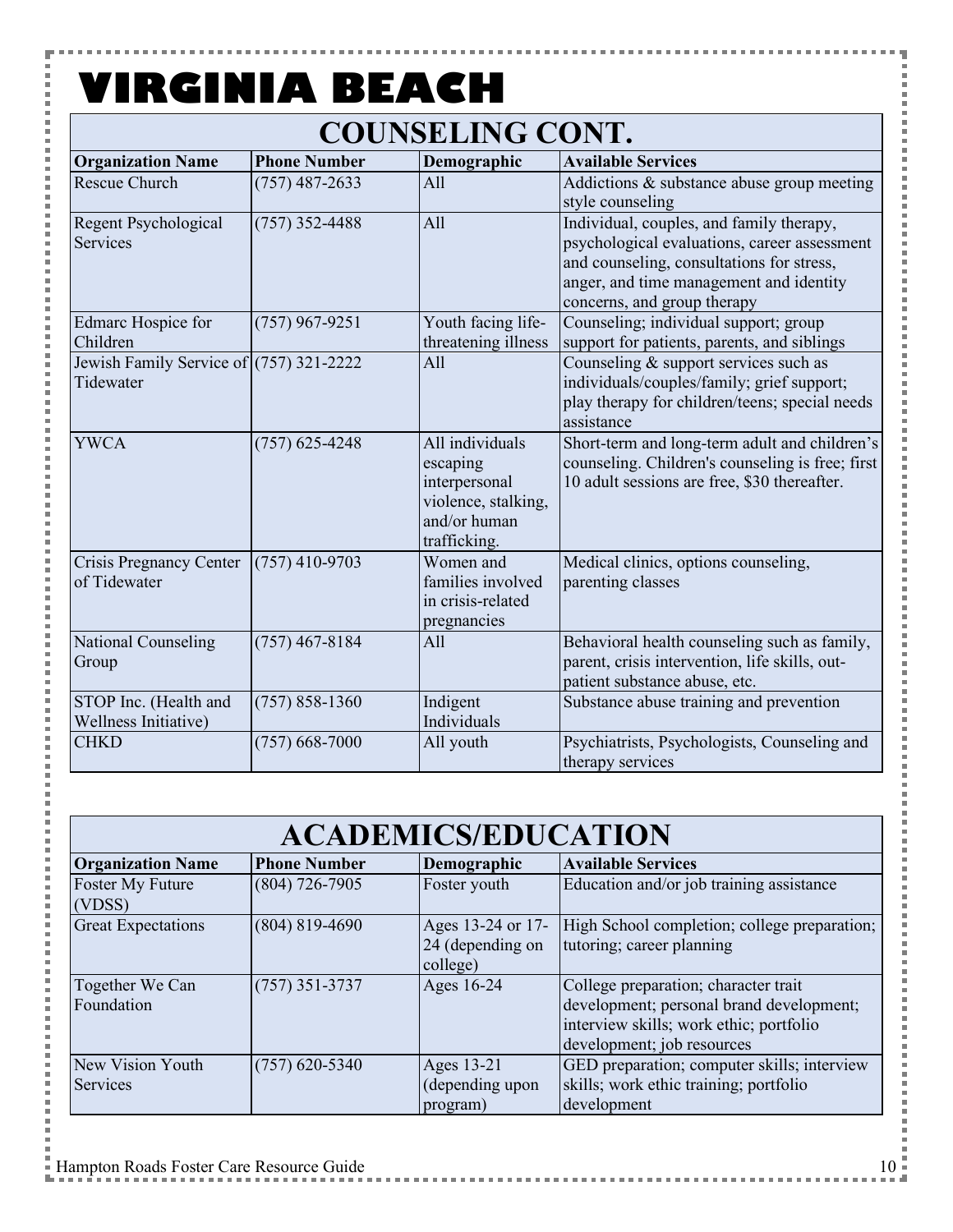H

### **ACADEMICS/EDUCATION CONT.**

| <b>Organization Name</b>   | <b>Phone Number</b>       | Demographic               | <b>Available Services</b>                    |
|----------------------------|---------------------------|---------------------------|----------------------------------------------|
| Intercept Health           | $(757)$ 389-4557          | All foster care           | Substance abuse education; parenting         |
|                            |                           | youth in                  | education; social development                |
|                            |                           | independent living        |                                              |
|                            |                           | and fostering             |                                              |
|                            |                           | futures program           |                                              |
| Family Center of Hope      | $(804) 684 - 2555; (757)$ | Ages $0-21$               | Trafficking awareness education              |
|                            | 244-2828                  |                           |                                              |
| <b>CASA</b>                | $(757)$ 385-5616          | Ages 14-21 for            | Bridges to Success program: educational goal |
|                            |                           | <b>Bridges to Success</b> | guidance/planning with connections to local  |
|                            |                           |                           | educational programs                         |
| <b>Seton Youth Shelter</b> | $(757)$ 306-1840          | Ages $4-18$               | Program for children affected by             |
|                            |                           |                           | incarceration, teen anger management class   |
| Catholic Charities of      | $(757)$ 484-0603          | All                       | Variety including parenting and anger        |
| Eastern VA                 |                           |                           | management                                   |
| VB Dept. of Human          | $(757)$ 385-3200          | All (depending on         | Variety                                      |
| Services/Social Services   |                           | program)                  |                                              |
| Hope U High School         | (757) 227-5444            | Ages 14-26                | Online; students can earn their High School  |
|                            |                           |                           | Diploma                                      |
| Hope U Apprenticeship      | $(757)$ 227-5444          | High School               | Collaboration with Tidewater CC; dual        |
|                            |                           | Juniors and               | enrollment; career training                  |
|                            |                           | Seniors                   |                                              |
| Virginia Beach Justice     | $(877)$ 227-2321          | Ages 11-18                | Restoration program; prevention curriculum   |
| Initiative                 |                           | (formerly                 | (in schools, after-school programs, youth    |
|                            |                           | incarcerated)             | groups)                                      |

#### **MENTORSHIP**

|                                      |                     | <u>MBI LONDIII</u>                                                      |                                                                                                                                        |
|--------------------------------------|---------------------|-------------------------------------------------------------------------|----------------------------------------------------------------------------------------------------------------------------------------|
| <b>Organization Name</b>             | <b>Phone Number</b> | Demographic                                                             | <b>Available Services</b>                                                                                                              |
| <b>CASA</b>                          | $(757)$ 385-5616    | Ages $14-21$ for                                                        | One-on-one relationship with a program<br>Bridges to Success representative - regular meetings/general life<br>assistance and guidance |
| Virginia Beach Justice<br>Initiative | $(877)$ 227-2321    | Adult Victims of                                                        | Short-term, long-term victim<br>Human Trafficking advocacy/mentorship                                                                  |
| Food Bank of<br>Southeastern VA      | $(757) 787 - 2557$  | All                                                                     | Peer nutrition mentoring                                                                                                               |
| Connect with a Wish                  | $(757)$ 337-2657    | Ages 14-18 youth<br>connected to the<br><b>VB Foster Care</b><br>system | Adult/peer mentoring groups                                                                                                            |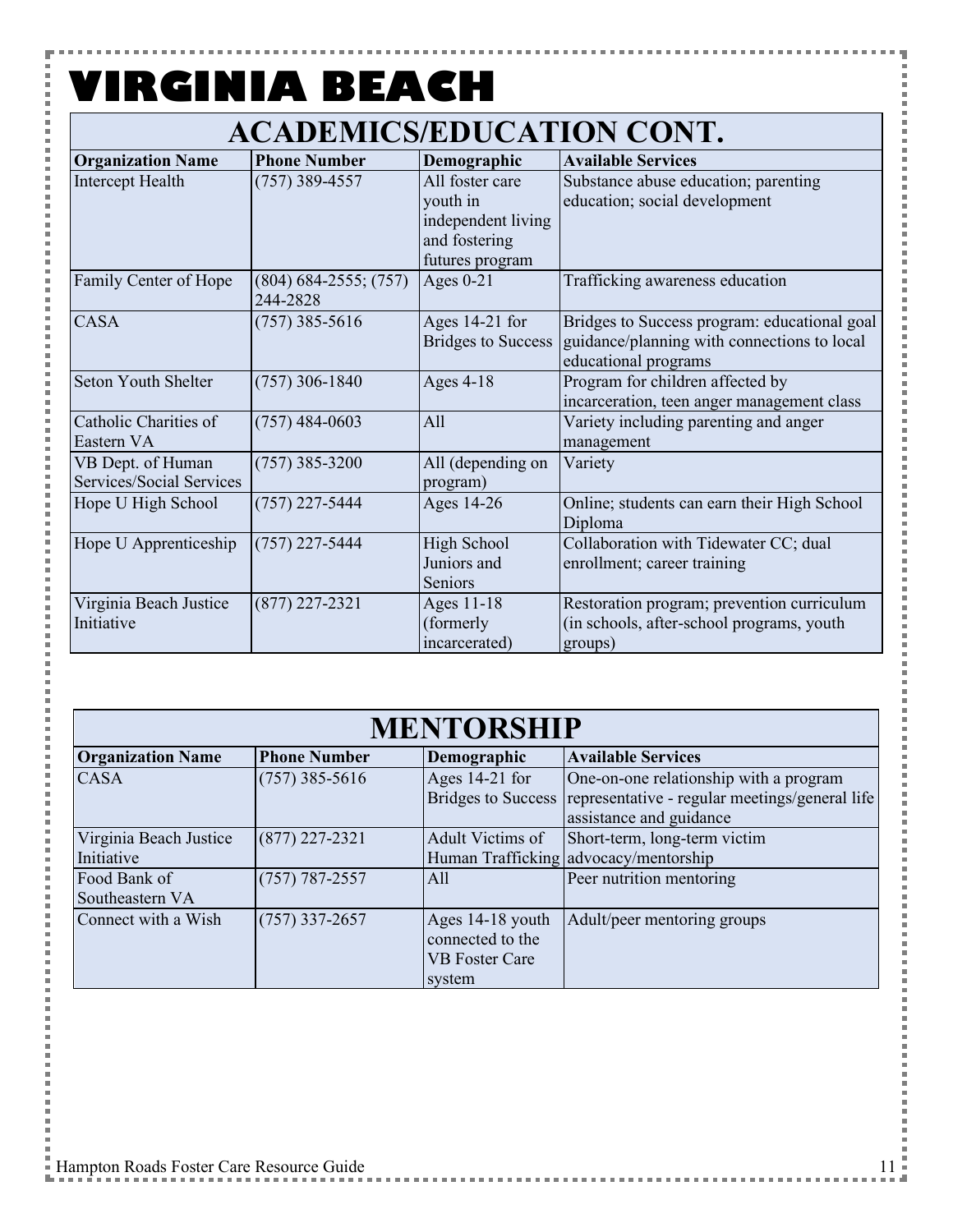#### **MENTORSHIP CONT. VIRGINIA BEACH**

F

**Contract** 

 $\frac{1}{2}$ 

i

j

 $\overline{a}$ 

i

i<br>I i i i i

i

| MENIURSHIP CUNI.                       |                                       |                                                                                       |                                                                                                                                                                                                                                                                                                                                                                                                                                                                                                                                                                                                                                    |  |
|----------------------------------------|---------------------------------------|---------------------------------------------------------------------------------------|------------------------------------------------------------------------------------------------------------------------------------------------------------------------------------------------------------------------------------------------------------------------------------------------------------------------------------------------------------------------------------------------------------------------------------------------------------------------------------------------------------------------------------------------------------------------------------------------------------------------------------|--|
| <b>Organization Name</b>               | <b>Phone Number</b>                   | Demographic                                                                           | <b>Available Services</b>                                                                                                                                                                                                                                                                                                                                                                                                                                                                                                                                                                                                          |  |
| <b>Independent Living</b><br>Program   | $(800)$ DO-ADOPT                      | Ages 14-21 foster<br>youth                                                            | Assistance in completing high school,<br>general education degree and higher<br>education, including assistance for tuition,<br>admission fees, supplies, equipment,<br>tutoring, etc.; job training/readiness, job<br>search and placement and other related<br>services to prepare youth to become self-<br>supporting, or that increases<br>performance/functional competency; daily<br>living skills/aide; individual and group<br>counseling; training, meetings, conferences,<br>retreats, workshops, relating to building<br>competencies that strengthen individual<br>skills and foster successful independent<br>living. |  |
| New Vision Youth<br>Services           | $(757)$ 620-5340                      | Ages 13-21<br>(depending upon<br>program)                                             | Short-term/long-term adult mentorship                                                                                                                                                                                                                                                                                                                                                                                                                                                                                                                                                                                              |  |
| Children's Home Society<br>of Virginia | $(804)$ 353-0191; $(800)$<br>247-2888 | Youth aging or<br>aged out of foster<br>care (w/ other<br>restrictions)               | Possibilities Project or Apartment Program.<br>Both provide independent living<br>arrangements, career training, life skills and<br>financial management training, transitional<br>housing, job search, education, training,<br>counseling, life coaching, etc. Paid service<br>that requires funding approval from DSS                                                                                                                                                                                                                                                                                                            |  |
| Together We Can<br>Foundation          | $(757)$ 351-3737                      | Ages 16-24                                                                            | <b>Community Development</b>                                                                                                                                                                                                                                                                                                                                                                                                                                                                                                                                                                                                       |  |
| <b>Great Expectations</b>              | $(804) 819 - 4690$                    | Ages 13-24 or 17-<br>24 (depending on<br>college)                                     | Connect with mentors/student mentors;<br>personalized counseling                                                                                                                                                                                                                                                                                                                                                                                                                                                                                                                                                                   |  |
| <b>Intercept Health</b>                | $(757)$ 389-4557                      | All foster care<br>youth in<br>independent living<br>and fostering<br>futures program | Therapeutic Mentoring                                                                                                                                                                                                                                                                                                                                                                                                                                                                                                                                                                                                              |  |

**Contract Contract** 

j I

j ĵ

l

j

i<br>I

医皮肤皮炎 医血管

i<br>I ×

j

i<br>I

i<br>I

l

i<br>I

l ×

医皮肤 医皮肤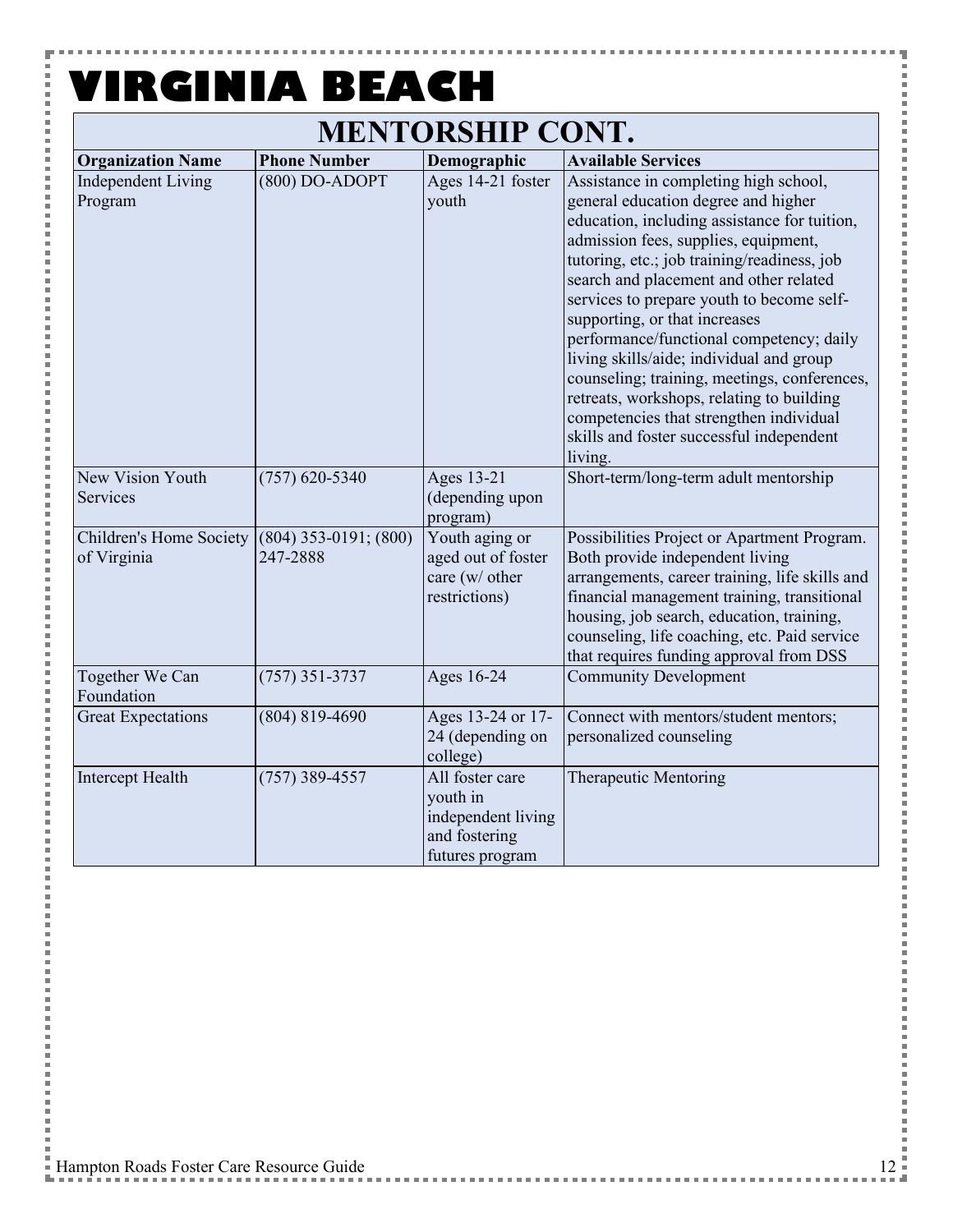Y

İ

Ē Ė

j.

j.

i

Ė

l

 $\overline{a}$ 

| <b>LEGAL</b>                                              |                                       |                                                                |                                                                                                                                                                                                                                                                                                                                                                                                                                                                               |
|-----------------------------------------------------------|---------------------------------------|----------------------------------------------------------------|-------------------------------------------------------------------------------------------------------------------------------------------------------------------------------------------------------------------------------------------------------------------------------------------------------------------------------------------------------------------------------------------------------------------------------------------------------------------------------|
| <b>Organization Name</b>                                  | <b>Phone Number</b>                   | Demographic                                                    | <b>Available Services</b>                                                                                                                                                                                                                                                                                                                                                                                                                                                     |
| <b>CASA</b> (Court Appointed<br><b>Special Advocates)</b> | $(757)$ 385-5616                      | Ages 0-18 for any youth<br>connected to the VB<br>court system | Court advocacy such as reports to<br>judges/social workers/GALs<br>regarding best interests of the child;<br>Bridges to Success for ages 14-21<br>which can follow individual beyond<br>VB any area within driving distance.                                                                                                                                                                                                                                                  |
| City Attorney's Office                                    | $(757)$ 926-8416                      | N/A                                                            | Oversight of the Department of<br>Human Services/Social Services                                                                                                                                                                                                                                                                                                                                                                                                              |
| Newport News Dept. of<br><b>Human Services</b>            | $(757)$ 926-6300                      | Dependent upon the<br>program                                  | Dependent upon the program                                                                                                                                                                                                                                                                                                                                                                                                                                                    |
| <b>New Vision Youth</b><br><b>Services</b>                | $(757)$ 620-5340                      | Ages 13-21 depending<br>upon the program                       | Assistance accessing government<br>benefits                                                                                                                                                                                                                                                                                                                                                                                                                                   |
| Legal Aid Society of<br>Eastern VA                        | $(757)$ 627-5423                      | Indigent households                                            | Legal assistance for civil matters<br>such as family/domestic, housing,<br>public benefits, unemployment, etc.                                                                                                                                                                                                                                                                                                                                                                |
| <b>Regional Housing Crisis</b><br>Hotline                 | $(800)$ 838-8238; $(757)$<br>587-4202 | <b>Hampton Roads residents</b>                                 | Hotline connecting residents in need<br>of shelter, case management, and<br>related services to available services<br>with local providers                                                                                                                                                                                                                                                                                                                                    |
| Nat'l Human Trafficking<br><b>Resource Center</b>         | (888) 373-7888                        | Victims of human<br>trafficking                                | 24/7 support and options for human<br>trafficking victims/survivors                                                                                                                                                                                                                                                                                                                                                                                                           |
| Food Bank of<br>Southeastern VA                           | $(757) 787 - 2557$                    | Any individual                                                 | Assistance with accessing<br>government benefits                                                                                                                                                                                                                                                                                                                                                                                                                              |
| Virginia Beach Justice<br>Initiative                      | $(877)$ 227-2321                      | Victims of human<br>trafficking                                | Jail visits and courtroom advocacy<br>for victims of human trafficking                                                                                                                                                                                                                                                                                                                                                                                                        |
| <b>Skills Builders</b>                                    | $(757)$ 233-2896                      | Ages 16-21                                                     | Housing and opportunities to move<br>to self-sufficiency                                                                                                                                                                                                                                                                                                                                                                                                                      |
| <b>Mediation Center for</b><br><b>Hampton Roads</b>       | $(757)$ 624-6666                      | <b>Hampton Roads residents</b>                                 | Mediation services, co-parenting<br>classes, visitation and exchange<br>supervision                                                                                                                                                                                                                                                                                                                                                                                           |
| <b>Intercept Health</b>                                   | $(757)$ 389-4557                      | Foster care youth                                              | Sex Offender Relapse Program,<br>relapse prevention and connection<br>with outpatient clinicians,<br>therapeutic foster care, diagnostic<br>program for assessments and<br>observations. Family therapy is also<br>available for youth still in school,<br>family engagement specialist<br>available, therapeutic mentors and<br>aides for children under 18, telehelp<br>(substance abuse, therapy). Potential<br>placement options for independent<br>living or group homes |

Ŧ

医皮肤炎 医皮肤病

l

Ì × ĵ

l

×

j

Ì ×

l ×

l

l

×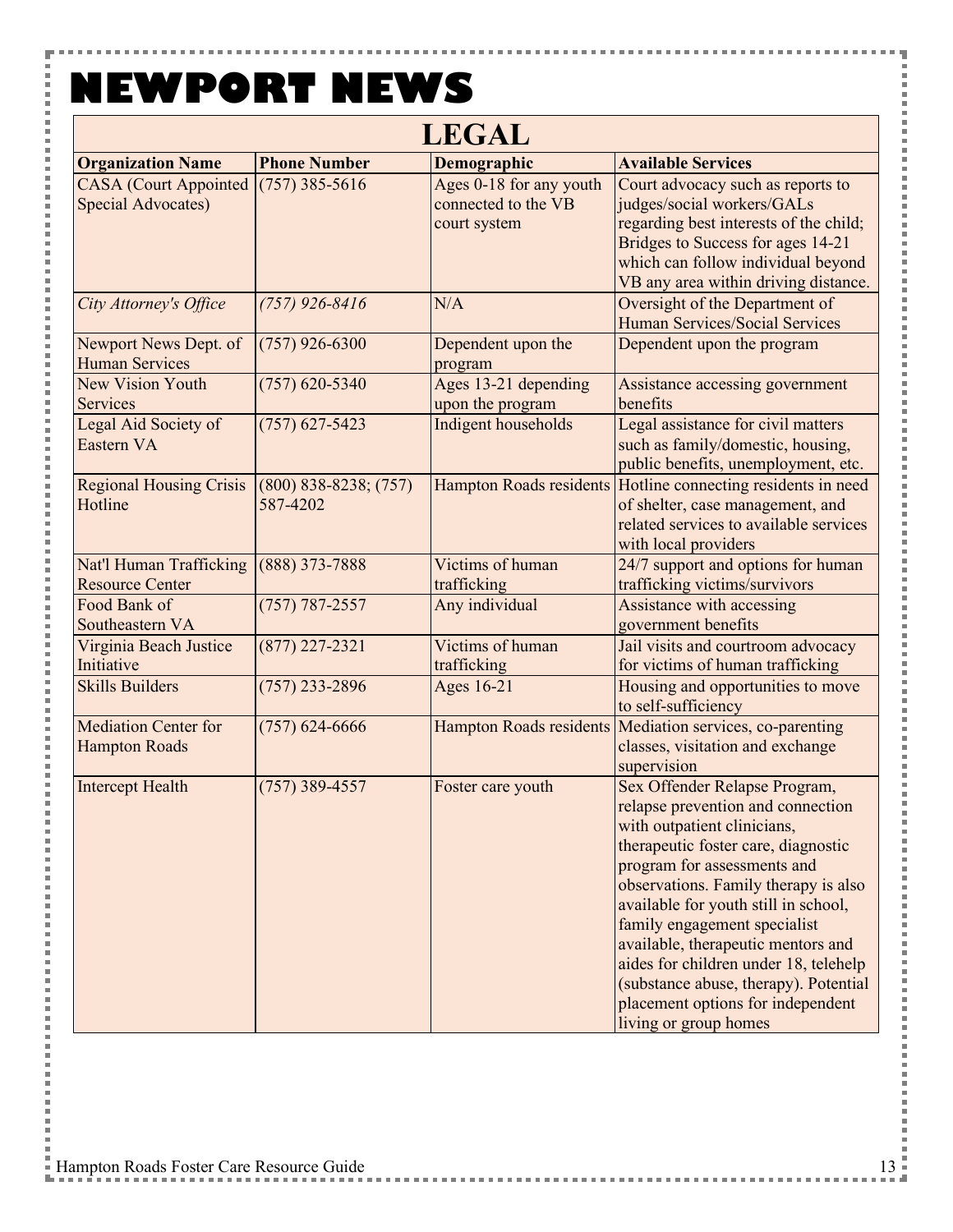#### **NEWPORT NEWS** $\mathbf{r}$

F

i.

こうしょう こうしょう

i

l Ė

i i Ė  $\overline{a}$ i

j. i Ė l

j. 

j.

l Ė

 $\overline{a}$ 

i j. 

l j. 

i Ė  $\overline{a}$ 

i j. i

Ė l j. j. l

i

| <b>LEGAL CONT.</b>       |                     |                            |                                      |
|--------------------------|---------------------|----------------------------|--------------------------------------|
| <b>Organization Name</b> | <b>Phone Number</b> | Demographic                | <b>Available Services</b>            |
| <b>YWCA</b>              | $(757)$ 625-4248    | Victims of interpersonal   | Hospital accompaniment/support for   |
|                          |                     | violence, stalking, and/or | victims, victim                      |
|                          |                     | human trafficking.         | advocacy/accompaniment to court,     |
|                          |                     |                            | legal assistance with protective     |
|                          |                     |                            | orders, coordinated crisis response  |
|                          |                     |                            | for emergency sitautions             |
| <b>Newport New</b>       | 757-933-2311        | N/A                        | Many programs available generally,   |
| Department of Social     |                     |                            | but nothing specific to youth aging- |
| <b>Services</b>          |                     |                            | out of foster care                   |

| HEALTH                                               |                     |                                                                              |                                                                                                                                                                                                                                                                                                                                                                                                      |
|------------------------------------------------------|---------------------|------------------------------------------------------------------------------|------------------------------------------------------------------------------------------------------------------------------------------------------------------------------------------------------------------------------------------------------------------------------------------------------------------------------------------------------------------------------------------------------|
| <b>Organization Name</b>                             | <b>Phone Number</b> | Demographic                                                                  | <b>Available Services</b>                                                                                                                                                                                                                                                                                                                                                                            |
| Medicaid and/or FAMIS                                | $(855)$ 242-8282    | All                                                                          | Medical services, cell phone,<br>transportation                                                                                                                                                                                                                                                                                                                                                      |
| Southeastern Virginia<br><b>Health System</b>        | $(757) 591 - 0643$  | All (uninsured and insured)                                                  | Medical care - primary care<br>services and referrals if needed;<br>dentistry - minor extractions,<br>cleanings, fillings, medications,<br>etc. All services on sliding scale<br>for uninsured                                                                                                                                                                                                       |
| Family Center of Hope                                | $(804) 684 - 2555$  | Foster care youth and<br>families                                            | <b>Insurance for Health and Auto</b>                                                                                                                                                                                                                                                                                                                                                                 |
| <b>SSDI</b>                                          | $(800)$ 772-1213    | Disabled individuals                                                         | Income for those who qualify                                                                                                                                                                                                                                                                                                                                                                         |
| Jewish Family Service of (757) 321-2222<br>Tidewater |                     | All                                                                          | Temporary in-home assistance<br>(nursing/daily activities) for<br>homebound individuals                                                                                                                                                                                                                                                                                                              |
| <b>Norfolk Family Justice</b><br>Center              | $(757)$ 330-0376    | Victims of interpersonal<br>violence, stalking, and/or<br>human trafficking. | Partner of YWCA that co-locates<br>LEOs, prosecutors, victim-witness<br>advocates, social service<br>specialists, a Sexual Assault<br>Nurse Examiner(SANE) clinic<br>where Physical Evidence<br>Recovery Kits (PERKs) can be<br>completed, and victim services<br>including a crisis hotline and<br>intervention, victim advocacy,<br>counseling, support groups,<br>wellness classes, and childcare |

医皮肤皮炎 医血管炎

医皮肤皮炎 医血管

l

**Contract** 

l

i<br>I

j

×

**Contract** 

医皮肤皮炎 医血管炎

医皮肤皮炎 医血管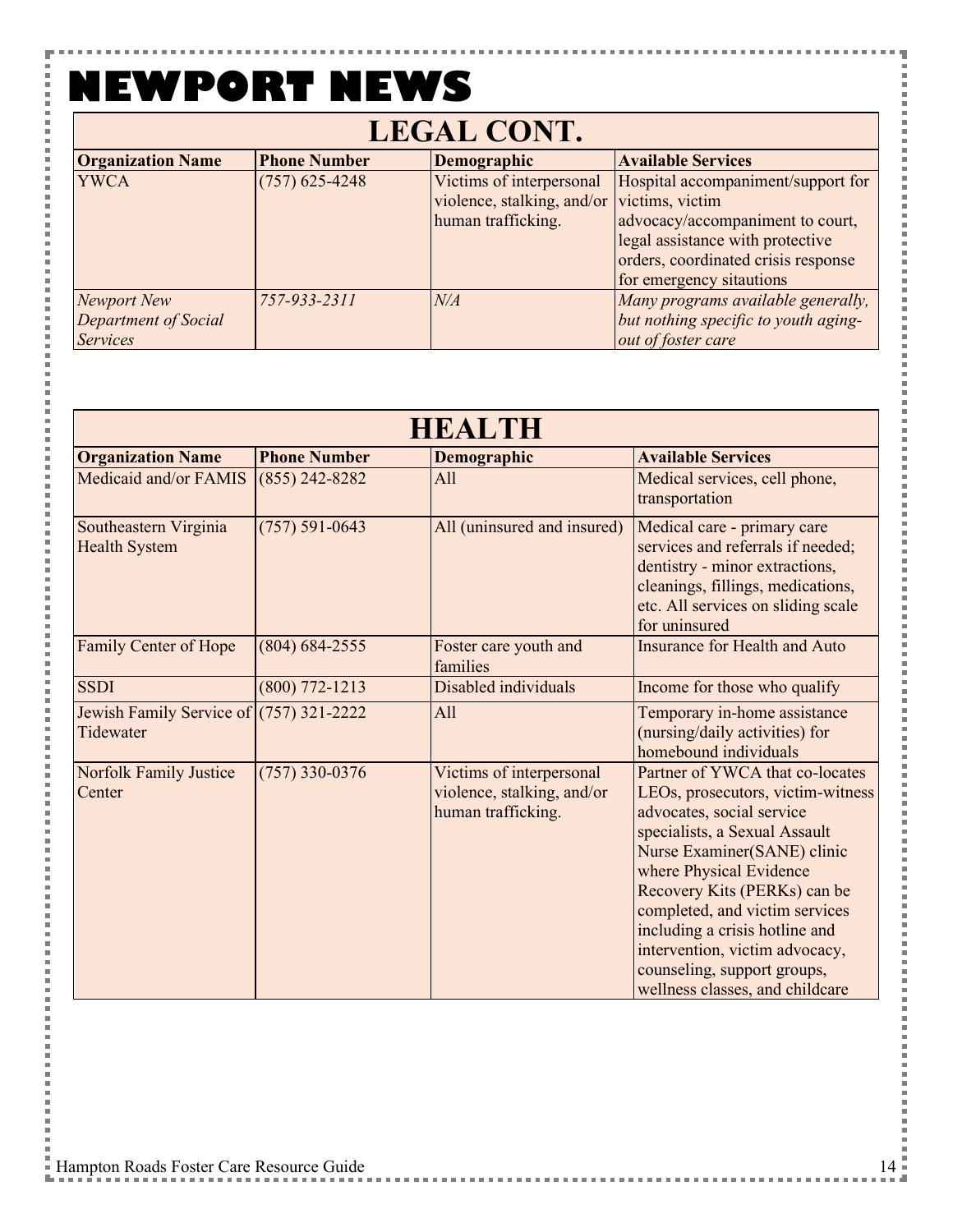| <b>Organization Name</b>          | <b>Phone Number</b> | Demographic                                                                                   | <b>Available Services</b>                                                                                                                                                                                                                                                                                                                                                                                      |
|-----------------------------------|---------------------|-----------------------------------------------------------------------------------------------|----------------------------------------------------------------------------------------------------------------------------------------------------------------------------------------------------------------------------------------------------------------------------------------------------------------------------------------------------------------------------------------------------------------|
| <b>SNAP</b>                       | $(757)$ 201-6287    | Indigent households                                                                           | Food assistance/EBT cards; meal<br>delivery for disabled recipients                                                                                                                                                                                                                                                                                                                                            |
| <b>Foster My Future</b><br>(VDSS) | $(804)$ 726-7905    | Foster youth                                                                                  | Financial assistance for training<br>expenses for college and post-<br>secondary vocational training<br>programs; Housing Expenses                                                                                                                                                                                                                                                                             |
| <b>CASA</b>                       | $(757)$ 926-3642    | Ages 0-18 years old youth<br>connected to NN JDR court                                        | Summer camp scholarships;<br>christmas gifts; duffle bags;<br>educational scholarship (Akerman<br>Scholarship)                                                                                                                                                                                                                                                                                                 |
| <b>Samaritan House</b>            | $(757) 631 - 0710$  | Victims of domestic<br>violence, sexual assault,<br>stalking, and human<br>trafficking.       | <b>Emergency and permanent</b><br>housing, support services and<br>community outreach                                                                                                                                                                                                                                                                                                                          |
| <b>Salvation Army</b>             | $(757) 543 - 8100$  | All                                                                                           | Shelter for the homeless; housing<br>assistance programs; emergency<br>financial assistance for rent or<br>utilities                                                                                                                                                                                                                                                                                           |
| <b>YWCA</b>                       | $(757)$ 625-4248    | All individuals escaping<br>interpersonal violence,<br>stalking, and/or human<br>trafficking. | 30-day emergency shelter and<br>assigned case worker to assist<br>with stable housing and<br>employment; hospital and court<br>accompaniment/support for<br>victims; legal assistance with<br>protective orders; coordinated<br>crisis response for emergency<br>situations; before and after school<br>childcare and summer programs.<br>Childcare program cost is on a<br>sliding scale.                     |
| <b>THRIVE Peninsula</b>           | $(757) 877 - 6211$  | <b>Residents of Newport</b><br>News/Hampton<br><b>County/York County</b>                      | Food Pantry (by referral through<br><b>United Way First Call Pantry</b><br>Network (757) 594-4636;<br>rent/utility assistance with<br>restrictions; transportation<br>assistance for medical and<br>employment needs;<br>books/toys/school supplies for<br>children, baby baskets; assistance<br>applying for I.D., birth<br>certificates, social security cards,<br>food stamps, social security,<br>Medicaid |
| <b>Catholic Charities</b>         | $(757)$ 484-0603    | All                                                                                           | <b>Financial Assistance Program</b>                                                                                                                                                                                                                                                                                                                                                                            |
| Hope U (Hope U Assist)            | $(757)$ 227-5444    | <b>Ages 14-21</b>                                                                             | Financial assistance with housing,<br>transportation, food, utilities,<br>tuition, books or other support                                                                                                                                                                                                                                                                                                      |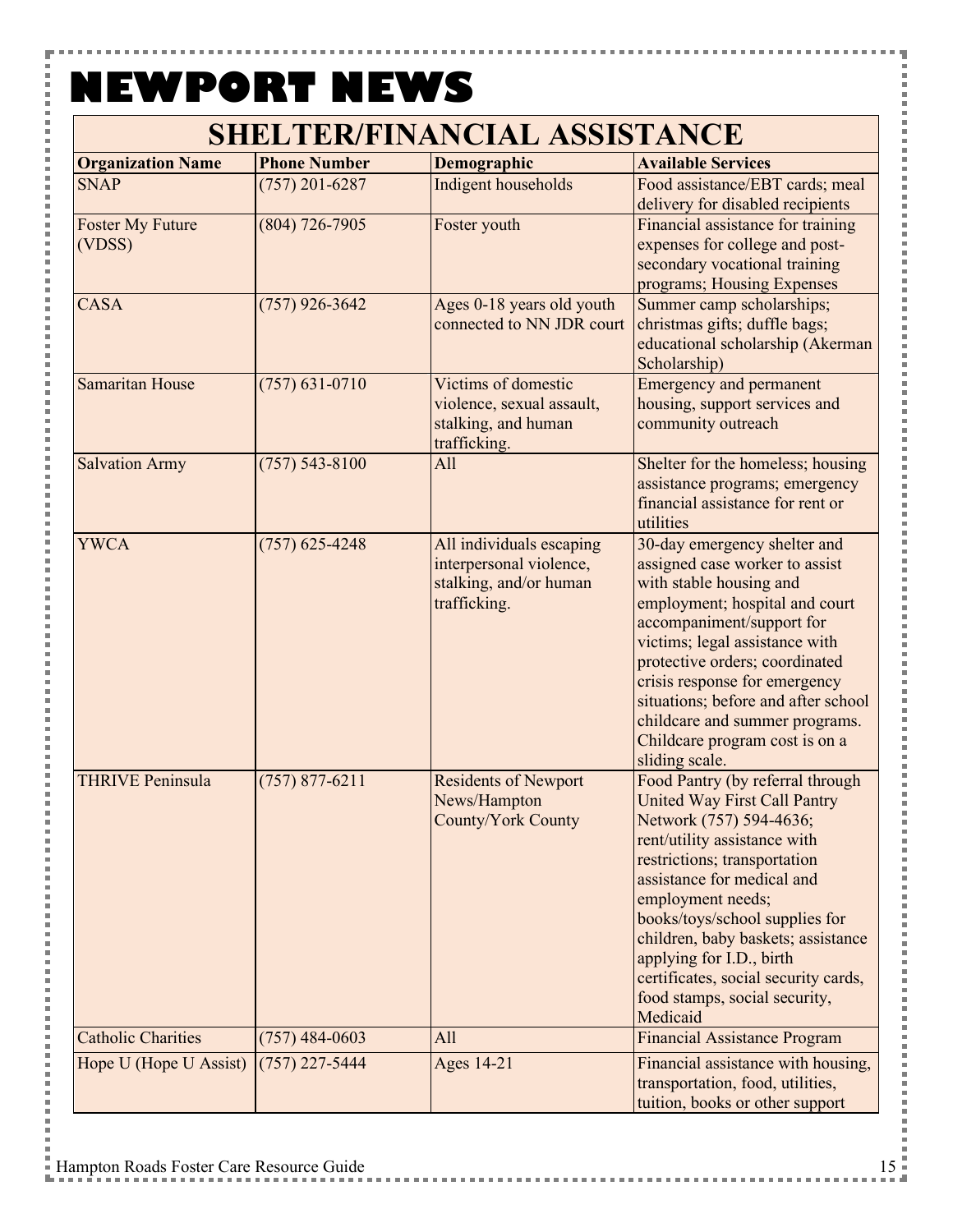| <b>Organization Name</b>                               | <b>Phone Number</b> | Demographic                                   | <b>Available Services</b>                                                                                                                                                                                                                                                                                                                                                                                                                                    |
|--------------------------------------------------------|---------------------|-----------------------------------------------|--------------------------------------------------------------------------------------------------------------------------------------------------------------------------------------------------------------------------------------------------------------------------------------------------------------------------------------------------------------------------------------------------------------------------------------------------------------|
| Food Bank of<br>Southeastern VA                        | $(757) 787 - 2557$  | All                                           | Food Pantry; USDA Foodbank<br>distribution; after school low-<br>income neighborhood programs (<br>for ages 5-18); Backpack program<br>(free/reduced price<br>lunches/backpacks of food to take<br>home on weekends); community<br>gardens/backpacks of food to take<br>home on weekends); community<br>gardens                                                                                                                                              |
| Together We Can<br>Foundation                          | $(757)$ 351-3737    | Ages 16-24                                    | Connection Fund helps w/<br>materials for college/advanced<br>skills training or related expense<br>such as rent                                                                                                                                                                                                                                                                                                                                             |
| <b>Great Expectations</b>                              | $(804) 819 - 4690$  | Ages 13-24 or 17-24<br>(depending on college) | <b>Transportation; Virginia Tuition</b><br><b>Grant for Foster Youth</b>                                                                                                                                                                                                                                                                                                                                                                                     |
| Virginia Beach Justice<br>Initiative                   | $(877)$ 227-2321    | <b>Adult Victims of Human</b><br>Trafficking  | Basic needs such as food,<br>clothing, toiletries, some financial<br>support, transportation, etc.                                                                                                                                                                                                                                                                                                                                                           |
| Jewish Family Service of $(757)$ 321-2222<br>Tidewater |                     | All                                           | Financial assistance;<br>transportation to community<br>resources and medical appts.; gift<br>for children/teens for Chanukah;<br>grocery gift cards for holidays;<br>subsidized child care/school<br>expenses; subsidized summer<br>camp fees; once/month<br>community food pantry; Milk &<br><b>Honey Food Pantry (Jewish</b><br>households only); socialization<br>programs for developmentally<br>disabled adults/children; special<br>needs summer camp |
| <b>Seton Youth Shelters</b>                            | 306-1840 (Girls)    | behavioral issues                             | $(757)$ 498-4673 (Boys); Ages 9-17 youth with minor Emergency shelter - typically for<br>21-days but up to 90 under some<br>circumstances                                                                                                                                                                                                                                                                                                                    |
| <b>United Methodist Foster</b><br><b>Services</b>      | $(855)$ 367-8637    | <b>Foster families</b>                        | Respite care                                                                                                                                                                                                                                                                                                                                                                                                                                                 |
| <b>New Vision Youth</b><br>Services                    | $(757)$ 620-5340    | Ages 13-21 depending upon<br>program          | Goods for couch-surfing youth;<br>Computer (Uplift Program 13-18<br>yo); Scholarship/educational<br>funding connections; transitional<br>housing $(18-21 \text{ y/o})$                                                                                                                                                                                                                                                                                       |
| Noblemen                                               | $(757)$ 619-5106    | Disadvantaged youth                           | Various goods and services                                                                                                                                                                                                                                                                                                                                                                                                                                   |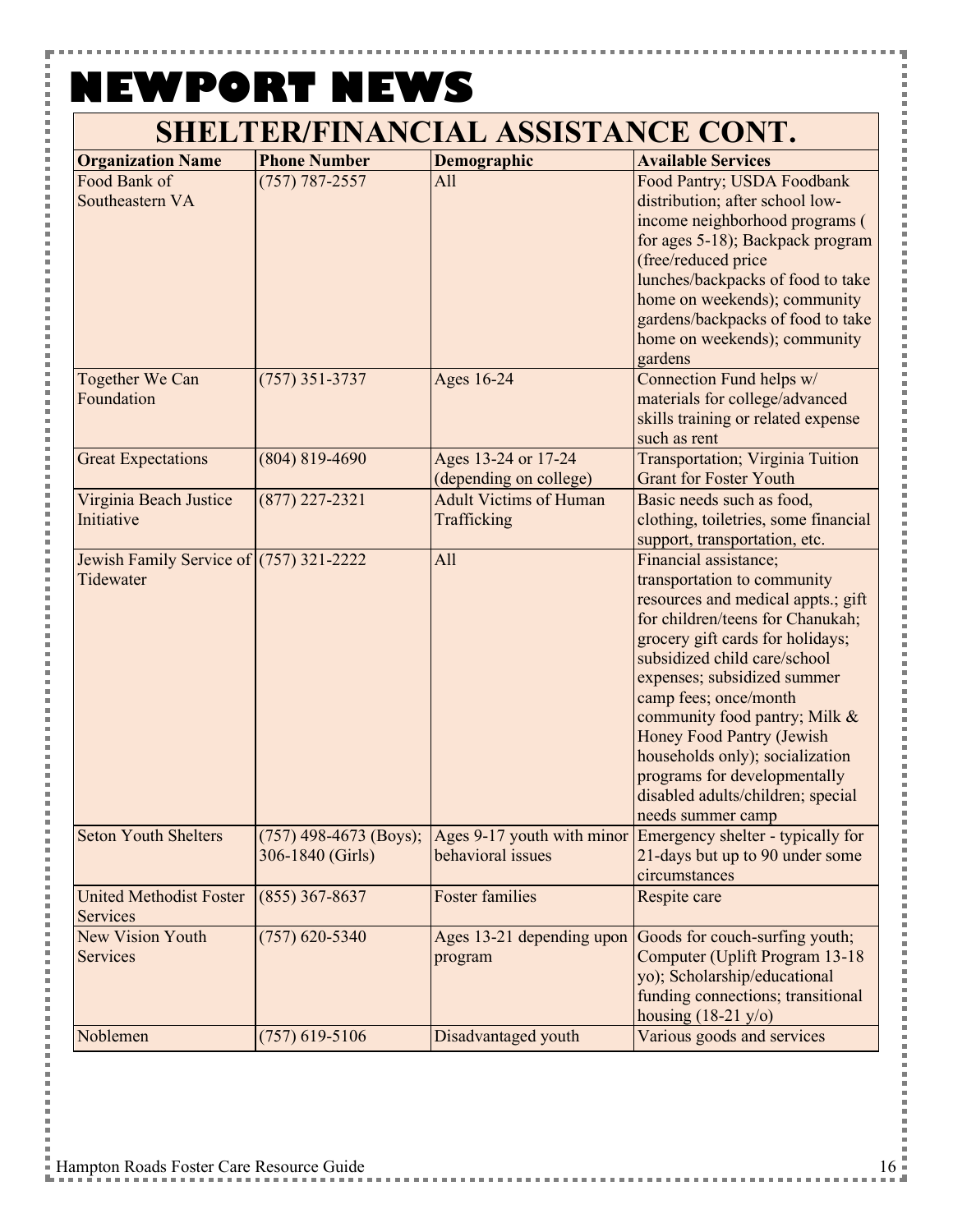Y

こうしょう こうしょう

l j. 

i

j.

 $\overline{a}$ 

l Ė

j.

 $\overline{a}$ 

l Ė

j.

j

l Ė

j.

| SHELTER/FINANCIAL ASSISTANCE CONT. |                     |                                                                                         |                                                                                                                         |
|------------------------------------|---------------------|-----------------------------------------------------------------------------------------|-------------------------------------------------------------------------------------------------------------------------|
| <b>Organization Name</b>           | <b>Phone Number</b> | Demographic                                                                             | <b>Available Services</b>                                                                                               |
| Intercept Health                   | $(757)$ 389-4557    | All foster care youth in<br>independent living and<br>fostering futures program         | Transportation                                                                                                          |
| <b>Health Keepers</b><br>Transport | $(877) 892 - 3988$  | <b>Medicaid Members</b>                                                                 | Transportation Assistance with 5-<br>day notice                                                                         |
| <b>Genieve Shelter</b>             | $(757)$ 925-4365    | Victims of domestic<br>violence, sexual assault,<br>stalking, and human<br>trafficking. | Assess personal needs and assist<br>with finding legal advice,<br>counseling, housing, employment,<br>and medical help. |

| <b>LIFE SKILLS TRAINING</b>                    |                                       |                                                                                 |                                                                                                                                                                                                                                                                                                                                  |
|------------------------------------------------|---------------------------------------|---------------------------------------------------------------------------------|----------------------------------------------------------------------------------------------------------------------------------------------------------------------------------------------------------------------------------------------------------------------------------------------------------------------------------|
| <b>Organization Name</b>                       | <b>Phone Number</b>                   | Demographic                                                                     | <b>Available Services</b>                                                                                                                                                                                                                                                                                                        |
| Youth Career Center of<br><b>Hampton Roads</b> | $(757)$ 233-8686                      | <b>Ages 14-24</b>                                                               | Workplace readiness and<br>academic skills related to career<br>goals                                                                                                                                                                                                                                                            |
| Catholic Charities of<br>Eastern VA            | $(757)$ 484-0603                      | All                                                                             | Daily living skills                                                                                                                                                                                                                                                                                                              |
| <b>Children's Home Society</b><br>of Virginia  | $(804)$ 353-0191; $(800)$<br>247-2888 | Youth aging or aged out of<br>foster care (w/ other<br>restrictions)            | Possibilities Project or Apartment<br>Program. Both provide<br>independent living arrangements,<br>career training, life skills and<br>financial management training,<br>transitional housing, job search,<br>education, training, counseling,<br>life coaching, etc. Paid service<br>that requires funding approval<br>from DSS |
| <b>Together We Can</b><br>Foundation           | $(757)$ 351-3737                      | Ages 16-24                                                                      | Job skills, communication skills,<br>life planning, portfolio<br>workshops; Transitions Initiative;<br><b>Independent Living Training;</b><br><b>Smart Transitions guidebooks;</b><br><b>Equine Program; Housing</b><br>Support                                                                                                  |
| Family Center of Hope                          | $(804)$ 684-2555; (757)<br>244-2828   | Ages $0-21$                                                                     | Safety skills; independent living<br>training; driver's education                                                                                                                                                                                                                                                                |
| Food Bank of<br>Southeastern VA                | $(757) 787 - 2557$                    | All                                                                             | Nutrition education; financial<br>literacy; cooking demonstrations;<br>summer kid's nutrition program                                                                                                                                                                                                                            |
| <b>Intercept Health</b>                        | $(757)$ 389-4557                      | All foster care youth in<br>independent living and<br>fostering futures program | Healthcare education;<br>communication skills; self-care<br>and relationship development;<br>independent living training;<br>financial Management;<br>transitional housing; job search                                                                                                                                           |

医皮肤皮炎 医心脏

l

**Contract**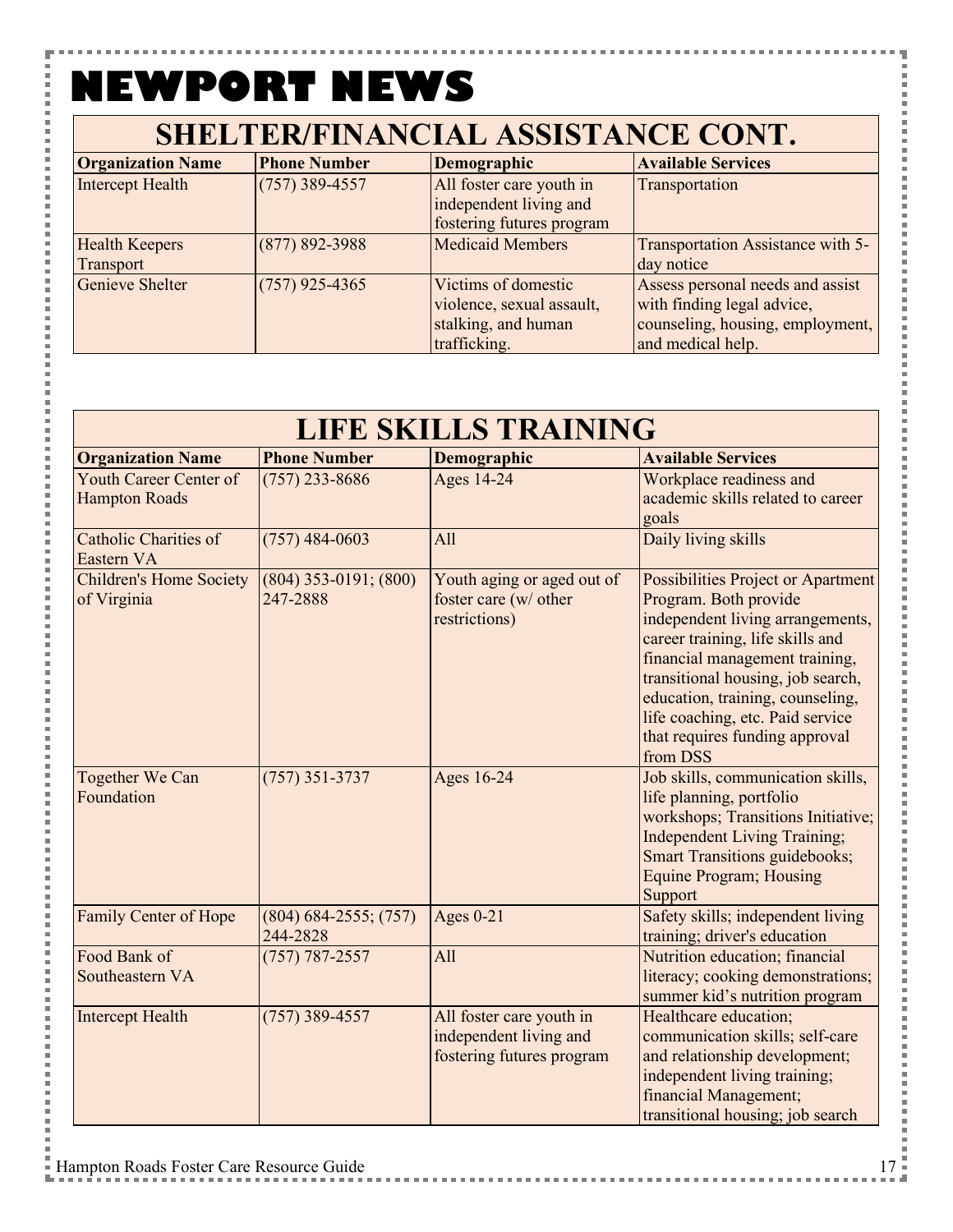۵

### **LIFE SKILLS TRAINING CONT.**

| <b>Organization Name</b>            | <b>Phone Number</b> | Demographic                                                       | <b>Available Services</b>                                                                                        |
|-------------------------------------|---------------------|-------------------------------------------------------------------|------------------------------------------------------------------------------------------------------------------|
| <b>THRIVE Peninsula</b>             | $(757) 877 - 6211$  | <b>Residents of Newport</b><br>News/Hampton<br>County/York County | Financial coaching; debt<br>management; credit score<br>counseling                                               |
| Shell                               | $(757)$ 382-8182    | Ages 13-17                                                        | Empowerment 101, drug and<br>alcohol abuse, healthy dating,<br>internet safety                                   |
| New Vision Youth<br><b>Services</b> | $(757)$ 620-5340    | Ages 13-21 (depending upon<br>program)                            | Daily living skills;<br>health/nutrition education;<br>CASEY life skills development;<br>driver education        |
| <b>Great Expectations</b>           | $(804) 819 - 4690$  | Ages 13-24 or 17-24<br>(depending on college)                     | Daily Living Skills (Job Hunting,<br>Financial Planning & Budgeting,<br>etc.                                     |
| <b>Skills Builders</b>              | $(757)$ 233-2896    | Ages 16-21                                                        | Safety skills; social skills;<br>housing support; financial<br>management; food management;<br>job search skills |
| Hope U (Hope U<br>Academy)          | $(757)$ 227-5444    | Ages 14-21 foster care youth<br>referred by DSS                   | Independent living; financial<br>management; utilities                                                           |
| <b>Inner Circle</b>                 | $(757)$ 644-3989    | All                                                               | Independent living training such<br>as interviewing, budgets, laundry,<br>checking accounts, etc.                |

| <b>COUNSELING</b>                                |                     |                                    |                                                                                                                                                                                                                       |
|--------------------------------------------------|---------------------|------------------------------------|-----------------------------------------------------------------------------------------------------------------------------------------------------------------------------------------------------------------------|
| <b>Organization Name</b>                         | <b>Phone Number</b> | Demographic                        | <b>Available Services</b>                                                                                                                                                                                             |
| Catholic Charities of<br>Eastern VA              | $(757)$ 484-0603    | All                                | <b>Anger Management Counseling</b>                                                                                                                                                                                    |
| <b>LGBT Life Center</b>                          | $(757)$ 640-0929    | LGBTQ and those affected<br>by HIV | Counseling on a sliding scale;<br>support groups                                                                                                                                                                      |
| The Up Center                                    | $(757)$ 622-7017    | All                                | Family and Child counseling;<br>Youth counseling                                                                                                                                                                      |
| Tidewater Youth Services (757) 382-9382<br>Comm. |                     | All youth                          | Substance abuse assessments and<br>programs; aggression<br>replacement, home-based<br>individual and family counseling                                                                                                |
| <b>Tidewater Pastoral</b><br>Counseling          | $(757)$ 623-2700    | All                                | Licensed professional<br>counseling, marriage and family<br>therapists, licensed clinical social<br>workers                                                                                                           |
| <b>Regent Psychological</b><br><b>Services</b>   | $(757)$ 352-4488    | All                                | Individual, couples, and family<br>therapy, psychological<br>evaluations, career assessment<br>and counseling, consultations for<br>stress, anger, and time<br>management and identity<br>concerns, and group therapy |

l l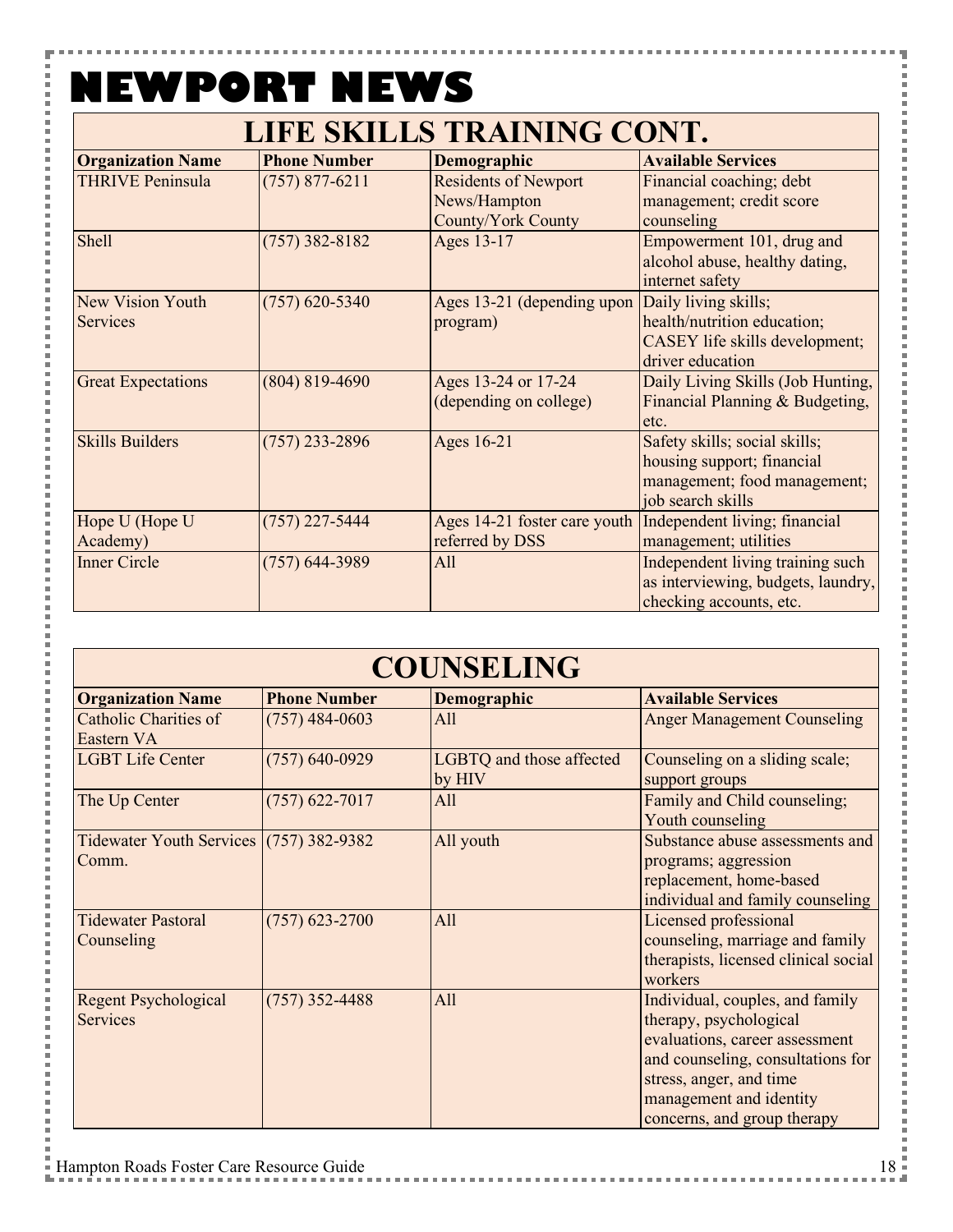۵

### **COUNSELING CONT.**

| <b>Organization Name</b>                              | <b>Phone Number</b> | Demographic                                                                                   | <b>Available Services</b>                                                                                                                                 |
|-------------------------------------------------------|---------------------|-----------------------------------------------------------------------------------------------|-----------------------------------------------------------------------------------------------------------------------------------------------------------|
| <b>THRIVE Peninsula</b>                               | $(757) 877 - 6211$  | <b>Residents of Newport</b><br>News/Hampton County/York<br>County                             | Resume writing; interviewing<br>skills; job search resources;<br>referrals to job training<br>opportunities                                               |
| <b>Edmarc Hospice for</b><br>Children                 | $(757)$ 967-9251    | Youth facing life-threatening<br>illness                                                      | Counseling; individual support;<br>group support for patients,<br>parents, and siblings                                                                   |
| Jewish Family Service of<br>Tidewater                 | $(757)$ 321-2222    | All                                                                                           | Counseling & support services<br>such as<br>individuals/couples/family; grief<br>support; play therapy for<br>children/teens; special needs<br>assistance |
| <b>Crisis Pregnancy Center</b><br>of Tidewater        | $(757)$ 410-9703    | Women and families<br>involved in crisis-related<br>pregnancies                               | Medical clinics, options<br>counseling, parenting classes                                                                                                 |
| <b>CHKD</b>                                           | $(757) 668 - 7000$  | All youth                                                                                     | Psychiatrists, Psychologists,<br>Counseling and therapy services                                                                                          |
| <b>National Suicide</b><br><b>Prevention Lifeline</b> | $(800)$ 273-8255    | All                                                                                           | Immediately answered phone<br>calls; connection to local crisis<br>counseling                                                                             |
| <b>Children First</b>                                 | $(757)$ 609-2795    | Ages 18 to 21 w/ Autism                                                                       | <b>ABA Therapy (Applied Behavior</b><br>Analysis)                                                                                                         |
| <b>YWCA</b>                                           | $(757)$ 625-4248    | All individuals escaping<br>interpersonal violence,<br>stalking, and/or human<br>trafficking. | Short-term and long-term adult<br>and children's counseling.<br>Children's counseling is free;<br>first 10 adult sessions are free,<br>\$30 thereafter.   |
| Virginia Beach Justice<br>Initiative                  | $(877)$ 227-2321    | <b>Adult Victims of Human</b><br>Trafficking                                                  | Crisis Management (lead through<br>the stages of Slavery to<br>Freedom); connect to a licensed<br>social worker and other<br>therapeutic resources.       |
| <b>Rescue Church</b>                                  | $(757)$ 487-2633    | All                                                                                           | Addictions & substance abuse<br>group meeting style counseling                                                                                            |
| <b>National Counseling</b><br>Group                   | $(757)$ 240-5595    | All                                                                                           | Behavioral health counseling<br>such as family, parent, crisis<br>intervention, life skills, out-<br>patient substance abuse, etc.                        |
| <b>Salvation Army</b>                                 | $(757) 543 - 8100$  | All                                                                                           | Addictions and substance abuse<br>counseling                                                                                                              |

j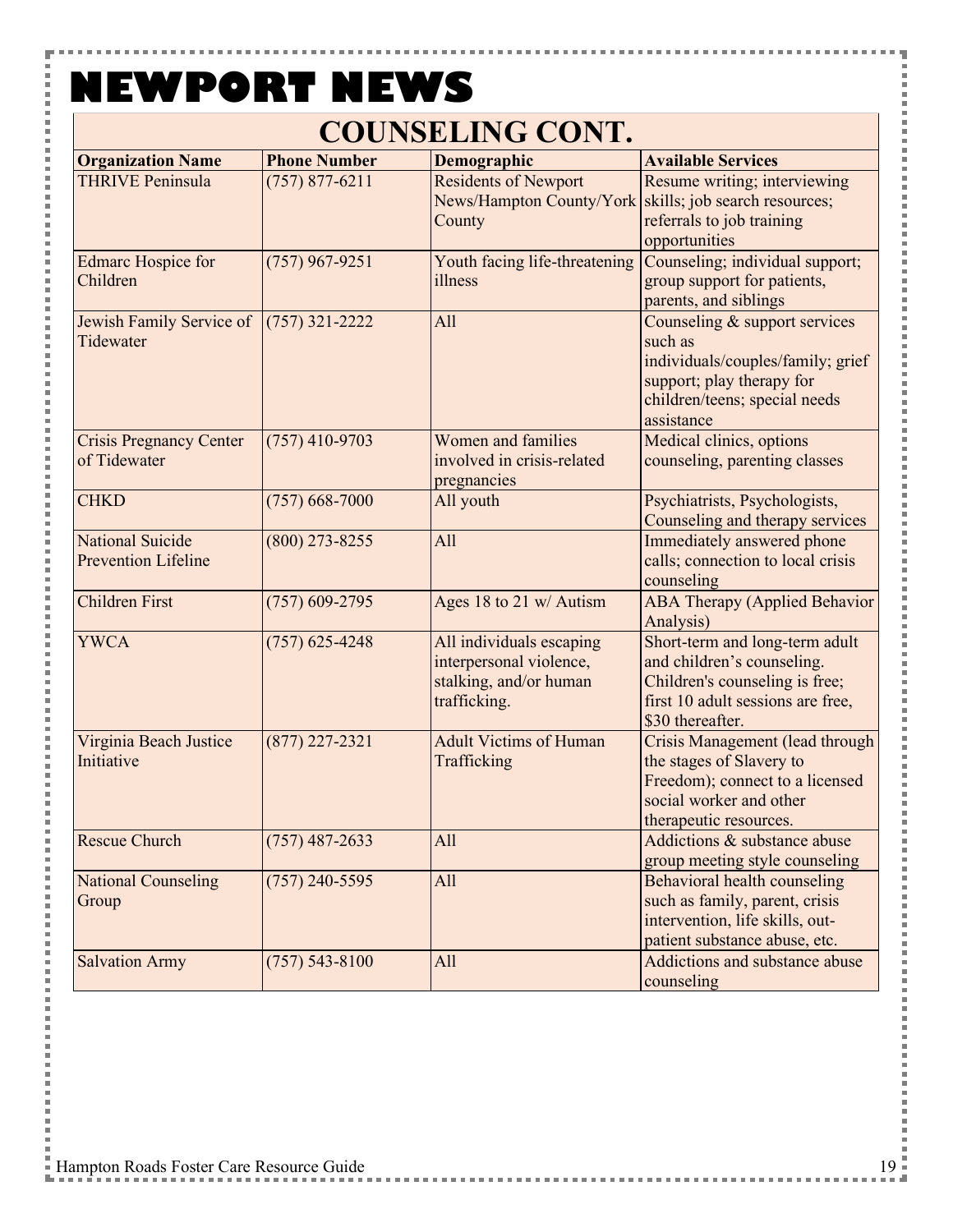H

 $\overline{a}$ 

### **ACADEMICS/EDUCATION**

| <b>Organization Name</b>                      | <b>Phone Number</b>                   | Demographic                                                                     | <b>Available Services</b>                                                                                                                                                                                                                                                                                                                         |
|-----------------------------------------------|---------------------------------------|---------------------------------------------------------------------------------|---------------------------------------------------------------------------------------------------------------------------------------------------------------------------------------------------------------------------------------------------------------------------------------------------------------------------------------------------|
| Foster My Future (VDSS)                       | $(804)$ 726-7905                      | Foster youth                                                                    | Education and/or job training<br>assistance                                                                                                                                                                                                                                                                                                       |
| <b>Seton Youth Shelter</b>                    | $(757)$ 306-1840                      | <b>Ages 4-18</b>                                                                | Program for children affected by<br>incarceration, teen anger<br>management class                                                                                                                                                                                                                                                                 |
| <b>Catholic Charities of</b><br>Eastern VA    | $(757)$ 484-0603                      | All                                                                             | Variety including parenting and<br>anger management                                                                                                                                                                                                                                                                                               |
| Dept. of Human Services                       | $(757)$ 926-6300                      | All (depending on program)                                                      | Variety                                                                                                                                                                                                                                                                                                                                           |
| <b>Together We Can</b><br>Foundation          | $(757)$ 351-3737                      | Ages 16-24                                                                      | College preparation; character<br>trait development; personal brand<br>development; interview skills;<br>work ethic; portfolio<br>development; job resources                                                                                                                                                                                      |
| <b>New Vision Youth</b><br><b>Services</b>    | $(757)$ 620-5340                      | Ages 13-21 (depending upon<br>program)                                          | GED preparation; computer<br>skills; interview skills; work<br>ethic training; portfolio<br>development                                                                                                                                                                                                                                           |
| <b>Intercept Health</b>                       | $(757)$ 389-4557                      | All foster care youth in<br>independent living and<br>fostering futures program | Substance abuse education;<br>parenting education; social<br>development                                                                                                                                                                                                                                                                          |
| <b>Children's Home Society</b><br>of Virginia | $(804)$ 353-0191; $(800)$<br>247-2888 | Youth aging or aged out of<br>foster care (w/ other<br>restrictions)            | Possibilities Project or<br><b>Apartment Program. Both</b><br>provide independent living<br>arrangements, career training,<br>life skills and financial<br>management training, transitional<br>housing, job search, education,<br>training, counseling, life<br>coaching, etc. Paid service that<br>requires funding approval from<br><b>DSS</b> |
| Hope U High School                            | $(757)$ 227-5444                      | Ages 14-26                                                                      | Online; students can earn their<br>High School Diploma                                                                                                                                                                                                                                                                                            |
| Hope U Apprenticeship                         | $(757)$ 227-5444                      | <b>High School Juniors and</b><br>Seniors                                       | <b>Collaboration with Tidewater</b><br>CC; dual enrollment; career<br>training                                                                                                                                                                                                                                                                    |
| <b>Great Expectations</b>                     | $(804) 819 - 4690$                    | Ages 13-24 or 17-24<br>(depending on college)                                   | High School completion; college<br>preparation; tutoring; career<br>planning                                                                                                                                                                                                                                                                      |

l l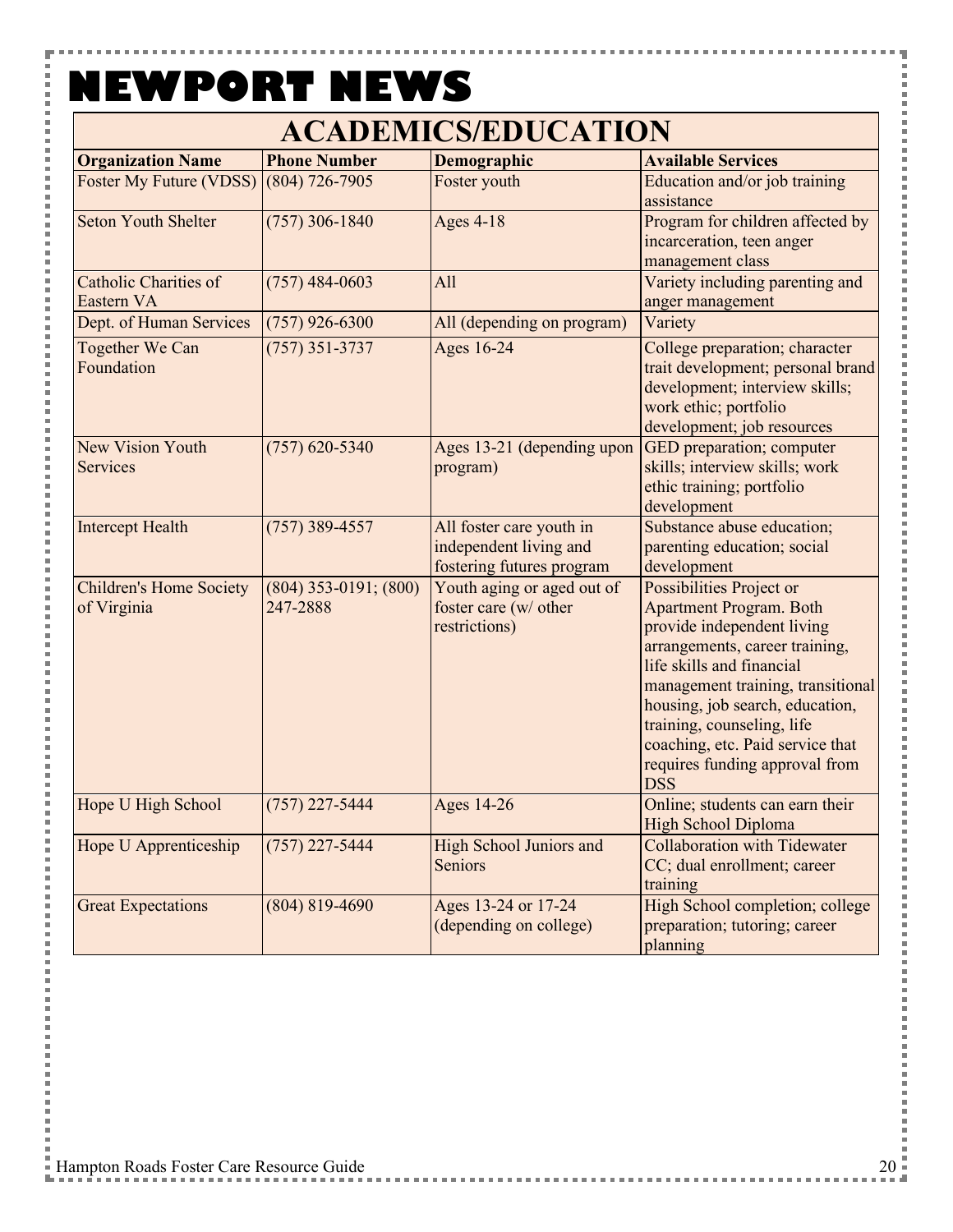Y

j.

j.

j

| <b>MENTORSHIP</b>                                     |                                       |                                                                                 |                                                                                                                                                                                                                                                                                                                                                                                                                                                                                                                                                                                                                                               |
|-------------------------------------------------------|---------------------------------------|---------------------------------------------------------------------------------|-----------------------------------------------------------------------------------------------------------------------------------------------------------------------------------------------------------------------------------------------------------------------------------------------------------------------------------------------------------------------------------------------------------------------------------------------------------------------------------------------------------------------------------------------------------------------------------------------------------------------------------------------|
| <b>Organization Name</b>                              | <b>Phone Number</b>                   | Demographic                                                                     | <b>Available Services</b>                                                                                                                                                                                                                                                                                                                                                                                                                                                                                                                                                                                                                     |
| <b>Children's Home Society</b><br>of Virginia         | $(804)$ 353-0191; $(800)$<br>247-2888 | Youth aging or aged out of<br>foster care (w/ other<br>restrictions)            | <b>Possibilities Project or</b><br><b>Apartment Program. Both</b><br>provide independent living<br>arrangements, career training,<br>life skills and financial<br>management training, transitional<br>housing, job search, education,<br>training, counseling, life<br>coaching, etc. Paid service that<br>requires funding approval from<br><b>DSS</b>                                                                                                                                                                                                                                                                                      |
| Food Bank of Southeastern (757) 787-2557<br><b>VA</b> |                                       | All                                                                             | Peer nutrition mentoring                                                                                                                                                                                                                                                                                                                                                                                                                                                                                                                                                                                                                      |
| <b>Great Expectations</b>                             | $(804) 819 - 4690$                    | Ages 13-24 or 17-24<br>(depending on college)                                   | Connect with mentors/student<br>mentors; personalized counseling                                                                                                                                                                                                                                                                                                                                                                                                                                                                                                                                                                              |
| <b>New Vision Youth</b><br>Services                   | $(757)$ 620-5340                      | Ages 13-21 (depending upon<br>program)                                          | Short-term/long-term adult<br>mentorship                                                                                                                                                                                                                                                                                                                                                                                                                                                                                                                                                                                                      |
| <b>Independent Living</b><br>Program                  | $(800)$ DO-ADOPT                      | Ages 14-21 foster youth                                                         | Assistance in completing high<br>school, general education degree<br>and higher education, including<br>assistance for tuition, admission<br>fees, supplies, equipment,<br>tutoring, etc.; job<br>training/readiness, job search and<br>placement and other related<br>services to prepare youth to<br>become self-supporting, or that<br>increases performance/functional<br>competency; daily living<br>skills/aide; individual and group<br>counseling; training, meetings,<br>conferences, retreats, workshops,<br>relating to building competencies<br>that strengthen individual skills<br>and foster successful independent<br>living. |
| <b>Intercept Health</b>                               | $(757)$ 389-4557                      | All foster care youth in<br>independent living and<br>fostering futures program | <b>Therapeutic Mentoring</b>                                                                                                                                                                                                                                                                                                                                                                                                                                                                                                                                                                                                                  |
| Together We Can<br>Foundation                         | $(757)$ 351-3737                      | Ages 16-24                                                                      | <b>Community Development</b>                                                                                                                                                                                                                                                                                                                                                                                                                                                                                                                                                                                                                  |

i<br>I

j

l

ĵ

l

j

j

l

l

j

l

l

i<br>I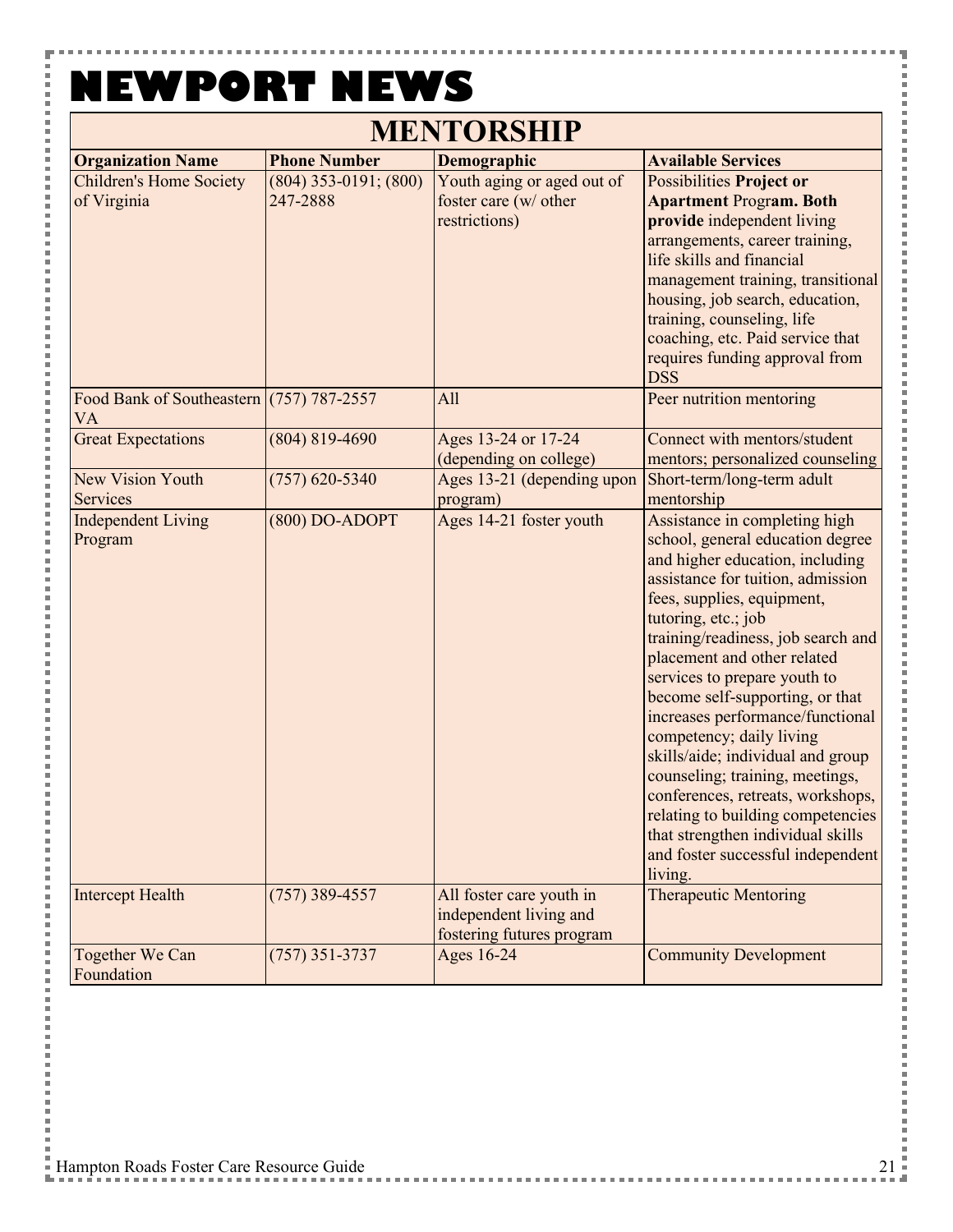Y

i<br>I

j. Ė l Ė i Ė

l Ė l p Ė i i Ė  $\overline{a}$ i j. i Ė l j. j. i j. l Ė i j. l j. i Ė l j. 

i Ė i i j. j. l Ė l j. Ė i Ė

i

**ALC: YES** 

| <b>LEGAL</b>                                            |                                               |                                                                                                |                                                                                                                                                               |
|---------------------------------------------------------|-----------------------------------------------|------------------------------------------------------------------------------------------------|---------------------------------------------------------------------------------------------------------------------------------------------------------------|
| <b>Organization Name</b>                                | <b>Phone Number</b>                           | Demographic                                                                                    | <b>Available Services</b>                                                                                                                                     |
| <b>CASA</b> (Court Appointed<br>Special Advocates)      | $(757)$ 382-8183                              | Ages 0-18, up to 21 if<br>participants of Fostering<br><b>Futures</b>                          | Court advocacy such as reports<br>to judges/social workers/GALs<br>regarding best interests of the<br>child:                                                  |
| <b>City Attorney's Office</b>                           | $(757)$ 382-6586                              | N/A                                                                                            | legal advisor to all departments<br>and agencies in Chesapeake                                                                                                |
| Dept. of Human Services                                 | $(757)$ 382-2000                              | Depending on the program                                                                       | Oversees the divisions of Social<br>Services, Community Programs,<br>Juvenile Services, Community<br>Corrections Agency, and<br><b>Interagency Consortium</b> |
| <b>New Vision Youth</b><br>Services                     | $(757)$ 620-5340                              | Ages 13-21 depending upon<br>the program                                                       | Assistance accessing government<br>benefits                                                                                                                   |
| Legal Aid Society of<br>Eastern VA                      | $(757)$ 627-5423                              | Indigent households                                                                            | Legal assistance for civil matters<br>such as family/domestic,<br>housing, public benefits,<br>unemployment, etc.                                             |
| <b>Regional Housing Crisis</b><br>Hotline               | $(800)$ 838-8238; $(757)$<br>587-4202         | <b>Hampton Roads residents</b>                                                                 | Hotline connecting residents in<br>need of shelter, case<br>management, and related services<br>to available services with local<br>providers                 |
| Samaritan House                                         | $(757) 631 - 0710$                            | Victims of domestic<br>violence, sexual assault,<br>stalking, and human<br>trafficking.        | Victim advocacy; crisis<br>intervention; safety planning and<br>court accompaniment                                                                           |
| Help and Emergency<br>Response, Inc.                    | $(757)$ 485-3384                              | <b>Victims of Domestic</b><br>Violence, Sexual Violence,<br>Stalking, and Human<br>Trafficking | Court advocacy; help survivors<br>navigate through the judicial<br>process and restore their lives.                                                           |
| Family Violence and<br><b>Sexual Assault Hotline</b>    | Call: (800) 838-8238;<br>Text: (804) 793-9999 | Victims of Family Violence<br>or Sexual Assault                                                | Free, confidential, and available<br>24 hours a day. Listen, offer<br>support, and connect calls to<br>resources in their area.                               |
| Nat'l Human Trafficking<br><b>Resource Center</b>       | $(888)$ 373-7888                              | Victims of human trafficking $\left  \frac{24}{7} \right $ support and options for             | human trafficking<br>victims/survivors                                                                                                                        |
| Virginia Beach Justice<br>Initiative                    | $(877)$ 227-2321                              | Victims of human trafficking Jail visits and courtroom                                         | advocacy for victims of human<br>trafficking                                                                                                                  |
| Dept. of Social Services                                | $(757)$ 382-2000                              | <b>Residents of Chesapeake</b>                                                                 | Provides programs and services<br>to the citizens of Chesapeake to<br>help with economic hardships<br>and strengthening families.                             |
| <b>Skills Builders</b>                                  | $(757)$ 233-2896                              | Ages 16-21                                                                                     | Housing and opportunities to<br>move to self-sufficiency                                                                                                      |
| Food Bank of Southeastern $(757)$ 787-2557<br><b>VA</b> |                                               | Any individual                                                                                 | Assistance with accessing<br>government benefits                                                                                                              |

ŧ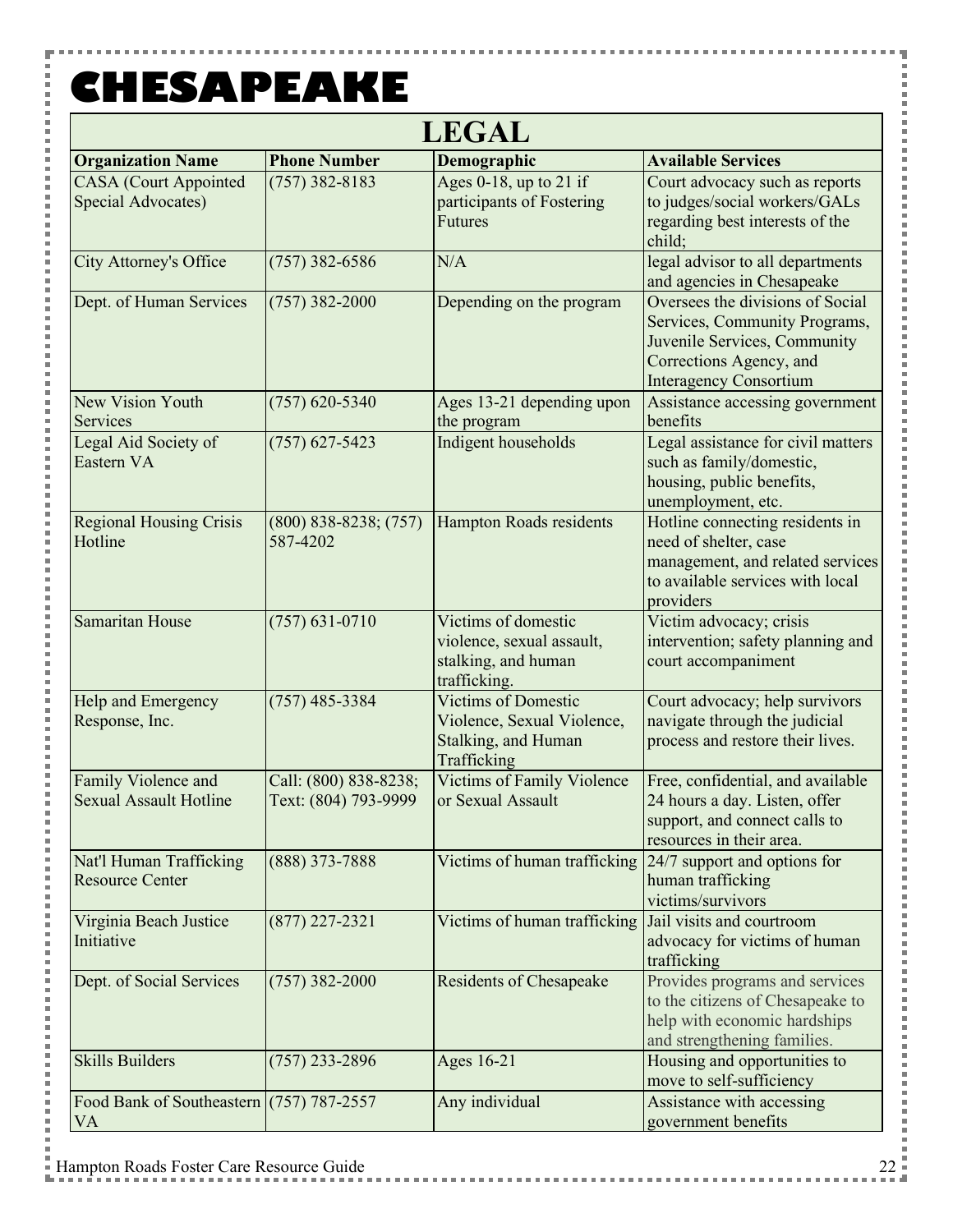Y

 $\frac{1}{2}$ 

こうしょう こうしょう

 $\overline{a}$ Ė i

l Ė

i i

Ė

 $\overline{a}$ 

i j. i

Ė l j. Ė

i Ė

l Ė  $\overline{a}$ 

Ė

l j. i Ė l j. j.

i i

Ė i

j.

l j. j.

l Ė l j. Ė

i Ė

 $\overline{a}$ 

| <b>LEGAL CONT.</b>                                  |                     |                                                                              |                                                                                                                                                                                                                                                                                                                                                                                                                                                                                            |
|-----------------------------------------------------|---------------------|------------------------------------------------------------------------------|--------------------------------------------------------------------------------------------------------------------------------------------------------------------------------------------------------------------------------------------------------------------------------------------------------------------------------------------------------------------------------------------------------------------------------------------------------------------------------------------|
| <b>Organization Name</b>                            | <b>Phone Number</b> | Demographic                                                                  | <b>Available Services</b>                                                                                                                                                                                                                                                                                                                                                                                                                                                                  |
| <b>Intercept Health</b>                             | $(757)$ 389-4557    | Foster care youth                                                            | Sex Offender Relapse Program,<br>relapse prevention and<br>connection with outpatient<br>clinicians, therapeutic foster care,<br>diagnostic program for<br>assessments and observations.<br>Family therapy is also available<br>for youth still in school, family<br>engagement specialist available,<br>therapeutic mentors and aides for<br>children under 18, telehelp<br>(substance abuse, therapy).<br>Potential placement options for<br>independent living or group<br><b>homes</b> |
| <b>Mediation Center for</b><br><b>Hampton Roads</b> | $(757)$ 624-6666    | <b>Hampton Roads residents</b>                                               | Mediation services, co-parenting<br>classes, visitation and exchange<br>supervision                                                                                                                                                                                                                                                                                                                                                                                                        |
| <b>YWCA</b>                                         | $(757)$ 625-4248    | Victims of interpersonal<br>violence, stalking, and/or<br>human trafficking. | Hospital accompaniment/support<br>for victims, victim<br>advocacy/accompaniment to<br>court, legal assistance with<br>protective orders, coordinated<br>crisis response for emergency<br>situations                                                                                                                                                                                                                                                                                        |

| <b>HEALTH</b>                         |                     |                                                                              |                                                                                                                                                                                                                                                                                                                                                                                                       |
|---------------------------------------|---------------------|------------------------------------------------------------------------------|-------------------------------------------------------------------------------------------------------------------------------------------------------------------------------------------------------------------------------------------------------------------------------------------------------------------------------------------------------------------------------------------------------|
| <b>Organization Name</b>              | <b>Phone Number</b> | Demographic                                                                  | <b>Available Services</b>                                                                                                                                                                                                                                                                                                                                                                             |
| Medicaid and/or FAMIS                 | $(757)$ 382-2000    | All                                                                          | Medical services, cell phone,<br>transportation                                                                                                                                                                                                                                                                                                                                                       |
| Jewish Family Service of<br>Tidewater | $(757)$ 321-2222    | All                                                                          | Temporary in-home assistance<br>(nursing/daily activities) for<br>homebound individuals                                                                                                                                                                                                                                                                                                               |
| Norfolk Family Justice<br>Center      | $(757)$ 330-0376    | Victims of interpersonal<br>violence, stalking, and/or<br>human trafficking. | Partner of YWCA that co-locates<br>LEOs, prosecutors, victim-<br>witness advocates, social service<br>specialists, a Sexual Assault<br>Nurse Examiner(SANE) clinic<br>where Physical Evidence<br>Recovery Kits (PERKs) can be<br>completed, and victim services<br>including a crisis hotline and<br>intervention, victim advocacy,<br>counseling, support groups,<br>wellness classes, and childcare |

Ŧ

. . . . . . . . . . .

× ĵ × l

l

i<br>I

l

×

医皮肤皮炎 医血管

医皮肤皮炎 医血管

i<br>I

i<br>I

i<br>I

ĵ

i<br>I

l

I

i<br>I

医皮肤皮炎 医血管

i<br>I

i<br>I

**Contract** 

in the control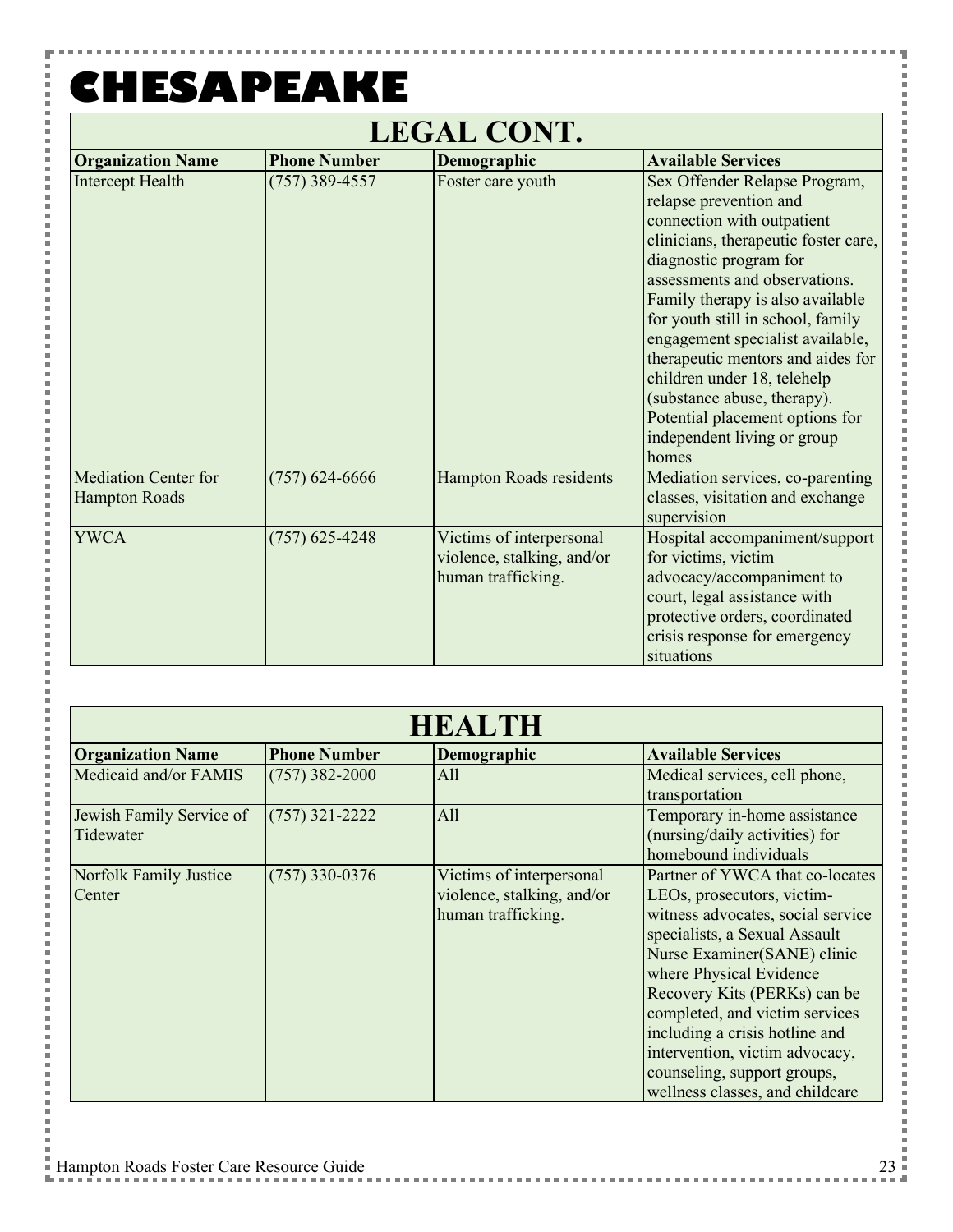Y

 $\frac{1}{2}$ 

i

Ē Ė

i j.

l Ė

 $\overline{a}$ 

j. l j. i

Ė l

j. Ė

i Ė

l Ė

 $\overline{a}$ 

Ė l j. i

Ė l j. j. i

i

Ė  $\overline{a}$ j.

l j.

j.

l Ė l j. Ė

i Ė

j.

 $\overline{a}$ 

| <b>HEALTH CONT.</b>                                   |                     |                                                                                                |                                                                                                                                                                                                                                                                                                        |  |
|-------------------------------------------------------|---------------------|------------------------------------------------------------------------------------------------|--------------------------------------------------------------------------------------------------------------------------------------------------------------------------------------------------------------------------------------------------------------------------------------------------------|--|
| <b>Organization Name</b>                              | <b>Phone Number</b> | Demographic                                                                                    | <b>Available Services</b>                                                                                                                                                                                                                                                                              |  |
| Southeastern Virginia<br><b>Health System</b>         | $(757) 591 - 0643$  | All (uninsured and insured)                                                                    | Medical care - primary care<br>services and referrals if needed;<br>dentistry - minor extractions,<br>cleanings, fillings, medications,<br>etc. All services on sliding scale<br>for uninsured                                                                                                         |  |
| <b>Immunization Clinic</b>                            | $(757)$ 382-8631    | <b>Residents of Chesapeake</b>                                                                 | routinely recommended<br>immunizations are available for<br>children and adults during our<br>walk-in clinics                                                                                                                                                                                          |  |
| STD Clinic                                            | $(757)$ 382-8617    | <b>Residents of Chesapeake</b>                                                                 | Confidential examination, testing<br>and treatment of sexually<br>transmitted diseases and<br>confidential HIV antibody testing<br>and counseling are available. The<br>fees for these services are based<br>on an income sliding scale but<br>those who are unable to pay<br>WILL NOT be turned away. |  |
| STOP Inc. (Health and<br><b>Welliness Initiative)</b> | $(757) 858 - 1360$  | Indigent individuals                                                                           | Substance abuse training and<br>prevention.                                                                                                                                                                                                                                                            |  |
| Help and Emergency<br>Response                        | $(757)$ 485-3384    | <b>Victims of Domestic</b><br>Violence, Sexual Violence,<br>Stalking, and Human<br>Trafficking | Facilitates support groups and<br>counseling for adults both in-<br>shelter and community-based                                                                                                                                                                                                        |  |
| <b>SSDI</b>                                           | $(800)$ 772-1213    | Disabled individuals                                                                           | Financial assistance                                                                                                                                                                                                                                                                                   |  |

| <b>SHELTER/FINANCIAL ASSISTANCE</b>   |                     |                                    |                                                                                                                                                                                                                                                                                                                                                                                                                                                       |
|---------------------------------------|---------------------|------------------------------------|-------------------------------------------------------------------------------------------------------------------------------------------------------------------------------------------------------------------------------------------------------------------------------------------------------------------------------------------------------------------------------------------------------------------------------------------------------|
| <b>Organization Name</b>              | <b>Phone Number</b> | Demographic                        | <b>Available Services</b>                                                                                                                                                                                                                                                                                                                                                                                                                             |
| Jewish Family Service of<br>Tidewater | $(757)$ 321-2222    | All                                | Financial assistance;<br>transportation to community<br>resources and medical appts.; gift<br>for children/teens for Chanukah;<br>grocery gift cards for holidays;<br>subsidized child care/school<br>expenses; subsidized summer<br>camp fees; once/month<br>community food pantry; Milk &<br>Honey Food Pantry (Jewish<br>households only); socialization<br>programs for developmentally<br>disabled adults/children; special<br>needs summer camp |
| <b>CASA</b>                           | $(757)$ 382-8183    | High Schoolers in CASA<br>programs | <b>Educational Scholarship</b><br>(Akerman Scholarship)                                                                                                                                                                                                                                                                                                                                                                                               |

Ŧ

. . . . . . . . . . . . . .

i<br>I

l

i<br>I

l

×

医皮肤皮炎 医血管

i<br>I

l

i<br>I

l

×

医皮肤皮炎 医血管

j

×

医皮肤皮炎 医血管

I

×

医皮肤皮炎 医血管

i<br>I

i<br>I

**Contract** 

i<br>I ×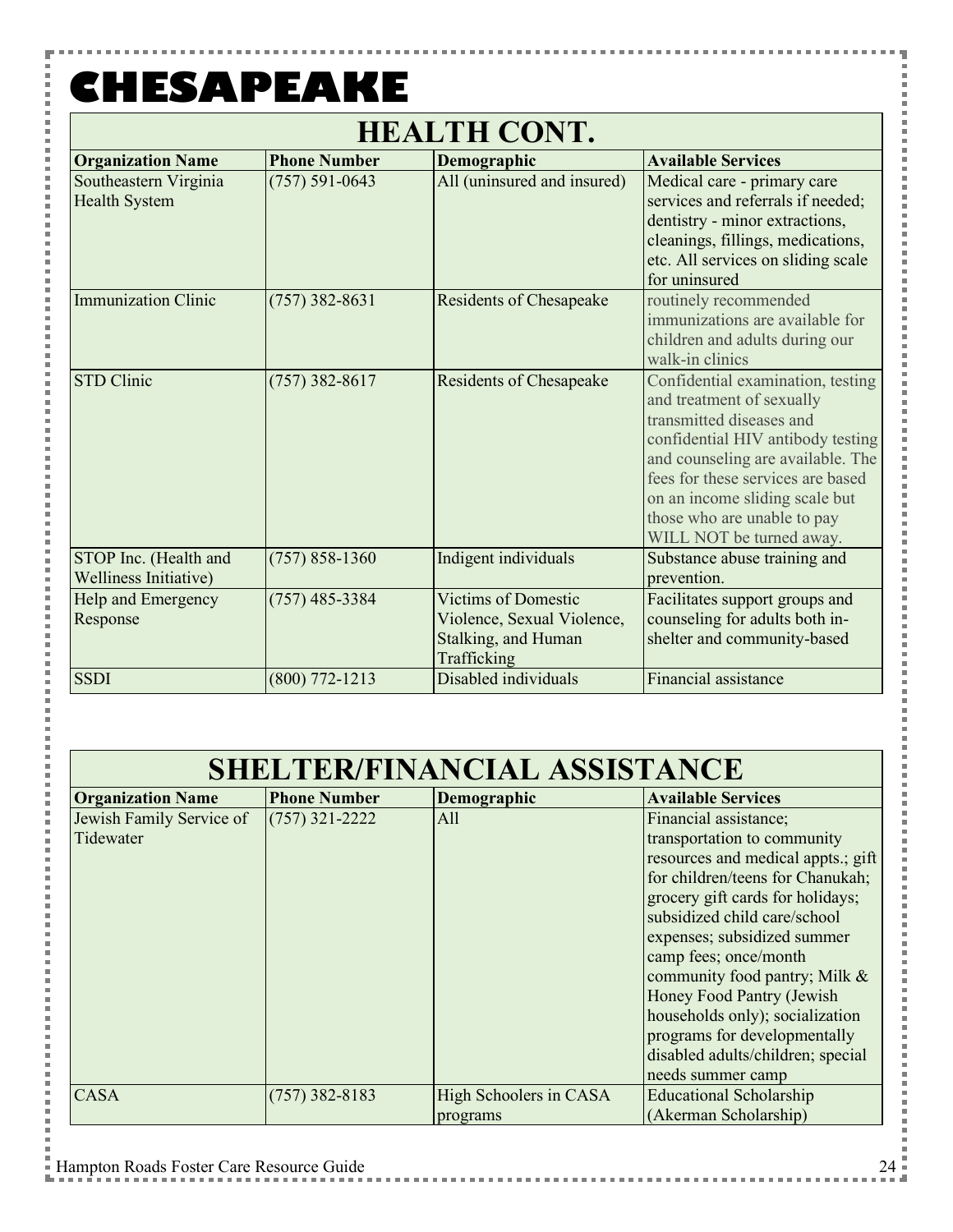۳

こうしょう こうしょう

| <b>Organization Name</b>       | <b>Phone Number</b> | Demographic                    | <b>Available Services</b>                                          |
|--------------------------------|---------------------|--------------------------------|--------------------------------------------------------------------|
| <b>United Methodist Foster</b> | $(757)$ 490-9791    | Ages 11-18                     | 33-acre residential treatment                                      |
| Services                       |                     |                                | center in Richmond                                                 |
| <b>SNAP</b>                    | $(757)$ 201-6287    | Indigent households            | Food assistance/EBT cards; meal                                    |
|                                |                     |                                | delivery for disabled recipients                                   |
| <b>YWCA</b>                    | $(757)$ 625-4248    | All individuals escaping       | 30-day emergency shelter and                                       |
|                                |                     | interpersonal violence,        | assigned case worker to assist                                     |
|                                |                     | stalking, and/or human         | with stable housing and                                            |
|                                |                     | trafficking.                   | employment; hospital and court<br>accompaniment/support for        |
|                                |                     |                                | victims; legal assistance with                                     |
|                                |                     |                                | protective orders; coordinated                                     |
|                                |                     |                                | crisis response for emergency                                      |
|                                |                     |                                | situations; before and after                                       |
|                                |                     |                                | school childcare and summer                                        |
|                                |                     |                                | programs. Childcare program                                        |
|                                |                     |                                | cost is on a sliding scale.                                        |
| <b>LGBT Life Center</b>        | $(757) 640 - 0929$  | LGBTQ and those affected       | Rapid re-housing, permanent                                        |
|                                |                     | by HIV                         | housing, transportation                                            |
| Hope U (Hope U Assist)         | $(757)$ 227-5444    | Ages 14-21                     | Financial assistance with                                          |
|                                |                     |                                | housing, transportation, food,                                     |
|                                |                     |                                | utilities, tuition, books or other                                 |
| <b>Foster My Future (VDSS)</b> | $(804)$ 726-7905    | Foster youth                   | support<br>Financial assistance for training                       |
|                                |                     |                                | expenses for college and post-                                     |
|                                |                     |                                | secondary vocational training                                      |
|                                |                     |                                | programs; Housing Expenses                                         |
| <b>Tidewater Friends</b>       | $(757)$ 227-4187    | Foster youth                   | Holiday gifts; summer camp                                         |
| Samaritan House                | $(757) 631 - 0710$  | victims of violence and        | housing; transportation; child                                     |
|                                |                     | homeless                       | care                                                               |
| New Vision Youth               | $(757)$ 620-5340    | Ages 13-21 depending upon      | Goods for couch-surfing youth;                                     |
| Services                       |                     | program                        | Computer (Uplift Program 13-18                                     |
|                                |                     |                                | yo); Scholarship/educational                                       |
|                                |                     |                                | funding connections; transitional<br>housing $(18-21 \text{ y/o})$ |
| Dept. of Human Services        | $(757)$ 382-2000    | <b>Residents of Chesapeake</b> | Financial Assistance; Food                                         |
|                                |                     |                                | Assistance                                                         |
| <b>Salvation Army</b>          | $(757) 543 - 8100$  | All                            | Shelter for the homeless; housing                                  |
|                                |                     |                                | assistance programs; emergency                                     |
|                                |                     |                                | financial assistance for rent or                                   |
|                                |                     |                                | utilities                                                          |
| STOP Inc. (Housing             | $(757) 858 - 1360$  | Indigent individuals           | Counseling for first time home                                     |
| Counseling)                    |                     |                                | buyers, homeownership                                              |
|                                |                     |                                | education, assistance in locating                                  |
|                                |                     |                                | affordable housing.                                                |
| House of Blessings             | $(757) 547 - 9341$  | <b>Residents of Chesapeake</b> | Financial assistance; food<br>assistance                           |
|                                |                     |                                |                                                                    |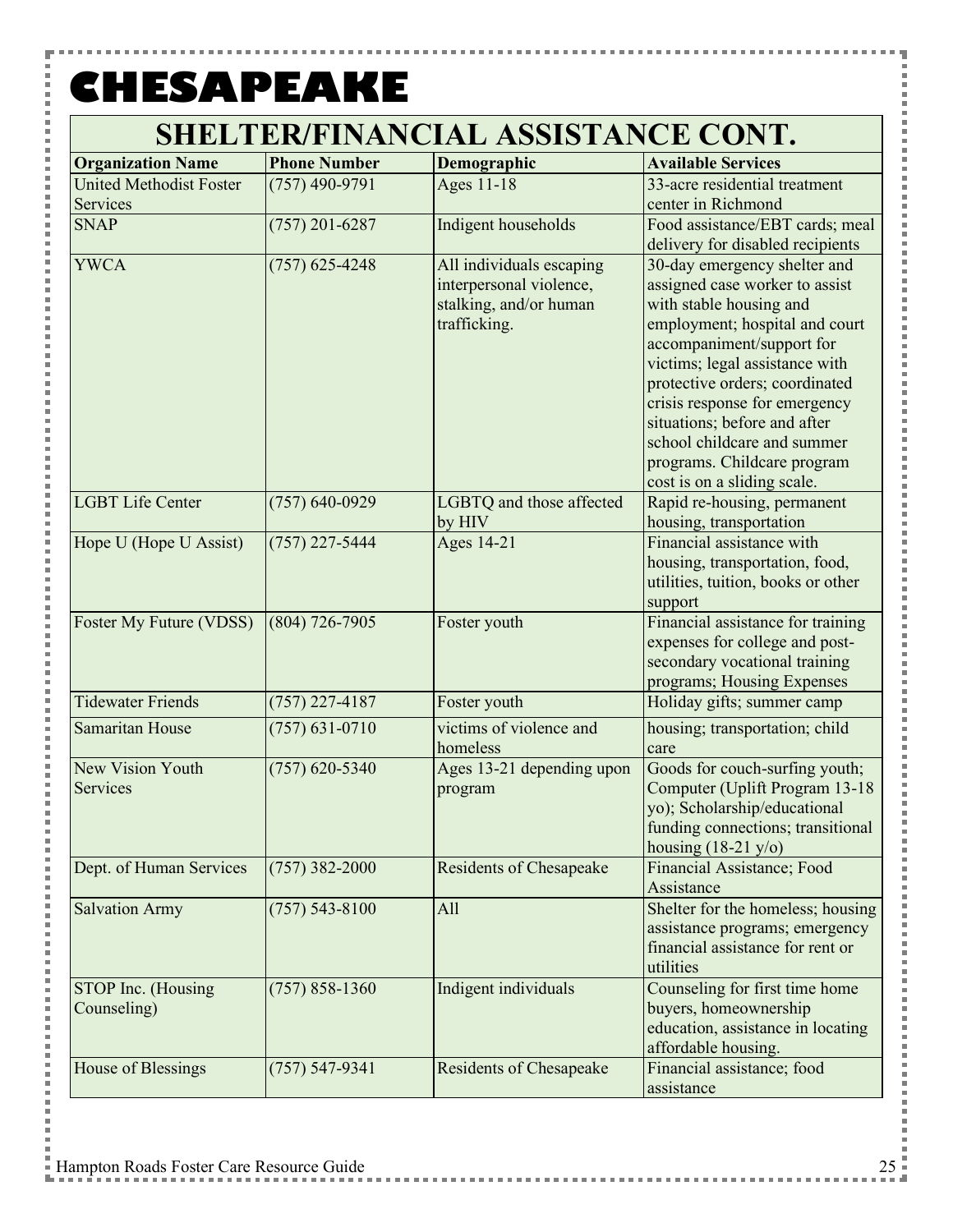۳

こうしょう こうしょう

| <b>Organization Name</b>        | <b>Phone Number</b>       | Demographic                                        | <b>Available Services</b>                                              |
|---------------------------------|---------------------------|----------------------------------------------------|------------------------------------------------------------------------|
| <b>Genieve Shelter</b>          | $(757)$ 925-4365          | Victims of domestic                                | Assess personal needs and assist                                       |
|                                 |                           | violence, sexual assault,                          | with finding legal advice,                                             |
|                                 |                           | stalking, and human<br>trafficking.                | counseling, housing,                                                   |
| <b>Health Keepers Transport</b> | $(877) 892 - 3988$        | <b>Medicaid Members</b>                            | employment, and medical help.<br><b>Transportation Assistance with</b> |
|                                 |                           |                                                    | 5-day notice                                                           |
| <b>Great Expectations</b>       | $(804) 819 - 4690$        | Ages 13-24 or 17-24                                | Transportation; Virginia Tuition                                       |
|                                 |                           | (depending on college)                             | <b>Grant for Foster Youth</b>                                          |
| <b>Seton Youth Shelters</b>     | $(757)$ 498-4673          | Ages 9-17 youth with minor                         | Emergency shelter - typically for                                      |
|                                 | (Boys); 306-1840          | behavioral issues                                  | 21-days but up to 90 under some                                        |
|                                 | (Girls)                   |                                                    | circumstances                                                          |
| The Family Center of            | $(804) 684 - 2555$        | Ages 14-18 year olds;                              | Independent living program                                             |
| Hope                            |                           | limited to program                                 |                                                                        |
|                                 |                           | participants                                       |                                                                        |
| <b>Intercept Health</b>         | $(757)$ 389-4557          | All foster care youth in<br>independent living and | Transportation                                                         |
|                                 |                           | fostering futures program                          |                                                                        |
| <b>Tidewater Youth Services</b> | $(757)$ 382-9382          | Ages 13 - 20                                       | Crisis intervention home (13-17);                                      |
| Commission                      |                           |                                                    | Westhaven Boys Home (12-17);                                           |
|                                 |                           |                                                    | Lynnhaven Boys Home (13-17);                                           |
|                                 |                           |                                                    | Apartment Living (17.5-20)                                             |
| Virginia Beach Justice          | $(877)$ 227-2321          | <b>Adult Victims of Human</b>                      | Basic needs such as food,                                              |
| Initiative                      |                           | Trafficking                                        | clothing, toiletries, some                                             |
|                                 |                           |                                                    | financial support, transportation,                                     |
|                                 |                           |                                                    | etc.                                                                   |
| Foodbank of Southeastern        | $(757) 787 - 2557$        | All                                                | Food pantry; mobile food pantry;                                       |
| <b>VA</b>                       |                           |                                                    | <b>USDA</b> Foodbank distribution;                                     |
|                                 |                           |                                                    | after school low-income                                                |
|                                 |                           |                                                    | neighborhood programs (for ages                                        |
|                                 |                           |                                                    | 5-18); Backpack program                                                |
|                                 |                           |                                                    | (free/reduced price                                                    |
|                                 |                           |                                                    | lunches/backpacks of food to<br>take home on weekends);                |
|                                 |                           |                                                    | community gardens                                                      |
| Together We Can                 | $(757)$ 351-3737          | Ages 16-24                                         | Connection Fund helps w/                                               |
| Foundation                      |                           |                                                    | materials for college/advanced                                         |
|                                 |                           |                                                    | skills training or related expense                                     |
|                                 |                           |                                                    | such as rent                                                           |
| <b>Children's Home Society</b>  | $(804)$ 353-0191; $(800)$ | Youth aging or aged out of                         | <b>Possibilities Project or</b>                                        |
| of Virginia                     | 247-2888                  | foster care (w/ other                              | <b>Apartment Program. Both</b>                                         |
|                                 |                           | restrictions)                                      | provide independent living                                             |
|                                 |                           |                                                    | arrangements, career training,                                         |
|                                 |                           |                                                    | life skills and financial                                              |
|                                 |                           |                                                    | management training, transitional                                      |
|                                 |                           |                                                    | housing, job search, education,                                        |
|                                 |                           |                                                    | training, counseling, life                                             |
|                                 |                           |                                                    | coaching, etc. Paid service that                                       |
|                                 |                           |                                                    | requires funding approval from<br><b>DSS</b>                           |
|                                 |                           |                                                    |                                                                        |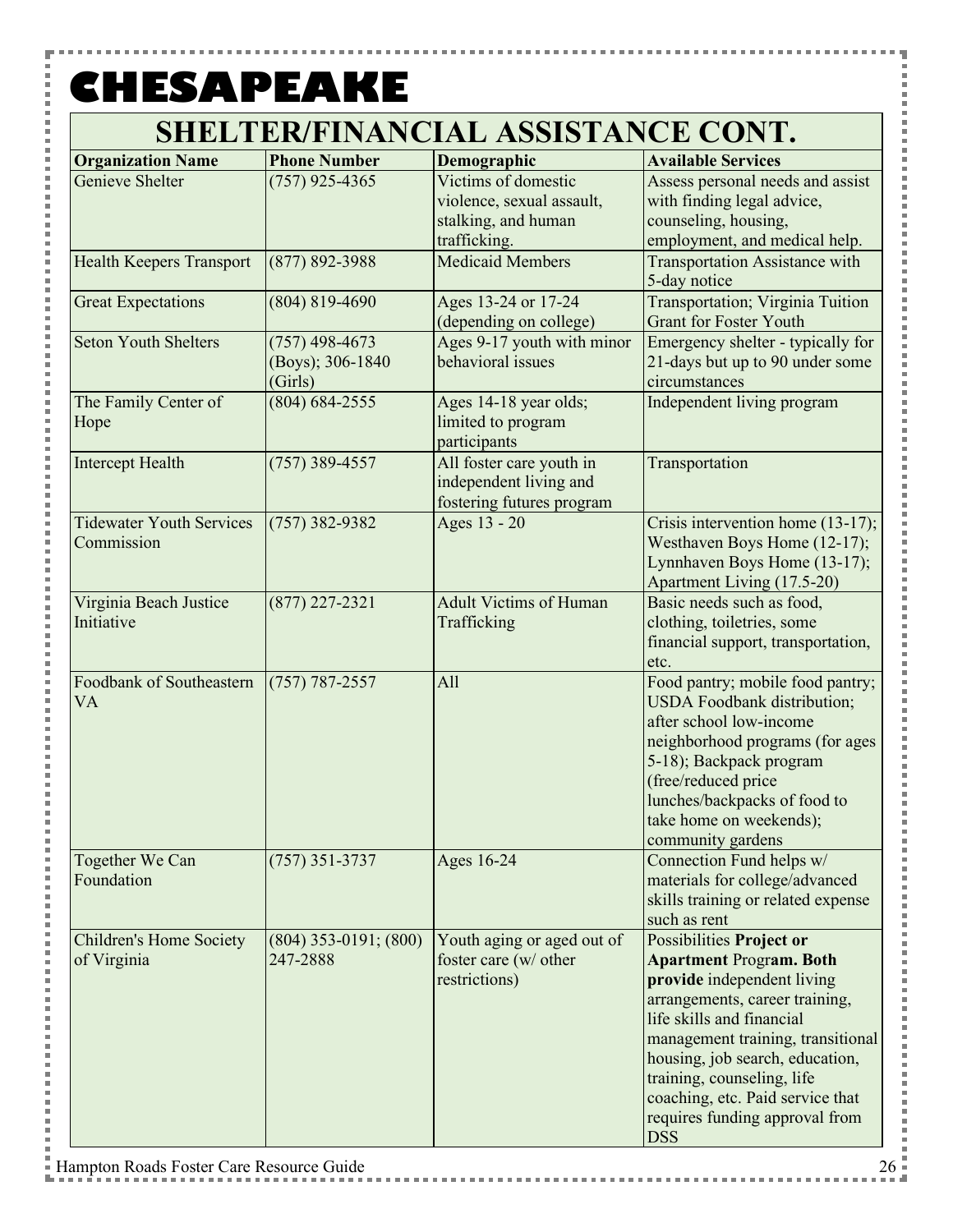| <b>Organization Name</b>       | <b>Phone Number</b> | Demographic                                                                                    | <b>Available Services</b>                                               |
|--------------------------------|---------------------|------------------------------------------------------------------------------------------------|-------------------------------------------------------------------------|
| Noblemen                       | $(757)$ 619-5106    | Disadvantaged youth                                                                            | Various goods and services                                              |
| Help and Emergency<br>Response | $(757)$ 485-3384    | <b>Victims of Domestic</b><br>Violence, Sexual Violence,<br>Stalking, and Human<br>Trafficking | Temporary shelter; housing<br>advocate for finding long-term<br>housing |
| <b>Catholic Charities</b>      | $(757)$ 484-0603    | All                                                                                            | <b>Financial Assistance Program</b>                                     |

| <b>LIFE SKILLS TRAINING</b>                    |                                       |                                                                      |                                                                                                                                                                                                                                                                                                                                                   |
|------------------------------------------------|---------------------------------------|----------------------------------------------------------------------|---------------------------------------------------------------------------------------------------------------------------------------------------------------------------------------------------------------------------------------------------------------------------------------------------------------------------------------------------|
| <b>Organization Name</b>                       | <b>Phone Number</b>                   | Demographic                                                          | <b>Available Services</b>                                                                                                                                                                                                                                                                                                                         |
| Jobs Work! Center                              | $(757)$ 382-2000                      | All                                                                  | Job readiness; job search,<br>development, and placement;                                                                                                                                                                                                                                                                                         |
| Youth Career Center of<br><b>Hampton Roads</b> | $(757)$ 233-8686                      | Ages 14-24                                                           | Workplace readiness and<br>academic skills related to career<br>goals                                                                                                                                                                                                                                                                             |
| Together We Can<br>Foundation                  | $(757)$ 351-3737                      | Ages 16-24                                                           | Job skills, communication skills,<br>life planning, portfolio<br>workshops; Transitions<br>Initiative; Independent Living<br><b>Training</b> ; Smart Transitions<br>guidebooks; Equine Program;<br><b>Housing Support</b>                                                                                                                         |
| <b>Catholic Charities</b>                      | $(757)$ 456-2366                      | All                                                                  | Parenting/grand parenting<br>classes; adult/teen anger<br>management classes                                                                                                                                                                                                                                                                      |
| Children's Home Society of<br>Virginia         | $(804)$ 353-0191; $(800)$<br>247-2888 | Youth aging or aged out of<br>foster care (w/ other<br>restrictions) | Possibilities Project or<br><b>Apartment Program. Both</b><br>provide independent living<br>arrangements, career training,<br>life skills and financial<br>management training, transitional<br>housing, job search, education,<br>training, counseling, life<br>coaching, etc. Paid service that<br>requires funding approval from<br><b>DSS</b> |
| Family Center of Hope                          | $(804) 684 - 2555; (757)$<br>244-2828 | Ages $0-21$                                                          | Safety skills; independent living<br>training; driver's education                                                                                                                                                                                                                                                                                 |
| <b>Inner Circle</b>                            | $(757)$ 644-3989                      | All                                                                  | Independent living training such<br>as interviewing, budgets,<br>laundry, checking accounts, etc.                                                                                                                                                                                                                                                 |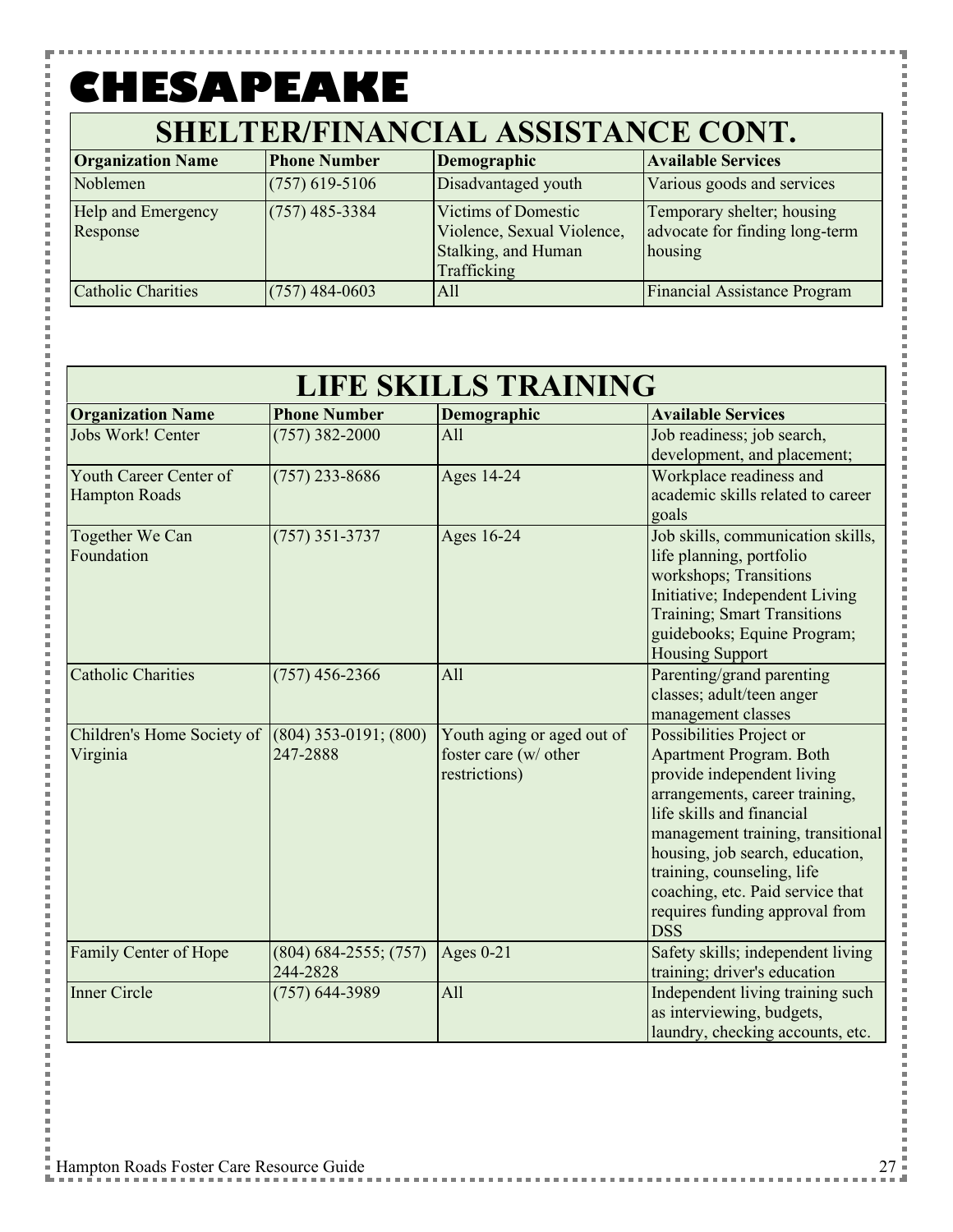Y

こうしょう こうしょう

 $\frac{1}{2}$ 

Ė i

j.

i Ė j. i Ė p

j. j. i

l j.

l

 $\overline{a}$ 

l Ė p

j.

| <b>LIFE SKILLS TRAINING CONT.</b> |  |
|-----------------------------------|--|
|-----------------------------------|--|

| <b>Organization Name</b>                   | <b>Phone Number</b> | Demographic                  | <b>Available Services</b>         |
|--------------------------------------------|---------------------|------------------------------|-----------------------------------|
| <b>Intercept Health</b>                    | $(757)$ 389-4557    | All foster care youth in     | Healthcare education;             |
|                                            |                     | independent living and       | communication skills; self-care   |
|                                            |                     | fostering futures program    | and relationship development;     |
|                                            |                     |                              | independent living training;      |
|                                            |                     |                              | financial Management;             |
|                                            |                     |                              | transitional housing; job search  |
| Food Bank of Southeastern                  | $(757) 787 - 2557$  | All                          | Nutrition education; financial    |
| VA                                         |                     |                              | literacy; cooking demonstrations; |
|                                            |                     |                              | summer kid's nutrition program    |
| Hope U (Hope U Academy) (757) 227-5444     |                     | Ages 14-21 foster care youth | Independent living; financial     |
|                                            |                     | referred by DSS              | management; utilities             |
| Shell                                      | $(757)$ 382-8182    | Ages 13-17                   | Empowerment 101, drug and         |
|                                            |                     |                              | alcohol abuse, healthy dating,    |
|                                            |                     |                              | internet safety                   |
| <b>Skills Builders</b>                     | $(757)$ 233-2896    | Ages 16-21                   | Safety skills; social skills;     |
|                                            |                     |                              | housing support; financial        |
|                                            |                     |                              | management; food management;      |
|                                            |                     |                              | job search skills                 |
| New Vision Youth Services $(757)$ 620-5340 |                     | Ages 13-21 (depending upon   | Daily living skills;              |
|                                            |                     | program)                     | health/nutrition education;       |
|                                            |                     |                              | CASEY life skills development;    |
|                                            |                     |                              | driver education                  |
| Foster U (ODU Student                      | $(804)$ 278-7019    | Ages 14-24                   | Workshops on various topics       |
| Org.)                                      |                     |                              |                                   |
| <b>Great Expectations</b>                  | $(804) 819 - 4690$  | Ages 13-24 or 17-24          | Daily Living Skills (Job Hunting, |
|                                            |                     | (depending on college)       | Financial Planning & Budgeting,   |
|                                            |                     |                              | etc.                              |

| <b>COUNSELING</b>                                                      |                     |                                |                                                                                                                                                                |
|------------------------------------------------------------------------|---------------------|--------------------------------|----------------------------------------------------------------------------------------------------------------------------------------------------------------|
| <b>Organization Name</b>                                               | <b>Phone Number</b> | Demographic                    | <b>Available Services</b>                                                                                                                                      |
| <b>Chesapeake Mental Health</b><br>Emergency line                      | $(757) 548 - 7000$  | All ages                       | Emergency and crisis<br>intervention counseling                                                                                                                |
| <b>Chesapeake Substance</b><br><b>Abuse Services</b>                   | $(757) 547 - 9334$  | <b>Residents of Chesapeake</b> | Individual and group counseling<br>for adults; individual therapy for<br>adolescents                                                                           |
| <b>Chesapeake Integrated</b><br><b>Behavioral Healthcare</b><br>(CIBH) | $(757) 547 - 9334$  | <b>Residents of Chesapeake</b> | Mental Health Services;<br>substance abuse services;<br>parenting programs;<br>presentational programs;<br>intellectual disability case<br>management services |
| Quit Now VA                                                            | $(800) 784 - 8669$  | Citizens of Virginia           | Smoking cessation classes                                                                                                                                      |
| National Suicide Prevention (800) 273-8255<br>Lifeline                 |                     | All                            | 24/7, free and confidential<br>support for people in distress,<br>prevention and crisis resources                                                              |

Ŧ

i<br>S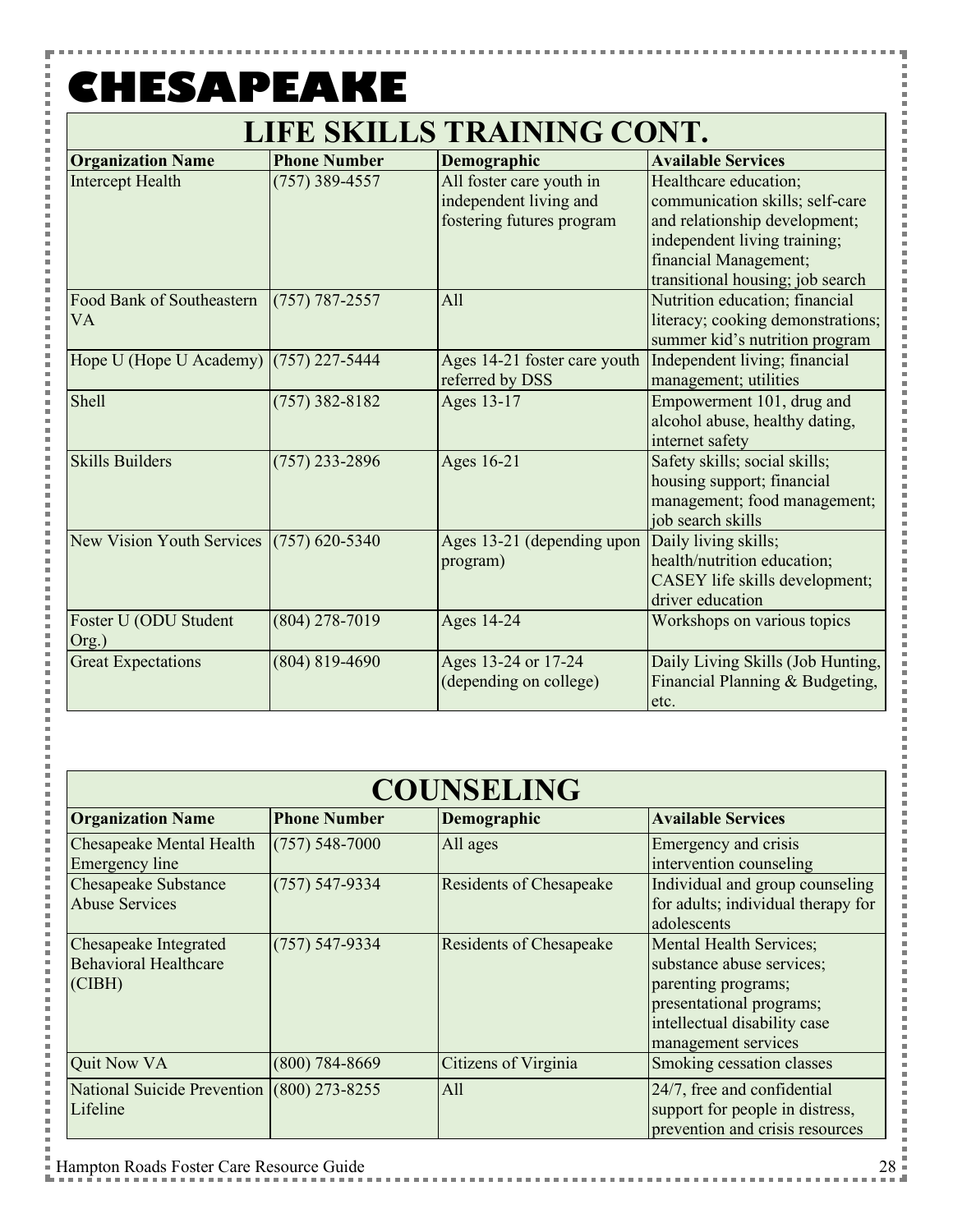P

### **COUNSELING CONT.**

| <b>Organization Name</b>                 | <b>Phone Number</b> | Demographic                                                                                   | <b>Available Services</b>                                                                                                                                                                                                                                                                                                       |
|------------------------------------------|---------------------|-----------------------------------------------------------------------------------------------|---------------------------------------------------------------------------------------------------------------------------------------------------------------------------------------------------------------------------------------------------------------------------------------------------------------------------------|
| <b>Chesapeake Mental Health</b>          | 757-547-9334        | <b>Residents of Chesapeake</b>                                                                | Chesapeake Integrated Behavioral<br>Healthcare is the local provider of<br>mental health, substance abuse<br>and intellectual disability<br>services, including services for<br>infants with developmental<br>delays. Our services include<br>individual and group therapy,<br>anger management classes, and<br>case management |
| <b>Catholic Charities</b>                | $(757)$ 467-7707    | All                                                                                           | Financial & housing counseling;<br>mental health counseling                                                                                                                                                                                                                                                                     |
| <b>LGBT Life Center</b>                  | $(757) 640 - 0929$  | LGBTQ and those affected<br>by HIV                                                            | Counseling on a sliding scale;<br>support groups                                                                                                                                                                                                                                                                                |
| The Up Center                            | $(757)$ 622-7017    | All                                                                                           | Family and Child counseling;<br>Youth counseling                                                                                                                                                                                                                                                                                |
| <b>Children First</b>                    | $(757)$ 609-2795    | Ages 18 to 21 w/ Autism                                                                       | <b>ABA Therapy (Applied Behavior</b><br>Analysis)                                                                                                                                                                                                                                                                               |
| Virginia Beach Justice<br>Initiative     | $(877)$ 227-2321    | <b>Adult Victims of Human</b><br>Trafficking                                                  | Crisis Management (lead through<br>the stages of Slavery to<br>Freedom); connect to a licensed<br>social worker and other<br>therapeutic resources.                                                                                                                                                                             |
| <b>YWCA</b>                              | $(757)$ 625-4248    | All individuals escaping<br>interpersonal violence,<br>stalking, and/or human<br>trafficking. | Short-term and long-term adult<br>and children's counseling.<br>Children's counseling is free;<br>first 10 adult sessions are free,<br>\$30 thereafter.                                                                                                                                                                         |
| <b>Tidewater Youth Services</b><br>Comm. | $(757)$ 382-9382    | All youth                                                                                     | Substance abuse assessments and<br>programs; aggression<br>replacement, home-based<br>individual and family counseling                                                                                                                                                                                                          |
| <b>Tidewater Pastoral</b><br>Counseling  | $(757)$ 623-2700    | All                                                                                           | Licensed professional<br>counseling, marriage and family<br>therapists, licensed clinical social<br>workers                                                                                                                                                                                                                     |
| Rescue Church                            | $(757)$ 487-2633    | All                                                                                           | Addictions & substance abuse<br>group meeting style counseling                                                                                                                                                                                                                                                                  |
| <b>Regent Psychological</b><br>Services  | $(757)$ 352-4488    | All                                                                                           | Individual, couples, and family<br>therapy, psychological<br>evaluations, career assessment<br>and counseling, consultations for<br>stress, anger, and time<br>management and identity<br>concerns, and group therapy                                                                                                           |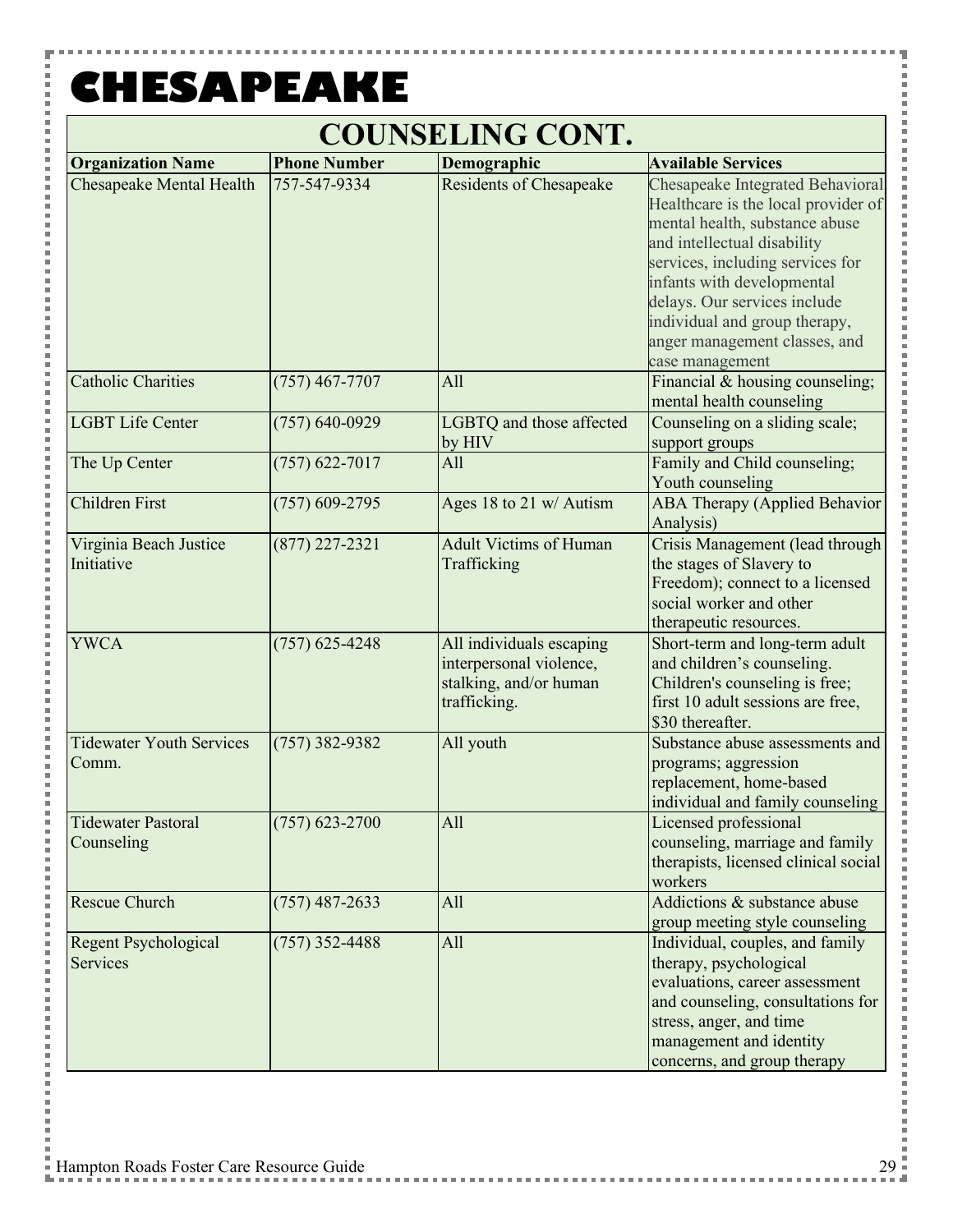Y

i<br>I i i i i

i

j. l Ė i

Ė

j j.

j. Ė i

Ė

j.

j.

l Ė Ė

p i Ė j. i Ė

j. l Ė l p Ė i j. j.

j Ė j. Ė l Ė Ė p l j.

j

 $\Gamma$ 

| <b>COUNSELING CONT.</b>                       |                     |                                                                 |                                                                                                                                                           |  |
|-----------------------------------------------|---------------------|-----------------------------------------------------------------|-----------------------------------------------------------------------------------------------------------------------------------------------------------|--|
| <b>Organization Name</b>                      | <b>Phone Number</b> | Demographic                                                     | <b>Available Services</b>                                                                                                                                 |  |
| Jewish Family Service of<br>Tidewater         | $(757)$ 321-2222    | All                                                             | Counseling & support services<br>such as<br>individuals/couples/family; grief<br>support; play therapy for<br>children/teens; special needs<br>assistance |  |
| Crisis Pregnancy Center of<br>Tidewater       | $(757)$ 410-9703    | Women and families<br>involved in crisis-related<br>pregnancies | Medical clinics, options<br>counseling, parenting classes                                                                                                 |  |
| National Counseling Group                     | $(757)$ 325-9570    | All                                                             | Behavioral health counseling<br>such as family, parent, crisis<br>intervention, life skills, out-<br>patient substance abuse, etc.                        |  |
| STOP Inc. (Health and<br>Wellness Initiative) | $(757) 858 - 1360$  | Indigent Individuals                                            | Substance abuse training and<br>prevention                                                                                                                |  |
| <b>CHKD</b>                                   | $(757)$ 668-7000    | All youth                                                       | Psychiatrists, Psychologists,<br>Counseling and therapy services                                                                                          |  |

| <b>ACADEMICS/EDUCATION</b>                              |                                       |                                                                                 |                                                                                                    |
|---------------------------------------------------------|---------------------------------------|---------------------------------------------------------------------------------|----------------------------------------------------------------------------------------------------|
| <b>Organization Name</b>                                | <b>Phone Number</b>                   | Demographic                                                                     | <b>Available Services</b>                                                                          |
| Virginia Teens and the Law                              | $(757)$ 382-8182                      | All youth                                                                       | Teaches students and parents<br>about Virginia's laws and<br>consequences of violating the<br>law. |
| PRIDE pre-service<br>Foster/Resource parent<br>training | $(757)$ 382-2249; $(757)$<br>382-2246 | Foster parents (potential)                                                      | Foster/Resource parent training                                                                    |
| Foster My Future (VDSS)                                 | $(804)$ 726-7905                      | Foster youth                                                                    | Education and/or job training<br>assistance                                                        |
| Seton Youth Shelter                                     | $(757)$ 306-1840                      | Ages 4-18                                                                       | Program for children affected by<br>incarceration, teen anger<br>management class                  |
| Hope U High School                                      | $(757)$ 227-5444                      | Ages 14-26                                                                      | Online; students can earn their<br>High School Diploma                                             |
| Hope U Apprenticeship                                   | $(757)$ 227-5444                      | High School Juniors and<br>Seniors                                              | <b>Collaboration with Tidewater</b><br>CC; dual enrollment; career<br>training                     |
| <b>Intercept Health</b>                                 | $(757)$ 389-4557                      | All foster care youth in<br>independent living and<br>fostering futures program | Substance abuse education;<br>parenting education; social<br>development                           |
| Dept. of Human Services                                 | $(757)$ 382-2000                      | Youth residing in the<br>Chesapeake Juvenile Service                            | Provides educational services to<br>school age children residing at<br><b>CJS</b>                  |
| <b>Great Expectations</b>                               | $(804) 819 - 4690$                    | Ages 13-24 or 17-24<br>(depending on college)                                   | High School completion; college<br>preparation; tutoring; career<br>planning                       |

Ŧ

,,,,,,,,,,,,,,,,,

i i s

l

l

I

×

Î

ĵ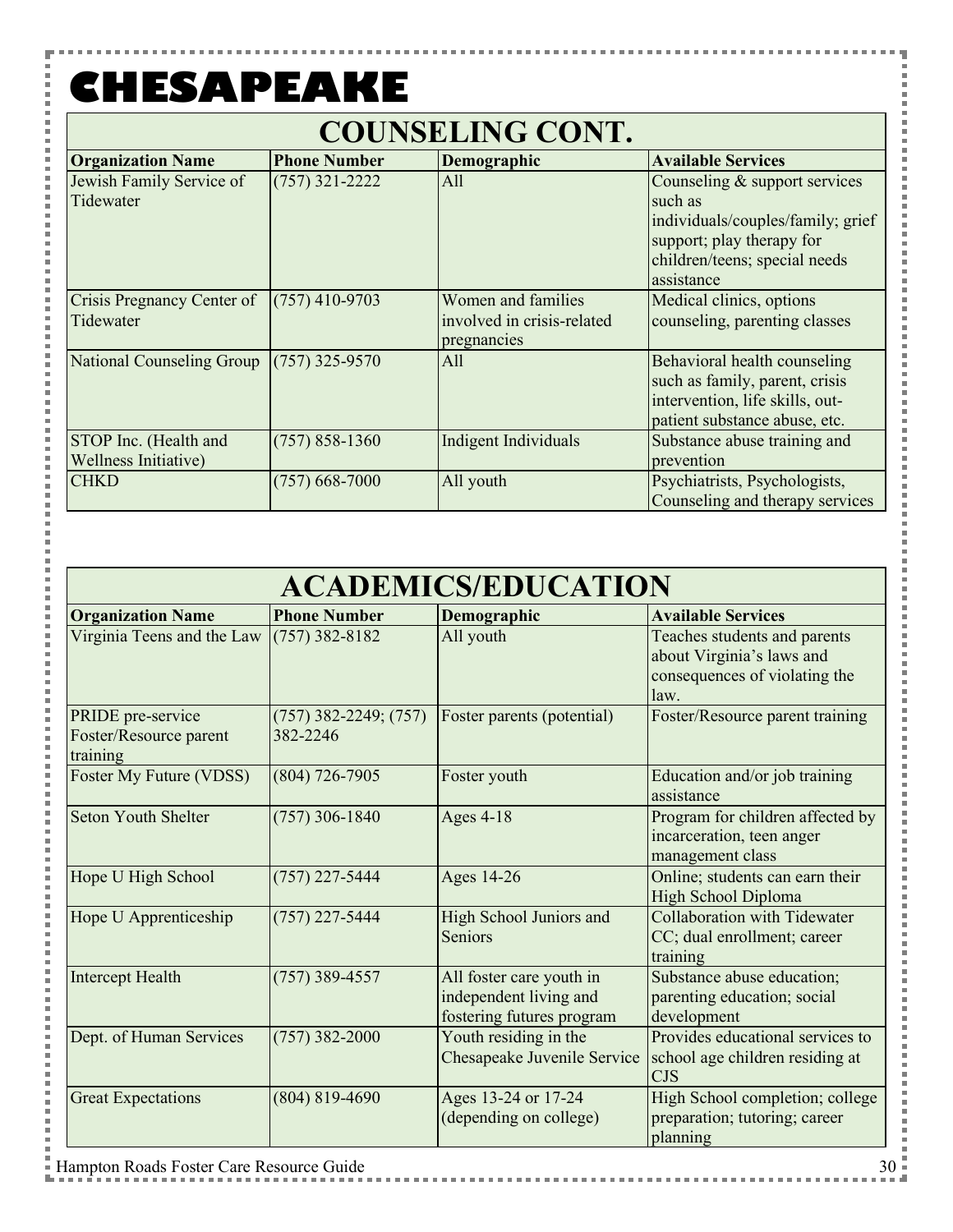### **ACADEMICS/EDUCATION CONT.**

| <b>Organization Name</b>                   | <b>Phone Number</b> | Demographic                 | <b>Available Services</b>         |
|--------------------------------------------|---------------------|-----------------------------|-----------------------------------|
| Together We Can                            | $(757)$ 351-3737    | Ages 16-24                  | College preparation; character    |
| Foundation                                 |                     |                             | trait development; personal brand |
|                                            |                     |                             | development; interview skills;    |
|                                            |                     |                             | work ethic; portfolio             |
|                                            |                     |                             | development; job resources        |
| Stop Inc. (Project                         | $(757) 858 - 1360$  | <b>High School students</b> | Provides field trips to colleges  |
| Discovery)                                 |                     | (Chesapeake and Norfolk)    | and universities, assistance with |
|                                            |                     |                             | applying for financial aid        |
| New Vision Youth Services $(757)$ 620-5340 |                     | Ages 13-21 (depending upon  | GED preparation; computer         |
|                                            |                     | program)                    | skills; interview skills; work    |
|                                            |                     |                             | ethic training; portfolio         |
|                                            |                     |                             | development                       |
| <b>Foster My Future (VDSS)</b>             | $(804)$ 726-7905    | Foster youth                | Education and/or job training     |
|                                            |                     |                             | assistance                        |
| <b>Children First</b>                      | $(757)$ 609-2795    | All youth                   | Assessments, treatment, social    |
|                                            |                     |                             | skills training, parent training  |

|--|

| <b>Organization Name</b>        | <b>Phone Number</b>       | Demographic                                                | <b>Available Services</b>                                    |
|---------------------------------|---------------------------|------------------------------------------------------------|--------------------------------------------------------------|
| Youth Advisory Board            | $(757)$ 382-2258          | High school students                                       | High school students seeking                                 |
|                                 |                           |                                                            | to become role models                                        |
| Children's Home Society of      | $(804)$ 353-0191; $(800)$ | Youth aging or aged out of foster Possibilities Project or |                                                              |
| Virginia                        | 247-2888                  | care (w/ other restrictions)                               | <b>Apartment Program. Both</b><br>provide independent living |
|                                 |                           |                                                            | arrangements, career                                         |
|                                 |                           |                                                            | training, life skills and                                    |
|                                 |                           |                                                            | financial management                                         |
|                                 |                           |                                                            | training, transitional housing,                              |
|                                 |                           |                                                            | job search, education,                                       |
|                                 |                           |                                                            | training, counseling, life                                   |
|                                 |                           |                                                            | coaching, etc. Paid service                                  |
|                                 |                           |                                                            | that requires funding                                        |
|                                 |                           |                                                            | approval from DSS                                            |
| Food Bank of Southeastern<br>VA | $(757) 787 - 2557$        | All                                                        | Peer nutrition mentoring                                     |
| <b>Great Expectations</b>       | $(804) 819 - 4690$        | Ages 13-24 or 17-24 (depending                             | Connect with                                                 |
|                                 |                           | on college)                                                | mentors/student mentors;                                     |
|                                 |                           |                                                            | personalized counseling                                      |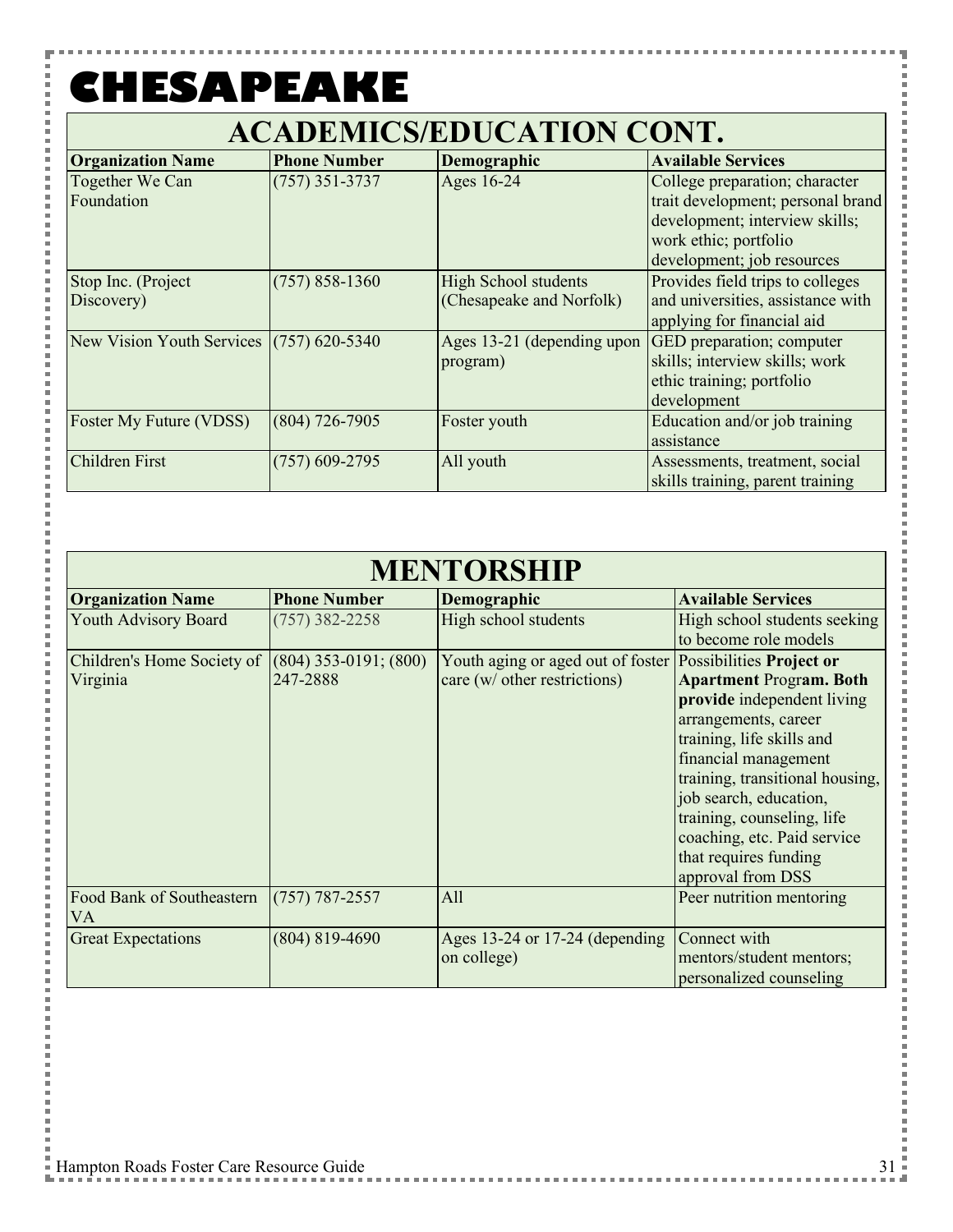P

### **MENTORSHIP CONT.**

| <b>Organization Name</b>                   | <b>Phone Number</b> | Demographic                                                                     | <b>Available Services</b>                                                                                                                                                                                                                                                                                                                                                                                                                                                                                                                                                                                                                               |
|--------------------------------------------|---------------------|---------------------------------------------------------------------------------|---------------------------------------------------------------------------------------------------------------------------------------------------------------------------------------------------------------------------------------------------------------------------------------------------------------------------------------------------------------------------------------------------------------------------------------------------------------------------------------------------------------------------------------------------------------------------------------------------------------------------------------------------------|
| <b>Independent Living</b><br>Program       | $(800)$ DO-ADOPT    | Ages 14-21 foster youth                                                         | Assistance in completing<br>high school, general<br>education degree and higher<br>education, including<br>assistance for tuition,<br>admission fees, supplies,<br>equipment, tutoring, etc.; job<br>training/readiness, job search<br>and placement and other<br>related services to prepare<br>youth to become self-<br>supporting, or that increases<br>performance/functional<br>competency; daily living<br>skills/aide; individual and<br>group counseling; training,<br>meetings, conferences,<br>retreats, workshops, relating<br>to building competencies that<br>strengthen individual skills<br>and foster successful<br>independent living. |
| The Family Center of Hope                  | $(804) 684 - 2555$  | All youth in the program                                                        | Mentoring                                                                                                                                                                                                                                                                                                                                                                                                                                                                                                                                                                                                                                               |
| Together We Can<br>Foundation              | $(757) 518 - 0770$  | Ages 16-24                                                                      | <b>Community Development</b>                                                                                                                                                                                                                                                                                                                                                                                                                                                                                                                                                                                                                            |
| <b>Intercept Health</b>                    | $(757)$ 389-4557    | All foster care youth in<br>independent living and fostering<br>futures program | <b>Therapeutic Mentoring</b>                                                                                                                                                                                                                                                                                                                                                                                                                                                                                                                                                                                                                            |
| New Vision Youth Services $(757)$ 620-5340 |                     | Ages 13-21 (depending upon<br>program)                                          | Short-term/long-term adult<br>mentorship                                                                                                                                                                                                                                                                                                                                                                                                                                                                                                                                                                                                                |

医皮肤炎 医皮肤

l I

×

j

l

į ×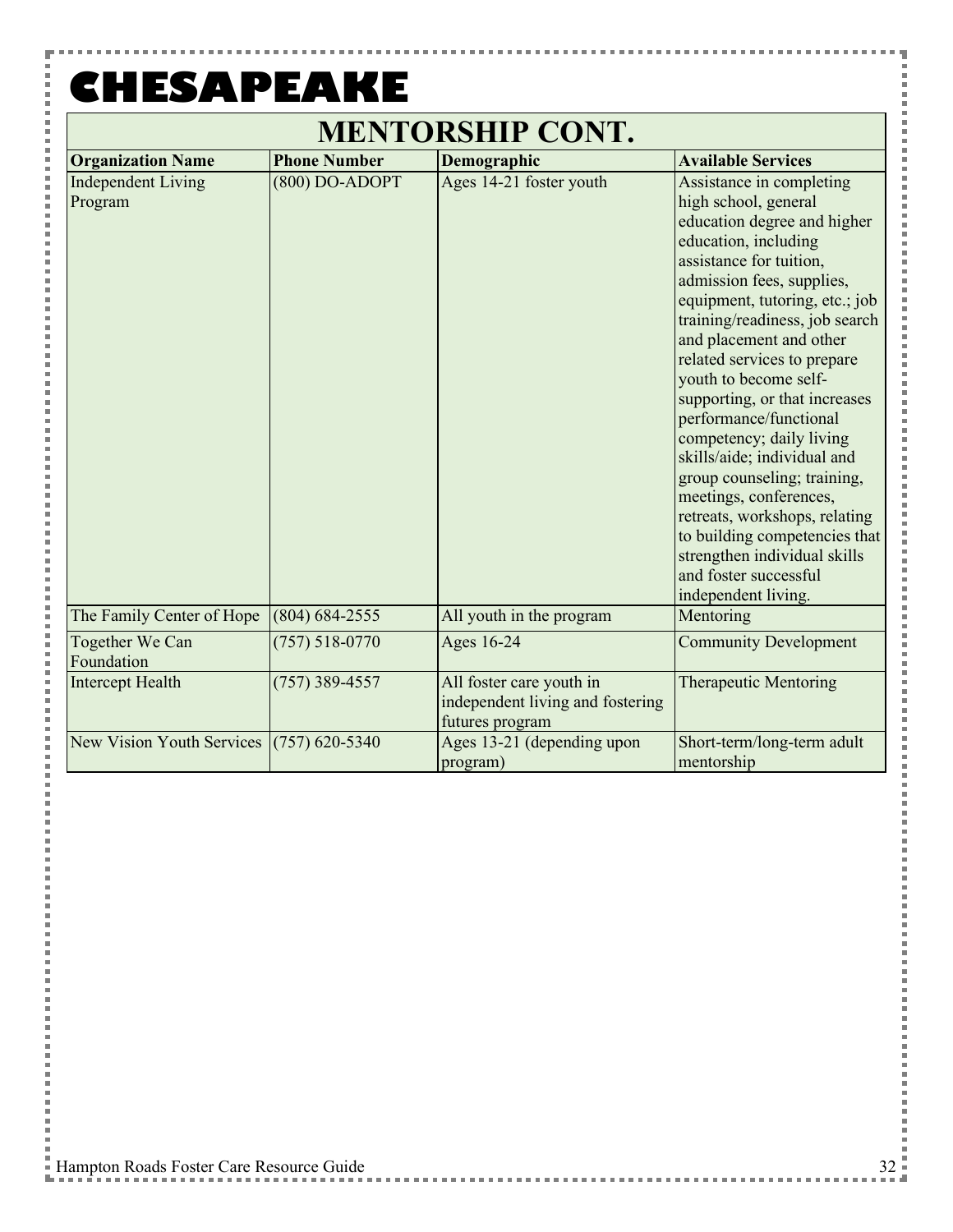F

i<br>Sidoo

j.  $\frac{1}{2}$ 

 $\overline{a}$ i j. 

i

i

i<br>I j.

 $\frac{1}{2}$ 

 $\frac{1}{2}$  and  $\frac{1}{2}$  and  $\frac{1}{2}$  and  $\frac{1}{2}$  and  $\frac{1}{2}$  and  $\frac{1}{2}$  and  $\frac{1}{2}$  and  $\frac{1}{2}$  and  $\frac{1}{2}$  and  $\frac{1}{2}$  and  $\frac{1}{2}$  and  $\frac{1}{2}$  and  $\frac{1}{2}$  and  $\frac{1}{2}$  and  $\frac{1}{2}$  and  $\frac{1}{2}$  a

i

i<br>I Ė

 $\frac{1}{2}$ 

 $\frac{1}{2}$  and  $\frac{1}{2}$  and  $\frac{1}{2}$  and  $\frac{1}{2}$  and  $\frac{1}{2}$  and  $\frac{1}{2}$  and  $\frac{1}{2}$  and  $\frac{1}{2}$  and  $\frac{1}{2}$  and  $\frac{1}{2}$  and  $\frac{1}{2}$  and  $\frac{1}{2}$  and  $\frac{1}{2}$  and  $\frac{1}{2}$  and  $\frac{1}{2}$  and  $\frac{1}{2}$  a

i i

İ Ė

 $\frac{1}{2}$ 

 $\frac{1}{2}$  and  $\frac{1}{2}$  and  $\frac{1}{2}$  and  $\frac{1}{2}$  and  $\frac{1}{2}$  and  $\frac{1}{2}$  and  $\frac{1}{2}$  and  $\frac{1}{2}$  and  $\frac{1}{2}$  and  $\frac{1}{2}$  and  $\frac{1}{2}$  and  $\frac{1}{2}$  and  $\frac{1}{2}$  and  $\frac{1}{2}$  and  $\frac{1}{2}$  and  $\frac{1}{2}$  a

i

i Ė  $\overline{a}$ j.

| <b>LEGAL</b>                                        |                                     |                                                                                      |                                                                                                                                                 |  |
|-----------------------------------------------------|-------------------------------------|--------------------------------------------------------------------------------------|-------------------------------------------------------------------------------------------------------------------------------------------------|--|
| <b>Organization Name</b>                            | <b>Phone Number</b>                 | <b>Demographic</b>                                                                   | <b>Available Services</b>                                                                                                                       |  |
| Legal Aid Society of<br>Eastern VA                  | $(757)$ 627-5423                    | Indigent households                                                                  | Legal assistance for civil<br>matters such as<br>family/domestic, housing,<br>public benefits, unemployment,<br>etc.                            |  |
| <b>New Vision Youth Services</b>                    | $(757)$ 620-5340                    | Ages 13-21 depending upon<br>the program                                             | <b>Assistance accessing</b><br>government benefits                                                                                              |  |
| <b>Regional Housing Crisis</b><br>Hotline           | $(800)$ 838-8238; (757)<br>587-4202 | Hampton Roads residents                                                              | Hotline connecting residents in<br>need of shelter, case<br>management, and related<br>services to available services<br>with local providers   |  |
| <b>CASA</b>                                         | $(757)$ 664-7651                    | Ages 0 - 18 through Norfolk<br>Juvenile and Domestic<br><b>Relations Court</b>       | Volunteer advocates appointed<br>by judge; advocating for best<br>interests of the child in any<br>case appointed until that case is<br>closed. |  |
| <b>City Attorney</b>                                | $(757)$ 664-4529                    | N/A                                                                                  | Oversight of the Department of<br>Human Services/Social<br><b>Services</b>                                                                      |  |
| Dept. of Human Services                             | $(757) 664 - 6000$                  | Depending on the program                                                             | Dependent upon the program                                                                                                                      |  |
| Nat'l Human Trafficking<br><b>Resource Center</b>   | $(888)$ 373-7888                    | Victims of human trafficking                                                         | 24/7 support and options for<br>human trafficking<br>victims/survivors                                                                          |  |
| <b>Samaritan House</b>                              | $(757)$ 430-2120                    | Victims of domestic violence,<br>sexual assault, stalking, and<br>human trafficking. | Victim advocacy; crisis<br>intervention; safety planning<br>and court accompaniment                                                             |  |
| Virginia Beach Justice<br>Initiative                | $(877)$ 227-2321                    | Victims of human trafficking                                                         | Jail visits and courtroom<br>advocacy for victims of human<br>trafficking                                                                       |  |
| <b>Food Bank of Southeastern</b><br><b>VA</b>       | $(757) 787 - 2557$                  | Any individual                                                                       | Assistance with accessing<br>government benefits                                                                                                |  |
| <b>Skills Builders</b>                              | $(757)$ 233-2896                    | <b>Ages 16-21</b>                                                                    | Housing and opportunities to<br>move to self-sufficiency                                                                                        |  |
| <b>Mediation Center for</b><br><b>Hampton Roads</b> | $(757)$ 624-6666                    | <b>Hampton Roads residents</b>                                                       | Mediation services, co-<br>parenting classes, visitation<br>and exchange supervision                                                            |  |

Ŧ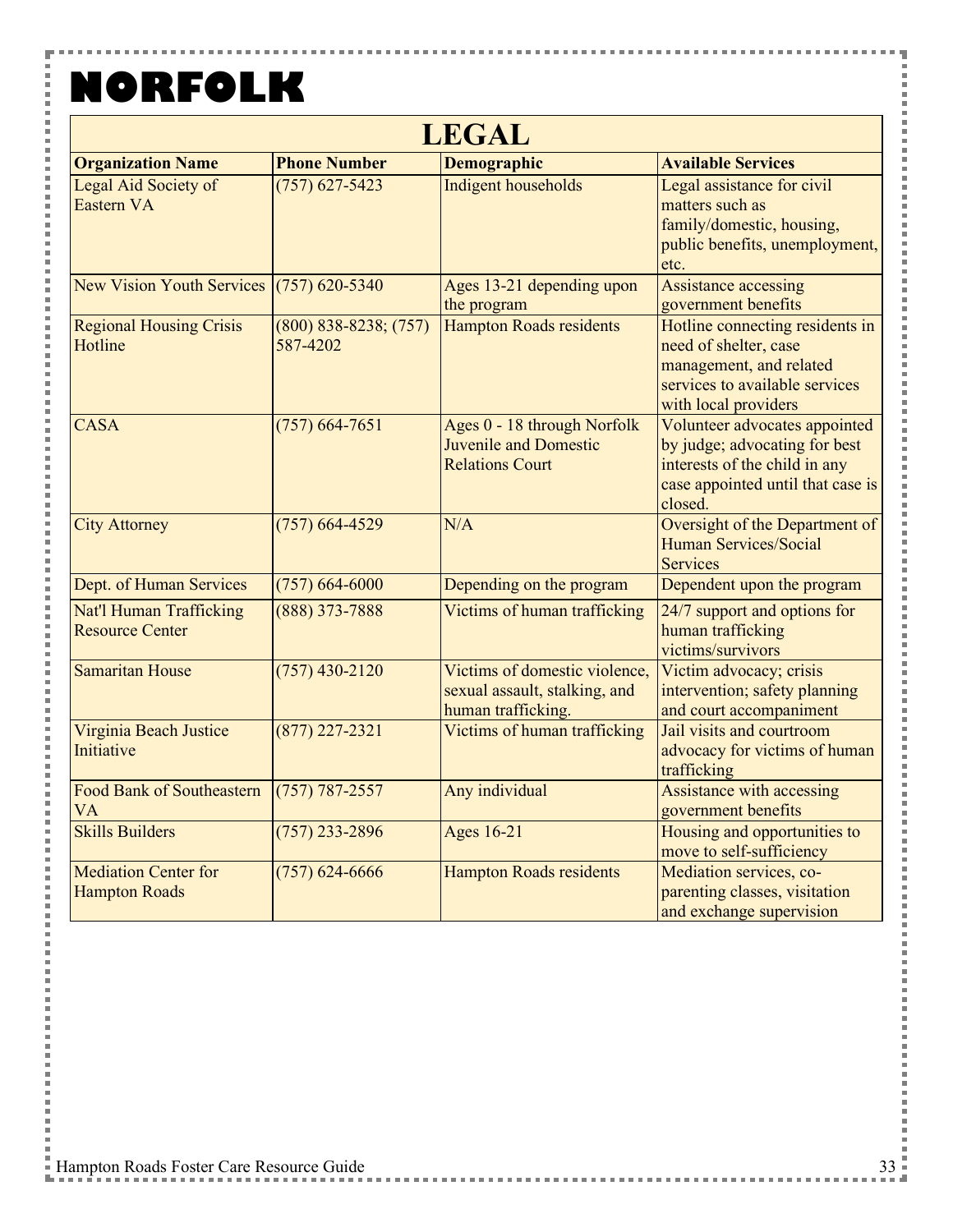F i

> I  $\overline{a}$ Ė  $\overline{a}$ j.

i

Ė l j. こうしょう こうしょう

i Ė İ

i

こうしょう こうしょう

i Ė

 $\frac{1}{2}$ 

i<br>I i i i i

i

こうしょう こうしょう

i Ė 一 一 一

i<br>I i i i i

i

こうしょう こうしょう

i

Ė  $\overline{a}$ Ė

| <b>LEGAL CONT.</b>       |                     |                                                                              |                                                                                                                                                                                                                                                                                                                                                                                                                                                                                                  |
|--------------------------|---------------------|------------------------------------------------------------------------------|--------------------------------------------------------------------------------------------------------------------------------------------------------------------------------------------------------------------------------------------------------------------------------------------------------------------------------------------------------------------------------------------------------------------------------------------------------------------------------------------------|
| <b>Organization Name</b> | <b>Phone Number</b> | <b>Demographic</b>                                                           | <b>Available Services</b>                                                                                                                                                                                                                                                                                                                                                                                                                                                                        |
| <b>Intercept Health</b>  | $(757)$ 389-4557    | Foster care youth                                                            | <b>Sex Offender Relapse</b><br>Program, relapse prevention<br>and connection with<br>outpatient clinicians,<br>therapeutic foster care,<br>diagnostic program for<br>assessments and observations.<br>Family therapy is also<br>available for youth still in<br>school, family engagement<br>specialist available,<br>therapeutic mentors and aides<br>for children under 18, telehelp<br>(substance abuse, therapy).<br>Potential placement options<br>for independent living or<br>group homes |
| <b>YWCA</b>              | $(757)$ 625-4248    | Victims of interpersonal<br>violence, stalking, and/or<br>human trafficking. | Hospital<br>accompaniment/support for<br>victims, victim<br>advocacy/accompaniment to<br>court, legal assistance with<br>protective orders, coordinated<br>crisis response for emergency<br>situations                                                                                                                                                                                                                                                                                           |

| <b>HEALTH</b>                                                |                     |                             |                                                                                                                                                                                                |
|--------------------------------------------------------------|---------------------|-----------------------------|------------------------------------------------------------------------------------------------------------------------------------------------------------------------------------------------|
| <b>Organization Name</b>                                     | <b>Phone Number</b> | <b>Demographic</b>          | <b>Available Services</b>                                                                                                                                                                      |
| Medicaid and/or FAMIS                                        | $(855) 842 - 8282$  | All                         | Medical services, cell phone,<br>transportation                                                                                                                                                |
| Jewish Family Service of<br>Tidewater                        | $(757)$ 321-2222    | All                         | Temporary in-home assistance<br>(nursing/daily activities) for<br>homebound individuals                                                                                                        |
| Southeastern Virginia Health (757) 591-0643<br><b>System</b> |                     | All (uninsured and insured) | Medical care - primary care<br>services and referrals if<br>needed; dentistry - minor<br>extractions, cleanings, fillings,<br>medications, etc. All services<br>on sliding scale for uninsured |

,,,,,,,,,,,,,,,,,

医皮肤皮炎 医血管

,,,,,,,,,,,,,

l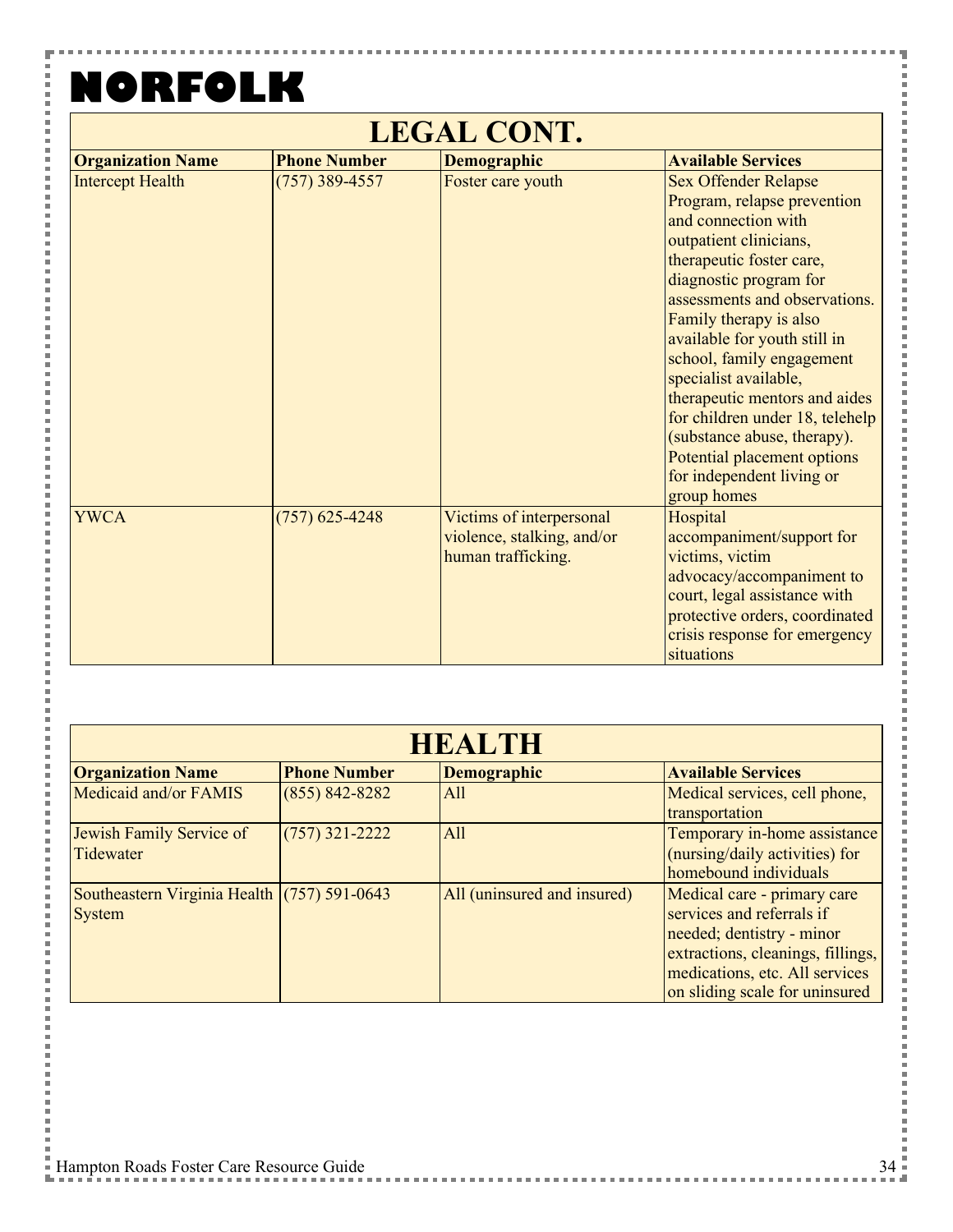н

| <b>HEALTH CONT.</b>           |                     |                            |                                      |  |  |  |
|-------------------------------|---------------------|----------------------------|--------------------------------------|--|--|--|
| <b>Organization Name</b>      | <b>Phone Number</b> | <b>Demographic</b>         | <b>Available Services</b>            |  |  |  |
| <b>Norfolk Family Justice</b> | $(757)$ 330-0376    | Victims of interpersonal   | Partner of YWCA that co-             |  |  |  |
| Center                        |                     | violence, stalking, and/or | locates LEOs, prosecutors,           |  |  |  |
|                               |                     | human trafficking.         | victim-witness advocates,            |  |  |  |
|                               |                     |                            | social service specialists, a        |  |  |  |
|                               |                     |                            | <b>Sexual Assault Nurse</b>          |  |  |  |
|                               |                     |                            | Examiner(SANE) clinic where          |  |  |  |
|                               |                     |                            | <b>Physical Evidence Recovery</b>    |  |  |  |
|                               |                     |                            | Kits (PERKs) can be                  |  |  |  |
|                               |                     |                            | completed, and victim                |  |  |  |
|                               |                     |                            | services including a crisis          |  |  |  |
|                               |                     |                            | hotline and intervention,            |  |  |  |
|                               |                     |                            | victim advocacy, counseling,         |  |  |  |
|                               |                     |                            | support groups, wellness             |  |  |  |
|                               |                     |                            | classes, and childcare               |  |  |  |
| <b>SSDI</b>                   | $(800)$ 772-1213    | Disabled individuals       | <b>Financial assistance</b>          |  |  |  |
| Family Center of Hope         | $(804)$ 684-2555;   | Ages $0-21$                | <b>Insurance for Health and Auto</b> |  |  |  |
|                               | $(757)$ 244-2828    |                            |                                      |  |  |  |
| STOP Inc. (Health and         | $(757) 858 - 1360$  | Indigent individuals       | Substance abuse training and         |  |  |  |
| <b>Welliness Initiative)</b>  |                     |                            | prevention.                          |  |  |  |

| <b>Organization Name</b>                    | <b>Phone Number</b>                               | <b>Demographic</b>                      | <b>Available Services</b>                                                                                                                                                                                                         |
|---------------------------------------------|---------------------------------------------------|-----------------------------------------|-----------------------------------------------------------------------------------------------------------------------------------------------------------------------------------------------------------------------------------|
| Independent Living Program $(757)$ 664-7761 |                                                   | Ages 14-21 in the foster care<br>system | Assists in developing the<br>necessary skills to make the<br>transition from foster care to<br>adulthood.                                                                                                                         |
| <b>SNAP</b>                                 | $(757)$ 201-6287                                  | Indigent households                     | Food assistance/EBT cards;<br>meal delivery for disabled<br>recipients                                                                                                                                                            |
| <b>Tidewater Friends of Foster</b><br>Care  | $(757)$ 227-4187                                  | All foster care youth                   | Holiday Gifts, camperships -<br>partnership with YMCA<br>camps; extra-curricular<br>activities sponsorship such as<br>piano lessons, swimming,<br>soccer, driver's education,<br>cosmetology, basketball,<br>dance and kickboxing |
| <b>YMCA</b>                                 | See Tidewater Friends All youth<br>of Foster Care |                                         | Memberships for foster<br>youth not tied to foster<br>family THROUGH<br><b>Tidewater Friends of Foster</b><br>Care                                                                                                                |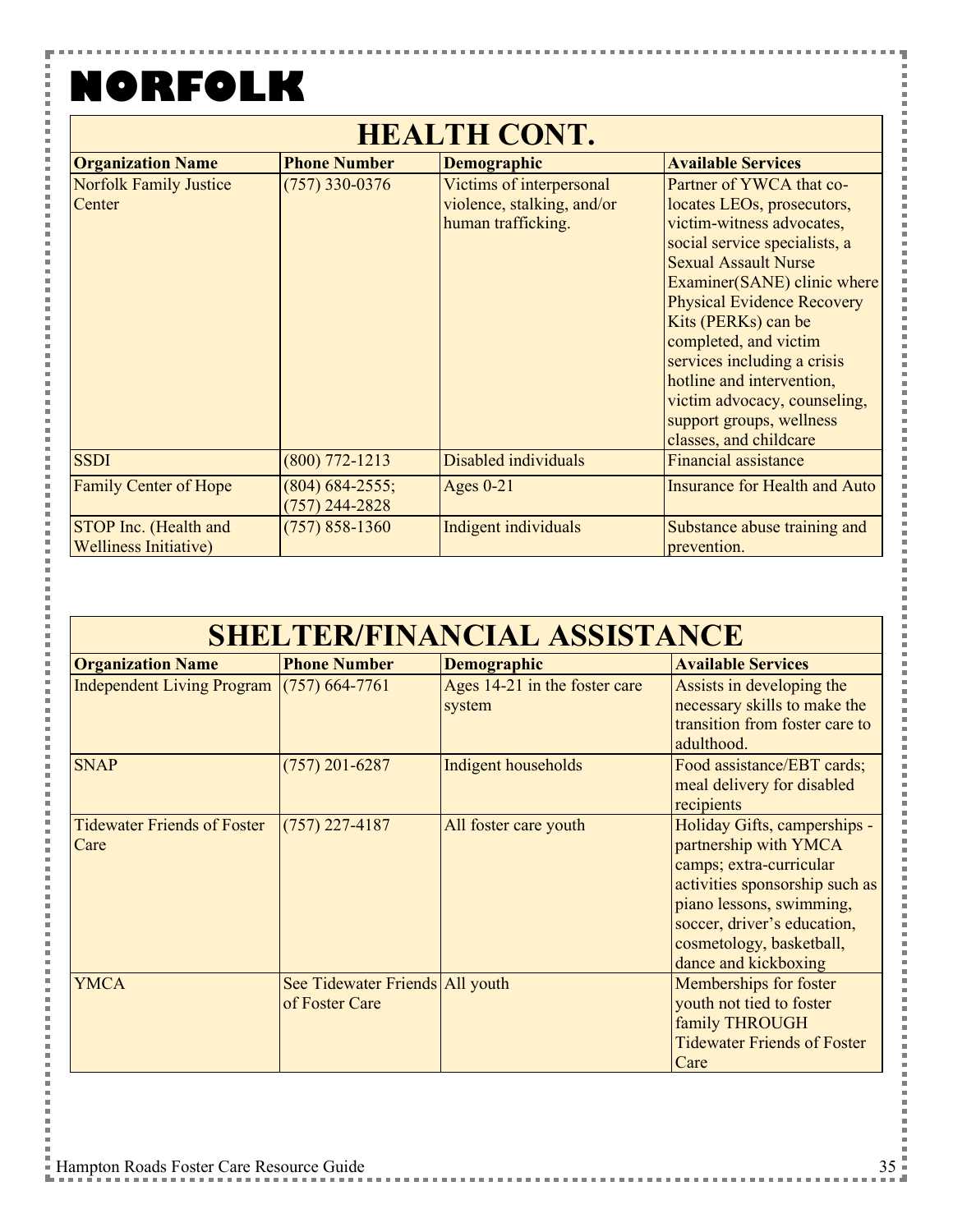P

| <b>Organization Name</b>       | <b>Phone Number</b> | <b>Demographic</b>                | <b>Available Services</b>                                 |
|--------------------------------|---------------------|-----------------------------------|-----------------------------------------------------------|
| Hope U (Hope U Assist)         | $(757)$ 227-5444    | <b>Ages 14-21</b>                 | Financial assistance with                                 |
|                                |                     |                                   | housing, transportation, food,                            |
|                                |                     |                                   | utilities, tuition, books or                              |
|                                |                     |                                   | other support                                             |
| Jewish Family Service of       | $(757)$ 321-2222    | All                               | Financial assistance;                                     |
| Tidewater                      |                     |                                   | transportation to community                               |
|                                |                     |                                   | resources and medical appts.;                             |
|                                |                     |                                   | gift for children/teens for                               |
|                                |                     |                                   | Chanukah; grocery gift cards                              |
|                                |                     |                                   | for holidays; subsidized child                            |
|                                |                     |                                   | care/school expenses;                                     |
|                                |                     |                                   | subsidized summer camp                                    |
|                                |                     |                                   | fees; once/month community                                |
|                                |                     |                                   | food pantry; Milk & Honey                                 |
|                                |                     |                                   | <b>Food Pantry (Jewish</b>                                |
|                                |                     |                                   | households only);                                         |
|                                |                     |                                   | socialization programs for                                |
|                                |                     |                                   | developmentally disabled                                  |
|                                |                     |                                   | adults/children; special needs                            |
|                                |                     |                                   | summer camp                                               |
| <b>YWCA</b>                    | $(757)$ 625-4248    | All individuals escaping          | 30-day emergency shelter                                  |
|                                |                     | interpersonal violence, stalking, | and assigned case worker to                               |
|                                |                     | and/or human trafficking.         | assist with stable housing                                |
|                                |                     |                                   | and employment; hospital                                  |
|                                |                     |                                   | and court                                                 |
|                                |                     |                                   | accompaniment/support for                                 |
|                                |                     |                                   | victims; legal assistance with                            |
|                                |                     |                                   | protective orders;                                        |
|                                |                     |                                   | coordinated crisis response                               |
|                                |                     |                                   | for emergency situations;                                 |
|                                |                     |                                   | before and after school                                   |
|                                |                     |                                   | childcare and summer                                      |
|                                |                     |                                   | programs. Childcare program                               |
|                                |                     |                                   | cost is on a sliding scale.                               |
| <b>Foster My Future (VDSS)</b> | $(804)$ 726-7905    | Foster youth                      | Financial assistance for                                  |
|                                |                     |                                   | training expenses for college                             |
|                                |                     |                                   | and post-secondary                                        |
|                                |                     |                                   | vocational training programs;                             |
| <b>CASA</b>                    |                     | <b>High Schoolers in CASA</b>     | <b>Housing Expenses</b><br><b>Educational Scholarship</b> |
|                                | $(757)$ 664-7651    |                                   |                                                           |
|                                |                     | program                           | (Akerman Scholarship)                                     |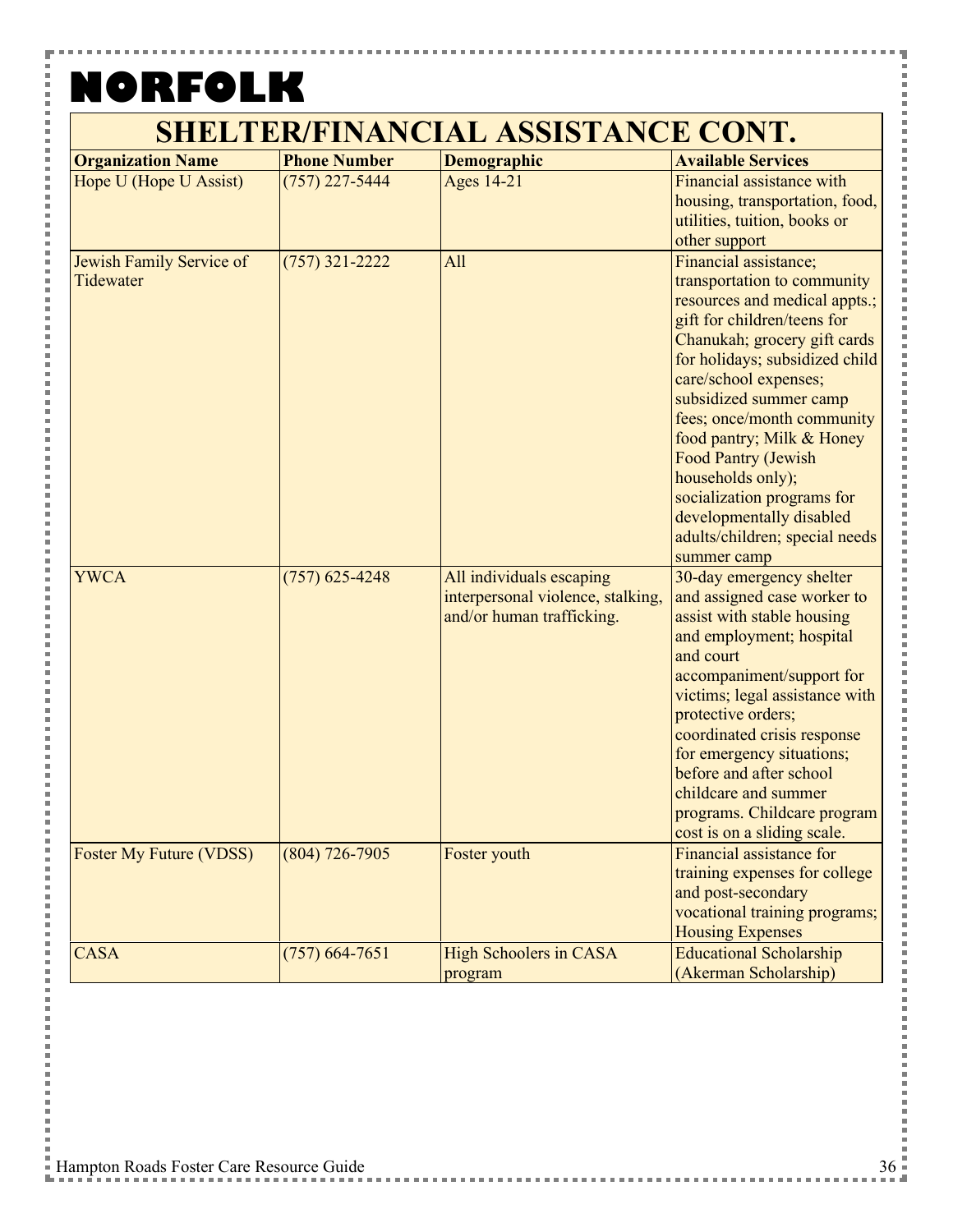P

i<br>I

| <b>Organization Name</b>                 | <b>Phone Number</b> | <b>Demographic</b>                                                                   | <b>Available Services</b>                                                                                                                                                                                                                                          |
|------------------------------------------|---------------------|--------------------------------------------------------------------------------------|--------------------------------------------------------------------------------------------------------------------------------------------------------------------------------------------------------------------------------------------------------------------|
| <b>Salvation Army</b>                    | $(757) 543 - 8100$  | All                                                                                  | Shelter for the homeless;<br>housing assistance<br>programs; emergency<br>financial assistance for rent<br>or utilities                                                                                                                                            |
| <b>STOP Inc. (Housing</b><br>Counseling) | $(757) 858 - 1360$  | Indigent individuals                                                                 | Counseling for first time<br>home buyers,<br>homeownership education,<br>assistance in locating<br>affordable housing.                                                                                                                                             |
| <b>Samaritan House</b>                   | $(757)$ 430-2120    | victims of violence and homeless                                                     | housing; transportation;<br>child care                                                                                                                                                                                                                             |
| <b>New Vision Youth Services</b>         | $(757)$ 620-5340    | Ages 13-21 depending upon<br>program                                                 | Goods for couch-surfing<br>youth; Computer (Uplift<br>Program 13-18 yo);<br>Scholarship/educational<br>funding connections;<br>transitional housing (18-21<br>y/o)                                                                                                 |
| <b>Together We Can</b><br>Foundation     | $(757)$ 351-3737    | <b>Ages 16-24</b>                                                                    | Connection Fund helps w/<br>materials for<br>college/advanced skills<br>training or related expense<br>such as rent                                                                                                                                                |
| <b>Genieve Shelter</b>                   | $(757)$ 925-4365    | Victims of domestic violence,<br>sexual assault, stalking, and<br>human trafficking. | Assess personal needs and<br>assist with finding legal<br>advice, counseling, housing,<br>employment, and medical<br>help.                                                                                                                                         |
| Foodbank of Southeastern<br><b>VA</b>    | $(757) 787 - 2557$  | All                                                                                  | Food pantry; mobile food<br>pantry; USDA Foodbank<br>distribution; after school<br>low-income neighborhood<br>programs (for ages 5-18);<br>Backpack program<br>(free/reduced price<br>lunches/backpacks of food<br>to take home on weekends);<br>community gardens |
| Virginia Beach Justice<br>Initiative     | $(877)$ 227-2321    | <b>Adult Victims of Human</b><br>Trafficking                                         | Basic needs such as food,<br>clothing, toiletries, some<br>financial support,<br>transportation, etc.                                                                                                                                                              |
| <b>Intercept Health</b>                  | $(757)$ 389-4557    | All foster care youth in<br>independent living and fostering<br>futures program      | Transportation                                                                                                                                                                                                                                                     |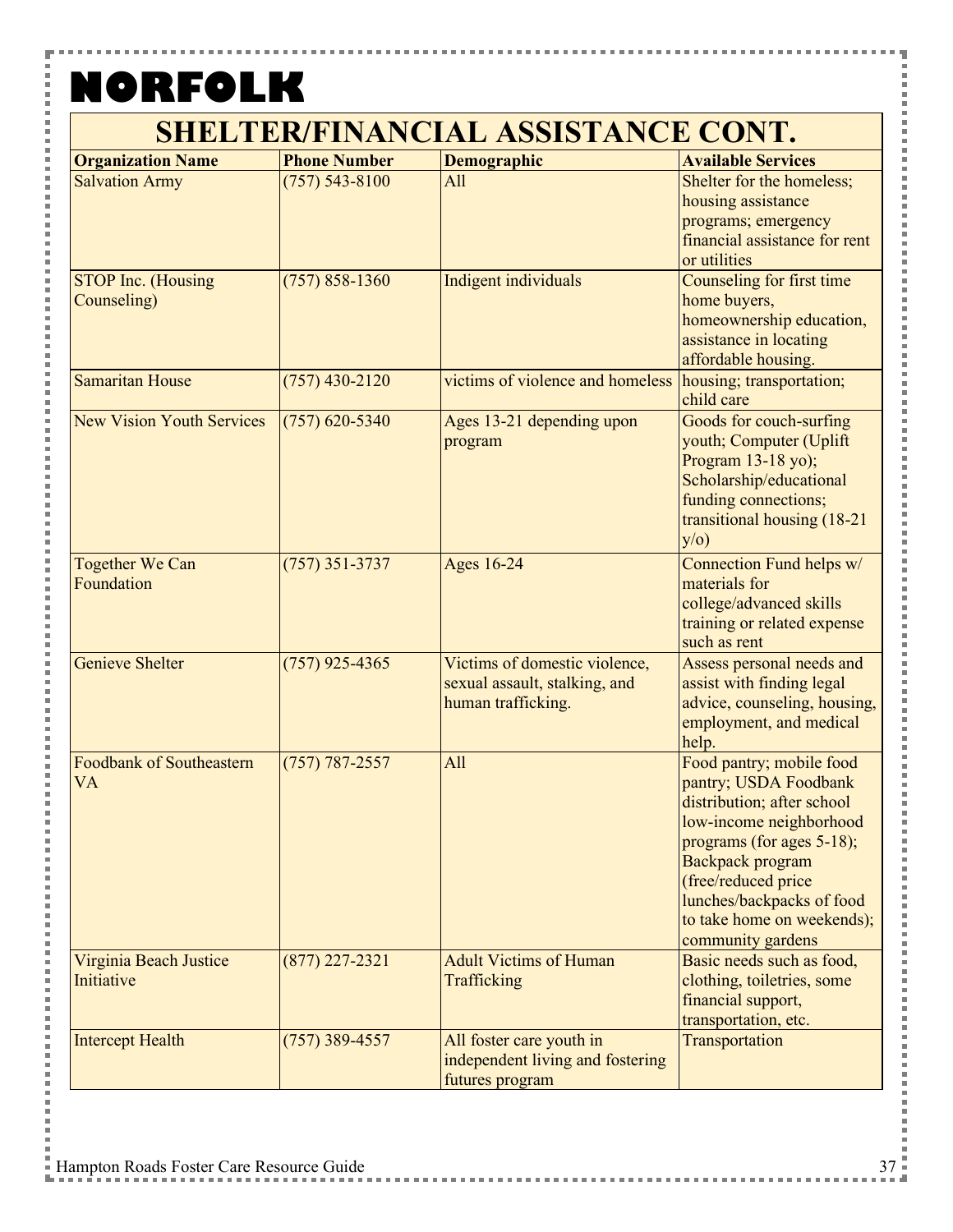н

#### **SHELTER/FINANCIAL ASSISTANCE CONT.**

| <b>Organization Name</b>        | <b>Phone Number</b>       | <b>Demographic</b>                | <b>Available Services</b>        |
|---------------------------------|---------------------------|-----------------------------------|----------------------------------|
| <b>Seton Youth Shelters</b>     | $(757)$ 498-4673          | Ages 9-17 youth with minor        | Emergency shelter -              |
|                                 | (Boys); 306-1840          | behavioral issues                 | typically for 21-days but        |
|                                 | (Girls)                   |                                   | up to 90 under some              |
|                                 |                           |                                   | circumstances                    |
| <b>Health Keepers Transport</b> | $(877) 892 - 3988$        | <b>Medicaid Members</b>           | <b>Transportation Assistance</b> |
|                                 |                           |                                   | with 5-day notice                |
| <b>Great Expectations</b>       | $(804) 819 - 4690$        | Ages 13-24 or 17-24 (depending    | Transportation; Virginia         |
|                                 |                           | on college)                       | <b>Tuition Grant for Foster</b>  |
|                                 |                           |                                   | Youth                            |
| One 27 Initiative               | $(757)$ 828-7005          | All foster families               | Provide community for            |
|                                 |                           |                                   | foster families through          |
|                                 |                           |                                   | quarterly or monthly             |
|                                 |                           |                                   | events; duffle bags of           |
|                                 |                           |                                   | necessity to children            |
| <b>Catholic Charities</b>       | $(757)$ 484-0603          | All                               | <b>Financial Assistance</b>      |
|                                 |                           |                                   | Program                          |
| <b>United Methodist Foster</b>  | $(757)$ 490-9791          | <b>Ages 11-18</b>                 | 33-acre residential              |
| <b>Services</b>                 |                           |                                   | treatment center in              |
|                                 |                           |                                   | Richmond                         |
| Noblemen                        | $(757)$ 619-5106          | Disadvantaged youth               | Various goods and services       |
| Children's Home Society of      | $(804)$ 353-0191; $(800)$ | Youth aging or aged out of foster | <b>Possibilities Project or</b>  |
| Virginia                        | 247-2888                  | care (w/ other restrictions)      | <b>Apartment Program.</b>        |
|                                 |                           |                                   | <b>Both provide independent</b>  |
|                                 |                           |                                   | living arrangements, career      |
|                                 |                           |                                   | training, life skills and        |
|                                 |                           |                                   | financial management             |
|                                 |                           |                                   | training, transitional           |
|                                 |                           |                                   | housing, job search,             |
|                                 |                           |                                   | education, training,             |
|                                 |                           |                                   | counseling, life coaching,       |
|                                 |                           |                                   | etc. Paid service that           |
|                                 |                           |                                   | requires funding approval        |
|                                 |                           |                                   | from DSS                         |

Ē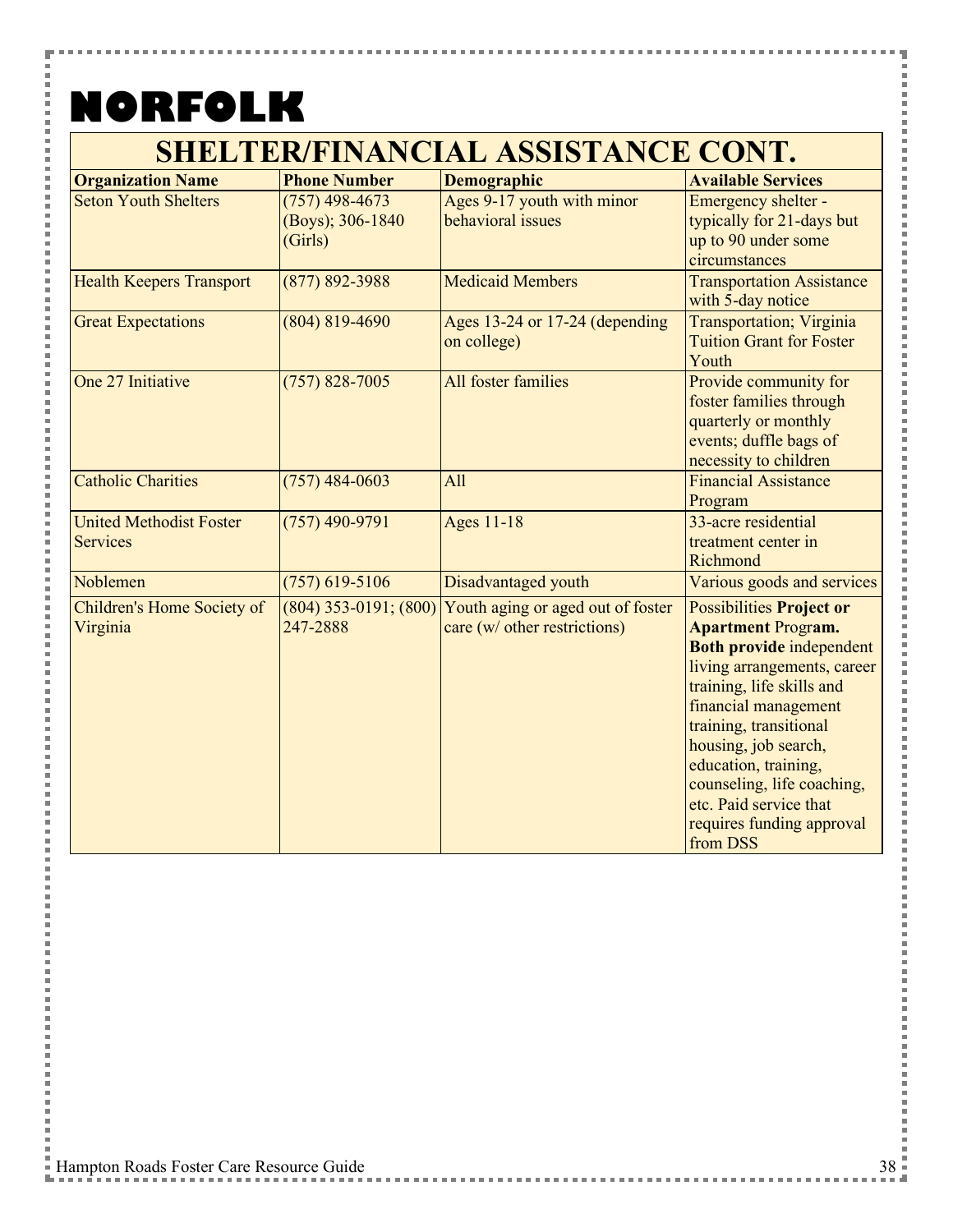H

Е

**Contract** 

 $\frac{1}{2}$ 

i

l Ė

i i

Ė

 $\overline{a}$ 

i

j.

l j. 

i

Ė

 $\overline{a}$ 

i

j. 

l

j. 

i

Ė

i

i j. i

Ė l j. j.

i Ė j.  $\overline{a}$ 

| <b>LIFE SKILLS TRAINING</b>                           |                                               |                                                                                 |                                                                                                                                                                                                                                                                                                                                                  |  |
|-------------------------------------------------------|-----------------------------------------------|---------------------------------------------------------------------------------|--------------------------------------------------------------------------------------------------------------------------------------------------------------------------------------------------------------------------------------------------------------------------------------------------------------------------------------------------|--|
| <b>Organization Name</b>                              | <b>Phone Number</b>                           | Demographic                                                                     | <b>Available Services</b>                                                                                                                                                                                                                                                                                                                        |  |
| <b>Youth Career Center of</b><br><b>Hampton Roads</b> | $(757)$ 233-8686                              | <b>Ages 14-24</b>                                                               | Workplace readiness and<br>academic skills related to<br>career goals                                                                                                                                                                                                                                                                            |  |
| Children's Home Society of<br>Virginia                | $(804)$ 353-0191; $(800)$<br>247-2888         | Youth aging or aged out of foster<br>care (w/ other restrictions)               | Possibilities Project or<br><b>Apartment Program. Both</b><br>provide independent living<br>arrangements, career<br>training, life skills and<br>financial management<br>training, transitional<br>housing, job search,<br>education, training,<br>counseling, life coaching,<br>etc. Paid service that<br>requires funding approval<br>from DSS |  |
| <b>Inner Circle</b>                                   | $(757)$ 644-3989                              | All                                                                             | Independent living training<br>such as interviewing,<br>budgets, laundry, checking<br>accounts, etc.                                                                                                                                                                                                                                             |  |
| <b>Food Bank of Southeastern</b><br><b>VA</b>         | $(757) 787 - 2557$                            | All                                                                             | Nutrition education;<br>financial literacy; cooking<br>demonstrations; summer<br>kid's nutrition program                                                                                                                                                                                                                                         |  |
| <b>Intercept Health</b>                               | $(757)$ 389-4557                              | All foster care youth in<br>independent living and fostering<br>futures program | Healthcare education;<br>communication skills; self-<br>care and relationship<br>development; independent<br>living training; financial<br>Management; transitional<br>housing; job search                                                                                                                                                       |  |
| Shell                                                 | $(757)$ 382-8182                              | Ages 13-17                                                                      | Empowerment 101, drug<br>and alcohol abuse, healthy<br>dating, internet safety                                                                                                                                                                                                                                                                   |  |
| <b>Skills Builders</b>                                | $(757)$ 233-2896                              | Ages 16-21                                                                      | Safety skills; social skills;<br>housing support; financial<br>management; food<br>management; job search<br>skills                                                                                                                                                                                                                              |  |
| Family Center of Hope                                 | $(804)$ 684-2555; (757) Ages 0-21<br>244-2828 |                                                                                 | Safety skills; independent<br>living training; driver's<br>education                                                                                                                                                                                                                                                                             |  |

Ŧ

Ì

i<br>I

l

i<br>I

l

×

j

l

×

医皮肤皮炎 医血管

i<br>I

l

×

İ

i<br>I

i<br>I

l

i<br>I

l

×

**Contract** 

医皮肤皮炎 医血管

,,,,,,,,,,,,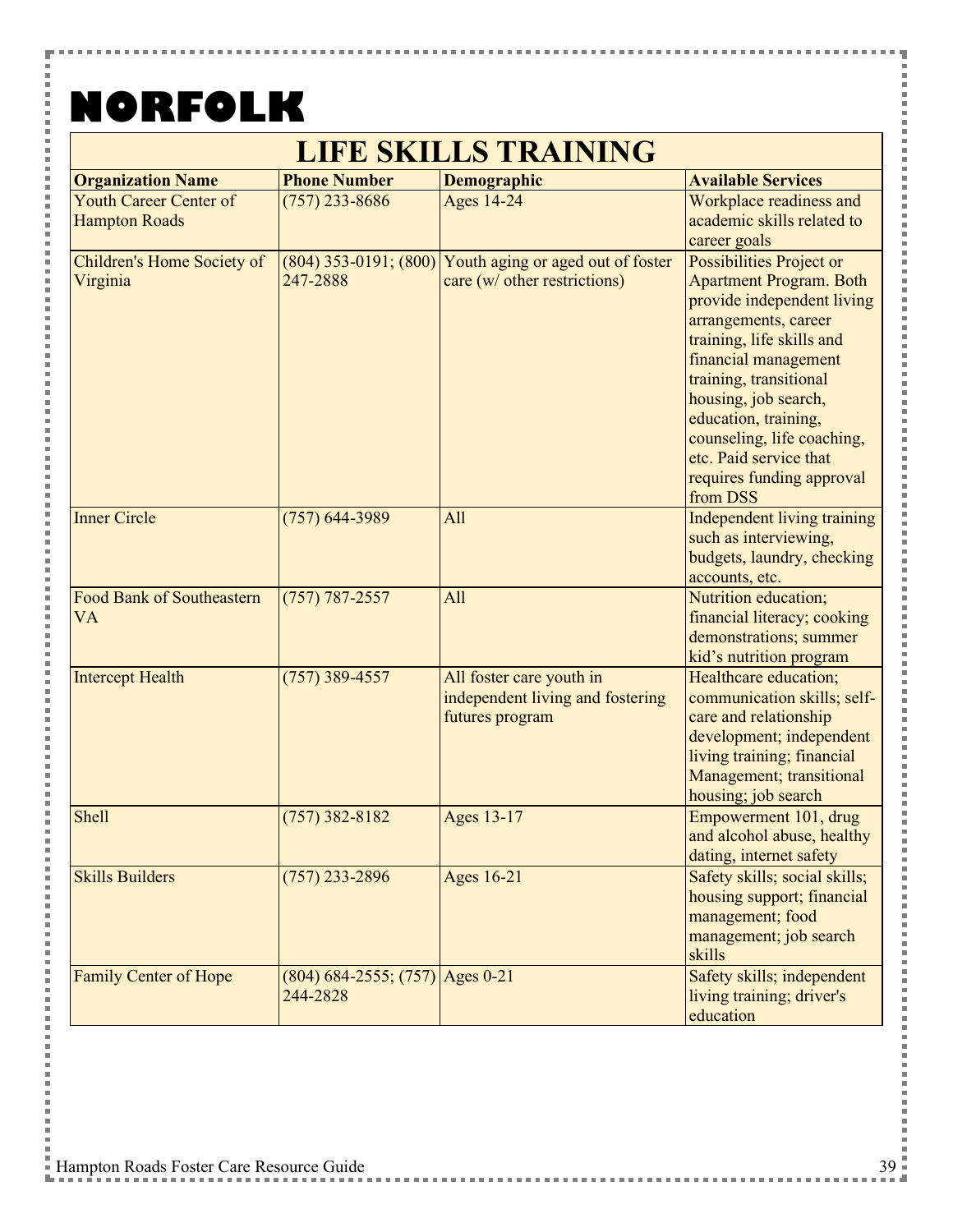н

医皮肤皮炎 医心脏

#### **LIFE SKILLS TRAINING CONT.**

| <b>Organization Name</b>  | <b>Phone Number</b> | <b>Demographic</b>                                      | <b>Available Services</b>        |
|---------------------------|---------------------|---------------------------------------------------------|----------------------------------|
| Together We Can           | $(757)$ 351-3737    | Ages 16-24                                              | Job skills, communication        |
| Foundation                |                     |                                                         | skills, life planning, portfolio |
|                           |                     |                                                         | workshops; Transitions           |
|                           |                     |                                                         | Initiative; Independent          |
|                           |                     |                                                         | Living Training; Smart           |
|                           |                     |                                                         | Transitions guidebooks;          |
|                           |                     |                                                         | <b>Equine Program</b> ; Housing  |
|                           |                     |                                                         | Support                          |
| New Vision Youth Services | $(757)$ 620-5340    | Ages 13-21 (depending upon                              | Daily living skills;             |
|                           |                     | program)                                                | health/nutrition education;      |
|                           |                     |                                                         | <b>CASEY</b> life skills         |
|                           |                     |                                                         | development; driver              |
|                           |                     |                                                         | education                        |
| <b>Great Expectations</b> | $(804) 819 - 4690$  | Ages 13-24 or 17-24 (depending Daily Living Skills (Job |                                  |
|                           |                     | on college)                                             | Hunting, Financial Planning      |
|                           |                     |                                                         | & Budgeting, etc.                |
| Foster U (ODU Student     | $(804)$ 278-7019    | <b>Ages 14-24</b>                                       | Workshops on various topics      |
| Org.)                     |                     |                                                         |                                  |
| Hope U (Hope U Academy)   | $(757)$ 227-5444    | Ages 14-21 foster care youth                            | Independent living; financial    |
|                           |                     | referred by DSS                                         | management; utilities            |

| <b>COUNSELING</b>                        |                     |                                           |                                                                                                                           |
|------------------------------------------|---------------------|-------------------------------------------|---------------------------------------------------------------------------------------------------------------------------|
| <b>Organization Name</b>                 | <b>Phone Number</b> | <b>Demographic</b>                        | <b>Available Services</b>                                                                                                 |
| <b>Fatherhood Development</b><br>Group   | $(757)$ 664-6143    | All fathers                               | Fathers in group meet weekly<br>for 10 weeks; open to<br>residents of Norfolk and<br><b>Hampton Roads</b>                 |
| <b>Catholic Charities</b>                | $(757)$ 467-7707    | All                                       | Financial & housing<br>counseling; mental health<br>counseling                                                            |
| <b>LGBT Life Center</b>                  | $(757)$ 640-0929    | LGBTQ and those affected by<br><b>HIV</b> | Counseling on a sliding scale;<br>support groups                                                                          |
| The Up Center                            | $(757)$ 622-7017    | All                                       | Family and Child counseling;<br>Youth counseling                                                                          |
| <b>Tidewater Youth Services</b><br>Comm. | $(757)$ 382-9382    | All youth                                 | Substance abuse assessments<br>and programs; aggression<br>replacement, home-based<br>individual and family<br>counseling |
| <b>Tidewater Pastoral</b><br>Counseling  | $(757)$ 623-2700    | All                                       | Licensed professional<br>counseling, marriage and<br>family therapists, licensed<br>clinical social workers               |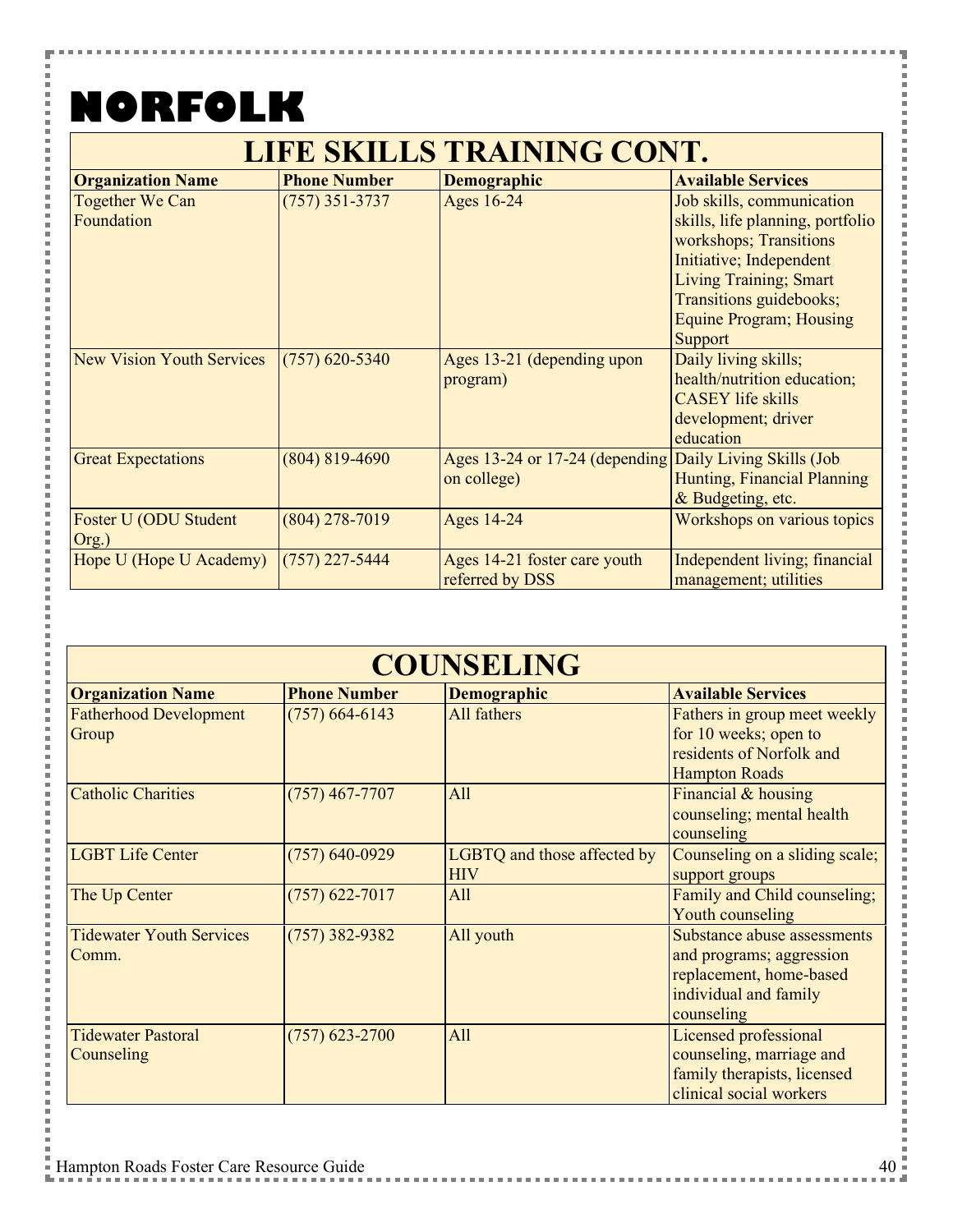Y

 $\frac{1}{2}$ 

#### **COUNSELING CONT.**

| <b>Organization Name</b>           | <b>Phone Number</b> | <b>Demographic</b>            | <b>Available Services</b>         |
|------------------------------------|---------------------|-------------------------------|-----------------------------------|
| <b>Rescue Church</b>               | $(757)$ 487-2633    | All                           | Addictions & substance abuse      |
|                                    |                     |                               | group meeting style               |
|                                    |                     |                               | counseling                        |
| <b>Salvation Army</b>              | $(757) 543 - 8100$  | All                           | <b>Addictions &amp; Substance</b> |
|                                    |                     |                               | <b>Abuse Counseling</b>           |
| <b>Regent Psychological</b>        | $(757)$ 352-4488    | All                           | Individual, couples, and          |
| <b>Services</b>                    |                     |                               | family therapy, psychological     |
|                                    |                     |                               | evaluations, career assessment    |
|                                    |                     |                               | and counseling, consultations     |
|                                    |                     |                               | for stress, anger, and time       |
|                                    |                     |                               | management and identity           |
|                                    |                     |                               | concerns, and group therapy       |
| Virginia Beach Justice             | $(877)$ 227-2321    | <b>Adult Victims of Human</b> | <b>Crisis Management (lead</b>    |
| Initiative                         |                     | Trafficking                   | through the stages of Slavery     |
|                                    |                     |                               | to Freedom); connect to a         |
|                                    |                     |                               | licensed social worker and        |
|                                    |                     |                               | other therapeutic resources.      |
| <b>YWCA</b>                        | $(757)$ 625-4248    | All individuals escaping      | Short-term and long-term          |
|                                    |                     | interpersonal violence,       | adult and children's              |
|                                    |                     | stalking, and/or human        | counseling. Children's            |
|                                    |                     | trafficking.                  | counseling is free; first 10      |
|                                    |                     |                               | adult sessions are free, \$30     |
|                                    |                     |                               | thereafter.                       |
| <b>Edmarc Hospice for Children</b> | $(757)$ 967-9251    | Youth facing life-threatening | Counseling; individual            |
|                                    |                     | illness                       | support; group support for        |
|                                    |                     |                               | patients, parents, and siblings   |
| Jewish Family Service of           | $(757)$ 321-2222    | All                           | Counseling & support              |
| Tidewater                          |                     |                               | services such as                  |
|                                    |                     |                               | individuals/couples/family;       |
|                                    |                     |                               | grief support; play therapy for   |
|                                    |                     |                               | children/teens; special needs     |
|                                    |                     |                               | assistance                        |
| <b>Crisis Pregnancy Center of</b>  | $(757)$ 410-9703    | Women and families involved   | Medical clinics, options          |
| Tidewater                          |                     | in crisis-related pregnancies | counseling, parenting classes     |
| STOP Inc. (Health and              | $(757) 858 - 1360$  | <b>Indigent Individuals</b>   | Substance abuse training and      |
| <b>Wellness Initiative)</b>        |                     |                               | prevention                        |
| <b>Children First</b>              | $(757)$ 609-2795    | Ages 18 to 21 w/ Autism       | <b>ABA Therapy (Applied</b>       |
|                                    |                     |                               | <b>Behavior Analysis)</b>         |
| <b>CHKD</b>                        | $(757) 668 - 7000$  | All youth                     | Psychiatrists, Psychologists,     |
|                                    |                     |                               | Counseling and therapy            |
|                                    |                     |                               | services                          |
|                                    |                     |                               |                                   |

i<br>S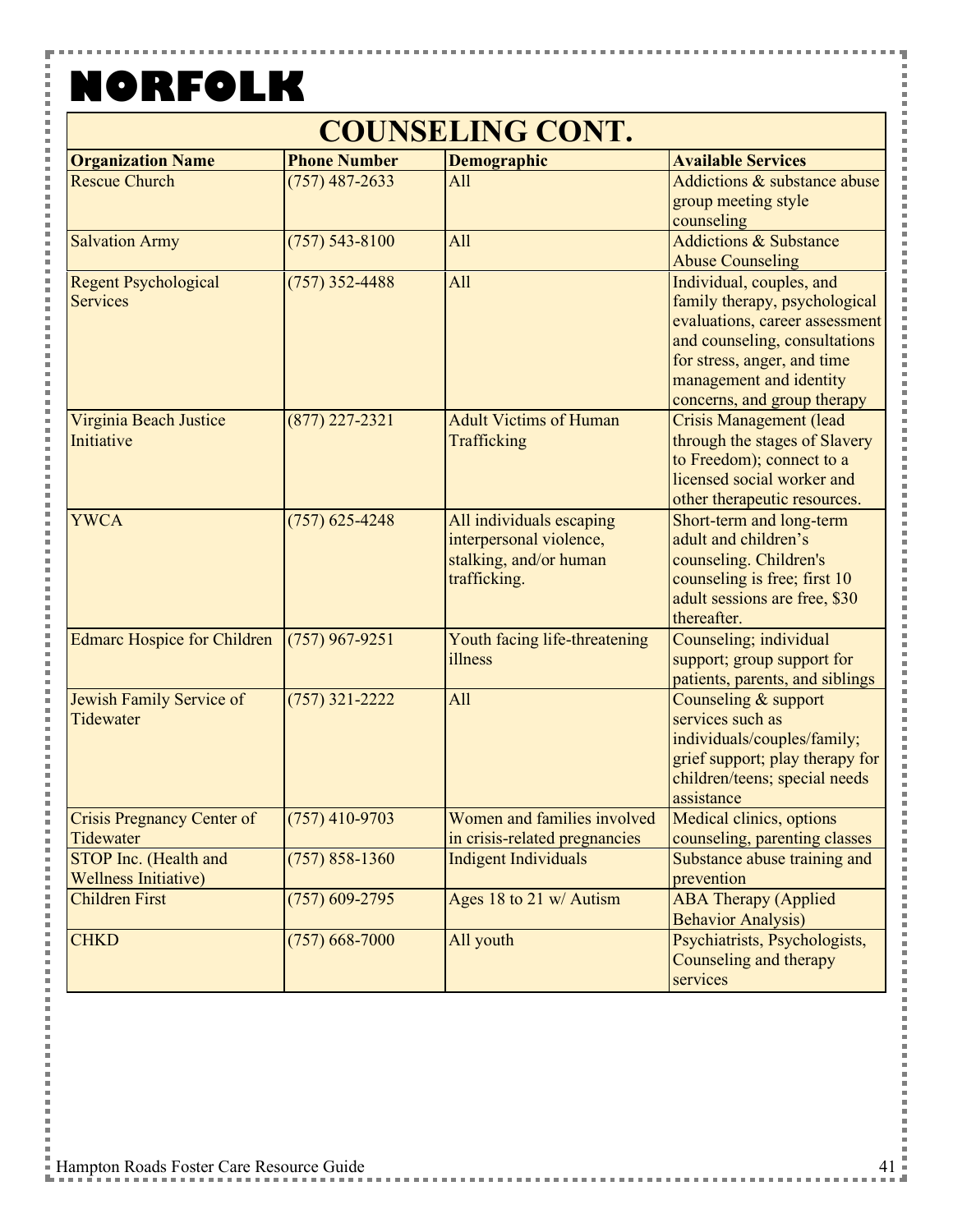Y

 $\frac{1}{2}$ 

#### **COUNSELING CONT.**

| <b>Organization Name</b>    | <b>Phone Number</b> | <b>Demographic</b>           | <b>Available Services</b>       |
|-----------------------------|---------------------|------------------------------|---------------------------------|
| National Suicide Prevention | $(800)$ 273-8255    | All                          | 24/7, free and confidential     |
| Lifeline                    |                     |                              | support for people in distress, |
|                             |                     |                              | prevention and crisis resources |
| <b>Samaritan House</b>      | $(757)$ 430-2120    | <b>Victims of Domestic</b>   | Counseling and comprehensive    |
|                             |                     | Violence, Sexual Assault and | case management for victims.    |
|                             |                     | <b>Human Trafficking</b>     |                                 |
| National Counseling Group   | $(757)$ 467-8184    | All                          | Behavioral health counseling    |
|                             |                     |                              | such as family, parent, crisis  |
|                             |                     |                              | intervention, life skills, out- |
|                             |                     |                              | patient substance abuse, etc.   |

| <b>ACADEMICS/EDUCATION</b>                |                     |                                                                                 |                                                                                                                                                              |
|-------------------------------------------|---------------------|---------------------------------------------------------------------------------|--------------------------------------------------------------------------------------------------------------------------------------------------------------|
| <b>Organization Name</b>                  | <b>Phone Number</b> | Demographic                                                                     | <b>Available Services</b>                                                                                                                                    |
| <b>Tidewater Friends</b>                  | $(757)$ 227-4187    | All foster care youth                                                           | Provide tutoring services for<br>foster youth                                                                                                                |
| Dept. of Human Services                   | $(757) 664 - 6000$  | All                                                                             | <b>Parent training</b>                                                                                                                                       |
| <b>Barry Robinson Center</b>              | $(757)$ 455-6100    | Foster care parents (and<br>potential)                                          | Foster care and foster parent<br>training.                                                                                                                   |
| <b>Foster My Future (VDSS)</b>            | $(804)$ 726-7905    | Foster youth                                                                    | Education and/or job training<br>assistance                                                                                                                  |
| <b>Seton Youth Shelter</b>                | $(757)$ 306-1840    | <b>Ages 4-18</b>                                                                | Program for children affected<br>by incarceration, teen anger<br>management class                                                                            |
| <b>Intercept Health</b>                   | $(757)$ 389-4557    | All foster care youth in<br>independent living and<br>fostering futures program | Substance abuse education;<br>parenting education; social<br>development                                                                                     |
| <b>Catholic Charities</b>                 | $(757)$ 456-2366    | All                                                                             | Variety of education<br>workshops covering topics<br>from parenting to anger<br>management; \$80 per person<br>for 4 session class                           |
| <b>New Vision Youth Services</b>          | $(757)$ 620-5340    | Ages 13-21 (depending upon<br>program)                                          | GED preparation; computer<br>skills; interview skills; work<br>ethic training; portfolio<br>development                                                      |
| Together We Can Foundation (757) 351-3737 |                     | Ages 16-24                                                                      | College preparation; character<br>trait development; personal<br>brand development; interview<br>skills; work ethic; portfolio<br>development; job resources |

l l

j

i<br>I

l

j

Ì ×

l

į

× l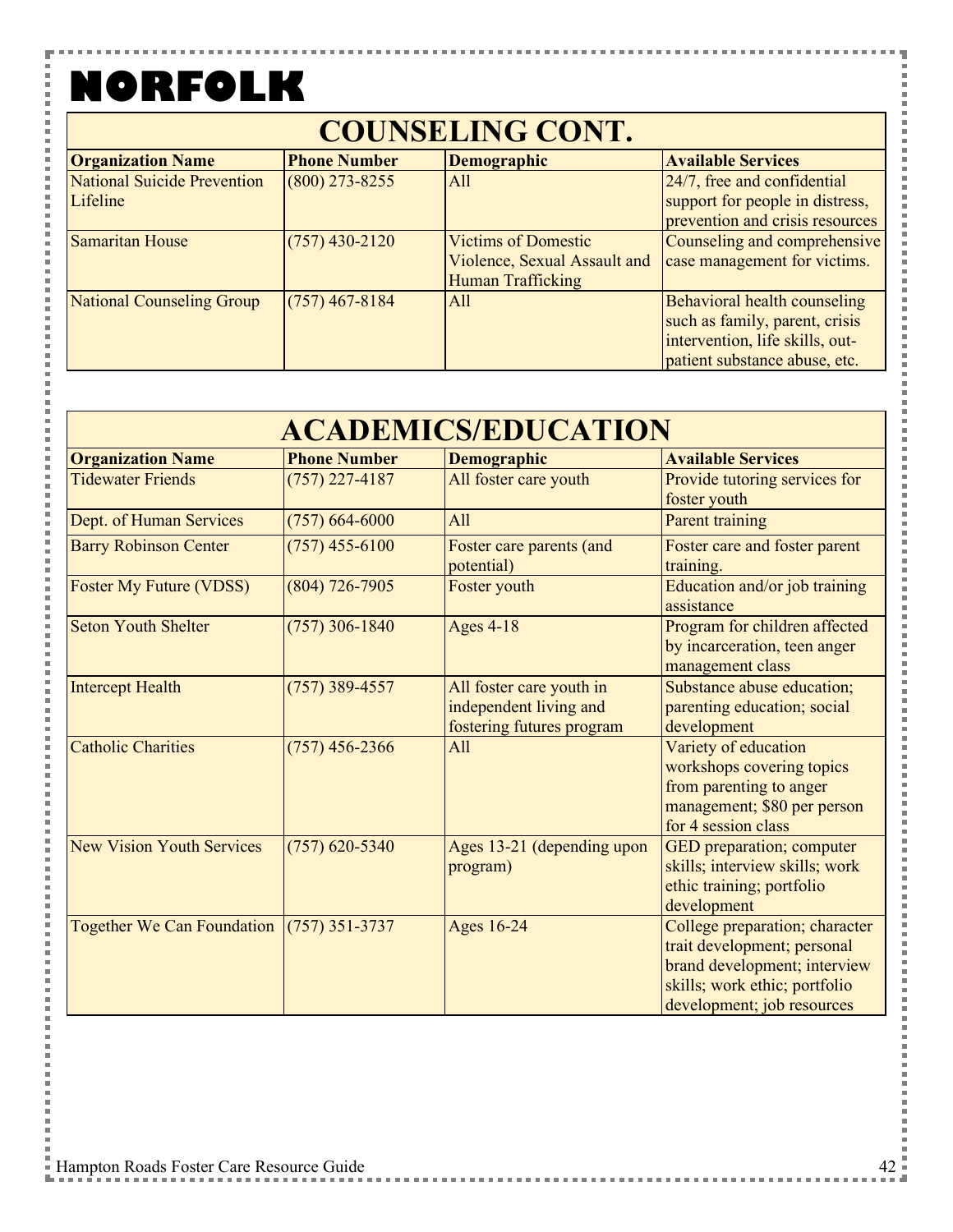F

 $\frac{1}{2}$ 

l Ė i

Ė

i i Ė  $\overline{a}$ i j. i

Ė l

j. j. i

j.

l Ė

 $\overline{a}$ 

j. l j. 

l j. 

i

Ė i i j. i

Ė l j. Ė i Ė j.  $\overline{a}$   $\blacksquare$ 

| <b>ACADEMICS/EDUCATION CONT.</b> |                     |                                                         |                                                                                                     |
|----------------------------------|---------------------|---------------------------------------------------------|-----------------------------------------------------------------------------------------------------|
| <b>Organization Name</b>         | <b>Phone Number</b> | <b>Demographic</b>                                      | <b>Available Services</b>                                                                           |
| <b>Great Expectations</b>        | $(804) 819 - 4690$  | Ages 13-24 or 17-24<br>(depending on college)           | High School completion;<br>college preparation; tutoring;<br>career planning                        |
| Hope U High School               | $(757)$ 227-5444    | Ages 14-26                                              | Online; students can earn their<br><b>High School Diploma</b>                                       |
| Hope U Apprenticeship            | $(757)$ 227-5444    | <b>High School Juniors and</b><br><b>Seniors</b>        | Collaboration with Tidewater<br>CC; dual enrollment; career<br>training                             |
| Stop Inc. (Project Discovery)    | $(757) 858 - 1360$  | <b>High School students</b><br>(Chesapeake and Norfolk) | Provides field trips to colleges<br>and universities, assistance<br>with applying for financial aid |

| <b>MENTORSHIP</b>                      |                                       |                                                                                 |                                                                                                                                                                                                                                                                                                                                                   |
|----------------------------------------|---------------------------------------|---------------------------------------------------------------------------------|---------------------------------------------------------------------------------------------------------------------------------------------------------------------------------------------------------------------------------------------------------------------------------------------------------------------------------------------------|
| <b>Organization Name</b>               | <b>Phone Number</b>                   | <b>Demographic</b>                                                              | <b>Available Services</b>                                                                                                                                                                                                                                                                                                                         |
| Children's Home Society of<br>Virginia | $(804)$ 353-0191; $(800)$<br>247-2888 | Youth aging or aged out of<br>foster care (w/ other<br>restrictions)            | <b>Possibilities Project or</b><br><b>Apartment Program. Both</b><br>provide independent living<br>arrangements, career training,<br>life skills and financial<br>management training,<br>transitional housing, job<br>search, education, training,<br>counseling, life coaching, etc.<br>Paid service that requires<br>funding approval from DSS |
| Food Bank of Southeastern<br><b>VA</b> | $(757) 787 - 2557$                    | All                                                                             | Peer nutrition mentoring                                                                                                                                                                                                                                                                                                                          |
| <b>Great Expectations</b>              | $(804) 819 - 4690$                    | Ages 13-24 or 17-24<br>(depending on college)                                   | Connect with mentors/student<br>mentors; personalized<br>counseling                                                                                                                                                                                                                                                                               |
| <b>New Vision Youth Services</b>       | $(757)$ 620-5340                      | Ages 13-21 (depending upon<br>program)                                          | Short-term/long-term adult<br>mentorship                                                                                                                                                                                                                                                                                                          |
| <b>Intercept Health</b>                | $(757)$ 389-4557                      | All foster care youth in<br>independent living and<br>fostering futures program | <b>Therapeutic Mentoring</b>                                                                                                                                                                                                                                                                                                                      |

Ŧ

i<br>I

l

l

Ì

×

**Contract** 

医皮肤皮炎 医血管

i i s

**Contract**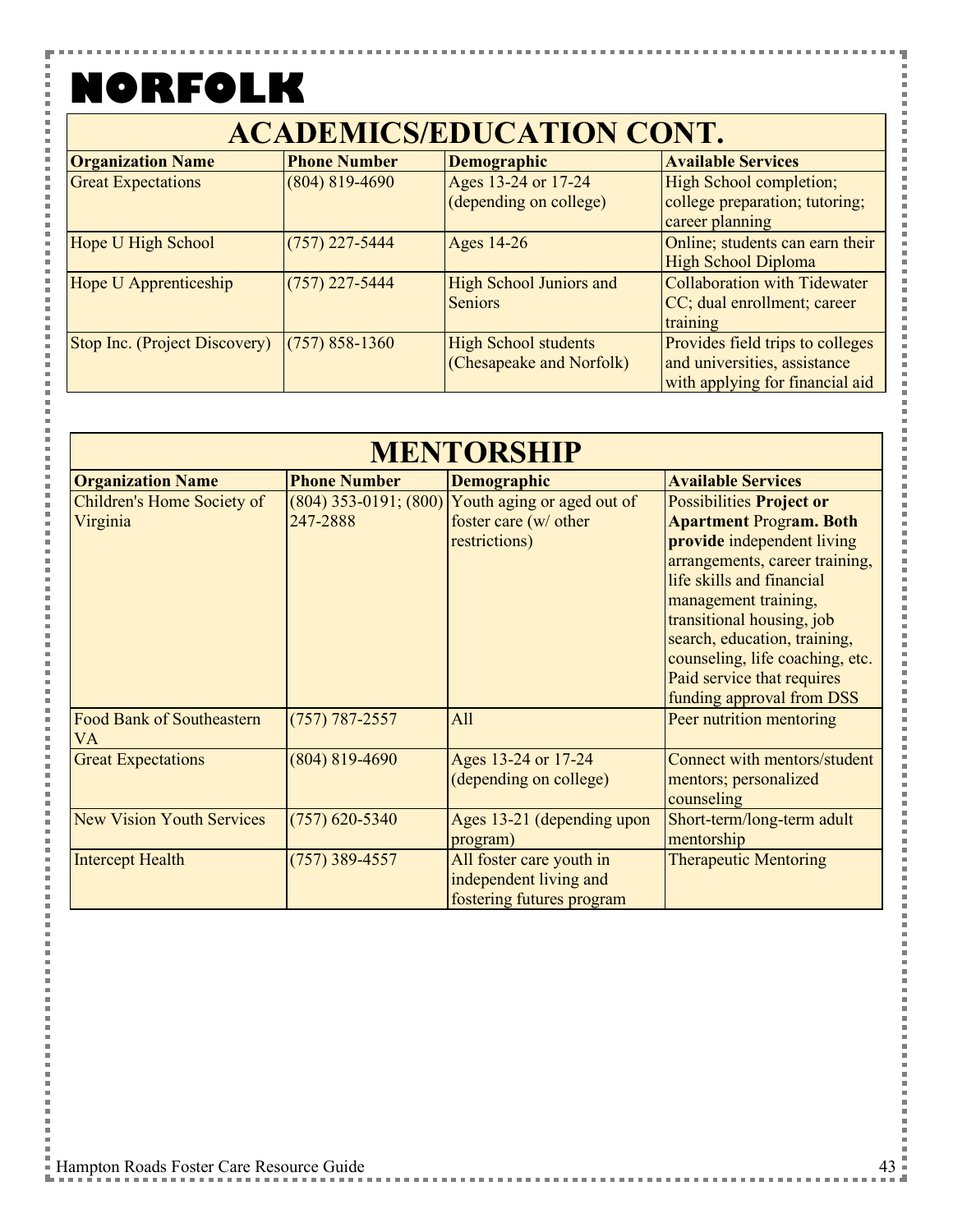#### **NORFOLK** $\overline{\phantom{0}}$

H

 $\frac{1}{2}$ 

i

i i

 $\frac{1}{2}$ 

 $\frac{1}{2}$  and  $\frac{1}{2}$  and  $\frac{1}{2}$  and  $\frac{1}{2}$  and  $\frac{1}{2}$  and  $\frac{1}{2}$  and  $\frac{1}{2}$  and  $\frac{1}{2}$  and  $\frac{1}{2}$  and  $\frac{1}{2}$  and  $\frac{1}{2}$  and  $\frac{1}{2}$  and  $\frac{1}{2}$  and  $\frac{1}{2}$  and  $\frac{1}{2}$  and  $\frac{1}{2}$  a

,,,,,,,,,,,,,,,,

 $\frac{1}{2}$  and  $\frac{1}{2}$  and  $\frac{1}{2}$  and  $\frac{1}{2}$  and  $\frac{1}{2}$  and  $\frac{1}{2}$  and  $\frac{1}{2}$  and  $\frac{1}{2}$  and  $\frac{1}{2}$  and  $\frac{1}{2}$  and  $\frac{1}{2}$  and  $\frac{1}{2}$  and  $\frac{1}{2}$  and  $\frac{1}{2}$  and  $\frac{1}{2}$  and  $\frac{1}{2}$  a

i

i Ė İ j.

| <b>MENTORSHIP CONT.</b>                   |                     |                         |                                                                                                                                                                                                                                                                                                                                                                                                                                                                                                                                                                                                                                                      |
|-------------------------------------------|---------------------|-------------------------|------------------------------------------------------------------------------------------------------------------------------------------------------------------------------------------------------------------------------------------------------------------------------------------------------------------------------------------------------------------------------------------------------------------------------------------------------------------------------------------------------------------------------------------------------------------------------------------------------------------------------------------------------|
| <b>Organization Name</b>                  | <b>Phone Number</b> | <b>Demographic</b>      | <b>Available Services</b>                                                                                                                                                                                                                                                                                                                                                                                                                                                                                                                                                                                                                            |
| <b>Independent Living Program</b>         | $(800)$ DO-ADOPT    | Ages 14-21 foster youth | Assistance in completing high<br>school, general education<br>degree and higher education,<br>including assistance for<br>tuition, admission fees,<br>supplies, equipment, tutoring,<br>etc.; job training/readiness,<br>job search and placement and<br>other related services to<br>prepare youth to become self-<br>supporting, or that increases<br>performance/functional<br>competency; daily living<br>skills/aide; individual and<br>group counseling; training,<br>meetings, conferences,<br>retreats, workshops, relating<br>to building competencies that<br>strengthen individual skills<br>and foster successful<br>independent living. |
| Together We Can Foundation (757) 518-0770 |                     | Ages 16-24              | <b>Community Development</b>                                                                                                                                                                                                                                                                                                                                                                                                                                                                                                                                                                                                                         |

Ŧ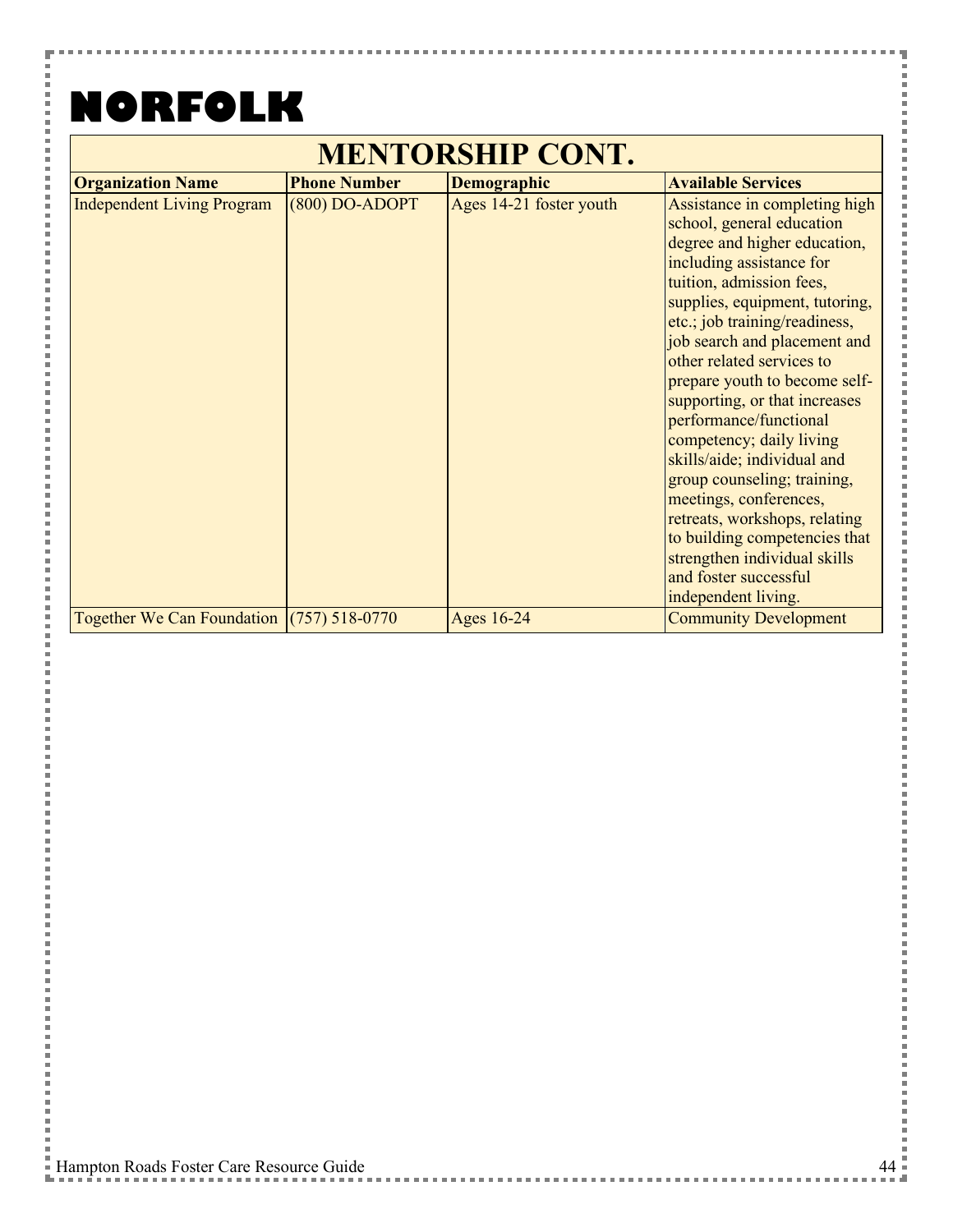Y

į

Î  $\frac{1}{2}$ 

医皮肤皮炎 医心脏

 $\frac{1}{2}$  and  $\frac{1}{2}$  and  $\frac{1}{2}$  and  $\frac{1}{2}$  and  $\frac{1}{2}$  and  $\frac{1}{2}$  and  $\frac{1}{2}$  and  $\frac{1}{2}$  and  $\frac{1}{2}$  and  $\frac{1}{2}$  and  $\frac{1}{2}$  and  $\frac{1}{2}$  and  $\frac{1}{2}$  and  $\frac{1}{2}$  and  $\frac{1}{2}$  and  $\frac{1}{2}$  a

Ė

 $\frac{1}{2}$ 

| <b>LEGAL</b>                                        |                                           |                                                                              |                                                                                                                                                                                                        |  |
|-----------------------------------------------------|-------------------------------------------|------------------------------------------------------------------------------|--------------------------------------------------------------------------------------------------------------------------------------------------------------------------------------------------------|--|
| <b>Organization Name</b>                            | <b>Phone Number</b>                       | Demographic                                                                  | <b>Available Services</b>                                                                                                                                                                              |  |
| Legal Aid Society of Eastern<br><b>VA</b>           | $(757)$ 627-5423                          | Indigent households                                                          | Legal assistance for civil<br>matters such as<br>family/domestic, housing,<br>public benefits, unemployment,<br>etc.                                                                                   |  |
| <b>New Vision Youth Services</b>                    | $(757)$ 620-5340                          | Ages 13-21 depending upon<br>the program                                     | Assistance accessing<br>government benefits                                                                                                                                                            |  |
| <b>Regional Housing Crisis</b><br>Hotline           | $(800) 838 - 8238;$<br>$(757) 587 - 4202$ | <b>Hampton Roads residents</b>                                               | Hotline connecting residents in<br>need of shelter, case<br>management, and related<br>services to available services<br>with local providers                                                          |  |
| Kids Priority One                                   | $(757)$ 244-5373                          | All youth and their families                                                 | Free information and referral<br>services, searchable database<br>of over 1,000 nonprofits and<br>public services in Hampton<br>Roads                                                                  |  |
| Food Bank of Southeastern<br><b>VA</b>              | $(757) 787 - 2557$                        | Any individual                                                               | Assistance with accessing<br>government benefits                                                                                                                                                       |  |
| Nat'l Human Trafficking<br><b>Resource Center</b>   | $(888)$ 373-7888                          | Victims of human trafficking                                                 | 24/7 support and options for<br>human trafficking<br>victims/survivors                                                                                                                                 |  |
| Virginia Beach Justice<br>Initiative                | $(877)$ 227-2321                          | Victims of human trafficking                                                 | Jail visits and courtroom<br>advocacy for victims of human<br>trafficking                                                                                                                              |  |
| <b>YWCA</b>                                         | $(757)$ 625-4248                          | Victims of interpersonal<br>violence, stalking, and/or<br>human trafficking. | Hospital<br>accompaniment/support for<br>victims, victim<br>advocacy/accompaniment to<br>court, legal assistance with<br>protective orders, coordinated<br>crisis response for emergency<br>sıtuatıons |  |
| <b>City Attorney's Office</b>                       | $(757)$ 514-4365                          | N/A                                                                          | Oversight of the Department of<br><b>Human Services/Social</b><br>Services                                                                                                                             |  |
| <b>Skills Builders</b>                              | $(757)$ 233-2896                          | Ages 16-21                                                                   | Housing and opportunities to<br>move to self-sufficiency                                                                                                                                               |  |
| <b>Mediation Center for</b><br><b>Hampton Roads</b> | $(757)$ 624-6666                          | <b>Hampton Roads residents</b>                                               | Mediation services, co-<br>parenting classes, visitation<br>and exchange supervision                                                                                                                   |  |

ŧ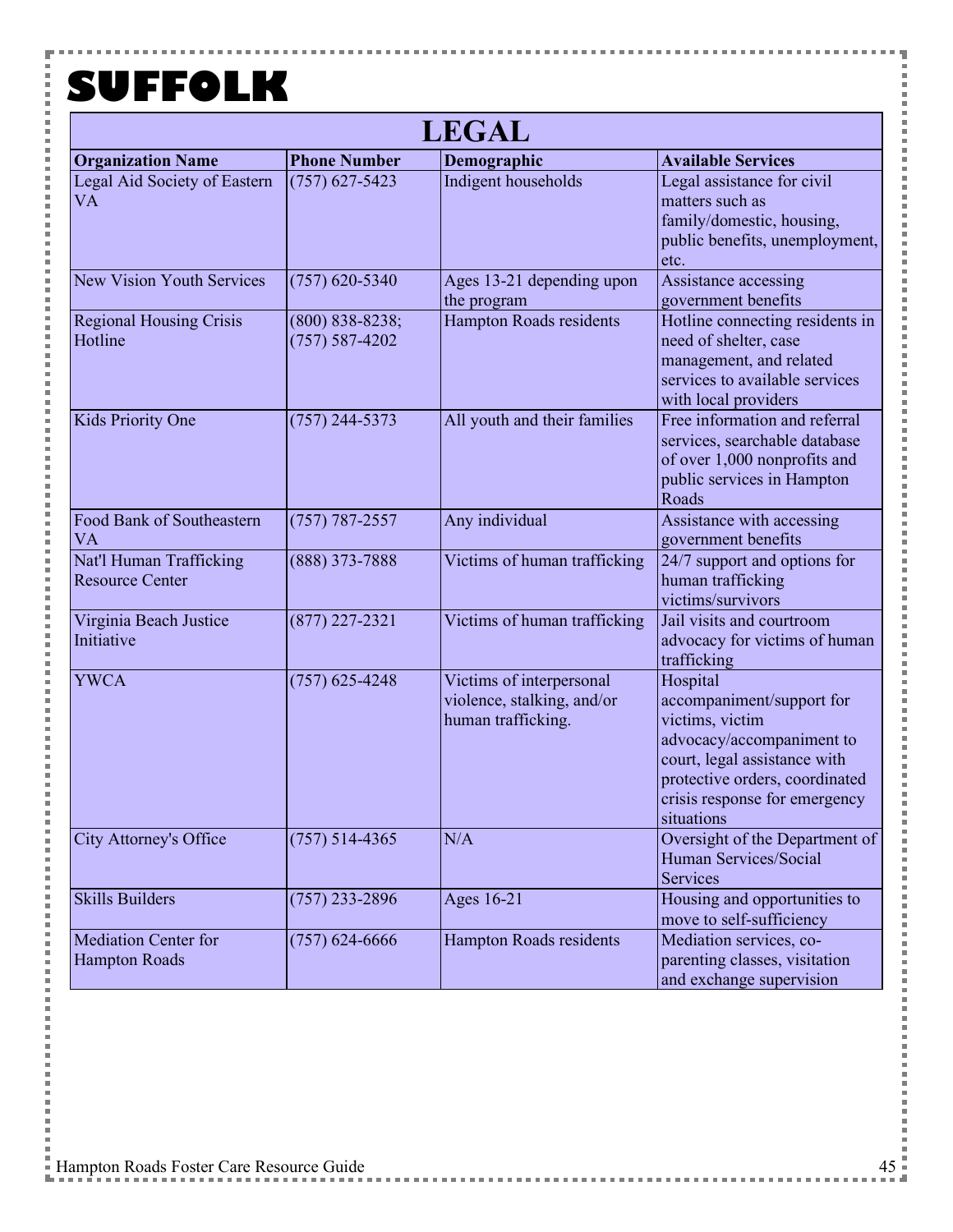Y

 $\frac{1}{2}$ 

一 一 一 i j. i<br>I i i i i

i

,,,,,,,,,,,,,,,,

 $\frac{1}{2}$ 

 $\frac{1}{2}$  and  $\frac{1}{2}$  and  $\frac{1}{2}$  and  $\frac{1}{2}$  and  $\frac{1}{2}$  and  $\frac{1}{2}$  and  $\frac{1}{2}$  and  $\frac{1}{2}$  and  $\frac{1}{2}$  and  $\frac{1}{2}$  and  $\frac{1}{2}$  and  $\frac{1}{2}$  and  $\frac{1}{2}$  and  $\frac{1}{2}$  and  $\frac{1}{2}$  and  $\frac{1}{2}$  a

,,,,,,,,,,,,,,,,

 $\frac{1}{2}$  and  $\frac{1}{2}$  and  $\frac{1}{2}$  and  $\frac{1}{2}$ 

i i

i Ė 一 一 一 i

| <b>LEGAL CONT.</b>                         |                     |                                                                               |                                                                                                                                                                                                                                                                                                                                                                                                                                                                                        |  |
|--------------------------------------------|---------------------|-------------------------------------------------------------------------------|----------------------------------------------------------------------------------------------------------------------------------------------------------------------------------------------------------------------------------------------------------------------------------------------------------------------------------------------------------------------------------------------------------------------------------------------------------------------------------------|--|
| <b>Organization Name</b>                   | <b>Phone Number</b> | Demographic                                                                   | <b>Available Services</b>                                                                                                                                                                                                                                                                                                                                                                                                                                                              |  |
| <b>Intercept Health</b>                    | $(757)$ 389-4557    | Foster care youth                                                             | Sex Offender Relapse<br>Program, relapse prevention<br>and connection with outpatient<br>clinicians, therapeutic foster<br>care, diagnostic program for<br>assessments and observations.<br>Family therapy is also<br>available for youth still in<br>school, family engagement<br>specialist available, therapeutic<br>mentors and aides for children<br>under 18, telehelp (substance<br>abuse, therapy). Potential<br>placement options for<br>independent living or group<br>homes |  |
| Dept. of Social<br>Services/Human Services | $(757) 514 - 7450$  | All                                                                           | Medicaid (cell phone and<br>transportation available<br>through Medicaid), TANF,<br>food stamps, housing and<br>utility assistance                                                                                                                                                                                                                                                                                                                                                     |  |
| <b>CASA</b>                                | $(757)$ 357-2170    | Ages 0 -18 through Suffolk<br>Juvenile and Domestic<br><b>Relations Court</b> | Volunteer advocates appointed<br>by judge; advocating for best<br>interests of the child in any<br>case appointed until that case is<br>closed.                                                                                                                                                                                                                                                                                                                                        |  |

| <b>HEALTH</b>                                           |                                       |                             |                                                                                                                                                                                                |
|---------------------------------------------------------|---------------------------------------|-----------------------------|------------------------------------------------------------------------------------------------------------------------------------------------------------------------------------------------|
| <b>Organization Name</b>                                | <b>Phone Number</b>                   | Demographic                 | <b>Available Services</b>                                                                                                                                                                      |
| Medicaid and/or FAMIS                                   | $(855) 842 - 8282$                    | All                         | Medical services, cell phone,<br>transportation                                                                                                                                                |
| Jewish Family Service of<br>Tidewater                   | $(757)$ 321-2222                      | All                         | Temporary in-home assistance<br>(nursing/daily activities) for<br>homebound individuals                                                                                                        |
| Southeastern Virginia Health $(757)$ 591-0643<br>System |                                       | All (uninsured and insured) | Medical care - primary care<br>services and referrals if<br>needed; dentistry - minor<br>extractions, cleanings, fillings,<br>medications, etc. All services<br>on sliding scale for uninsured |
| <b>SSDI</b>                                             | $(800)$ 772-1213                      | Disabled individuals        | Financial assistance                                                                                                                                                                           |
| Family Center of Hope                                   | $(804) 684 - 2555; (757)$<br>244-2828 | Ages $0-21$                 | Insurance for Health and Auto                                                                                                                                                                  |

l ×

ŧ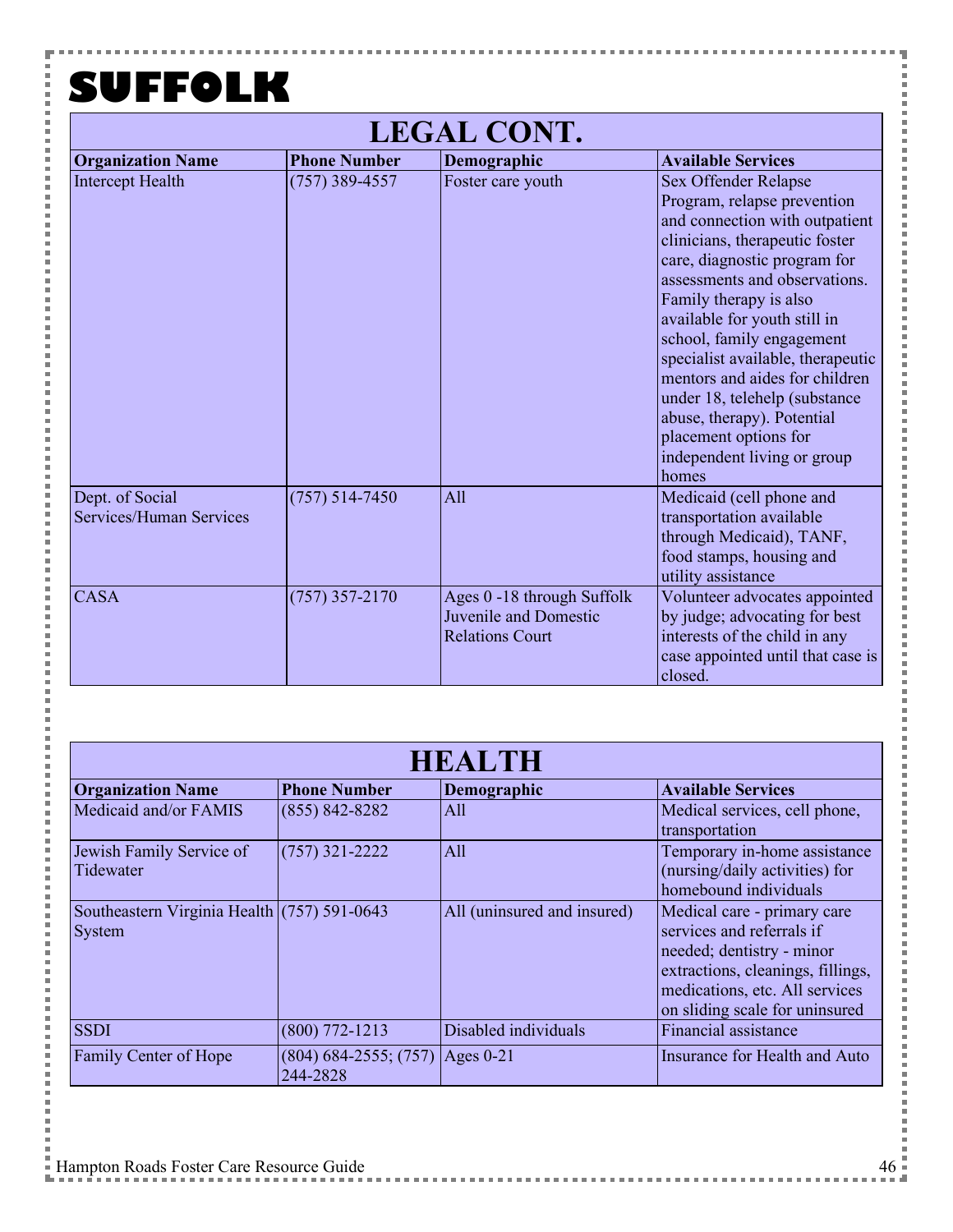۵

| <b>HEALTH CONT.</b>                           |                     |                                                                              |                                                                                                                                                                                                                                                                                                                                                                                                              |
|-----------------------------------------------|---------------------|------------------------------------------------------------------------------|--------------------------------------------------------------------------------------------------------------------------------------------------------------------------------------------------------------------------------------------------------------------------------------------------------------------------------------------------------------------------------------------------------------|
| <b>Organization Name</b>                      | <b>Phone Number</b> | Demographic                                                                  | <b>Available Services</b>                                                                                                                                                                                                                                                                                                                                                                                    |
| Norfolk Family Justice<br>Center              | $(757)$ 330-0376    | Victims of interpersonal<br>violence, stalking, and/or<br>human trafficking. | Partner of YWCA that co-<br>locates LEOs, prosecutors,<br>victim-witness advocates, social<br>service specialists, a Sexual<br><b>Assault Nurse Examiner(SANE)</b><br>clinic where Physical Evidence<br>Recovery Kits (PERKs) can be<br>completed, and victim services<br>including a crisis hotline and<br>intervention, victim advocacy,<br>counseling, support groups,<br>wellness classes, and childcare |
| STOP Inc. (Health and<br>Wellness Initiative) | $(757)$ 858-1360    | Indigent individuals                                                         | Substance abuse training and<br>prevention.                                                                                                                                                                                                                                                                                                                                                                  |

| <b>Organization Name</b>                   | <b>Phone Number</b>                                                                          | Demographic                         | <b>Available Services</b>                                                                                                                                                                                                      |
|--------------------------------------------|----------------------------------------------------------------------------------------------|-------------------------------------|--------------------------------------------------------------------------------------------------------------------------------------------------------------------------------------------------------------------------------|
| <b>SNAP</b>                                | $(757)$ 201-6287                                                                             | Indigent households                 | Food assistance/EBT cards; meal<br>delivery for disabled recipients                                                                                                                                                            |
| <b>Tidewater Friends of Foster</b><br>Care | $(757)$ 227-4187                                                                             | All foster care youth               | Holiday Gifts, camperships -<br>partnership with YMCA camps;<br>extra-curricular activities<br>sponsorship such as piano<br>lessons, swimming, soccer,<br>driver's education, cosmetology,<br>basketball, dance and kickboxing |
| <b>CAPS</b>                                | $(757)$ 935-5497                                                                             | All                                 | Toiletries; utility assistance;<br>emergency shelter                                                                                                                                                                           |
| <b>Salvation Army</b>                      | $(757)$ 543-8100                                                                             | All                                 | Shelter for the homeless; housing<br>assistance programs; emergency<br>financial assistance for rent or<br>utilities                                                                                                           |
| Rescue Church                              | $(757)$ 487-2633                                                                             | All                                 | Meals                                                                                                                                                                                                                          |
| <b>Union Mission Ministries</b>            | $(757)$ 627-8686; Men's All<br>Shelter ext. 200;<br>Women and Children's<br>Shelter ext. 331 |                                     | Meals; emergency shelter;<br>prayer; laundry services;<br>toiletries                                                                                                                                                           |
| Samaritan House                            | $(757)$ 631-0710                                                                             | victims of violence and<br>homeless | housing; transportation; child<br>care                                                                                                                                                                                         |
| A Housing Crisis (ForKids)                 | $(757) 587 - 4202;$<br>$(757)622 - 6400$ ext. 5                                              | All                                 | Long-term housing for children                                                                                                                                                                                                 |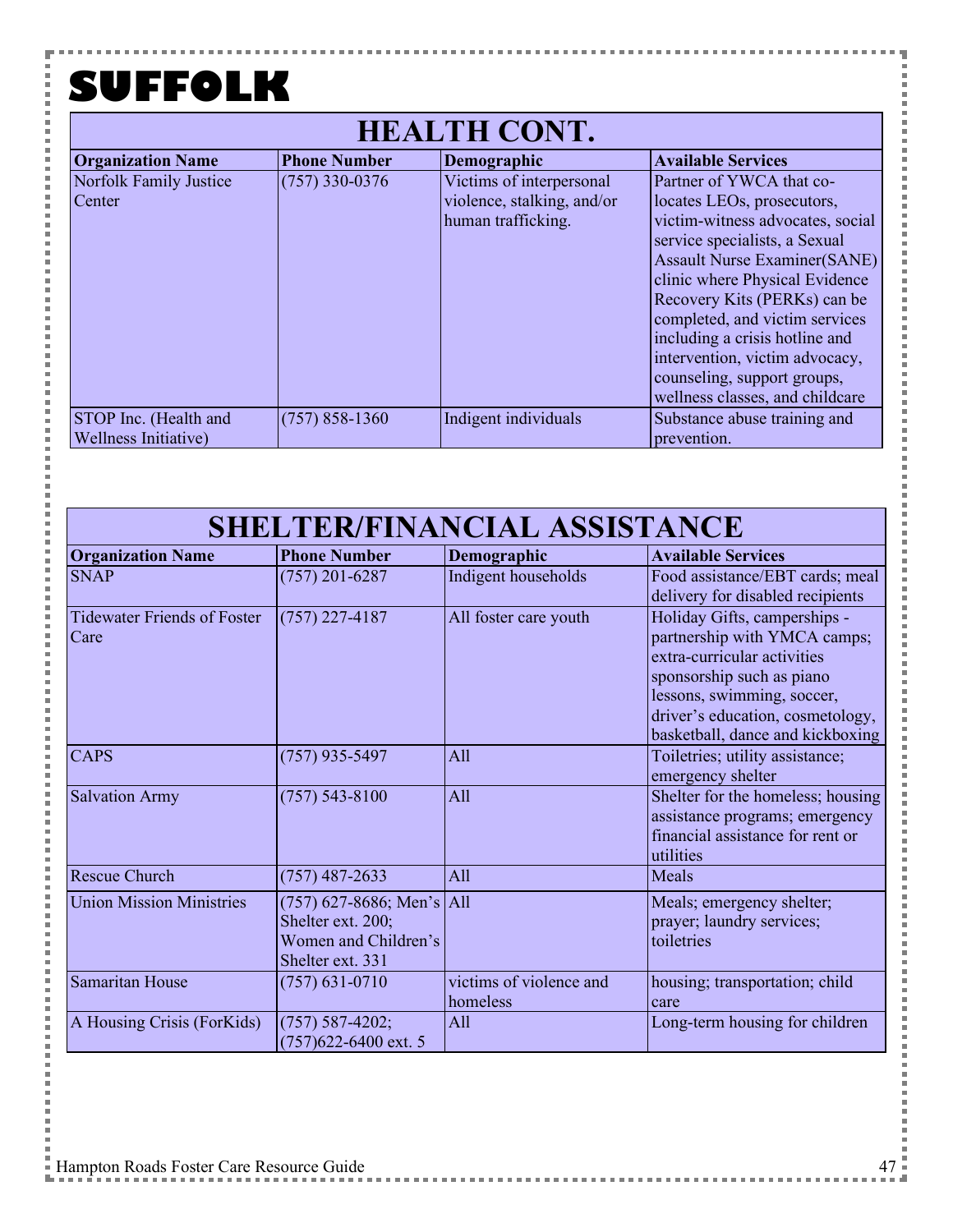۵

| <b>Organization Name</b>                   | <b>Phone Number</b>                             | Demographic                                                                                   | <b>Available Services</b>                                                                                                                                                                                                                                                                                                                                                                  |
|--------------------------------------------|-------------------------------------------------|-----------------------------------------------------------------------------------------------|--------------------------------------------------------------------------------------------------------------------------------------------------------------------------------------------------------------------------------------------------------------------------------------------------------------------------------------------------------------------------------------------|
| <b>Tidewater Youth Services</b><br>Comm.   | $(757)$ 422-4521                                | Ages 13 - 20                                                                                  | Crisis intervention home (13-17);<br>Westhaven Boys Home (12-17);<br>Lynnhaven Boys Home (13-17);<br>Apartment Living (17.5-20)                                                                                                                                                                                                                                                            |
| <b>American Red Cross (SE</b><br>Chapter)  | $(757) 539 - 6645$                              | All                                                                                           | <b>Emergency Shelter</b>                                                                                                                                                                                                                                                                                                                                                                   |
| <b>Barrett Transitional Home</b>           | $(757)$ 624-6990                                | Women and children                                                                            | <b>Emergency Shelter</b>                                                                                                                                                                                                                                                                                                                                                                   |
| <b>CASA</b>                                | $(757)$ 357-2170                                | High Schoolers in CASA<br>program                                                             | <b>Educational Scholarship</b><br>(Akerman Scholarship)                                                                                                                                                                                                                                                                                                                                    |
| <b>Oasis Social Ministry</b>               | $(757)$ 397-6060; $(757)$<br>398-1970           | All residents of Chesapeake,<br>Suffolk, or Portsmouth                                        | Thrift store, food pantry, culinary<br>training, HIV testing, soup<br>kitchen, housing and rent<br>assistance                                                                                                                                                                                                                                                                              |
| <b>United Methodist Foster</b><br>Services | $(757)$ 490-9791                                | Ages 11-18                                                                                    | 33-acre residential treatment<br>center in Richmond                                                                                                                                                                                                                                                                                                                                        |
| <b>YWCA</b>                                | $(757)$ 625-4248                                | All individuals escaping<br>interpersonal violence,<br>stalking, and/or human<br>trafficking. | 30-day emergency shelter and<br>assigned case worker to assist<br>with stable housing and<br>employment; hospital and court<br>accompaniment/support for<br>victims; legal assistance with<br>protective orders; coordinated<br>crisis response for emergency<br>situations; before and after<br>school childcare and summer<br>programs. Childcare program<br>cost is on a sliding scale. |
| <b>Salvation Army</b>                      | $(757) 543 - 8100$                              | All                                                                                           | Shelter for the homeless; housing<br>assistance programs; emergency<br>financial assistance for rent or<br>utilities                                                                                                                                                                                                                                                                       |
| Intercept Health                           | $(757)$ 389-4557                                | All foster care youth in<br>independent living and<br>fostering futures program               | Transportation                                                                                                                                                                                                                                                                                                                                                                             |
| <b>Seton Youth Shelters</b>                | $(757)$ 498-4673<br>(Boys); 306-1840<br>(Girls) | behavioral issues                                                                             | Ages 9-17 youth with minor Emergency shelter - typically for<br>21-days but up to 90 under some<br>circumstances                                                                                                                                                                                                                                                                           |
| <b>New Vision Youth Services</b>           | $(757)$ 620-5340                                | Ages 13-21 depending upon<br>program                                                          | Goods for couch-surfing youth;<br>Computer (Uplift Program 13-18<br>yo); Scholarship/educational<br>funding connections; transitional<br>housing $(18-21 \text{ y/o})$                                                                                                                                                                                                                     |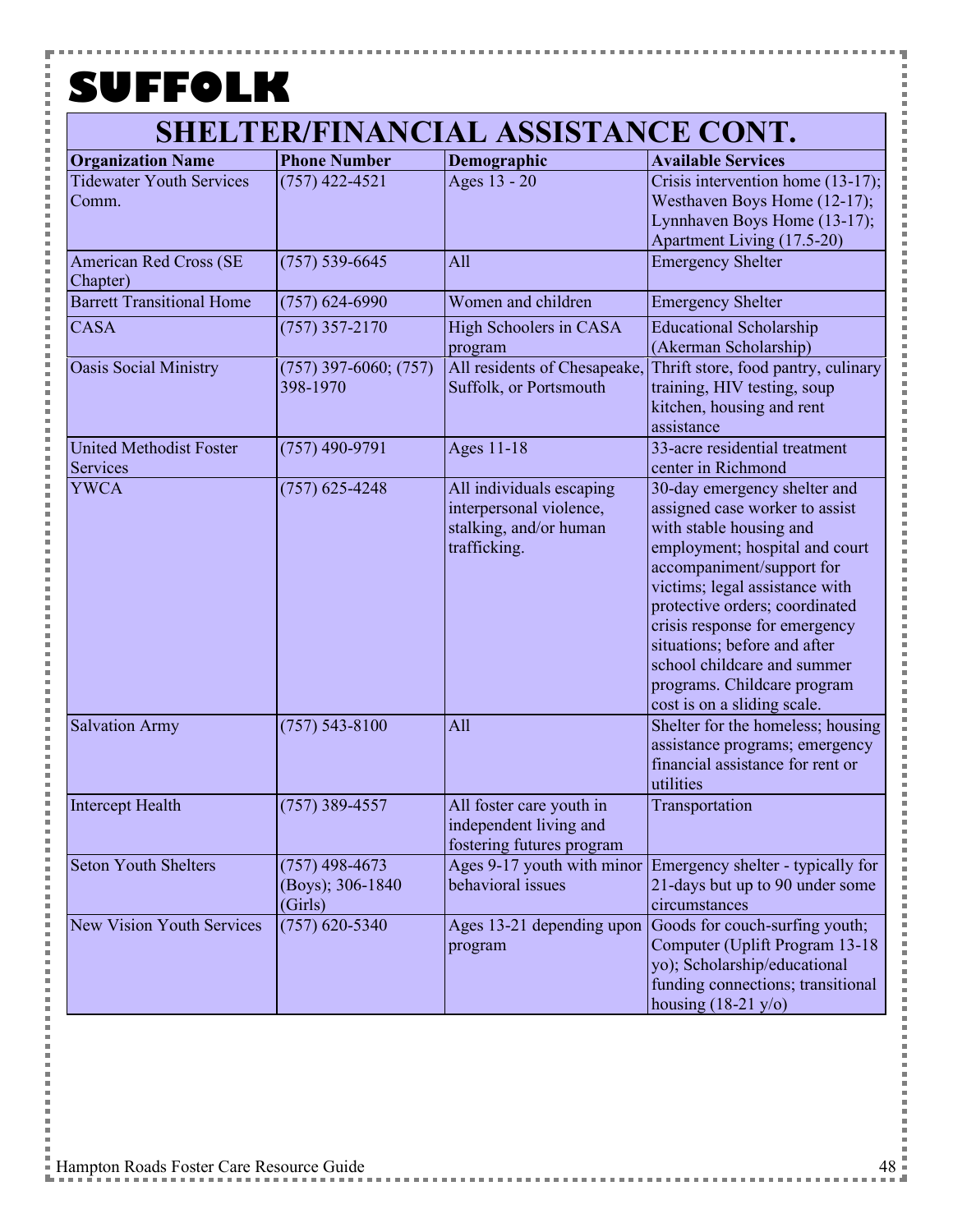P

| <b>Organization Name</b>              | <b>Phone Number</b> | Demographic                                                                             | <b>Available Services</b>                                                                                                                                                                                                                                                                                                                                                                                                                             |
|---------------------------------------|---------------------|-----------------------------------------------------------------------------------------|-------------------------------------------------------------------------------------------------------------------------------------------------------------------------------------------------------------------------------------------------------------------------------------------------------------------------------------------------------------------------------------------------------------------------------------------------------|
| Hope U (Hope U Assist)                | $(757)$ 227-5444    | Ages 14-21                                                                              | Financial assistance with<br>housing, transportation, food,<br>utilities, tuition, books or other<br>support                                                                                                                                                                                                                                                                                                                                          |
| Virginia Beach Justice<br>Initiative  | $(877)$ 227-2321    | <b>Adult Victims of Human</b><br>Trafficking                                            | Basic needs such as food,<br>clothing, toiletries, some<br>financial support, transportation,<br>etc.                                                                                                                                                                                                                                                                                                                                                 |
| Genieve Shelter                       | $(757)$ 925-4365    | Victims of domestic<br>violence, sexual assault,<br>stalking, and human<br>trafficking. | Assess personal needs and assist<br>with finding legal advice,<br>counseling, housing,<br>employment, and medical help.                                                                                                                                                                                                                                                                                                                               |
| Foster My Future (VDSS)               | $(804)$ 726-7905    | Foster youth                                                                            | Financial assistance for training<br>expenses for college and post-<br>secondary vocational training<br>programs; Housing Expenses                                                                                                                                                                                                                                                                                                                    |
| Foodbank of Southeastern<br><b>VA</b> | $(757) 787 - 2557$  | All                                                                                     | Food pantry; mobile food pantry;<br><b>USDA</b> Foodbank distribution;<br>after school low-income<br>neighborhood programs (for<br>ages 5-18); Backpack program<br>(free/reduced price<br>lunches/backpacks of food to<br>take home on weekends);<br>community gardens                                                                                                                                                                                |
| Health Keepers Transport              | $(877) 892 - 3988$  | <b>Medicaid Members</b>                                                                 | <b>Transportation Assistance with</b><br>5-day notice                                                                                                                                                                                                                                                                                                                                                                                                 |
| STOP Inc. (Housing<br>Counseling)     | $(757) 858 - 1360$  | Indigent individuals                                                                    | Counseling for first time home<br>buyers, homeownership<br>education, assistance in locating<br>affordable housing.                                                                                                                                                                                                                                                                                                                                   |
| <b>Great Expectations</b>             | $(804)$ 819-4690    | Ages 13-24 or 17-24<br>(depending on college)                                           | Transportation; Virginia Tuition<br><b>Grant for Foster Youth</b>                                                                                                                                                                                                                                                                                                                                                                                     |
| Noblemen                              | $(757)$ 619-5106    | Disadvantaged youth                                                                     | Various goods and services                                                                                                                                                                                                                                                                                                                                                                                                                            |
| Jewish Family Service of<br>Tidewater | $(757)$ 321-2222    | All                                                                                     | Financial assistance;<br>transportation to community<br>resources and medical appts.; gift<br>for children/teens for Chanukah;<br>grocery gift cards for holidays;<br>subsidized child care/school<br>expenses; subsidized summer<br>camp fees; once/month<br>community food pantry; Milk &<br>Honey Food Pantry (Jewish<br>households only); socialization<br>programs for developmentally<br>disabled adults/children; special<br>needs summer camp |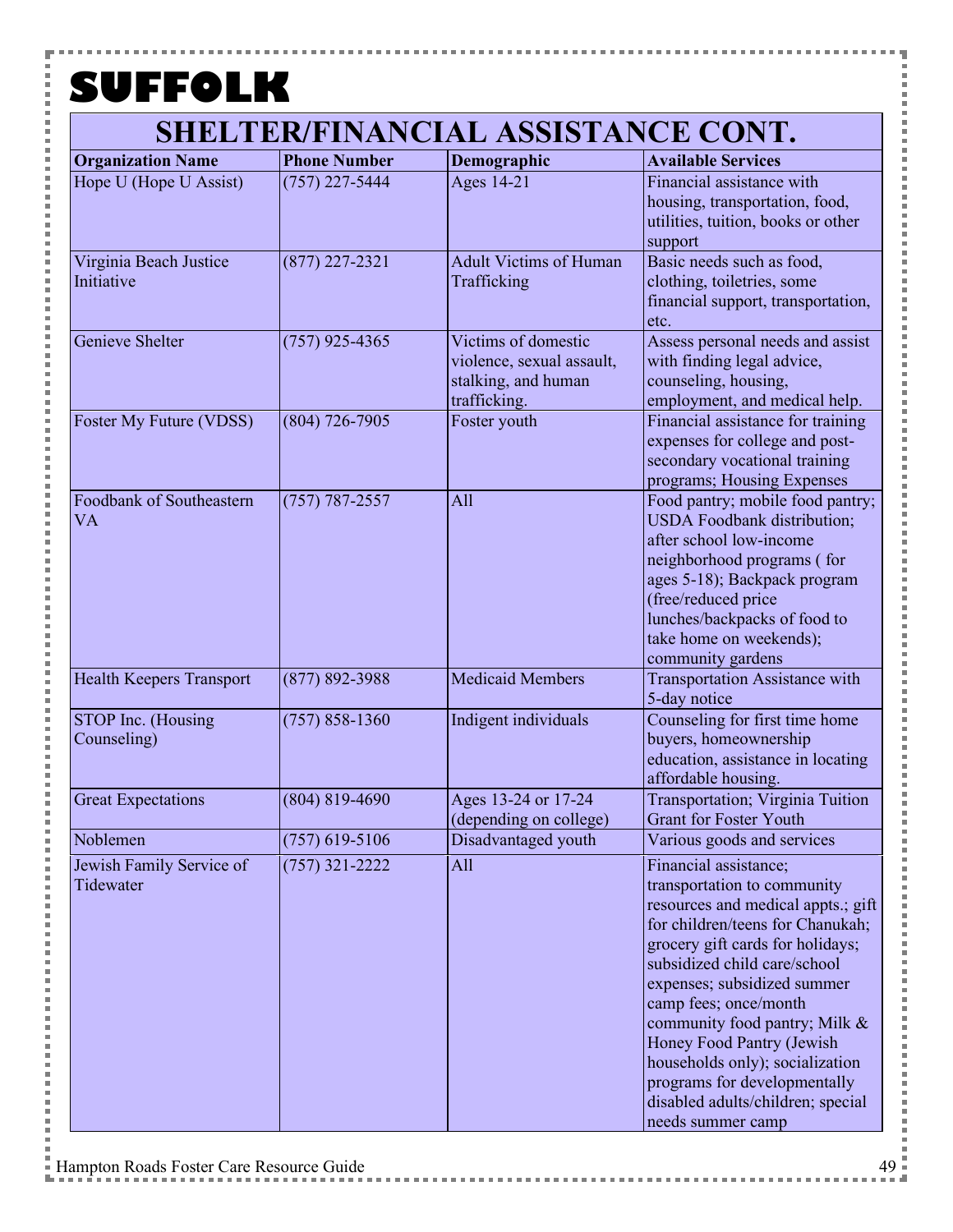P

| <b>Organization Name</b>               | <b>Phone Number</b>                   | Demographic                                                                                   | <b>Available Services</b>                                                                                                                                                                                                                                                                                             |
|----------------------------------------|---------------------------------------|-----------------------------------------------------------------------------------------------|-----------------------------------------------------------------------------------------------------------------------------------------------------------------------------------------------------------------------------------------------------------------------------------------------------------------------|
| Children's Home Society of<br>Virginia | $(804)$ 353-0191; $(800)$<br>247-2888 | Youth aging or aged out of Possibilities Project or<br>foster care (w/ other<br>restrictions) | <b>Apartment Program. Both</b><br>provide independent living<br>arrangements, career training,<br>life skills and financial<br>management training, transitional<br>housing, job search, education,<br>training, counseling, life<br>coaching, etc. Paid service that<br>requires funding approval from<br><b>DSS</b> |
| Together We Can<br>Foundation          | $(757)$ 351-3737                      | Ages 16-24                                                                                    | Connection Fund helps w/<br>materials for college/advanced<br>skills training or related expense<br>such as rent                                                                                                                                                                                                      |
| STOP Inc. (Housing<br>Counseling)      | $(757)$ 858-1360                      | Indigent individuals                                                                          | Counseling for first time home<br>buyers, homeownership<br>education, assistance in locating<br>affordable housing.                                                                                                                                                                                                   |
| One 27 Initiative                      | $(757)$ 828-7005                      | Foster care youth and<br>families                                                             | Bags of personal care items and<br>toiletries for children still in<br>foster care                                                                                                                                                                                                                                    |
| <b>Catholic Charities</b>              | $(757)$ 484-0603                      | All                                                                                           | <b>Financial Assistance Program</b>                                                                                                                                                                                                                                                                                   |

| <b>LIFE SKILLS TRAINING</b>       |                     |                         |                                                                                                                                                                                                                                                                                       |
|-----------------------------------|---------------------|-------------------------|---------------------------------------------------------------------------------------------------------------------------------------------------------------------------------------------------------------------------------------------------------------------------------------|
| <b>Organization Name</b>          | <b>Phone Number</b> | Demographic             | <b>Available Services</b>                                                                                                                                                                                                                                                             |
| <b>Skills Builders</b>            | $(757)$ 233-2896    | Ages 16-21              | Safety skills; social skills;<br>housing support; financial<br>management; food management;<br>job search skills                                                                                                                                                                      |
| <b>Independent Living Program</b> | $(800)$ DO-ADOPT    | Ages 14-21 foster youth | Personal development skills such<br>as self-esteem, communication<br>skills, decision-making, conflict<br>resolution and anger<br>management; independent living<br>skills are career exploration, job<br>skills, money, management,<br>housing, transportation, and legal<br>issues. |
| Hope for Suffolk                  | $(757) 539 - 0540$  | High school students    | Interns are paid to work on the<br>farm and receive community<br>service hours for classroom<br>training which includes job<br>skills, relational skills, leadership<br>skills and financial stability<br>skills.                                                                     |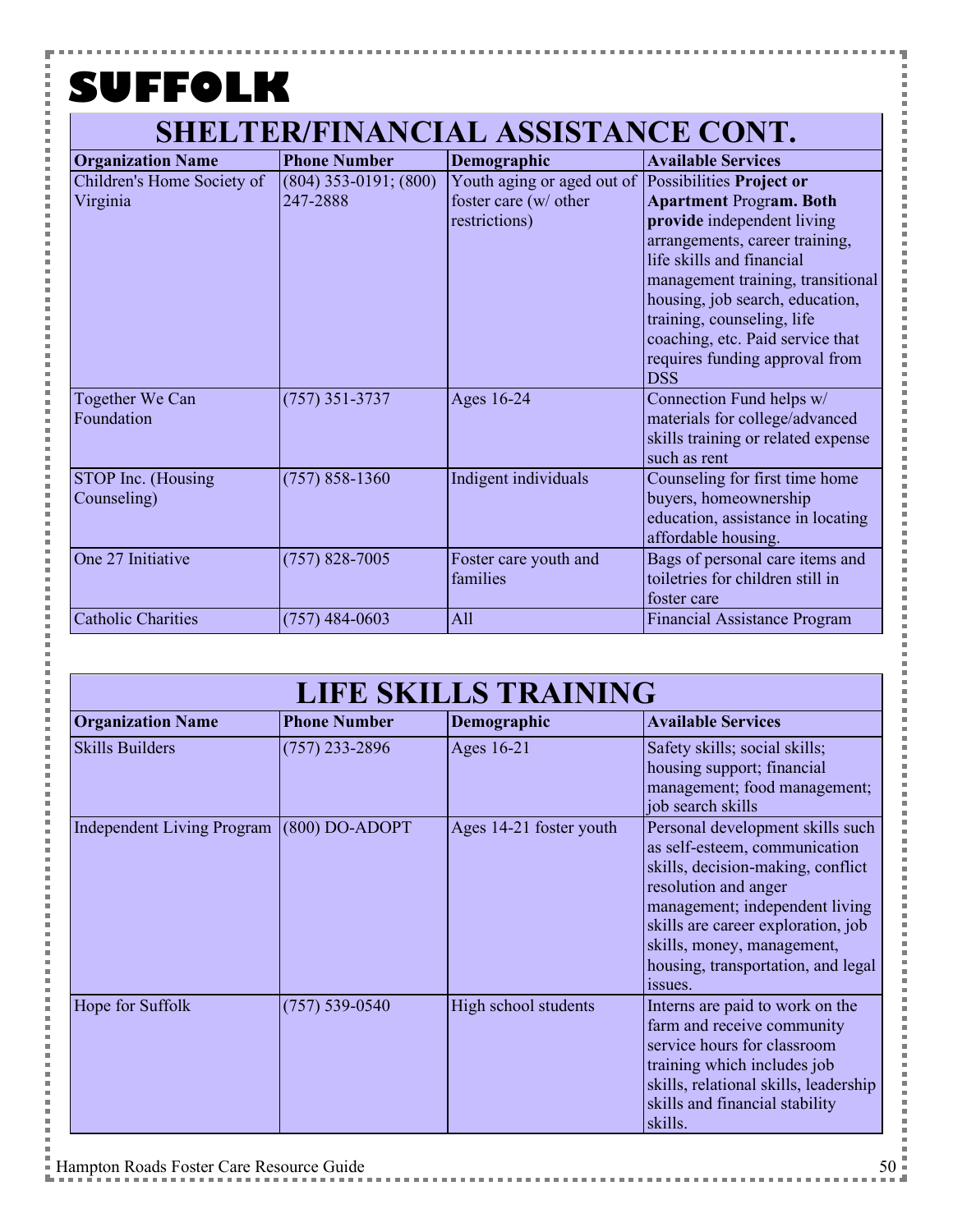F

**Contract** 

j.

 $\frac{1}{2}$  and  $\frac{1}{2}$  and  $\frac{1}{2}$  and  $\frac{1}{2}$  and  $\frac{1}{2}$  and  $\frac{1}{2}$  and  $\frac{1}{2}$  and  $\frac{1}{2}$  and  $\frac{1}{2}$  and  $\frac{1}{2}$  and  $\frac{1}{2}$  and  $\frac{1}{2}$  and  $\frac{1}{2}$  and  $\frac{1}{2}$  and  $\frac{1}{2}$  and  $\frac{1}{2}$  a

i

i Ė l j. i

i Ė

 $\frac{1}{2}$ 

 $\frac{1}{2}$  and  $\frac{1}{2}$  and  $\frac{1}{2}$  and  $\frac{1}{2}$  and  $\frac{1}{2}$  and  $\frac{1}{2}$  and  $\frac{1}{2}$  and  $\frac{1}{2}$  and  $\frac{1}{2}$  and  $\frac{1}{2}$  and  $\frac{1}{2}$  and  $\frac{1}{2}$  and  $\frac{1}{2}$  and  $\frac{1}{2}$  and  $\frac{1}{2}$  and  $\frac{1}{2}$  a

i

i Ė

 $\frac{1}{2}$ 

 $\frac{1}{2}$  and  $\frac{1}{2}$  and  $\frac{1}{2}$  and  $\frac{1}{2}$  and  $\frac{1}{2}$  and  $\frac{1}{2}$  and  $\frac{1}{2}$  and  $\frac{1}{2}$  and  $\frac{1}{2}$  and  $\frac{1}{2}$  and  $\frac{1}{2}$  and  $\frac{1}{2}$  and  $\frac{1}{2}$  and  $\frac{1}{2}$  and  $\frac{1}{2}$  and  $\frac{1}{2}$  a

i

i<br>I Ė

 $\frac{1}{2}$ 

 $\frac{1}{2}$  and  $\frac{1}{2}$  and  $\frac{1}{2}$  and  $\frac{1}{2}$  and  $\frac{1}{2}$  and  $\frac{1}{2}$  and  $\frac{1}{2}$  and  $\frac{1}{2}$  and  $\frac{1}{2}$  and  $\frac{1}{2}$  and  $\frac{1}{2}$  and  $\frac{1}{2}$  and  $\frac{1}{2}$  and  $\frac{1}{2}$  and  $\frac{1}{2}$  and  $\frac{1}{2}$  a

こうしょう こうしょう

i Ė  $\overline{a}$ Ė

|                                 | LIFE SKILLS TRAINING CONT.                                                                   |             |                                                                                                                                                                                                                                                                                                                                                                                                                                                                                                                                                                                                                                                                                                                                                                                                                                                                                                                                                                                                                                                                                                                                                                                                                                                                                                                                                                                                                                                                                                                                                                                                                                              |
|---------------------------------|----------------------------------------------------------------------------------------------|-------------|----------------------------------------------------------------------------------------------------------------------------------------------------------------------------------------------------------------------------------------------------------------------------------------------------------------------------------------------------------------------------------------------------------------------------------------------------------------------------------------------------------------------------------------------------------------------------------------------------------------------------------------------------------------------------------------------------------------------------------------------------------------------------------------------------------------------------------------------------------------------------------------------------------------------------------------------------------------------------------------------------------------------------------------------------------------------------------------------------------------------------------------------------------------------------------------------------------------------------------------------------------------------------------------------------------------------------------------------------------------------------------------------------------------------------------------------------------------------------------------------------------------------------------------------------------------------------------------------------------------------------------------------|
| <b>Organization Name</b>        | <b>Phone Number</b>                                                                          | Demographic | <b>Available Services</b>                                                                                                                                                                                                                                                                                                                                                                                                                                                                                                                                                                                                                                                                                                                                                                                                                                                                                                                                                                                                                                                                                                                                                                                                                                                                                                                                                                                                                                                                                                                                                                                                                    |
| <b>Union Mission Ministries</b> | $(757)$ 627-8686; Men's All<br>Shelter ext. 200;<br>Women and Children's<br>Shelter ext. 331 |             | <b>Damascus Destination - A six-</b><br>month Biblically-based<br>empowerment and transitional<br>program for men over 26 who are<br>unemployed, under-employed, or<br>disabled. Focuses on employment<br>readiness, personal development,<br>health and wellness, resolving<br>financial issues, and building<br>confidence to become more<br>poised for success. Success is<br>measured spiritually, physically,<br>socially, and educationally.<br>Assistance with securing IDs,<br>obtaining Social Security and<br>veterans benefits, finding<br>employment and housing is<br>provided. David Development -<br>A three-phase program for young<br>men 18-26 based on the life of<br>David in the Bible. Includes<br>mentoring, character building,<br>behavioral expectations, job<br>readiness, overcoming childhood<br>adversity, anger management,<br>social and relationship skills, and<br>cultural and professional<br>interactions. Men's programs<br>include required daily Chapel<br>services and Bible study. Classes<br>offered to all men in our shelters<br>include relapse prevention,<br>employment readiness, computer<br>skills, budgeting and finance,<br>anger management, and more.<br>Women - Focuses on personal<br>development, spiritual, physical,<br>social, educational growth, health<br>and wellness, conflict resolution,<br>and employment readiness.<br>Classes are offered in computer<br>skills, budgeting, obtaining a<br>G.E.D., food handler certification,<br>and CPR Training. Assistance<br>with securing benefits,<br>employment, and housing is<br>provided. Bible Studies are held<br>daily. |

ŧ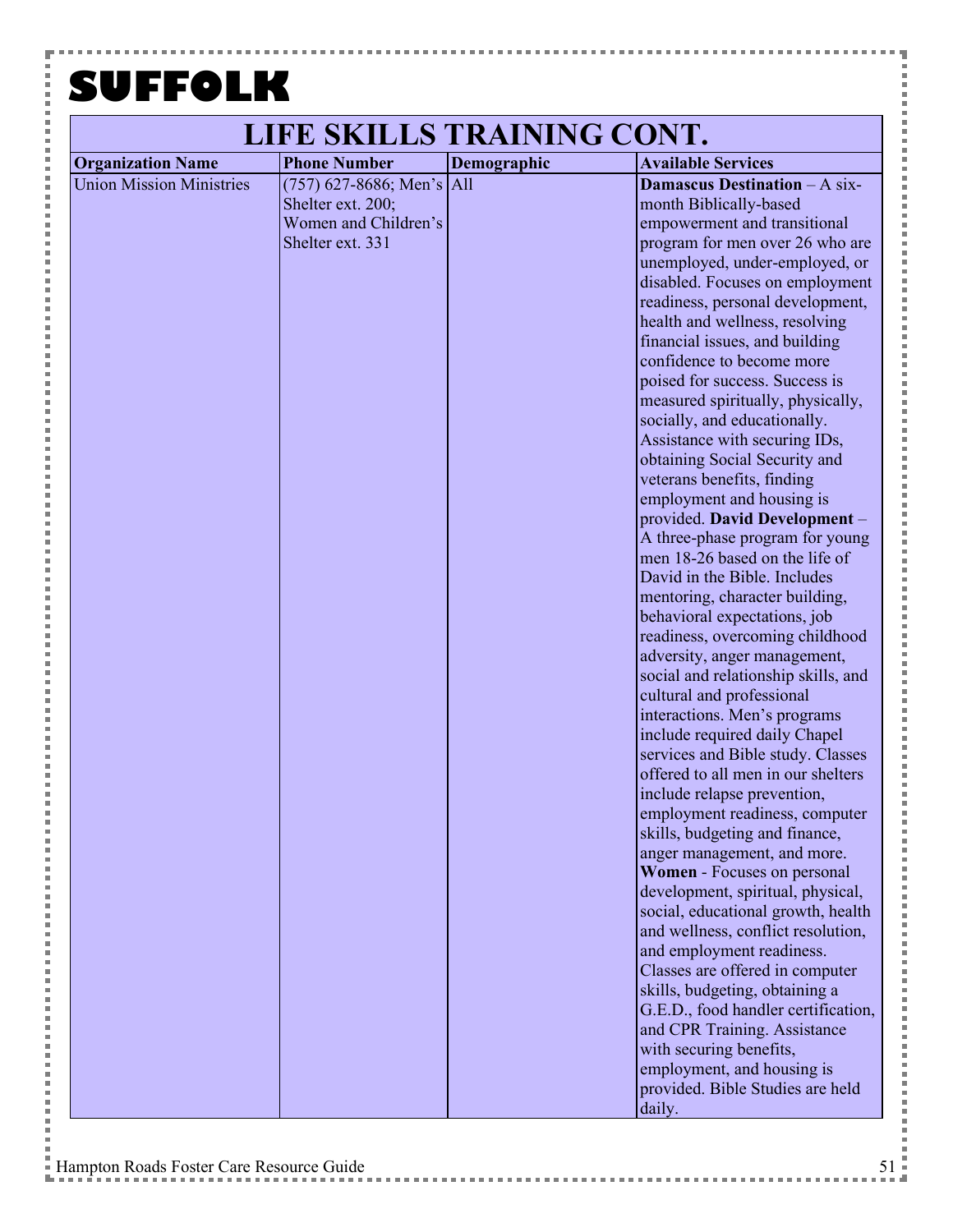P

医皮肤皮炎 医心脏

### **LIFE SKILLS TRAINING CONT.**

| <b>Organization Name</b>         | <b>Phone Number</b>       | Demographic              | <b>Available Services</b>                                  |
|----------------------------------|---------------------------|--------------------------|------------------------------------------------------------|
| Hope U (Hope U Academy)          | $(757)$ 227-5444          | Ages 14-21 foster care   | Independent living; financial                              |
|                                  |                           | youth referred by DSS    | management; utilities                                      |
| <b>Inner Circle</b>              | $(757)$ 644-3989          | All                      | Independent living training such as                        |
|                                  |                           |                          | interviewing, budgets, laundry,                            |
|                                  |                           |                          | checking accounts, etc.                                    |
| <b>Intercept Health</b>          | $(757)$ 389-4557          | All foster care youth in | Healthcare education;                                      |
|                                  |                           | independent living and   | communication skills; self-care and                        |
|                                  |                           | fostering futures        | relationship development;                                  |
|                                  |                           | program                  | independent living training;                               |
|                                  |                           |                          | financial Management; transitional                         |
|                                  |                           |                          | housing; job search                                        |
| Food Bank of Southeastern        | $(757) 787 - 2557$        | All                      | Nutrition education; financial                             |
| <b>VA</b>                        |                           |                          | literacy; cooking demonstrations;                          |
|                                  |                           |                          | summer kids nutrition program                              |
| Children's Home Society of       | $(804)$ 353-0191; (800)   |                          | Youth aging or aged out Possibilities Project or Apartment |
| Virginia                         | 247-2888                  | of foster care (w/ other | Program. Both provide independent                          |
|                                  |                           | restrictions)            | living arrangements, career training,                      |
|                                  |                           |                          | life skills and financial management                       |
|                                  |                           |                          | training, transitional housing, job                        |
|                                  |                           |                          | search, education, training,                               |
|                                  |                           |                          | counseling, life coaching, etc. Paid                       |
|                                  |                           |                          | service that requires funding                              |
|                                  |                           |                          | approval from DSS                                          |
| Family Center of Hope            | $(804) 684 - 2555; (757)$ | Ages $0-21$              | Safety skills; independent living                          |
|                                  | 244-2828                  |                          | training; driver's education                               |
| Together We Can                  | $(757)$ 351-3737          | Ages 16-24               | Job skills, communication skills, life                     |
| Foundation                       |                           |                          | planning, portfolio workshops;                             |
|                                  |                           |                          | Transitions Initiative; Independent                        |
|                                  |                           |                          | Living Training; Smart Transitions                         |
|                                  |                           |                          | guidebooks; Equine Program;                                |
|                                  |                           |                          | <b>Housing Support</b>                                     |
| <b>New Vision Youth Services</b> | $(757)$ 620-5340          | Ages 13-21 (depending    | Daily living skills; health/nutrition                      |
|                                  |                           | upon program)            | education; CASEY life skills                               |
|                                  |                           |                          | development; driver education                              |
| <b>Volunteer Income Tax</b>      | Website                   | Low income               | IRS website lists providers and sites                      |
| <b>Assistance Program</b>        |                           | families/individuals     | by zip code under "How to File"                            |
|                                  |                           |                          | https://www.irs.gov/individuals/free-                      |
|                                  |                           |                          | tax-return-preparation-for-you-by-                         |
|                                  |                           |                          | volunteers                                                 |
| Shell                            | $(757)$ 382-8182          | Ages 13-17               | Empowerment 101, drug and                                  |
|                                  |                           |                          | alcohol abuse, healthy dating,                             |
|                                  |                           |                          | internet safety                                            |
| <b>Great Expectations</b>        | Rachel Strawn,            | Youth 13-24 or 17-24     | Daily Living Skills (Job Hunting,                          |
|                                  | Program Director:         | (depends on college)     | Financial Planning & Budgeting,                            |
|                                  | rstrawn@vccs.edu          |                          | $etc.$ )                                                   |
| Foster U (ODU Student            | $(804)$ 278-7019          | Ages 14-24               | Workshops on various topics                                |
| Org.)                            |                           |                          |                                                            |
| Youth Career Center of           | $(757)$ 233-8686          | Ages 14-24               | Workplace readiness and academic                           |
| <b>Hampton Roads</b>             |                           |                          | skills related to career goals                             |
|                                  |                           |                          |                                                            |

j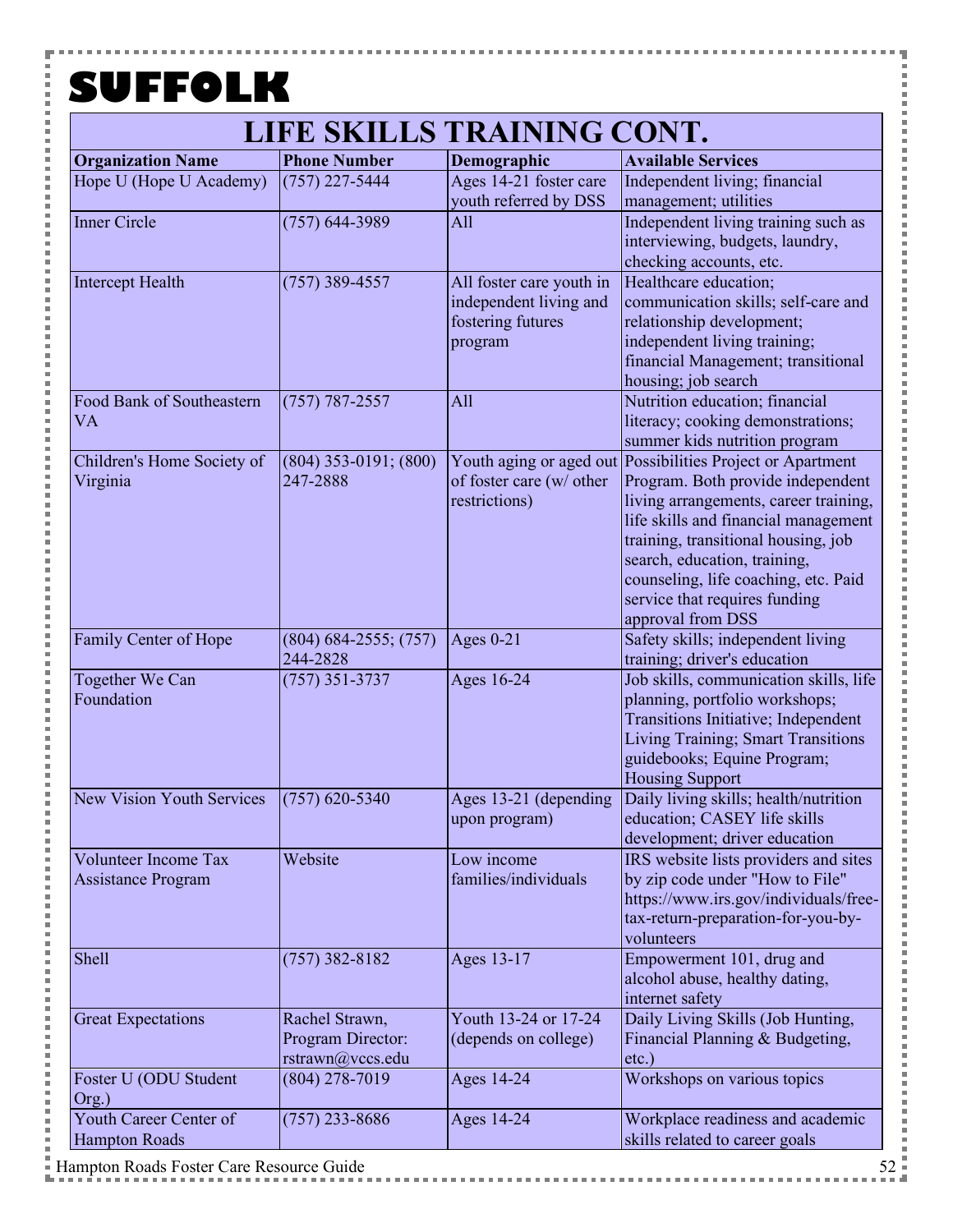Y

i

Ì  $\overline{a}$ Ė  $\overline{a}$ j.

i

Ė l j. こうしょう こうしょう

i

Ė

İ

i

こうしょう こうしょう

i

Ė

 $\frac{1}{2}$ 

j. i<br>I i i i i

i

こうしょう こうしょう

i Ė

一 一 一

i<br>I i i i i

i

こうしょう こうしょう

i

Ė  $\overline{a}$ 

Ė

| <b>COUNSELING</b>                              |                     |                                                                                               |                                                                                                                                                                                                                    |  |
|------------------------------------------------|---------------------|-----------------------------------------------------------------------------------------------|--------------------------------------------------------------------------------------------------------------------------------------------------------------------------------------------------------------------|--|
| <b>Organization Name</b>                       | <b>Phone Number</b> | Demographic                                                                                   | <b>Available Services</b>                                                                                                                                                                                          |  |
| The Up Center                                  | $(757)$ 622-7017    | All                                                                                           | Family and Child counseling; Youth<br>counseling                                                                                                                                                                   |  |
| <b>Rescue Church</b>                           | $(757)$ 487-2633    | All                                                                                           | Addictions & substance abuse group<br>meeting style counseling                                                                                                                                                     |  |
| <b>Salvation Army</b>                          | $(757) 543 - 8100$  | All                                                                                           | <b>Addictions &amp; Substance Abuse</b><br>Counseling                                                                                                                                                              |  |
| <b>Catholic Charities</b>                      | $(757)$ 467-7707    | All                                                                                           | Financial & housing counseling;<br>mental health counseling                                                                                                                                                        |  |
| <b>LGBT Life Center</b>                        | $(757) 640 - 0929$  | LGBTQ and those<br>affected by HIV                                                            | Counseling on a sliding scale;<br>support groups                                                                                                                                                                   |  |
| <b>National Suicide Prevention</b><br>Lifeline | $(800)$ 273-8255    | All                                                                                           | 24/7, free and confidential support<br>for people in distress, prevention<br>and crisis resources                                                                                                                  |  |
| <b>Tidewater Youth Services</b><br>Comm.       | $(757)$ 382-9382    | All youth                                                                                     | Substance abuse assessments and<br>programs; aggression replacement,<br>home-based individual and family<br>counseling                                                                                             |  |
| <b>Tidewater Pastoral</b><br>Counseling        | $(757)$ 623-2700    | All                                                                                           | Licensed professional counseling,<br>marriage and family therapists,<br>licensed clinical social workers                                                                                                           |  |
| Virginia Beach Justice<br>Initiative           | $(877)$ 227-2321    | <b>Adult Victims of</b><br>Human Trafficking                                                  | Crisis Management (lead through<br>the stages of Slavery to Freedom);<br>connect to a licensed social worker<br>and other therapeutic resources.                                                                   |  |
| <b>YWCA</b>                                    | $(757)$ 625-4248    | All individuals escaping<br>interpersonal violence,<br>stalking, and/or human<br>trafficking. | Short-term and long-term adult and<br>children's counseling. Children's<br>counseling is free; first 10 adult<br>sessions are free, \$30 thereafter.                                                               |  |
| <b>Regent Psychological</b><br><b>Services</b> | $(757)$ 352-4488    | All                                                                                           | Individual, couples, and family<br>therapy, psychological evaluations,<br>career assessment and counseling,<br>consultations for stress, anger, and<br>time management and identity<br>concerns, and group therapy |  |
| Edmarc Hospice for Children $(757)$ 967-9251   |                     | Youth facing life-<br>threatening illness                                                     | Counseling; individual support;<br>group support for patients, parents,<br>and siblings                                                                                                                            |  |
| Jewish Family Service of<br>Tidewater          | $(757)$ 321-2222    | All                                                                                           | Counseling & support services such<br>as individuals/couples/family; grief<br>support; play therapy for<br>children/teens; special needs<br>assistance                                                             |  |
| Crisis Pregnancy Center of<br>Tidewater        | $(757)$ 410-9703    | Women and families<br>involved in crisis-<br>related pregnancies                              | Medical clinics, options counseling,<br>parenting classes                                                                                                                                                          |  |

Ŧ

,,,,,,,,,,,,,,,,,

i i s

l

×

**Contract** 

i<br>I

l

i i s

j

×

**Contract** 

医皮肤皮炎 医心理

×

**Contract** 

医皮肤皮炎 医血管

i i s

i<br>I

**Contract**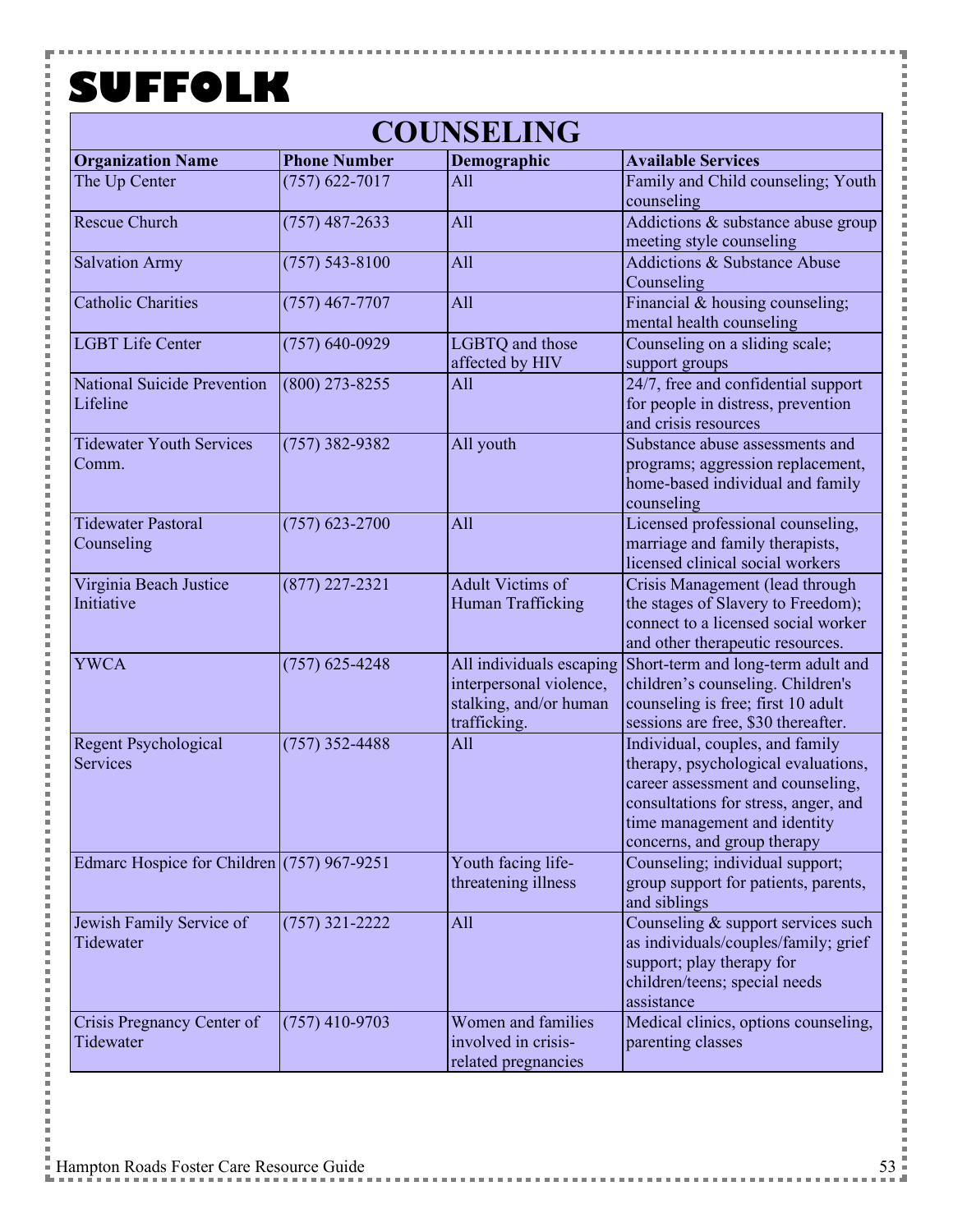Y

i Ė

### **COUNSELING CONT.**

| <b>Organization Name</b>  | <b>Phone Number</b> | Demographic          | <b>Available Services</b>               |  |  |
|---------------------------|---------------------|----------------------|-----------------------------------------|--|--|
| STOP Inc. (Health and     | $(757) 858 - 1360$  | Indigent Individuals | Substance abuse training and            |  |  |
| Wellness Initiative)      |                     |                      | prevention                              |  |  |
| <b>Children First</b>     | $(757)$ 609-2795    | Ages 18 to 21 $w/$   | <b>ABA Therapy (Applied Behavior</b>    |  |  |
|                           |                     | Autism               | Analysis)                               |  |  |
| <b>CHKD</b>               | $(757)$ 668-7000    | All youth            | Psychiatrists, Psychologists,           |  |  |
|                           |                     |                      | Counseling and therapy services         |  |  |
| National Counseling Group | $(757) 847 - 9386$  | All                  | Behavioral health counseling such       |  |  |
|                           |                     |                      | as family, parent, crisis intervention, |  |  |
|                           |                     |                      | life skills, out-patient substance      |  |  |
|                           |                     |                      | abuse, etc.                             |  |  |

| <b>ACADEMICS/EDUCATION</b>             |                     |                                                                                    |                                                                                                                                                              |
|----------------------------------------|---------------------|------------------------------------------------------------------------------------|--------------------------------------------------------------------------------------------------------------------------------------------------------------|
| <b>Organization Name</b>               | <b>Phone Number</b> | Demographic                                                                        | <b>Available Services</b>                                                                                                                                    |
| <b>Tidewater Friends</b>               | $(757)$ 227-4187    | All foster care youth                                                              | Provide tutoring services for foster<br>youth                                                                                                                |
| <b>Skills Builders</b>                 | $(757)$ 233-2896    | Ages 16-21                                                                         | Legal Skills                                                                                                                                                 |
| <b>Fatherhood Development</b><br>Group | $(757)$ 664-6143    | All fathers                                                                        | Fathers in group meet weekly for 10<br>weeks; open to residents of Norfolk<br>and Hampton Roads                                                              |
| Foster My Future (VDSS)                | $(804)$ 726-7905    | Foster youth                                                                       | Education and/or job training<br>assistance                                                                                                                  |
| <b>Seton Youth Shelter</b>             | $(757)$ 306-1840    | Ages 4-18                                                                          | Program for children affected by<br>incarceration, teen anger<br>management class                                                                            |
| <b>Catholic Charities</b>              | $(757)$ 456-2366    | All                                                                                | Variety of education workshops<br>covering topics from parenting to<br>anger management; \$80 per person<br>for 4 session class                              |
| <b>Great Expectations</b>              | $(804) 819 - 4690$  | Ages 13-24 or 17-24<br>(depending on college)                                      | High School completion; college<br>preparation; tutoring; career<br>planning                                                                                 |
| <b>Intercept Health</b>                | $(757)$ 389-4557    | All foster care youth in<br>independent living and<br>fostering futures<br>program | Substance abuse education;<br>parenting education; social<br>development                                                                                     |
| <b>New Vision Youth Services</b>       | $(757)$ 620-5340    | Ages 13-21 (depending<br>upon program)                                             | GED preparation; computer skills;<br>interview skills; work ethic training;<br>portfolio development                                                         |
| Together We Can<br>Foundation          | $(757)$ 351-3737    | Ages 16-24                                                                         | College preparation; character trait<br>development; personal brand<br>development; interview skills; work<br>ethic; portfolio development; job<br>resources |

医皮肤皮炎 医血管

j

l

l

I Î,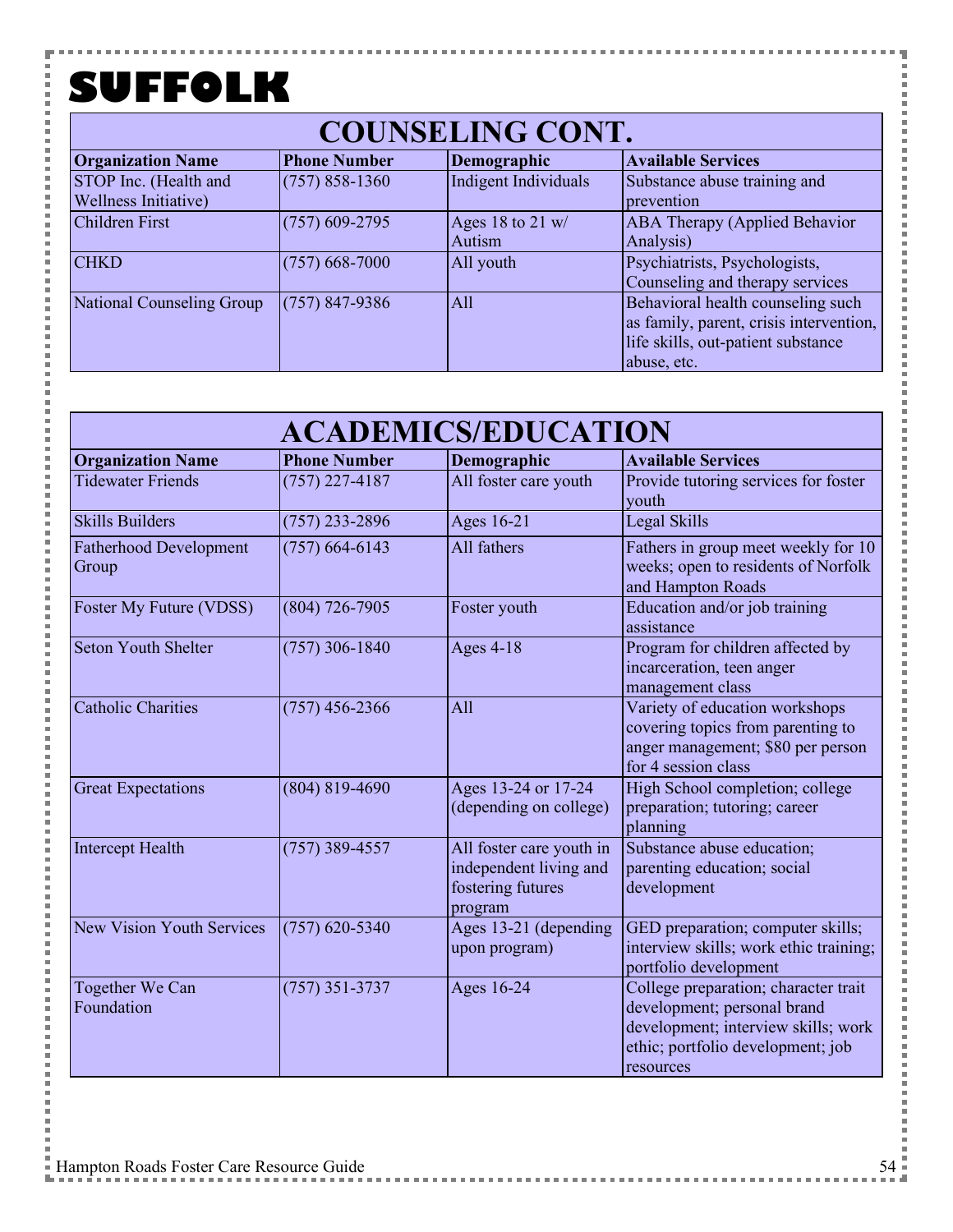۲

#### **ACADEMICS/EDUCATION CONT.**

| <b>Organization Name</b> | <b>Phone Number</b> | Demographic         | <b>Available Services</b>            |
|--------------------------|---------------------|---------------------|--------------------------------------|
| Hope U High School       | $(757)$ 227-5444    | Ages $14-26$        | Online; students can earn their High |
|                          |                     |                     | School Diploma                       |
| Hope U Apprenticeship    | $(757)$ 227-5444    | High School Juniors | Collaboration with Tidewater CC;     |
|                          |                     | and Seniors         | dual enrollment; career training     |

| <b>MENTORSHIP</b>                                     |                                        |                                                                                                  |                                                                                                                                                                                                                                                                                                                                                                                                                                                                                                                                                                                                                                          |  |
|-------------------------------------------------------|----------------------------------------|--------------------------------------------------------------------------------------------------|------------------------------------------------------------------------------------------------------------------------------------------------------------------------------------------------------------------------------------------------------------------------------------------------------------------------------------------------------------------------------------------------------------------------------------------------------------------------------------------------------------------------------------------------------------------------------------------------------------------------------------------|--|
| <b>Organization Name</b>                              | <b>Phone Number</b>                    | Demographic                                                                                      | <b>Available Services</b>                                                                                                                                                                                                                                                                                                                                                                                                                                                                                                                                                                                                                |  |
| Children's Home Society of<br>Virginia                | $(804)$ 353-0191; $(800)$<br>247-2888  | Youth aging or aged<br>out of foster care (w/<br>other restrictions)                             | <b>Possibilities Project or Apartment</b><br>Program. Both provide independent<br>living arrangements, career training,<br>life skills and financial management<br>training, transitional housing, job<br>search, education, training,<br>counseling, life coaching, etc. Paid<br>service that requires funding<br>approval from DSS                                                                                                                                                                                                                                                                                                     |  |
| Food Bank of Southeastern<br><b>VA</b>                | $(757) 787 - 2557$                     | All                                                                                              | Peer nutrition mentoring                                                                                                                                                                                                                                                                                                                                                                                                                                                                                                                                                                                                                 |  |
| <b>Great Expectations</b>                             | $(804) 819 - 4690$                     | Ages 13-24 or 17-24<br>(depending on college)                                                    | Connect with mentors/student<br>mentors; personalized counseling                                                                                                                                                                                                                                                                                                                                                                                                                                                                                                                                                                         |  |
| <b>Independent Living Program</b>                     | $(800)$ DO-ADOPT                       | Ages 14-21 foster<br>youth                                                                       | Assistance in completing high<br>school, general education degree and<br>higher education, including<br>assistance for tuition, admission fees,<br>supplies, equipment, tutoring, etc.;<br>job training/readiness, job search and<br>placement and other related services<br>to prepare youth to become self-<br>supporting, or that increases<br>performance/functional competency;<br>daily living skills/aide; individual<br>and group counseling; training,<br>meetings, conferences, retreats,<br>workshops, relating to building<br>competencies that strengthen<br>individual skills and foster successful<br>independent living. |  |
| Together We Can Foundation<br><b>Intercept Health</b> | $(757) 518 - 0770$<br>$(757)$ 389-4557 | Ages 16-24<br>All foster care youth in<br>independent living and<br>fostering futures<br>program | <b>Community Development</b><br><b>Therapeutic Mentoring</b>                                                                                                                                                                                                                                                                                                                                                                                                                                                                                                                                                                             |  |
| <b>New Vision Youth Services</b>                      | $(757)$ 620-5340                       | upon program)                                                                                    | Ages 13-21 (depending Short-term/long-term adult<br>mentorship                                                                                                                                                                                                                                                                                                                                                                                                                                                                                                                                                                           |  |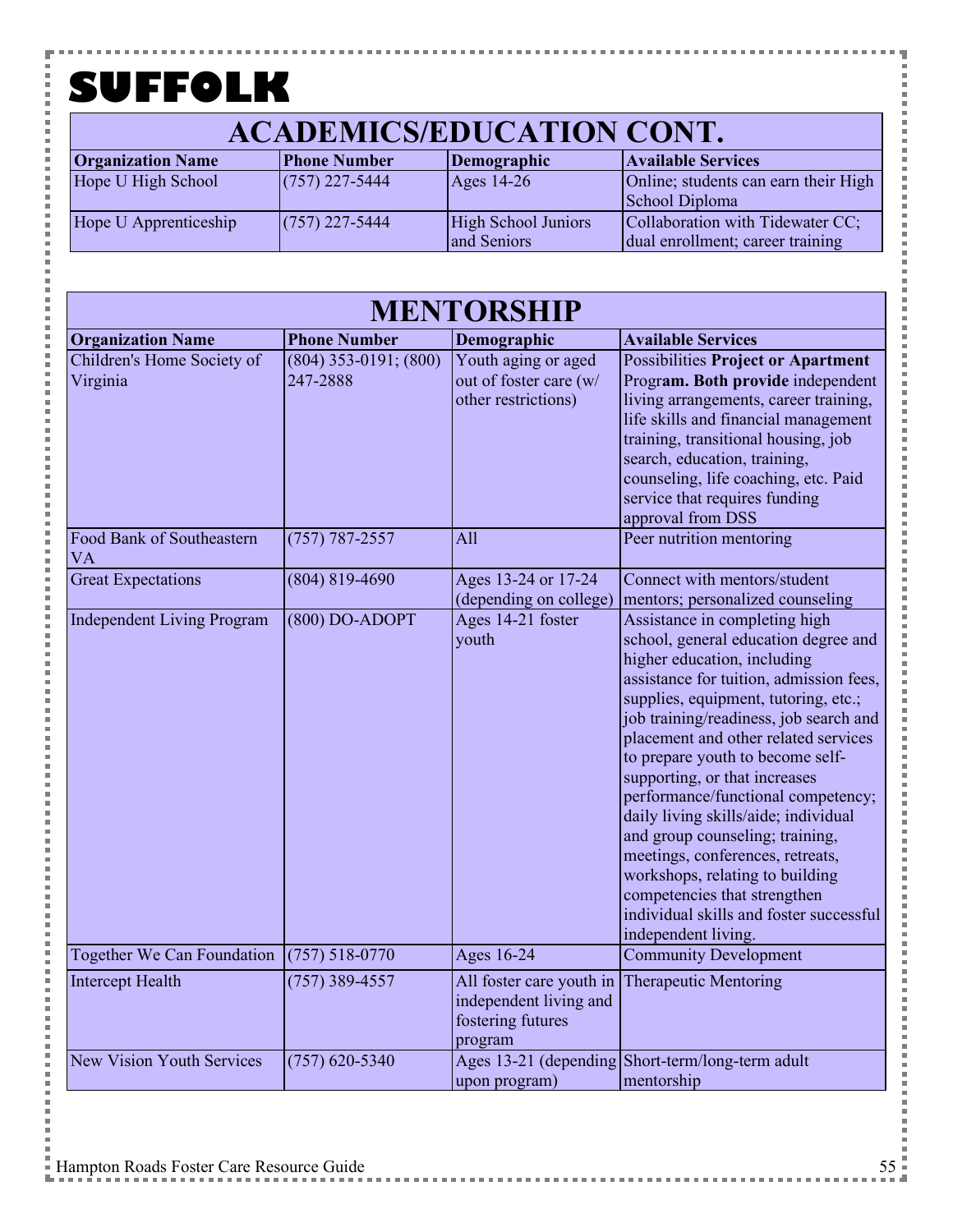Y

į

j.

Ė

j j. j. Ė i j. j. j. l Ė Ė p Ė i Ė j. Ė i Ė j. i Ė l p Ė i j. j. Ė i Ė j. Ė l Ė Ė p l j. Ė

j

| <b>LEGAL</b>                                        |                                       |                                                                                     |                                                                                                                                                                                                                                                                                                                                                                                                                                                                               |
|-----------------------------------------------------|---------------------------------------|-------------------------------------------------------------------------------------|-------------------------------------------------------------------------------------------------------------------------------------------------------------------------------------------------------------------------------------------------------------------------------------------------------------------------------------------------------------------------------------------------------------------------------------------------------------------------------|
| <b>Organization Name</b>                            | <b>Phone Number</b>                   | Demographic                                                                         | <b>Available Services</b>                                                                                                                                                                                                                                                                                                                                                                                                                                                     |
| <b>CASA</b>                                         | $(757)$ 397-2799                      | Ages 0 -18 through<br>Portsmouth Juvenile<br>and Domestic<br><b>Relations Court</b> | Volunteer advocates appointed by<br>judge; advocating for best interests of<br>the child in any case appointed until<br>that case is closed.                                                                                                                                                                                                                                                                                                                                  |
| <b>City Attorney's Office</b>                       | $(757)$ 393-8731                      | N/A                                                                                 | Oversight of the Department of<br>Human Services/Social Services                                                                                                                                                                                                                                                                                                                                                                                                              |
| Dept. of Human Serices                              |                                       | All                                                                                 | Medicaid (cell phone and<br>transportation available through<br>Medicaid), TANF, food stamps,<br>housing and utility assistance                                                                                                                                                                                                                                                                                                                                               |
| Legal Aid Society of Eastern<br><b>VA</b>           | $(757)$ 627-5423                      | Indigent households                                                                 | Legal assistance for civil matters<br>such as family/domestic, housing,<br>public benefits, unemployment, etc.                                                                                                                                                                                                                                                                                                                                                                |
| New Vision Youth Services                           | $(757)$ 620-5340                      | Ages 13-21 depending<br>upon the program                                            | Assistance accessing government<br>benefits                                                                                                                                                                                                                                                                                                                                                                                                                                   |
| Food Bank of Southeastern<br><b>VA</b>              | $(757) 787 - 2557$                    | Any individual                                                                      | Assistance with accessing<br>government benefits                                                                                                                                                                                                                                                                                                                                                                                                                              |
| <b>Regional Housing Crisis</b><br>Hotline           | $(800)$ 838-8238; $(757)$<br>587-4202 | <b>Hampton Roads</b><br>residents                                                   | Hotline connecting residents in need<br>of shelter, case management, and<br>related services to available services<br>with local providers                                                                                                                                                                                                                                                                                                                                    |
| Nat'l Human Trafficking<br><b>Resource Center</b>   | $(888)$ 373-7888                      | Victims of human<br>trafficking                                                     | 24/7 support and options for human<br>trafficking victims/survivors                                                                                                                                                                                                                                                                                                                                                                                                           |
| Virginia Beach Justice<br>Initiative                | $(877)$ 227-2321                      | Victims of human<br>trafficking                                                     | Jail visits and courtroom advocacy<br>for victims of human trafficking                                                                                                                                                                                                                                                                                                                                                                                                        |
| Intercept Health                                    | $(757)$ 389-4557                      | Foster care youth                                                                   | Sex Offender Relapse Program,<br>relapse prevention and connection<br>with outpatient clinicians, therapeutic<br>foster care, diagnostic program for<br>assessments and observations.<br>Family therapy is also available for<br>youth still in school, family<br>engagement specialist available,<br>therapeutic mentors and aides for<br>children under 18, telehelp<br>(substance abuse, therapy). Potential<br>placement options for independent<br>living or group homes |
| <b>Skills Builders</b>                              | $(757)$ 233-2896                      | Ages 16-21                                                                          | Housing and opportunities to move<br>to self-sufficiency                                                                                                                                                                                                                                                                                                                                                                                                                      |
| <b>Mediation Center for</b><br><b>Hampton Roads</b> | $(757)$ 624-6666                      | <b>Hampton Roads</b><br>residents                                                   | Mediation services, co-parenting<br>classes, visitation and exchange<br>supervision                                                                                                                                                                                                                                                                                                                                                                                           |
| <b>YWCA</b>                                         | $(757)$ 625-4248                      | Victims of<br>interpersonal violence,<br>stalking, and/or human<br>trafficking.     | Hospital accompaniment/support for<br>victims, victim<br>advocacy/accompaniment to court,<br>legal assistance with protective<br>orders, coordinated crisis response<br>for emergency situations                                                                                                                                                                                                                                                                              |

Ŧ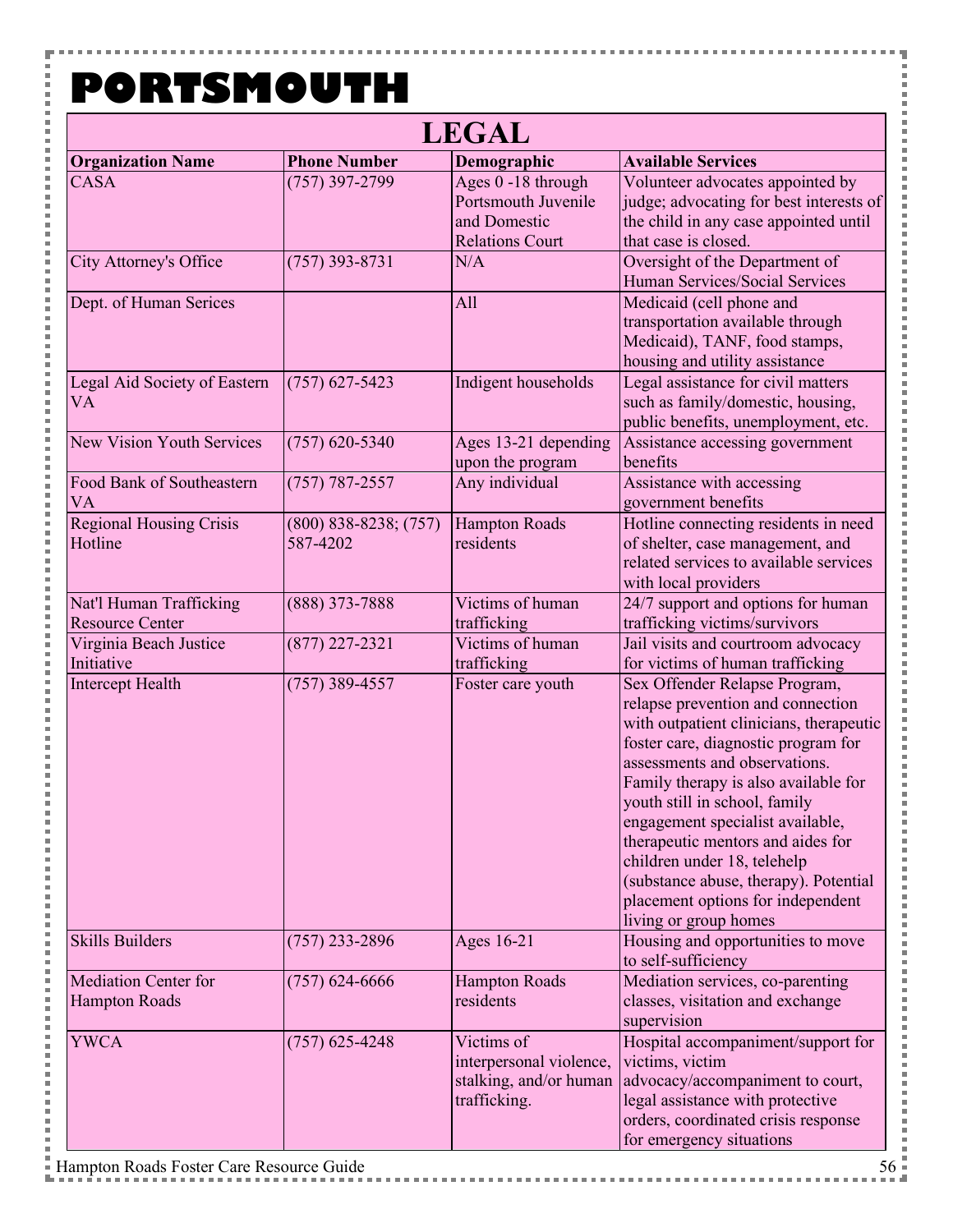Y

i<br>I

l

 $\overline{a}$ 

Ė

i i Ė i i j. i Ė l j. j. i j. l Ė i j. l j. i Ė l j. 

i Ė i i j. i Ė l j. Ė i Ė

 $\overline{a}$ 

| <b>HEALTH</b>                                 |                                     |                                                                                           |                                                                                                                                                                                                                                                                                                                                                                                                       |  |
|-----------------------------------------------|-------------------------------------|-------------------------------------------------------------------------------------------|-------------------------------------------------------------------------------------------------------------------------------------------------------------------------------------------------------------------------------------------------------------------------------------------------------------------------------------------------------------------------------------------------------|--|
| <b>Organization Name</b>                      | <b>Phone Number</b>                 | Demographic                                                                               | <b>Available Services</b>                                                                                                                                                                                                                                                                                                                                                                             |  |
| Medicaid and/or FAMIS                         | $(855) 842 - 8282$                  | All                                                                                       | Medical services, cell phone,<br>transportation                                                                                                                                                                                                                                                                                                                                                       |  |
| Jewish Family Service of<br>Tidewater         | $(757)$ 321-2222                    | All                                                                                       | Temporary in-home assistance<br>(nursing/daily activities) for<br>homebound individuals                                                                                                                                                                                                                                                                                                               |  |
| Southeastern Virginia Health<br>System        | $(757) 591 - 0643$                  | All (uninsured and<br>insured)                                                            | Medical care - primary care services<br>and referrals if needed; dentistry -<br>minor extractions, cleanings, fillings,<br>medications, etc. All services on<br>sliding scale for uninsured                                                                                                                                                                                                           |  |
| <b>SSDI</b>                                   | $(800)$ 772-1213                    | Disabled individuals                                                                      | Financial assistance                                                                                                                                                                                                                                                                                                                                                                                  |  |
| Family Center of Hope                         | $(804)$ 684-2555; (757)<br>244-2828 | Ages $0-21$                                                                               | Insurance for Health and Auto                                                                                                                                                                                                                                                                                                                                                                         |  |
| Norfolk Family Justice Center (757) 330-0376  |                                     | Victims of<br>interpersonal violence,<br>stalking, and/or human<br>trafficking.           | Partner of YWCA that co-locates<br>LEOs, prosecutors, victim-witness<br>advocates, social service specialists,<br>a Sexual Assault Nurse<br>Examiner(SANE) clinic where<br>Physical Evidence Recovery Kits<br>(PERKs) can be completed, and<br>victim services including a crisis<br>hotline and intervention, victim<br>advocacy, counseling, support<br>groups, wellness classes, and<br>childcare  |  |
| STOP Inc. (Health and<br>Wellness Initiative) | $(757) 858 - 1360$                  | Indigent individuals                                                                      | Substance abuse training and<br>prevention.                                                                                                                                                                                                                                                                                                                                                           |  |
| Norfolk Family Justice Center (757) 330-0376  |                                     | All victims escaping<br>interpersonal violence,<br>stalking, and/or human<br>trafficking. | Partner of YWCA that co-locates<br>LEOs, prosecutors, victim-witness<br>advocates, social service specialists,<br>a Sexual Assault Nurse<br>Examiner(SANE) clinic where<br>Physical Evidence Recovery Kits<br>(PERKs) can be completed, and<br>victim services including a crisis<br>hotline and intervention, victim<br>advocacy, counseling, support<br>groups, wellness classes, and<br>childcare. |  |

Ŧ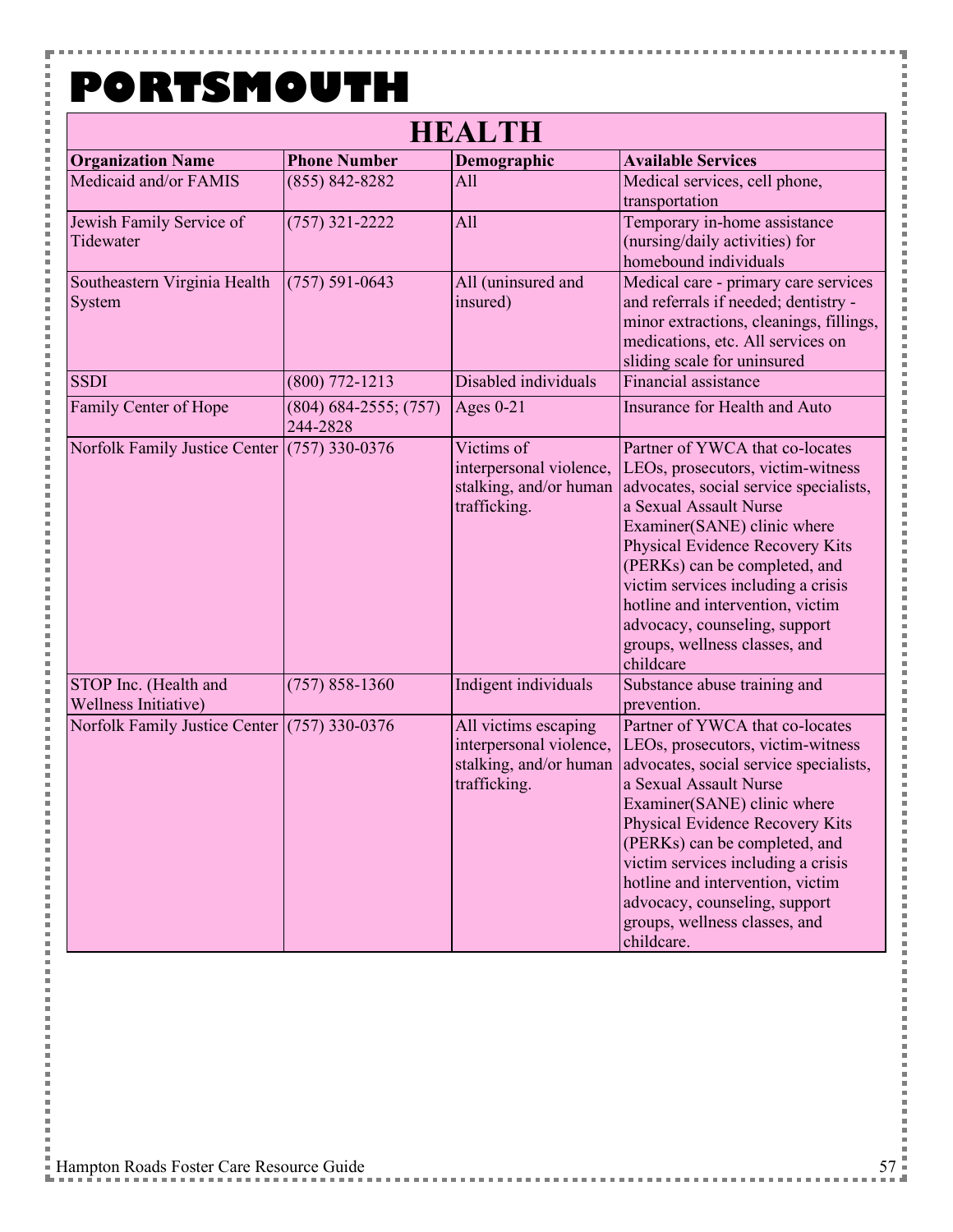۵

| <b>Organization Name</b>          | <b>Phone Number</b>                             | Demographic                                                                                      | <b>Available Services</b>                                                                                                                                                                                                                                                                                                                                                               |
|-----------------------------------|-------------------------------------------------|--------------------------------------------------------------------------------------------------|-----------------------------------------------------------------------------------------------------------------------------------------------------------------------------------------------------------------------------------------------------------------------------------------------------------------------------------------------------------------------------------------|
| <b>First Home Care Tidewater</b>  | $(757)$ 393-7200                                | All                                                                                              | <b>Foster Placement</b>                                                                                                                                                                                                                                                                                                                                                                 |
| <b>SNAP</b>                       | $(757)$ 201-6287                                | Indigent households                                                                              | Food assistance/EBT cards; meal<br>delivery for disabled recipients                                                                                                                                                                                                                                                                                                                     |
| Foodbank of Southeastern VA       | $(757) 787 - 2557$                              | All                                                                                              | Food pantry; mobile food pantry;<br>USDA Foodbank distribution; after<br>school low-income neighborhood<br>programs (for ages 5-18); Backpack<br>program (free/reduced price<br>lunches/backpacks of food to take<br>home on weekends); community<br>gardens                                                                                                                            |
| <b>Independent Living Program</b> | $(800)$ DO-ADOPT                                | Ages 14-21 foster<br>youth                                                                       | Assistance for driver's education<br>course and vehicle                                                                                                                                                                                                                                                                                                                                 |
| Foster My Future (VDSS)           | $(804) 726 - 7905$                              | Foster youth                                                                                     | Financial assistance for training<br>expenses for college and post-<br>secondary vocational training<br>programs; Housing Expenses                                                                                                                                                                                                                                                      |
| Genieve Shelter                   | $(757)$ 925-4365                                | Victims of domestic<br>violence, sexual<br>assault, stalking, and<br>human trafficking.          | Assess personal needs and assist<br>with finding legal advice,<br>counseling, housing, employment,<br>and medical help.                                                                                                                                                                                                                                                                 |
| <b>CASA</b>                       | $(757)$ 397-2799                                | High Schoolers in<br>CASA program                                                                | Educational scholarship (Akerman<br>Scholarship)                                                                                                                                                                                                                                                                                                                                        |
| <b>YWCA</b>                       | $(757)$ 625-4248                                | All individuals<br>escaping interpersonal<br>violence, stalking,<br>and/or human<br>trafficking. | 30-day emergency shelter and<br>assigned case worker to assist with<br>stable housing and employment;<br>hospital and court<br>accompaniment/support for victims;<br>legal assistance with protective<br>orders; coordinated crisis response<br>for emergency situations; before and<br>after school childcare and summer<br>programs. Childcare program cost is<br>on a sliding scale. |
| Hope U (Hope U Assist)            | $(757)$ 227-5444                                | Ages 14-21                                                                                       | Financial assistance with housing,<br>transportation, food, utilities,<br>tuition, books or other support                                                                                                                                                                                                                                                                               |
| Health Keepers Transport          | $(877) 892 - 3988$                              | <b>Medicaid Members</b>                                                                          | Transportation Assistance with 5-<br>day notice                                                                                                                                                                                                                                                                                                                                         |
| <b>Seton Youth Shelters</b>       | $(757)$ 498-4673<br>(Boys); 306-1840<br>(Girls) | Ages 9-17 youth with<br>minor behavioral<br>issues                                               | Emergency shelter - typically for<br>21-days but up to 90 under some<br>circumstances                                                                                                                                                                                                                                                                                                   |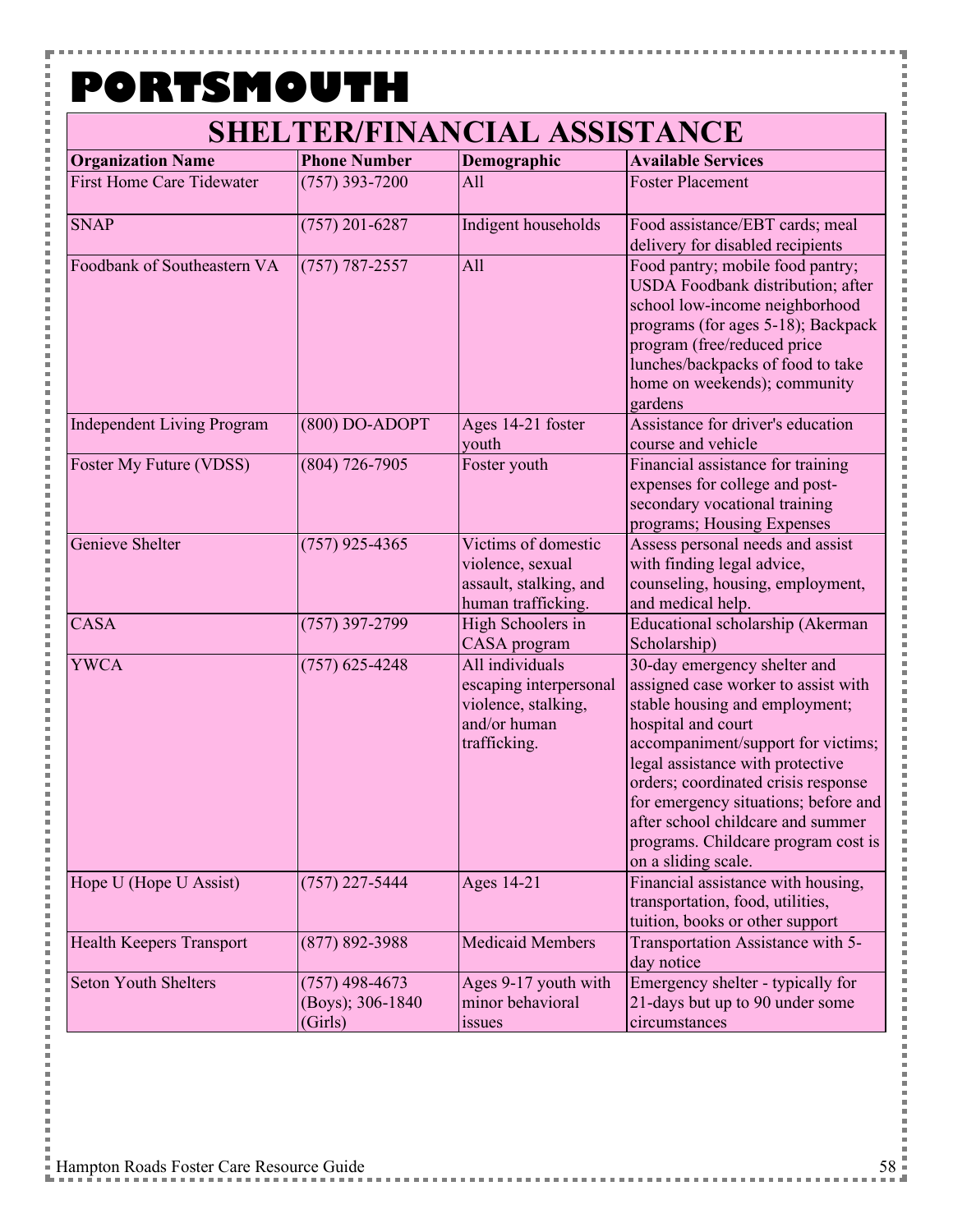۵

| <b>Organization Name</b>                          | <b>Phone Number</b> | Demographic                                                                             | <b>Available Services</b>                                                                                                                                                                                                             |
|---------------------------------------------------|---------------------|-----------------------------------------------------------------------------------------|---------------------------------------------------------------------------------------------------------------------------------------------------------------------------------------------------------------------------------------|
| <b>Tidewater Friends of Foster</b><br>Care        | $(757)$ 227-4187    | All foster care youth                                                                   | Holiday Gifts,<br>camperships - partnership<br>with YMCA camps; extra-<br>curricular activities<br>sponsorship such as piano<br>lessons, swimming,<br>soccer, driver's education,<br>cosmetology, basketball,<br>dance and kickboxing |
| Together We Can<br>Foundation                     | $(757)$ 351-3737    | Ages 16-24                                                                              | Connection Fund helps w/<br>materials for<br>college/advanced skills<br>training or related expense<br>such as rent                                                                                                                   |
| Samaritan House                                   | $(757) 631 - 0710$  | victims of violence and<br>homeless                                                     | housing; transportation;<br>child care                                                                                                                                                                                                |
| <b>Salvation Army</b>                             | $(757) 543 - 8100$  | All                                                                                     | Shelter for the homeless;<br>housing assistance<br>programs; emergency<br>financial assistance for<br>rent or utilities                                                                                                               |
| <b>United Methodist Foster</b><br><b>Services</b> | $(757)$ 490-9791    | Ages 11-18                                                                              | 33-acre residential<br>treatment center in<br>Richmond                                                                                                                                                                                |
| Genieve Shelter                                   | $(757)$ 925-4365    | Victims of domestic<br>violence, sexual assault,<br>stalking, and human<br>trafficking. | Assess personal needs and<br>assist with finding legal<br>advice, counseling,<br>housing, employment, and<br>medical help.                                                                                                            |
| <b>Great Expectations</b>                         | $(804) 819 - 4690$  | Ages 13-24 or 17-24<br>(depending on college)                                           | Transportation; Virginia<br><b>Tuition Grant for Foster</b><br>Youth                                                                                                                                                                  |
| Virginia Beach Justice<br>Initiative              | $(877)$ 227-2321    | <b>Adult Victims of Human</b><br>Trafficking                                            | Basic needs such as food,<br>clothing, toiletries, some<br>financial support,<br>transportation, etc.                                                                                                                                 |
| STOP Inc. (Housing<br>Counseling)                 | $(757) 858 - 1360$  | Indigent individuals                                                                    | Counseling for first time<br>home buyers,<br>homeownership education,<br>assistance in locating<br>affordable housing.                                                                                                                |
| New Vision Youth Services                         | $(757)$ 620-5340    | Ages 13-21 depending upon<br>program                                                    | Goods for couch-surfing<br>youth; Computer (Uplift<br>Program 13-18 yo);<br>Scholarship/educational<br>funding connections;<br>transitional housing (18-<br>21 y/o)                                                                   |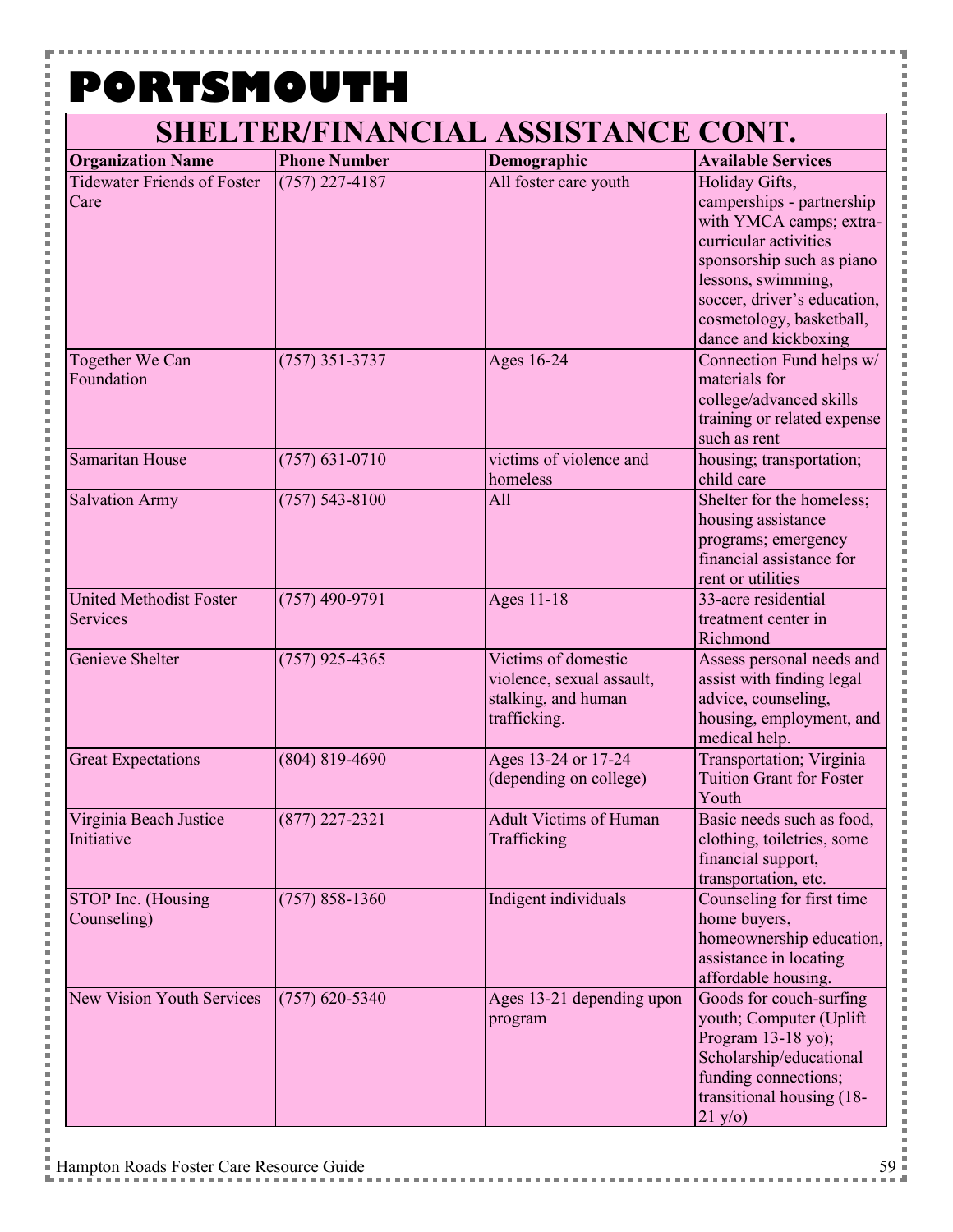۵

| <b>Organization Name</b>               | <b>Phone Number</b>                   | Demographic                                                                        | <b>Available Services</b>                                                                                                                                                                                                                                                                                                                                                                                                                          |
|----------------------------------------|---------------------------------------|------------------------------------------------------------------------------------|----------------------------------------------------------------------------------------------------------------------------------------------------------------------------------------------------------------------------------------------------------------------------------------------------------------------------------------------------------------------------------------------------------------------------------------------------|
| Noblemen                               | $(757)$ 619-5106                      | Disadvantaged youth                                                                | Various goods and services                                                                                                                                                                                                                                                                                                                                                                                                                         |
| Intercept Health                       | $(757)$ 389-4557                      | All foster care youth<br>in independent living<br>and fostering futures<br>program | Transportation                                                                                                                                                                                                                                                                                                                                                                                                                                     |
| Jewish Family Service of<br>Tidewater  | $(757)$ 321-2222                      | All                                                                                | Financial assistance; transportation to<br>community resources and medical<br>appts.; gift for children/teens for<br>Chanukah; grocery gift cards for<br>holidays; subsidized child<br>care/school expenses; subsidized<br>summer camp fees; once/month<br>community food pantry; Milk &<br>Honey Food Pantry (Jewish<br>households only); socialization<br>programs for developmentally<br>disabled adults/children; special<br>needs summer camp |
| Children's Home Society of<br>Virginia | $(804)$ 353-0191; $(800)$<br>247-2888 | Youth aging or aged<br>out of foster care (w/<br>other restrictions)               | <b>Possibilities Project or Apartment</b><br>Program. Both provide independent<br>living arrangements, career training,<br>life skills and financial management<br>training, transitional housing, job<br>search, education, training,<br>counseling, life coaching, etc. Paid<br>service that requires funding<br>approval from DSS                                                                                                               |
| <b>Catholic Charities</b>              | $(757)$ 484-0603                      | All                                                                                | Financial Assistance Program                                                                                                                                                                                                                                                                                                                                                                                                                       |

| <b>LIFE SKILLS TRAINING</b>                |                     |                            |                                                                                                                                                                                                                                                                                    |
|--------------------------------------------|---------------------|----------------------------|------------------------------------------------------------------------------------------------------------------------------------------------------------------------------------------------------------------------------------------------------------------------------------|
| <b>Organization Name</b>                   | <b>Phone Number</b> | Demographic                | <b>Available Services</b>                                                                                                                                                                                                                                                          |
| <b>Independent Living Program</b>          | $(800)$ DO-ADOPT    | Ages 14-21 foster<br>youth | Personal development skills such as<br>self-esteem, communication skills,<br>decision-making, conflict resolution<br>and anger management; independent<br>living skills are career exploration,<br>job skills, money, management,<br>housing, transportation, and legal<br>issues. |
| The Up Center                              | $(757)$ 622-7017    | All                        | Family and Child counseling; Youth<br>counseling                                                                                                                                                                                                                                   |
| Chafee                                     | $(918) 660 - 3700$  | Ages 14-23                 | Independent living training                                                                                                                                                                                                                                                        |
| <b>Tidewater Friends of Foster</b><br>Care | $(757)$ 227-4187    | All youth                  | Sponsorship for summer camps                                                                                                                                                                                                                                                       |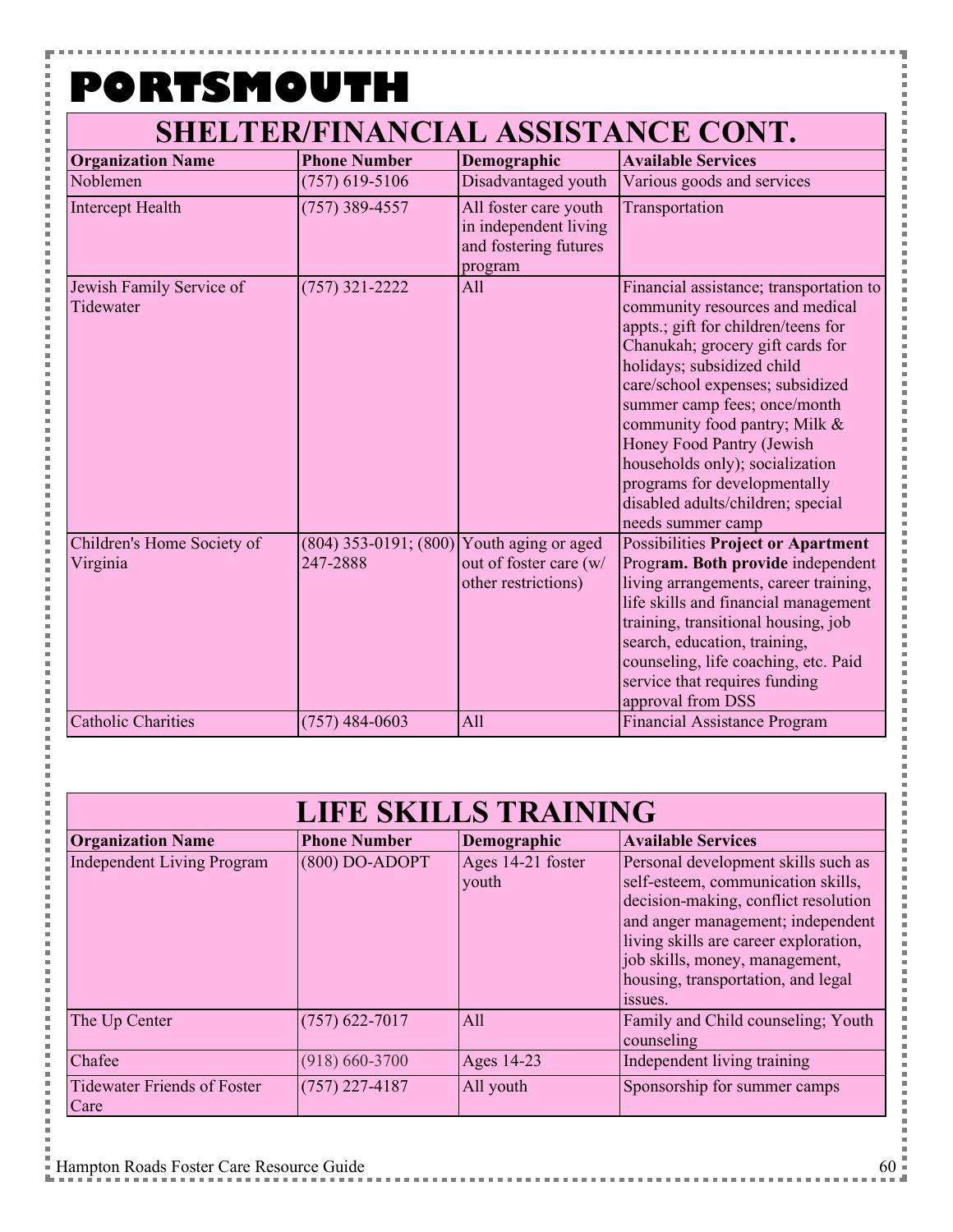۵

#### **LIFE SKILLS TRAINING CONT.**

| <b>Organization Name</b>                       | <b>Phone Number</b>                           | Demographic                                                                        | <b>Available Services</b>                                                                                                                                                                                                                                                                                                     |
|------------------------------------------------|-----------------------------------------------|------------------------------------------------------------------------------------|-------------------------------------------------------------------------------------------------------------------------------------------------------------------------------------------------------------------------------------------------------------------------------------------------------------------------------|
| Youth Career Center of<br><b>Hampton Roads</b> | $(757)$ 233-8686                              | Ages 14-24                                                                         | Workplace readiness and academic<br>skills related to career goals                                                                                                                                                                                                                                                            |
| <b>Skills Builders</b>                         | $(757)$ 233-2896                              | Ages 16-21                                                                         | Safety skills; social skills; housing<br>support; financial management; food<br>management; job search skills                                                                                                                                                                                                                 |
| <b>Great Expectations</b>                      | $(804) 819 - 4690$                            | Ages 13-24 or 17-24<br>(depending on<br>college)                                   | Daily Living Skills (Job Hunting,<br>Financial Planning & Budgeting, etc.                                                                                                                                                                                                                                                     |
| Hope U (Hope U Academy)                        | $(757)$ 227-5444                              | Ages 14-21 foster<br>care youth referred by<br><b>DSS</b>                          | Independent living; financial<br>management; utilities                                                                                                                                                                                                                                                                        |
| Inner Circle                                   | $(757) 644 - 3989$                            | All                                                                                | Independent living training such as<br>interviewing, budgets, laundry,<br>checking accounts, etc.                                                                                                                                                                                                                             |
| Intercept Health                               | $(757)$ 389-4557                              | All foster care youth<br>in independent living<br>and fostering futures<br>program | Healthcare education;<br>communication skills; self-care and<br>relationship development;<br>independent living training; financial<br>Management; transitional housing;<br>job search                                                                                                                                        |
| Together We Can Foundation                     | $(757)$ 351-3737                              | Ages 16-24                                                                         | Job skills, communication skills, life<br>planning, portfolio workshops;<br>Transitions Initiative; Independent<br>Living Training; Smart Transitions<br>guidebooks; Equine Program;<br><b>Housing Support</b>                                                                                                                |
| <b>New Vision Youth Services</b>               | $(757)$ 620-5340                              | Ages 13-21<br>(depending upon<br>program)                                          | Daily living skills; health/nutrition<br>education; CASEY life skills<br>development; driver education                                                                                                                                                                                                                        |
| Food Bank of Southeastern VA                   | $(757) 787 - 2557$                            | All                                                                                | Nutrition education; financial<br>literacy; cooking demonstrations;<br>summer kid's nutrition program                                                                                                                                                                                                                         |
| Shell                                          | $(757)$ 382-8182                              | Ages 13-17                                                                         | Empowerment 101, drug and alcohol<br>abuse, healthy dating, internet safety                                                                                                                                                                                                                                                   |
| Family Center of Hope                          | $(804)$ 684-2555; (757) Ages 0-21<br>244-2828 |                                                                                    | Safety skills; independent living<br>training; driver's education                                                                                                                                                                                                                                                             |
| Foster U (ODU Student Org.)                    | $(804)$ 278-7019                              | Ages 14-24                                                                         | Workshops on various topics                                                                                                                                                                                                                                                                                                   |
| Children's Home Society of<br>Virginia         | $(804)$ 353-0191; $(800)$<br>247-2888         | Youth aging or aged<br>out of foster care (w/<br>other restrictions)               | Possibilities Project or Apartment<br>Program. Both provide independent<br>living arrangements, career training,<br>life skills and financial management<br>training, transitional housing, job<br>search, education, training,<br>counseling, life coaching, etc. Paid<br>service that requires funding<br>approval from DSS |

j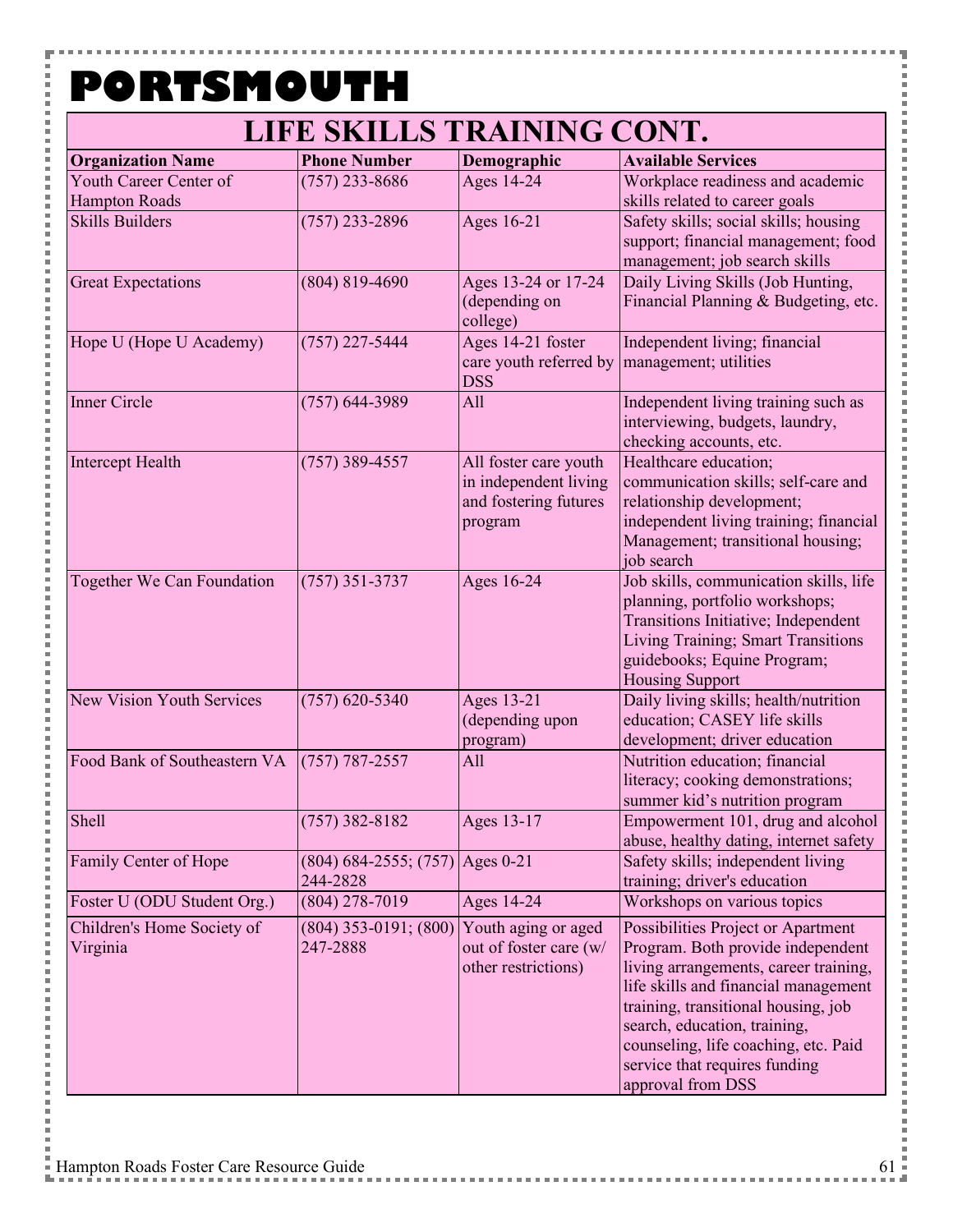Y

 $\frac{1}{2}$ 

j. i Ė i Ė

l Ė l p 

i Ė  $\overline{a}$ i j. 

i

i Ė  $\overline{a}$ i j. 

i

i Ė  $\overline{a}$ i j. 

i j. i j. l Ė i

| <b>COUNSELING</b>                        |                     |                                                                                                  |                                                                                                                                                                                                                    |  |
|------------------------------------------|---------------------|--------------------------------------------------------------------------------------------------|--------------------------------------------------------------------------------------------------------------------------------------------------------------------------------------------------------------------|--|
| <b>Organization Name</b>                 | <b>Phone Number</b> | Demographic                                                                                      | <b>Available Services</b>                                                                                                                                                                                          |  |
| <b>First Home Care Tidewater</b>         | $(757)$ 393-7200    | All                                                                                              | Therapeutic foster care; educational<br>services                                                                                                                                                                   |  |
| The Up Center                            | $(757)$ 622-7017    | All                                                                                              | Family and Child counseling; Youth<br>counseling                                                                                                                                                                   |  |
| <b>Catholic Charities</b>                | $(757)$ 467-7707    | All                                                                                              | Financial & housing counseling;<br>mental health counseling                                                                                                                                                        |  |
| <b>LGBT Life Center</b>                  | $(757) 640 - 0929$  | LGBTQ and those<br>affected by HIV                                                               | Counseling on a sliding scale;<br>support groups                                                                                                                                                                   |  |
| National Suicide Prevention<br>Lifeline  | $(800)$ 273-8255    | All                                                                                              | 24/7, free and confidential support<br>for people in distress, prevention<br>and crisis resources                                                                                                                  |  |
| <b>Tidewater Youth Services</b><br>Comm. | $(757)$ 382-9382    | All youth                                                                                        | Substance abuse assessments and<br>programs; aggression replacement,<br>home-based individual and family<br>counseling                                                                                             |  |
| <b>Tidewater Pastoral Counseling</b>     | $(757)$ 623-2700    | All                                                                                              | Licensed professional counseling,<br>marriage and family therapists,<br>licensed clinical social workers                                                                                                           |  |
| <b>Regent Psychological Services</b>     | $(757)$ 352-4488    | All                                                                                              | Individual, couples, and family<br>therapy, psychological evaluations,<br>career assessment and counseling,<br>consultations for stress, anger, and<br>time management and identity<br>concerns, and group therapy |  |
| Virginia Beach Justice<br>Initiative     | $(877)$ 227-2321    | <b>Adult Victims of</b><br>Human Trafficking                                                     | Crisis Management (lead through<br>the stages of Slavery to Freedom);<br>connect to a licensed social worker<br>and other therapeutic resources.                                                                   |  |
| <b>Rescue Church</b>                     | $(757)$ 487-2633    | All                                                                                              | Addictions & substance abuse group<br>meeting style counseling                                                                                                                                                     |  |
| <b>YWCA</b>                              | $(757)$ 625-4248    | All individuals<br>escaping interpersonal<br>violence, stalking,<br>and/or human<br>trafficking. | Short-term and long-term adult and<br>children's counseling. Children's<br>counseling is free; first 10 adult<br>sessions are free, \$30 thereafter.                                                               |  |
| <b>Salvation Army</b>                    | $(757) 543 - 8100$  | All                                                                                              | Addictions & Substance Abuse<br>Counseling                                                                                                                                                                         |  |
| <b>Edmarc Hospice for Children</b>       | $(757)$ 967-9251    | Youth facing life-<br>threatening illness                                                        | Counseling; individual support;<br>group support for patients, parents,<br>and siblings                                                                                                                            |  |
| Jewish Family Service of<br>Tidewater    | $(757)$ 321-2222    | All                                                                                              | Counseling & support services such<br>as individuals/couples/family; grief<br>support; play therapy for<br>children/teens; special needs<br>assistance                                                             |  |
| Crisis Pregnancy Center of<br>Tidewater  | $(757)$ 410-9703    | Women and families<br>involved in crisis-<br>related pregnancies                                 | Medical clinics, options counseling,<br>parenting classes                                                                                                                                                          |  |

ŧ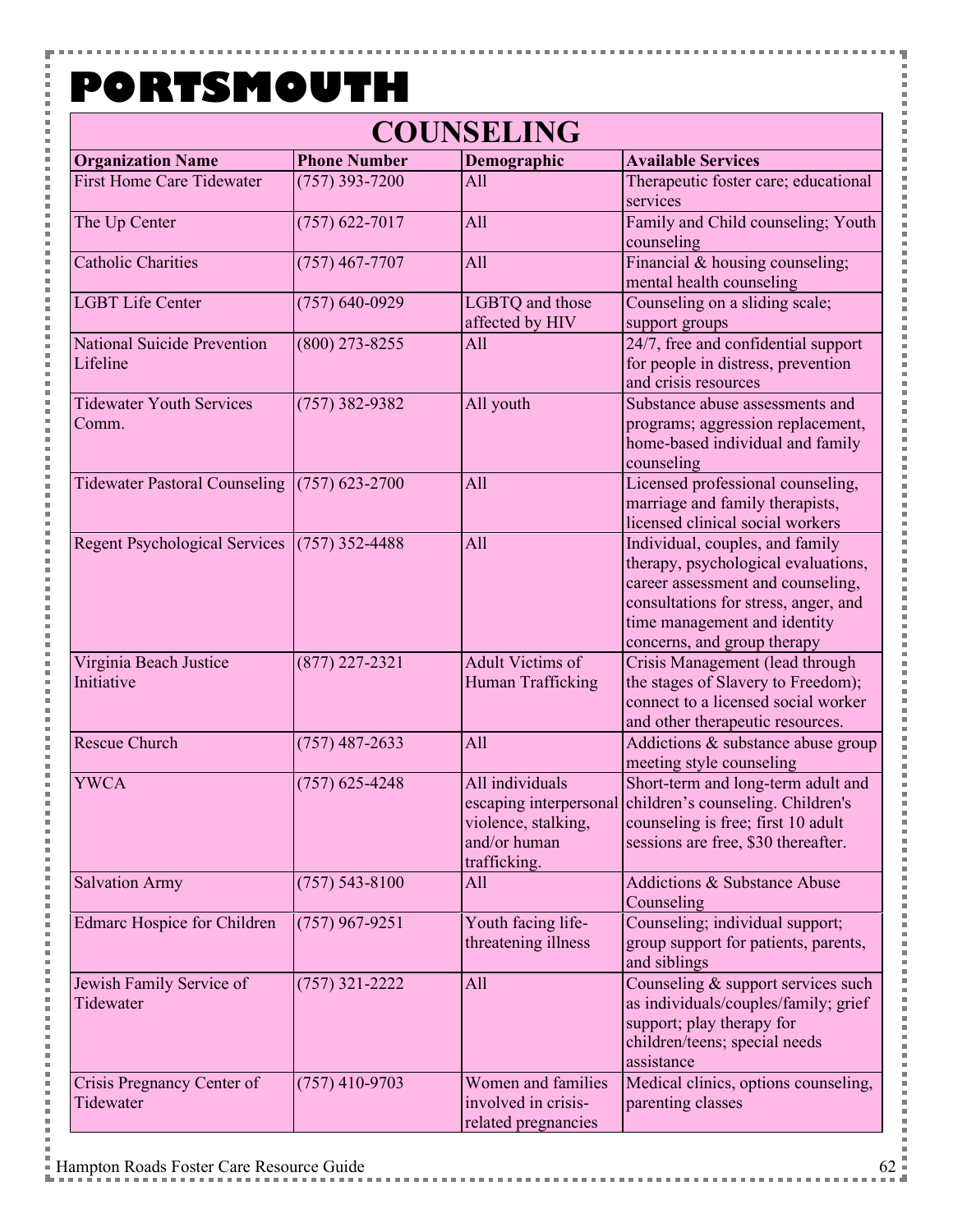۲

こうしょう こうしょう

Ė

### **COUNSELING CONT.**

| <b>Organization Name</b>  | <b>Phone Number</b> | Demographic          | <b>Available Services</b>                 |
|---------------------------|---------------------|----------------------|-------------------------------------------|
| STOP Inc. (Health and     | $(757) 858 - 1360$  | Indigent Individuals | Substance abuse training and              |
| Wellness Initiative)      |                     |                      | prevention                                |
| <b>Children First</b>     | $(757)$ 609-2795    | Ages 18 to 21 w/     | <b>ABA Therapy (Applied Behavior</b>      |
|                           |                     | Autism               | Analysis)                                 |
| <b>CHKD</b>               | $(757)$ 668-7000    | All youth            | Psychiatrists, Psychologists,             |
|                           |                     |                      | Counseling and therapy services           |
| National Counseling Group | $(757)$ 847-9386    | All                  | Behavioral health counseling such as      |
|                           |                     |                      | family, parent, crisis intervention, life |
|                           |                     |                      | skills, out-patient substance abuse, etc. |

| <b>ACADEMICS/EDUCATION</b>       |                     |                                                                                    |                                                                                                                                                              |  |
|----------------------------------|---------------------|------------------------------------------------------------------------------------|--------------------------------------------------------------------------------------------------------------------------------------------------------------|--|
| <b>Organization Name</b>         | <b>Phone Number</b> | Demographic                                                                        | <b>Available Services</b>                                                                                                                                    |  |
| <b>First Home Care Tidewater</b> | $(757)$ 393-7200    | All                                                                                | Create individualized plan based on<br>Casey Life Skills                                                                                                     |  |
| <b>Tidewater Friends</b>         | $(757)$ 227-4187    | All foster care youth                                                              | Provide tutoring services for foster<br>youth                                                                                                                |  |
| $4-H$                            | $(757)$ 393-5197    | <b>Ages 5-18</b>                                                                   | Community Service opportunities;<br>Arts programs                                                                                                            |  |
| Foster My Future (VDSS)          | $(804)$ 726-7905    | Foster youth                                                                       | Education and/or job training<br>assistance                                                                                                                  |  |
| <b>Seton Youth Shelter</b>       | $(757)$ 306-1840    | <b>Ages 4-18</b>                                                                   | Program for children affected by<br>incarceration, teen anger<br>management class                                                                            |  |
| <b>Catholic Charities</b>        | $(757)$ 456-2366    | All                                                                                | Variety of education workshops<br>covering topics from parenting to<br>anger management; \$80 per person<br>for 4 session class                              |  |
| <b>Great Expectations</b>        | $(804) 819 - 4690$  | Ages 13-24 or 17-24<br>(depending on<br>college)                                   | High School completion; college<br>preparation; tutoring; career planning                                                                                    |  |
| <b>Intercept Health</b>          | $(757)$ 389-4557    | All foster care youth<br>in independent living<br>and fostering futures<br>program | Substance abuse education; parenting<br>education; social development                                                                                        |  |
| New Vision Youth Services        | $(757)$ 620-5340    | <b>Ages 13-21</b><br>(depending upon<br>program)                                   | GED preparation; computer skills;<br>interview skills; work ethic training;<br>portfolio development                                                         |  |
| Together We Can Foundation       | $(757)$ 351-3737    | Ages 16-24                                                                         | College preparation; character trait<br>development; personal brand<br>development; interview skills; work<br>ethic; portfolio development; job<br>resources |  |
| Hope U High School               | $(757)$ 227-5444    | Ages 14-26                                                                         | Online; students can earn their High<br>School Diploma                                                                                                       |  |
| Hope U Apprenticeship            | $(757)$ 227-5444    | <b>High School Juniors</b><br>and Seniors                                          | Collaboration with Tidewater CC;<br>dual enrollment; career training                                                                                         |  |

**Contract Contract** 

l I

j ĵ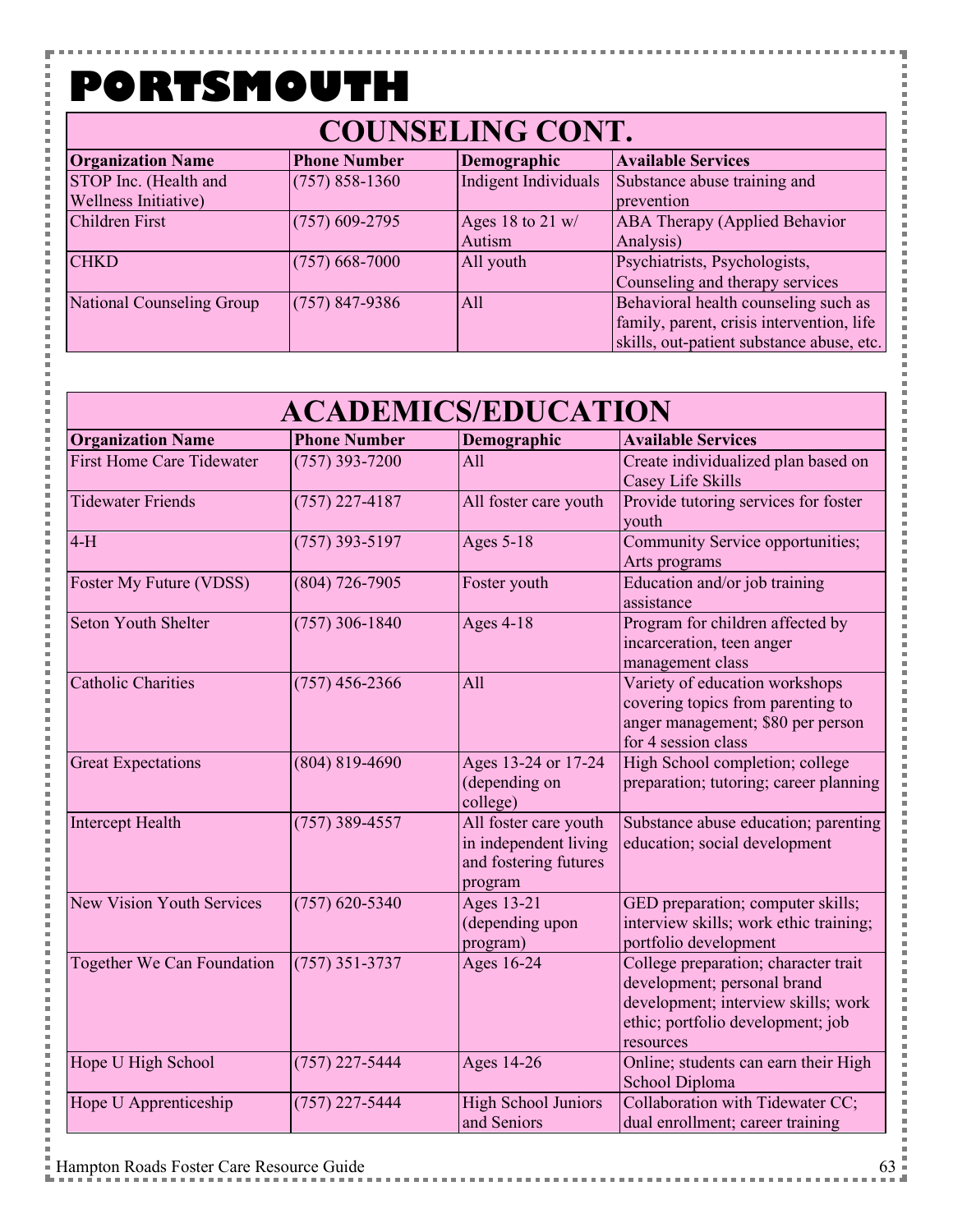Y į

| <b>MENTORSHIP</b>                           |                                       |                                                                                    |                                                                                                                                                                                                                                                                                                                                                                                                                                                                                                                                                                                                                                          |  |
|---------------------------------------------|---------------------------------------|------------------------------------------------------------------------------------|------------------------------------------------------------------------------------------------------------------------------------------------------------------------------------------------------------------------------------------------------------------------------------------------------------------------------------------------------------------------------------------------------------------------------------------------------------------------------------------------------------------------------------------------------------------------------------------------------------------------------------------|--|
| <b>Organization Name</b>                    | <b>Phone Number</b>                   | Demographic                                                                        | <b>Available Services</b>                                                                                                                                                                                                                                                                                                                                                                                                                                                                                                                                                                                                                |  |
| Foster Club                                 | $(804)$ 726-7576                      | Unknown as of                                                                      | Help youth to navigate foster care                                                                                                                                                                                                                                                                                                                                                                                                                                                                                                                                                                                                       |  |
|                                             |                                       | <b>Publication Date</b>                                                            | system, and connect with mentors.                                                                                                                                                                                                                                                                                                                                                                                                                                                                                                                                                                                                        |  |
| The Up Center                               | $(757)$ 622-7017                      | All                                                                                | Mentoring for kids up to 21 years old                                                                                                                                                                                                                                                                                                                                                                                                                                                                                                                                                                                                    |  |
| Children's Home Society of<br>Virginia      | $(804)$ 353-0191; $(800)$<br>247-2888 | Youth aging or aged<br>out of foster care (w/<br>other restrictions)               | <b>Possibilities Project or Apartment</b><br>Program. Both provide independent<br>living arrangements, career training,<br>life skills and financial management<br>training, transitional housing, job<br>search, education, training,<br>counseling, life coaching, etc. Paid<br>service that requires funding<br>approval from DSS                                                                                                                                                                                                                                                                                                     |  |
| Food Bank of Southeastern VA (757) 787-2557 |                                       | All                                                                                | Peer nutrition mentoring                                                                                                                                                                                                                                                                                                                                                                                                                                                                                                                                                                                                                 |  |
| <b>Great Expectations</b>                   | $(804) 819 - 4690$                    | Ages 13-24 or 17-24<br>(depending on<br>college)                                   | Connect with mentors/student<br>mentors; personalized counseling                                                                                                                                                                                                                                                                                                                                                                                                                                                                                                                                                                         |  |
| <b>Independent Living Program</b>           | $(800)$ DO-ADOPT                      | Ages 14-21 foster<br>youth                                                         | Assistance in completing high<br>school, general education degree and<br>higher education, including<br>assistance for tuition, admission fees,<br>supplies, equipment, tutoring, etc.;<br>job training/readiness, job search and<br>placement and other related services<br>to prepare youth to become self-<br>supporting, or that increases<br>performance/functional competency;<br>daily living skills/aide; individual<br>and group counseling; training,<br>meetings, conferences, retreats,<br>workshops, relating to building<br>competencies that strengthen<br>individual skills and foster successful<br>independent living. |  |
| The Family Center of Hope                   | $(804) 684 - 2555$                    | All youth in the<br>program                                                        | Mentoring                                                                                                                                                                                                                                                                                                                                                                                                                                                                                                                                                                                                                                |  |
| Together We Can Foundation                  | $(757) 518 - 0770$                    | Ages 16-24                                                                         | <b>Community Development</b>                                                                                                                                                                                                                                                                                                                                                                                                                                                                                                                                                                                                             |  |
| Intercept Health                            | $(757)$ 389-4557                      | All foster care youth<br>in independent living<br>and fostering futures<br>program | <b>Therapeutic Mentoring</b>                                                                                                                                                                                                                                                                                                                                                                                                                                                                                                                                                                                                             |  |
| <b>New Vision Youth Services</b>            | $(757)$ 620-5340                      | <b>Ages 13-21</b><br>(depending upon<br>program)                                   | Short-term/long-term adult<br>mentorship                                                                                                                                                                                                                                                                                                                                                                                                                                                                                                                                                                                                 |  |

j.

. . . . . . . . . . . . . .

i<br>I ĵ

l l

**Contract** 

×

医皮肤皮炎 医血管

× l Î, Ì

l I × i<br>I ĵ × l l × l

i<br>I

医皮肤皮炎 医血管

×  $\frac{1}{2}$ İ × l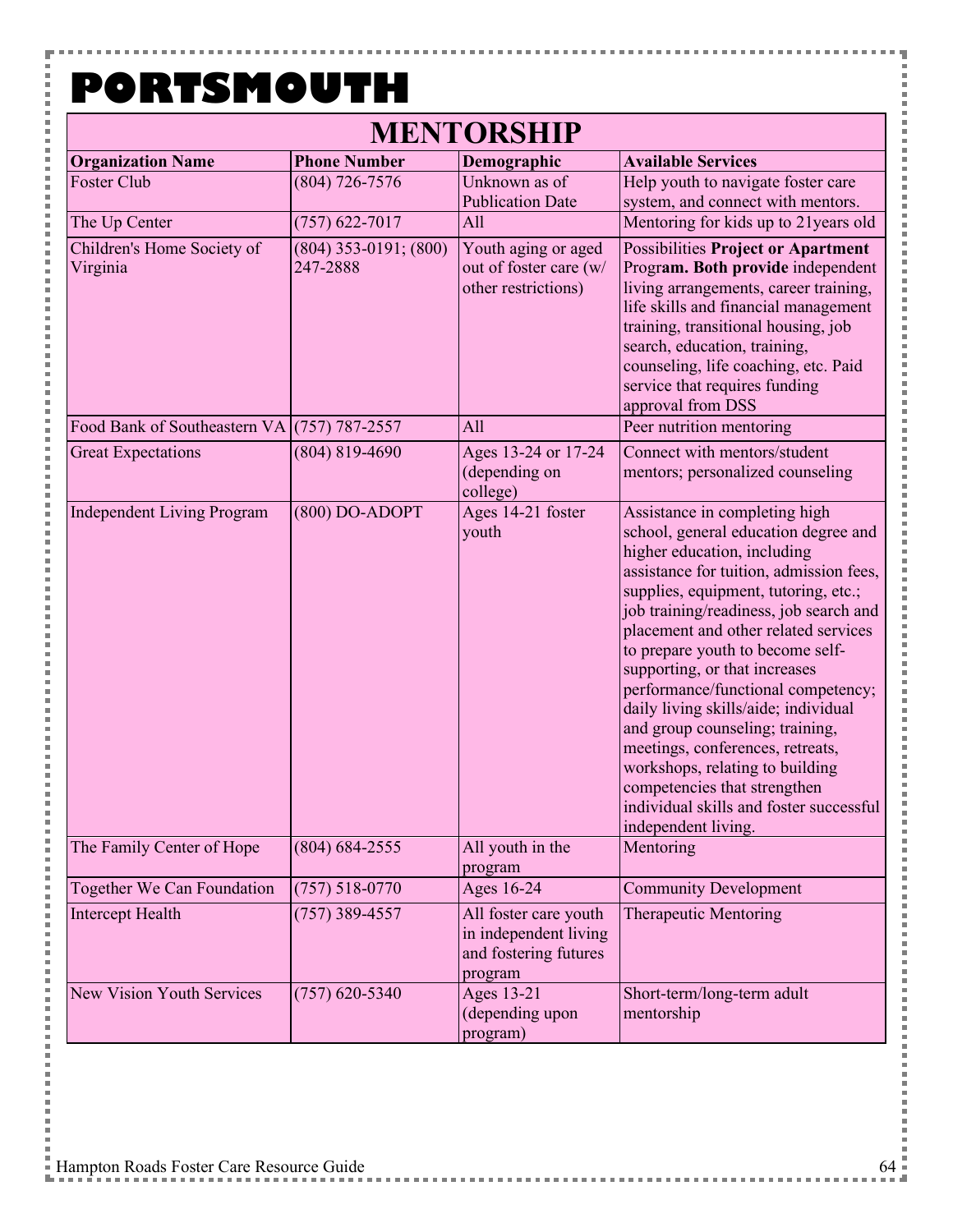F

 $\frac{1}{2}$ 

 $\frac{1}{2}$  and  $\frac{1}{2}$  and  $\frac{1}{2}$  and  $\frac{1}{2}$  and  $\frac{1}{2}$ 

一 一 一 i j.

 $\frac{1}{2}$  and  $\frac{1}{2}$  and  $\frac{1}{2}$  and  $\frac{1}{2}$  and  $\frac{1}{2}$ 

,,,,,,,,,,,,,,,,

 $\frac{1}{2}$  and  $\frac{1}{2}$  and  $\frac{1}{2}$  and  $\frac{1}{2}$ 

 $\frac{1}{2}$  and  $\frac{1}{2}$  and  $\frac{1}{2}$  and  $\frac{1}{2}$  and  $\frac{1}{2}$ 

,,,,,,,,,,,,,,,,

----------------

Ė

 $\frac{1}{2}$ 

| <b>LEGAL</b>                                      |                                       |                                                                                    |                                                                                                                                                                                                                                                                                                                                                                                                                                                                               |  |
|---------------------------------------------------|---------------------------------------|------------------------------------------------------------------------------------|-------------------------------------------------------------------------------------------------------------------------------------------------------------------------------------------------------------------------------------------------------------------------------------------------------------------------------------------------------------------------------------------------------------------------------------------------------------------------------|--|
| <b>Organization Name</b>                          | <b>Phone Number</b>                   | Demographic                                                                        | <b>Available Services</b>                                                                                                                                                                                                                                                                                                                                                                                                                                                     |  |
| <b>City Attorney's Office</b>                     | $(757)$ 727-6127                      | N/A                                                                                | Oversight of the Department of<br>Human Services/Social Services                                                                                                                                                                                                                                                                                                                                                                                                              |  |
| <b>New Vision Youth Services</b>                  | $(757)$ 620-5340                      | Ages 13-21<br>depending upon the<br>program                                        | Assistance accessing government<br>benefits                                                                                                                                                                                                                                                                                                                                                                                                                                   |  |
| Food Bank of Southeastern VA (757) 787-2557       |                                       | Any individual                                                                     | Assistance with accessing<br>government benefits                                                                                                                                                                                                                                                                                                                                                                                                                              |  |
| Nat'l Human Trafficking<br><b>Resource Center</b> | $(888)$ 373-7888                      | Victims of human<br>trafficking                                                    | 24/7 support and options for human<br>trafficking victims/survivors                                                                                                                                                                                                                                                                                                                                                                                                           |  |
| Virginia Beach Justice<br>Initiative              | $(877)$ 227-2321                      | Victims of human<br>trafficking                                                    | Jail visits and courtroom advocacy<br>for victims of human trafficking                                                                                                                                                                                                                                                                                                                                                                                                        |  |
| <b>YWCA</b>                                       | $(757)$ 625-4248                      | Victims of<br>interpersonal<br>violence, stalking,<br>and/or human<br>trafficking. | Hospital accompaniment/support for<br>victims, victim<br>advocacy/accompaniment to court,<br>legal assistance with protective<br>orders, coordinated crisis response<br>for emergency situations                                                                                                                                                                                                                                                                              |  |
| Legal Aid Society of Eastern<br>VA                | $(757)$ 627-5423                      | Indigent households                                                                | Legal assistance for civil matters<br>such as family/domestic, housing,<br>public benefits, unemployment, etc.                                                                                                                                                                                                                                                                                                                                                                |  |
| <b>Intercept Health</b>                           | $(757)$ 389-4557                      | Foster care youth                                                                  | Sex Offender Relapse Program,<br>relapse prevention and connection<br>with outpatient clinicians, therapeutic<br>foster care, diagnostic program for<br>assessments and observations.<br>Family therapy is also available for<br>youth still in school, family<br>engagement specialist available,<br>therapeutic mentors and aides for<br>children under 18, telehelp<br>(substance abuse, therapy). Potential<br>placement options for independent<br>living or group homes |  |
| <b>Skills Builders</b>                            | $(757)$ 233-2896                      | Ages 16-21                                                                         | Housing and opportunities to move<br>to self-sufficiency                                                                                                                                                                                                                                                                                                                                                                                                                      |  |
| <b>Mediation Center for Hampton</b><br>Roads      | $(757)$ 624-6666                      | <b>Hampton Roads</b><br>residents                                                  | Mediation services, co-parenting<br>classes, visitation and exchange<br>supervision                                                                                                                                                                                                                                                                                                                                                                                           |  |
| <b>Regional Housing Crisis</b><br>Hotline         | $(800)$ 838-8238; $(757)$<br>587-4202 | <b>Hampton Roads</b><br>residents                                                  | Hotline connecting residents in need<br>of shelter, case management, and<br>related services to available services<br>with local providers                                                                                                                                                                                                                                                                                                                                    |  |
| Local Dept. of Social/Human<br>Services           | $(757)$ 727-1800                      | All                                                                                | Medicaid (cell phone and<br>transportation available through<br>Medicaid), TANF, food stamps,<br>housing and utility assistance                                                                                                                                                                                                                                                                                                                                               |  |

ŧ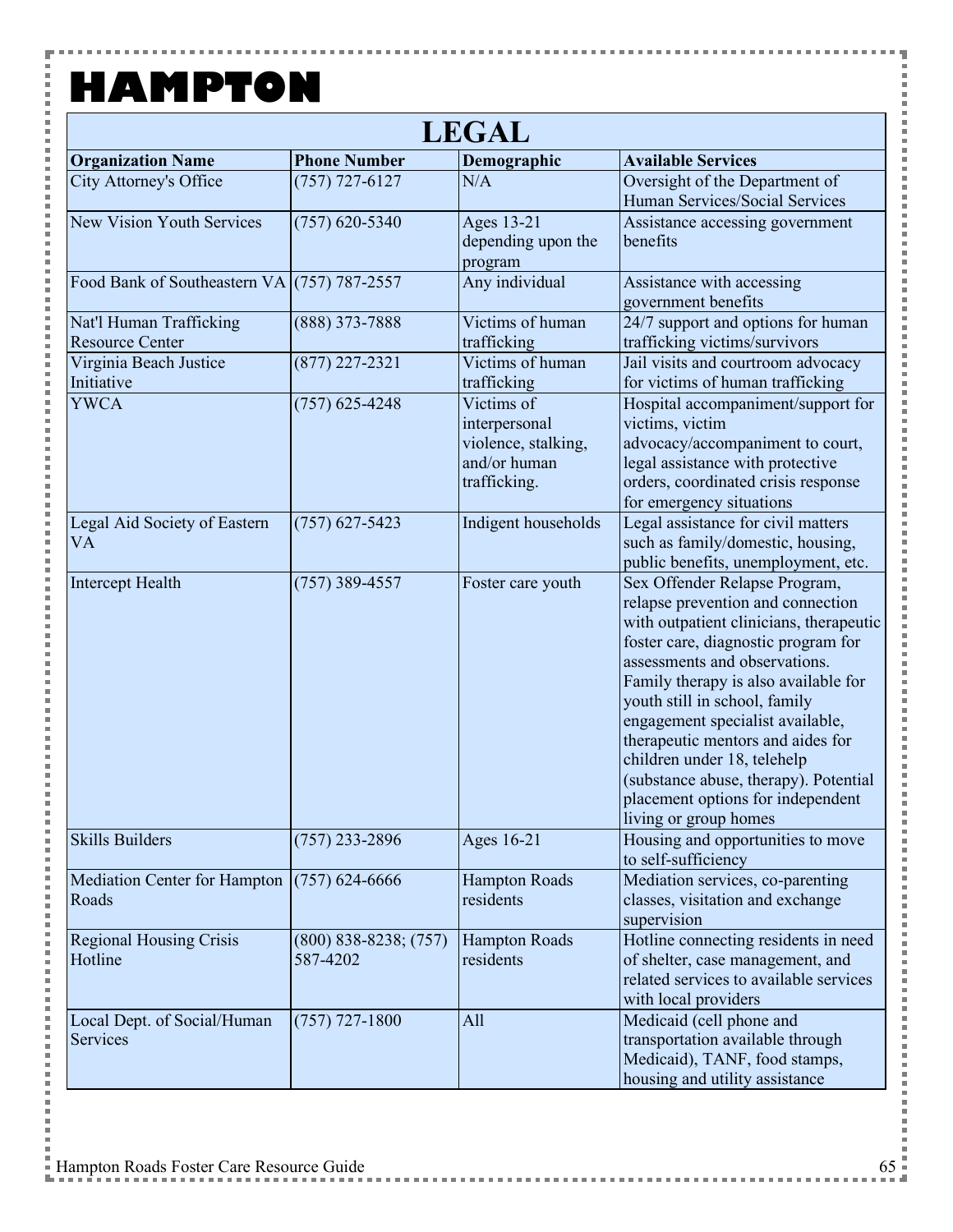F

 $\frac{1}{2}$ 

一 二 一  $\overline{a}$ Ė i

l Ė l j. こうしょう こうしょう

i Ė  $\overline{a}$ i j. 

i

こうしょう こうしょう

i Ė 一 一 一 i j.

i

こうしょう こうしょう

i Ė  $\overline{a}$ i j. 

i

こうしょう こうしょう j. l Ė  $\overline{a}$ 

| <b>HEALTH</b>                          |                                     |                                                                                    |                                                                                                                                                                                                                                                                                                                                                                                                      |  |
|----------------------------------------|-------------------------------------|------------------------------------------------------------------------------------|------------------------------------------------------------------------------------------------------------------------------------------------------------------------------------------------------------------------------------------------------------------------------------------------------------------------------------------------------------------------------------------------------|--|
| <b>Organization Name</b>               | <b>Phone Number</b>                 | Demographic                                                                        | <b>Available Services</b>                                                                                                                                                                                                                                                                                                                                                                            |  |
| Medicaid and/or FAMIS                  | $(855) 842 - 8282$                  | All                                                                                | Medical services, cell phone,<br>transportation                                                                                                                                                                                                                                                                                                                                                      |  |
| Jewish Family Service of<br>Tidewater  | $(757)$ 321-2222                    | All                                                                                | Temporary in-home assistance<br>(nursing/daily activities) for<br>homebound individuals                                                                                                                                                                                                                                                                                                              |  |
| Southeastern Virginia Health<br>System | $(757) 591 - 0643$                  | All (uninsured and<br>insured)                                                     | Medical care - primary care services<br>and referrals if needed; dentistry -<br>minor extractions, cleanings, fillings,<br>medications, etc. All services on<br>sliding scale for uninsured                                                                                                                                                                                                          |  |
| <b>SSDI</b>                            | $(800)$ 772-1213                    | Disabled individuals                                                               | Financial assistance                                                                                                                                                                                                                                                                                                                                                                                 |  |
| Family Center of Hope                  | $(804)$ 684-2555; (757)<br>244-2828 | Ages $0-21$                                                                        | Insurance for Health and Auto                                                                                                                                                                                                                                                                                                                                                                        |  |
| Norfolk Family Justice Center          | $(757)$ 330-0376                    | Victims of<br>interpersonal<br>violence, stalking,<br>and/or human<br>trafficking. | Partner of YWCA that co-locates<br>LEOs, prosecutors, victim-witness<br>advocates, social service specialists,<br>a Sexual Assault Nurse<br>Examiner(SANE) clinic where<br>Physical Evidence Recovery Kits<br>(PERKs) can be completed, and<br>victim services including a crisis<br>hotline and intervention, victim<br>advocacy, counseling, support<br>groups, wellness classes, and<br>childcare |  |

| <b>SHELTER/FINANCIAL ASSISTANCE</b> |                                                 |                                                                                         |                                                                                                                         |
|-------------------------------------|-------------------------------------------------|-----------------------------------------------------------------------------------------|-------------------------------------------------------------------------------------------------------------------------|
| <b>Organization Name</b>            | <b>Phone Number</b>                             | Demographic                                                                             | <b>Available Services</b>                                                                                               |
| <b>SNAP</b>                         | $(757)$ 201-6287                                | Indigent households                                                                     | Food assistance/EBT cards; meal<br>delivery for disabled recipients                                                     |
| Seton Youth Shelters                | $(757)$ 498-4673<br>(Boys); 306-1840<br>(Girls) | Ages 9-17 youth with<br>minor behavioral<br><i>ssues</i>                                | Emergency shelter - typically for 21-<br>days but up to 90 under some<br>circumstances                                  |
| Genieve Shelter                     | $(757)$ 925-4365                                | Victims of domestic<br>violence, sexual<br>assault, stalking, and<br>human trafficking. | Assess personal needs and assist with<br>finding legal advice, counseling,<br>housing, employment, and medical<br>help. |
| <b>Health Keepers Transport</b>     | $(877) 892 - 3988$                              |                                                                                         | Transportation Assistance with 5-day<br>notice                                                                          |
| <b>CASA</b>                         |                                                 | High Schoolers in<br>CASA program                                                       | Educational scholarship (Akerman<br>Scholarship)                                                                        |
| <b>Health Keepers Transport</b>     | $(877) 892 - 3988$                              | <b>Medicaid Members</b>                                                                 | Transportation Assistance with 5-day<br>notice                                                                          |

ţ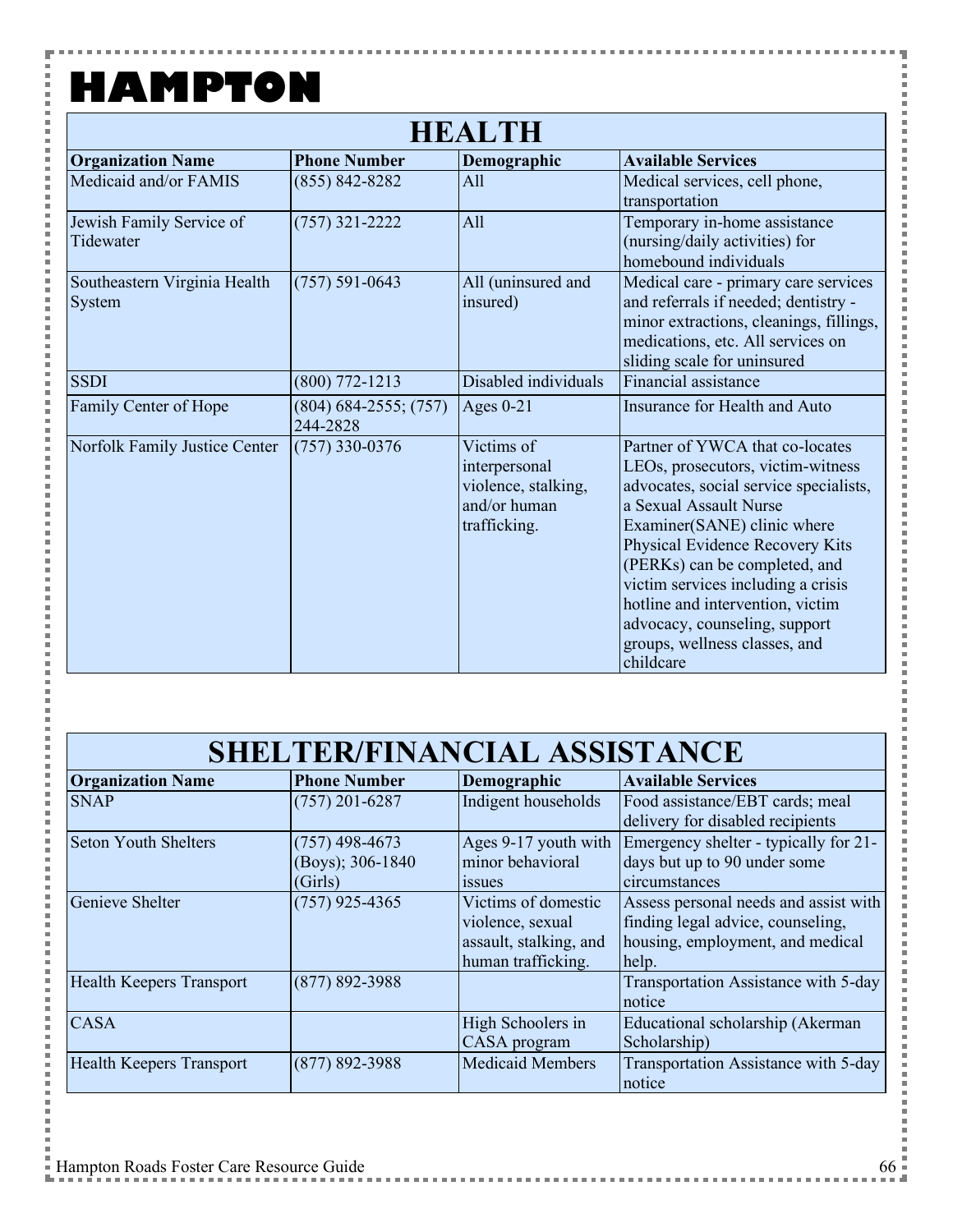۳

i i i i i

| <b>Organization Name</b>                   | <b>Phone Number</b> | Demographic                                      | <b>Available Services</b>                                                                                                                                                                                                                                                                                                                                                                                                                          |
|--------------------------------------------|---------------------|--------------------------------------------------|----------------------------------------------------------------------------------------------------------------------------------------------------------------------------------------------------------------------------------------------------------------------------------------------------------------------------------------------------------------------------------------------------------------------------------------------------|
| Foodbank of Southeastern VA                | $(757) 787 - 2557$  | All                                              | Food pantry; mobile food pantry;<br>USDA Foodbank distribution; after<br>school low-income neighborhood<br>programs (for ages 5-18); Backpack<br>program (free/reduced price<br>lunches/backpacks of food to take<br>home on weekends); community<br>gardens                                                                                                                                                                                       |
| Foster My Future (VDSS)                    | $(804)$ 726-7905    | Foster youth                                     | Financial assistance for training<br>expenses for college and post-<br>secondary vocational training<br>programs; Housing Expenses                                                                                                                                                                                                                                                                                                                 |
| <b>Samaritan House</b>                     | $(757) 631 - 0710$  | victims of violence<br>and homeless              | housing; transportation; child care                                                                                                                                                                                                                                                                                                                                                                                                                |
| <b>Salvation Army</b>                      | $(757) 543 - 8100$  | All                                              | Shelter for the homeless; housing<br>assistance programs; emergency<br>financial assistance for rent or<br>utilities                                                                                                                                                                                                                                                                                                                               |
| <b>Great Expectations</b>                  | $(804) 819 - 4690$  | Ages 13-24 or 17-24<br>(depending on<br>college) | <b>Transportation</b> ; Virginia Tuition<br><b>Grant for Foster Youth</b>                                                                                                                                                                                                                                                                                                                                                                          |
| STOP Inc. (Housing<br>Counseling)          | $(757) 858 - 1360$  | Indigent individuals                             | Counseling for first time home<br>buyers, homeownership education,<br>assistance in locating affordable<br>housing.                                                                                                                                                                                                                                                                                                                                |
| <b>United Methodist Foster</b><br>Services | $(757)$ 490-9791    | Ages 11-18                                       | 33-acre residential treatment center<br>in Richmond                                                                                                                                                                                                                                                                                                                                                                                                |
| Hope U (Hope U Assist)                     | $(757)$ 227-5444    | Ages 14-21                                       | Financial assistance with housing,<br>transportation, food, utilities, tuition,<br>books or other support                                                                                                                                                                                                                                                                                                                                          |
| Jewish Family Service of<br>Tidewater      | $(757)$ 321-2222    | All                                              | Financial assistance; transportation to<br>community resources and medical<br>appts.; gift for children/teens for<br>Chanukah; grocery gift cards for<br>holidays; subsidized child<br>care/school expenses; subsidized<br>summer camp fees; once/month<br>community food pantry; Milk &<br>Honey Food Pantry (Jewish<br>households only); socialization<br>programs for developmentally<br>disabled adults/children; special<br>needs summer camp |
| Together We Can Foundation                 | $(757)$ 351-3737    | Ages 16-24                                       | Connection Fund helps w/ materials<br>for college/advanced skills training<br>or related expense such as rent                                                                                                                                                                                                                                                                                                                                      |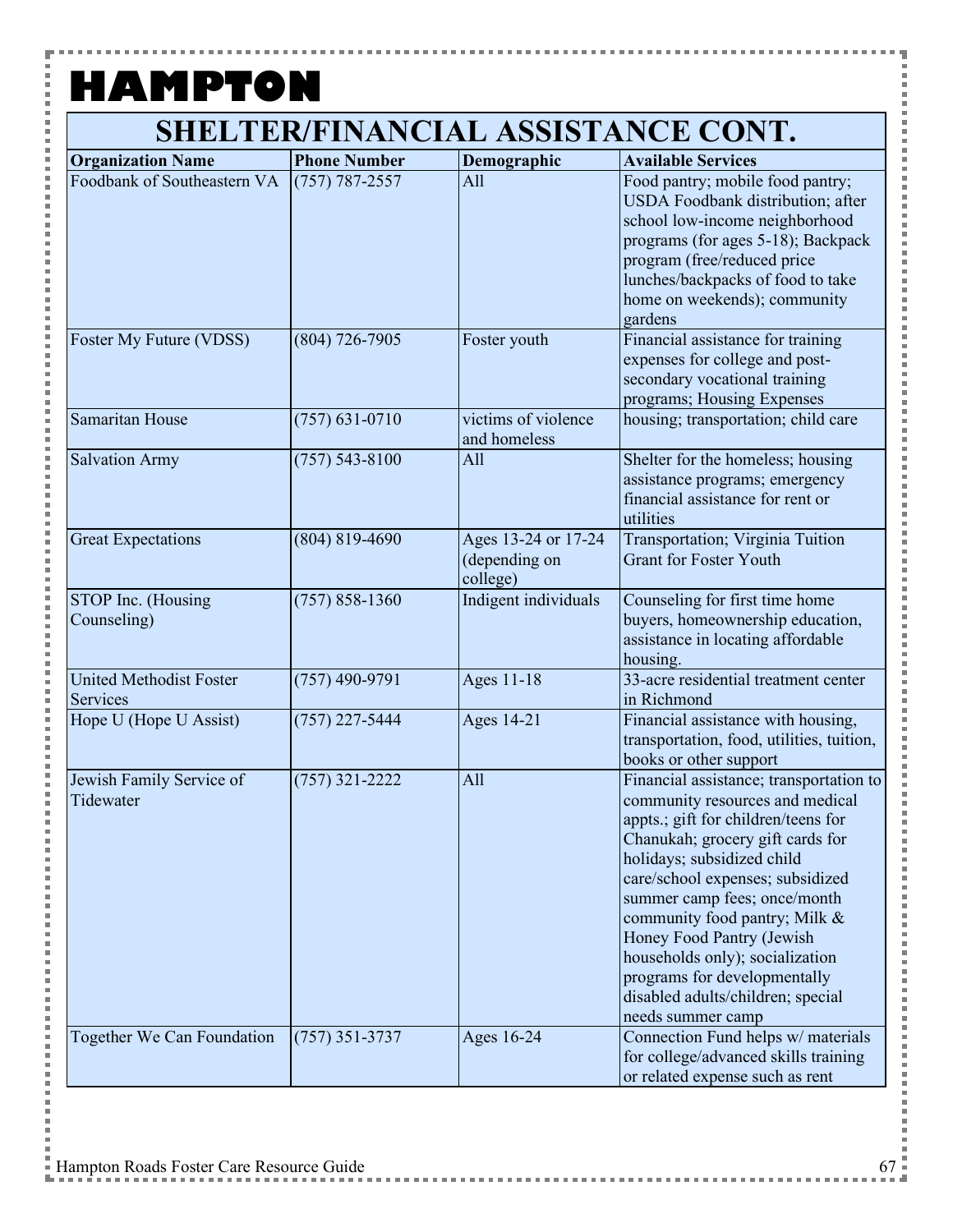н

i<br>I

### **SHELTER/FINANCIAL ASSISTANCE CONT.**

| <b>Organization Name</b>         | <b>Phone Number</b> | Demographic                                                                                         | <b>Available Services</b>                                                                                                                                                                                                                                                                                                                                                                  |
|----------------------------------|---------------------|-----------------------------------------------------------------------------------------------------|--------------------------------------------------------------------------------------------------------------------------------------------------------------------------------------------------------------------------------------------------------------------------------------------------------------------------------------------------------------------------------------------|
| <b>YWCA</b>                      | $(757)$ 625-4248    | All individuals<br>escaping<br>interpersonal<br>violence, stalking,<br>and/or human<br>trafficking. | 30-day emergency shelter and<br>assigned case worker to assist<br>with stable housing and<br>employment; hospital and court<br>accompaniment/support for<br>victims; legal assistance with<br>protective orders; coordinated<br>crisis response for emergency<br>situations; before and after school<br>childcare and summer programs.<br>Childcare program cost is on a<br>sliding scale. |
| <b>New Vision Youth Services</b> | $(757)$ 620-5340    | Ages 13-21<br>depending upon<br>program                                                             | Goods for couch-surfing youth;<br>Computer (Uplift Program 13-18)<br>yo); Scholarship/educational<br>funding connections; transitional<br>housing $(18-21 \text{ y/o})$                                                                                                                                                                                                                    |
| Noblemen                         | $(757)$ 619-5106    | Disadvantaged<br>youth                                                                              | Various goods and services                                                                                                                                                                                                                                                                                                                                                                 |
| Intercept Health                 | (757) 389-4557      | All foster care youth Transportation<br>in independent<br>living and fostering<br>futures program   |                                                                                                                                                                                                                                                                                                                                                                                            |
| <b>Catholic Charities</b>        | $(757)$ 484-0603    | All                                                                                                 | <b>Financial Assistance Program</b>                                                                                                                                                                                                                                                                                                                                                        |

| <b>LIFE SKILLS TRAINING</b>                    |                     |                                                    |                                                                                                                  |
|------------------------------------------------|---------------------|----------------------------------------------------|------------------------------------------------------------------------------------------------------------------|
| <b>Organization Name</b>                       | <b>Phone Number</b> | Demographic                                        | <b>Available Services</b>                                                                                        |
| Youth Career Center of<br><b>Hampton Roads</b> | $(757)$ 233-8686    | Ages 14-24                                         | Workplace readiness and<br>academic skills related to career<br>goals                                            |
| <b>Skills Builders</b>                         | $(757)$ 233-2896    | Ages 16-21                                         | Safety skills; social skills; housing<br>support; financial management;<br>food management; job search<br>skills |
| <b>Great Expectations</b>                      | $(804) 819 - 4690$  | Ages 13-24 or 17-<br>24 (depending on<br>college)  | Daily Living Skills (Job Hunting,<br>Financial Planning & Budgeting,<br>etc.                                     |
| Hope U (Hope U Academy)                        | $(757)$ 227-5444    | Ages 14-21 foster<br>care youth referred<br>by DSS | Independent living; financial<br>management; utilities                                                           |
| <b>Inner Circle</b>                            | (757) 644-3989      | All                                                | Independent living training such<br>as interviewing, budgets, laundry,<br>checking accounts, etc.                |

Ē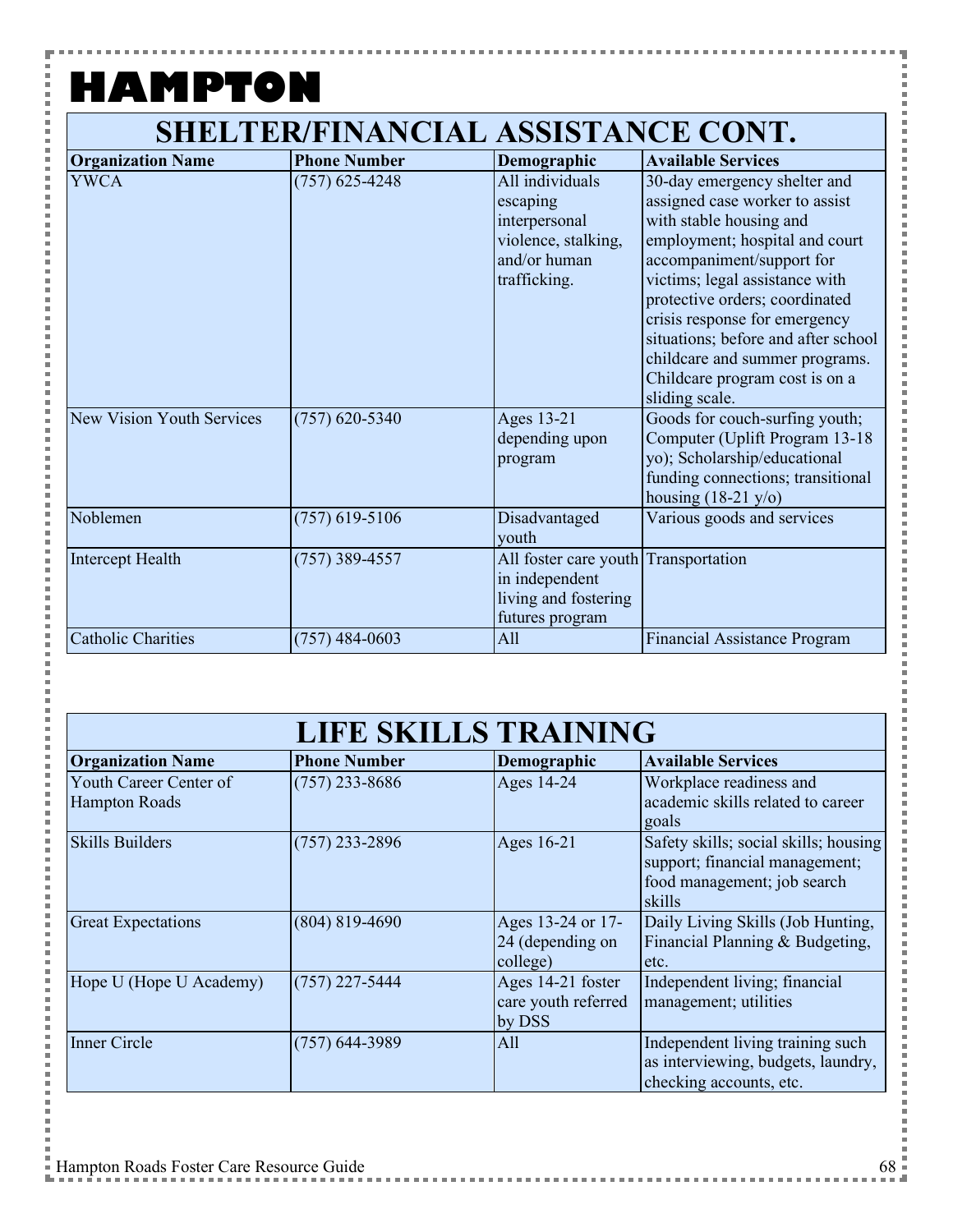۲

 $\frac{1}{2}$ 

#### **LIFE SKILLS TRAINING CONT.**

| <b>Organization Name</b>                    | <b>Phone Number</b>             | Demographic                   | <b>Available Services</b>                                              |
|---------------------------------------------|---------------------------------|-------------------------------|------------------------------------------------------------------------|
| <b>Intercept Health</b>                     | $(757)$ 389-4557                | All foster care               | Healthcare education;                                                  |
|                                             |                                 | youth in                      | communication skills; self-care                                        |
|                                             |                                 | independent living            | and relationship development;                                          |
|                                             |                                 | and fostering                 | independent living training;                                           |
|                                             |                                 | futures program               | financial Management;                                                  |
|                                             |                                 |                               | transitional housing; job search                                       |
| Together We Can Foundation                  | $(757)$ 351-3737                | Ages 16-24                    | Job skills, communication skills,                                      |
|                                             |                                 |                               | life planning, portfolio                                               |
|                                             |                                 |                               | workshops; Transitions Initiative;                                     |
|                                             |                                 |                               | Independent Living Training;                                           |
|                                             |                                 |                               | Smart Transitions guidebooks;                                          |
|                                             |                                 |                               | Equine Program; Housing Support                                        |
| <b>New Vision Youth Services</b>            | $(757)$ 620-5340                | Ages 13-21                    | Daily living skills; health/nutrition                                  |
|                                             |                                 | (depending upon               | education; CASEY life skills                                           |
|                                             |                                 | program)                      | development; driver education                                          |
| Food Bank of Southeastern VA (757) 787-2557 |                                 | All                           | Nutrition education; financial                                         |
|                                             |                                 |                               | literacy; cooking demonstrations;                                      |
|                                             |                                 |                               | summer kid's nutrition program                                         |
| Shell                                       | $(757)$ 382-8182                | Ages 13-17                    | Empowerment 101, drug and                                              |
|                                             |                                 |                               | alcohol abuse, healthy dating,                                         |
|                                             |                                 |                               | internet safety                                                        |
| Family Center of Hope                       | $(804) 684 - 2555$ ; (757) 244- | Ages $0-21$                   | Safety skills; independent living                                      |
|                                             | 2828                            |                               | training; driver's education                                           |
| Foster U (ODU Student Org.)                 | $(804)$ 278-7019                | Ages 14-24                    | Workshops on various topics                                            |
| Children's Home Society of                  | (804) 353-0191; (800) 247-      | Youth aging or                | Possibilities Project or Apartment                                     |
| Virginia                                    | 2888                            | aged out of foster            | Program. Both provide                                                  |
|                                             |                                 | care (w/ other                | independent living arrangements,                                       |
|                                             |                                 | restrictions)                 | career training, life skills and                                       |
|                                             |                                 |                               | financial management training,                                         |
|                                             |                                 |                               | transitional housing, job search,                                      |
|                                             |                                 |                               | education, training, counseling,                                       |
|                                             |                                 |                               | life coaching, etc. Paid service                                       |
|                                             |                                 |                               | that requires funding approval                                         |
| <b>Inner Circle</b>                         |                                 |                               | from DSS                                                               |
|                                             | $(757)$ 644-3989                | All - complete                | <b>Independent Living Training</b><br>(interviewing, budgets, laundry, |
|                                             |                                 | intake on phone or<br>website | checking accounts, etc.)                                               |
|                                             |                                 |                               |                                                                        |

İ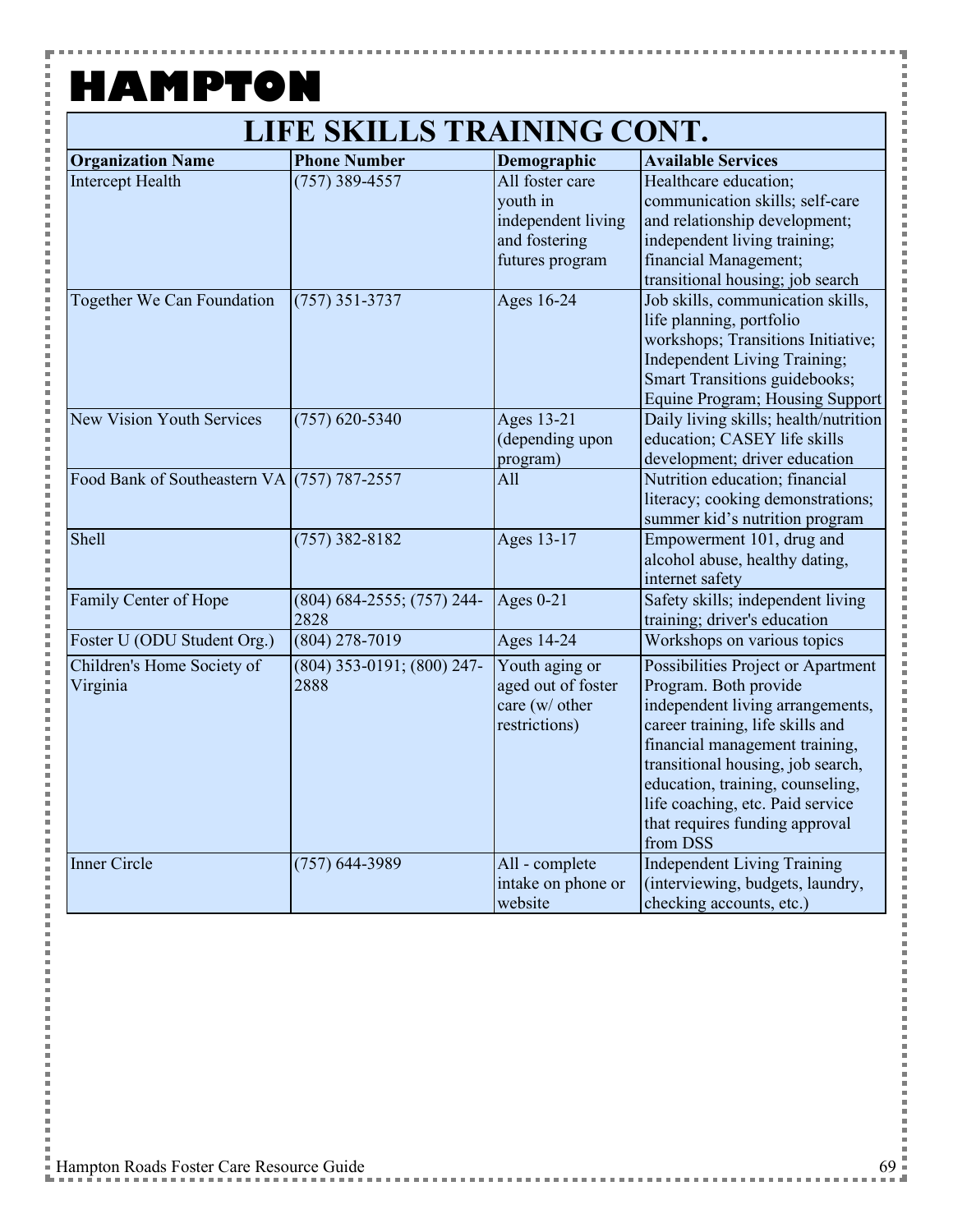F

i<br>I

**Contract** 

 $\frac{1}{2}$ 

j.

Ė

| <b>COUNSELING</b>                            |                     |                                                                                                     |                                                                                                                                                                                                                       |  |
|----------------------------------------------|---------------------|-----------------------------------------------------------------------------------------------------|-----------------------------------------------------------------------------------------------------------------------------------------------------------------------------------------------------------------------|--|
| <b>Organization Name</b>                     | <b>Phone Number</b> | Demographic                                                                                         | <b>Available Services</b>                                                                                                                                                                                             |  |
| Center for Child & Family<br><b>Services</b> | $(757) 838 - 1960$  | All                                                                                                 | Individual, couples, and family<br>therapy; child therapy; trauma<br>services                                                                                                                                         |  |
| <b>Catholic Charities</b>                    | $(757)$ 467-7707    | All                                                                                                 | Financial & housing counseling;<br>mental health counseling                                                                                                                                                           |  |
| <b>LGBT Life Center</b>                      | $(757) 640 - 0929$  | LGBTQ and those<br>affected by HIV                                                                  | Counseling on a sliding scale;<br>support groups                                                                                                                                                                      |  |
| The Up Center                                | $(757)$ 622-7017    | All                                                                                                 | Family and Child counseling;<br>Youth counseling                                                                                                                                                                      |  |
| <b>Tidewater Youth Services</b><br>Comm.     | $(757)$ 382-9382    | All youth                                                                                           | Substance abuse assessments and<br>programs; aggression<br>replacement, home-based<br>individual and family counseling                                                                                                |  |
| <b>Tidewater Pastoral Counseling</b>         | $(757)$ 623-2700    | All                                                                                                 | Licensed professional counseling,<br>marriage and family therapists,<br>licensed clinical social workers                                                                                                              |  |
| <b>Regent Psychological Services</b>         | $(757)$ 352-4488    | All                                                                                                 | Individual, couples, and family<br>therapy, psychological<br>evaluations, career assessment and<br>counseling, consultations for<br>stress, anger, and time<br>management and identity<br>concerns, and group therapy |  |
| <b>Rescue Church</b>                         | $(757)$ 487-2633    | All                                                                                                 | Addictions & substance abuse<br>group meeting style counseling                                                                                                                                                        |  |
| Virginia Beach Justice<br>Initiative         | $(877)$ 227-2321    | Adult Victims of<br>Human Trafficking                                                               | Crisis Management (lead through<br>the stages of Slavery to Freedom);<br>connect to a licensed social<br>worker and other therapeutic<br>resources.                                                                   |  |
| <b>Salvation Army</b>                        | $(757) 543 - 8100$  | All                                                                                                 | Addictions & Substance Abuse<br>Counseling                                                                                                                                                                            |  |
| <b>Edmarc Hospice for Children</b>           | $(757)$ 967-9251    | Youth facing life-<br>threatening illness                                                           | Counseling; individual support;<br>group support for patients,<br>parents, and siblings                                                                                                                               |  |
| <b>Children First</b>                        | $(757)$ 609-2795    | Ages 18 to 21 w/<br>Autism                                                                          | <b>ABA Therapy (Applied Behavior</b><br>Analysis)                                                                                                                                                                     |  |
| <b>YWCA</b>                                  | $(757)$ 625-4248    | All individuals<br>escaping<br>interpersonal<br>violence, stalking,<br>and/or human<br>trafficking. | Short-term and long-term adult<br>and children's counseling.<br>Children's counseling is free; first<br>10 adult sessions are free, \$30<br>thereafter.                                                               |  |
| Jewish Family Service of<br>Tidewater        | $(757)$ 321-2222    | All                                                                                                 | Counseling & support services<br>such as<br>individuals/couples/family; grief<br>support; play therapy for<br>children/teens; special needs<br>assistance                                                             |  |

**CONTRACTOR** 

m.

Ŧ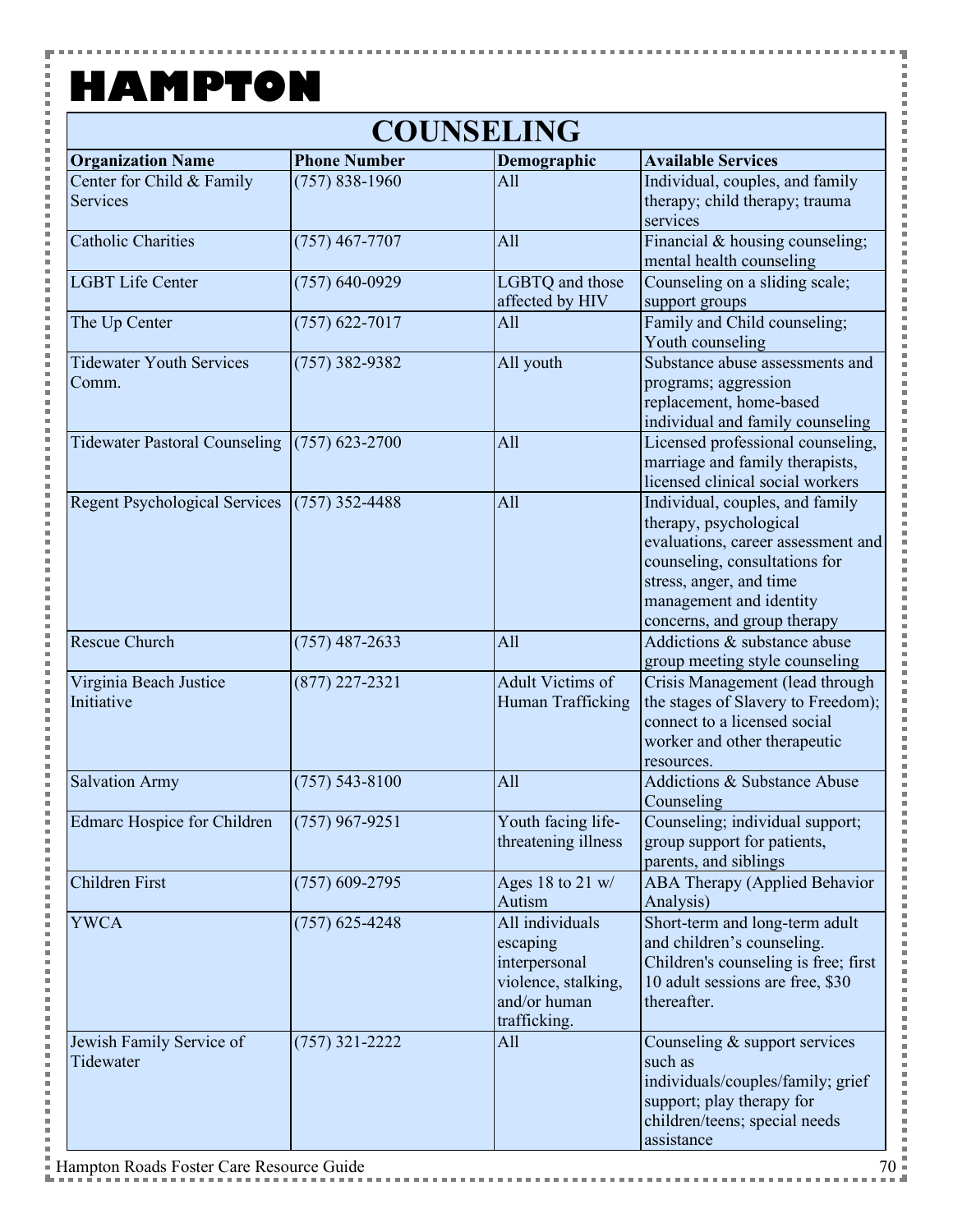۵

i

i

| <b>Organization Name</b>    | <b>Phone Number</b> | Demographic          | <b>Available Services</b>              |  |
|-----------------------------|---------------------|----------------------|----------------------------------------|--|
| Crisis Pregnancy Center of  | $(757)$ 410-9703    | Women and            | Medical clinics, options               |  |
| Tidewater                   |                     | families involved in | counseling, parenting classes          |  |
|                             |                     | crisis-related       |                                        |  |
|                             |                     | pregnancies          |                                        |  |
| <b>CHKD</b>                 | $(757)$ 668-7000    | All youth            | Psychiatrists, Psychologists,          |  |
|                             |                     |                      | Counseling and therapy services        |  |
| National Counseling Group   | $(757) 847 - 9386$  | A11                  | Behavioral health counseling such      |  |
|                             |                     |                      | as family, parent, crisis              |  |
|                             |                     |                      | intervention, life skills, out-patient |  |
|                             |                     |                      | substance abuse, etc.                  |  |
| National Suicide Prevention | $(800)$ 273-8255    | All                  | 24/7, free and confidential support    |  |
| Lifeline                    |                     |                      | for people in distress, prevention     |  |
|                             |                     |                      | and crisis resources                   |  |

#### **ACADEMICS/EDUCATION**

| <b>Organization Name</b>         | <b>Phone Number</b> | Demographic                                                                           | <b>Available Services</b>                                                                                                                                    |
|----------------------------------|---------------------|---------------------------------------------------------------------------------------|--------------------------------------------------------------------------------------------------------------------------------------------------------------|
| Foster My Future (VDSS)          | $(804) 726 - 7905$  | Foster youth                                                                          | Education and/or job training<br>assistance                                                                                                                  |
| <b>Seton Youth Shelter</b>       | $(757)$ 306-1840    | Ages $4-18$                                                                           | Program for children affected by<br>incarceration, teen anger<br>management class                                                                            |
| <b>Catholic Charities</b>        | $(757)$ 456-2366    | A11                                                                                   | Variety of education workshops<br>covering topics from parenting to<br>anger management; \$80 per<br>person for 4 session class                              |
| <b>Intercept Health</b>          | $(757)$ 389-4557    | All foster care<br>youth in<br>independent living<br>and fostering<br>futures program | Substance abuse education;<br>parenting education; social<br>development                                                                                     |
| <b>New Vision Youth Services</b> | $(757)$ 620-5340    | Ages 13-21<br>(depending upon<br>program)                                             | GED preparation; computer skills;<br>interview skills; work ethic<br>training; portfolio development                                                         |
| Together We Can Foundation       | $(757)$ 351-3737    | Ages 16-24                                                                            | College preparation; character<br>trait development; personal brand<br>development; interview skills;<br>work ethic; portfolio<br>development; job resources |
| Hope U High School               | $(757)$ 227-5444    | Ages 14-26                                                                            | Online; students can earn their<br>High School Diploma                                                                                                       |
| Hope U Apprenticeship            | $(757)$ 227-5444    | and Seniors                                                                           | High School Juniors Collaboration with Tidewater CC;<br>dual enrollment; career training                                                                     |
| <b>Great Expectations</b>        | $(804) 819 - 4690$  | Ages 13-24 or 17-<br>24 (depending on<br>college)                                     | High School completion; college<br>preparation; tutoring; career<br>planning                                                                                 |